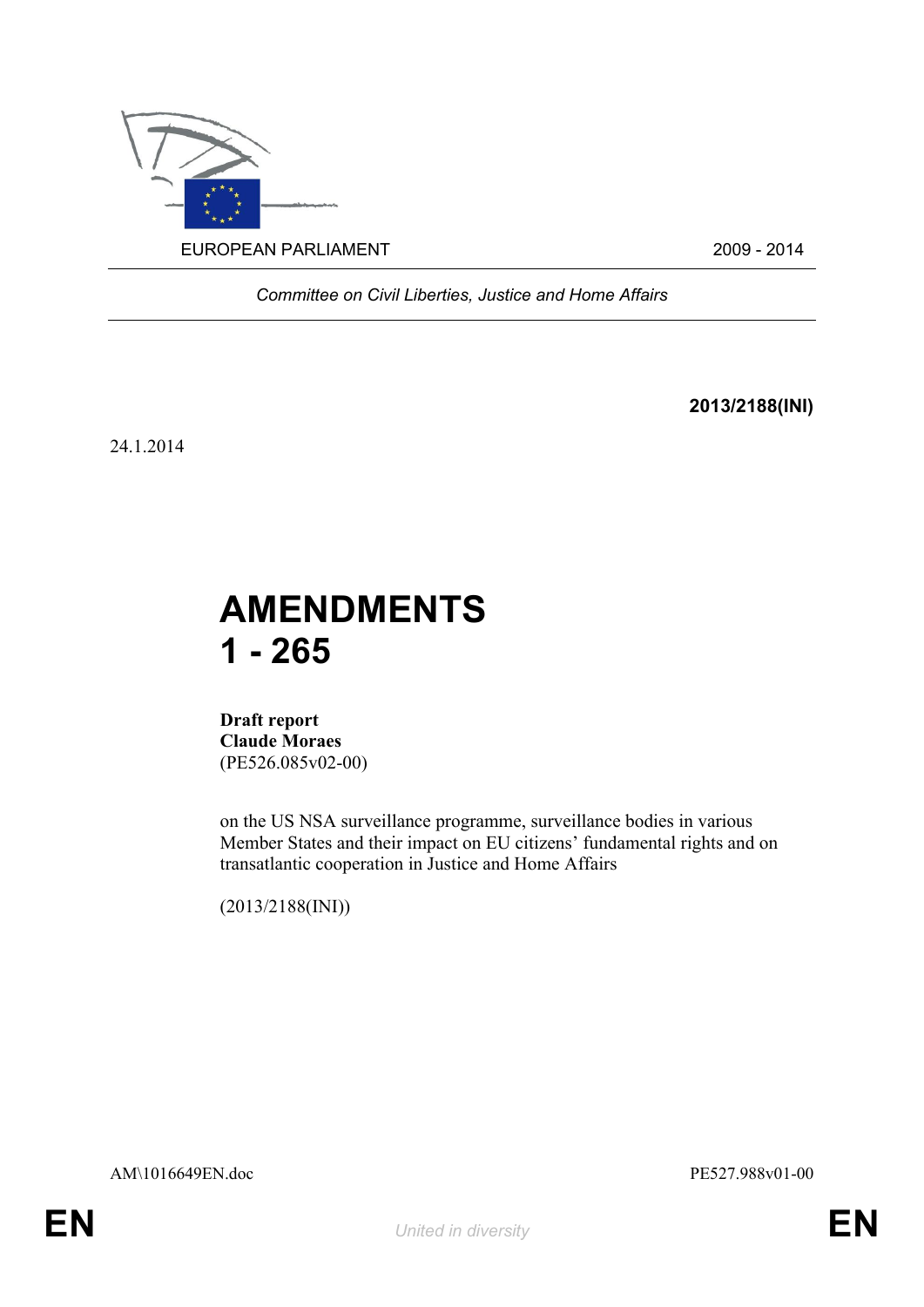AM\_Com\_NonLegReport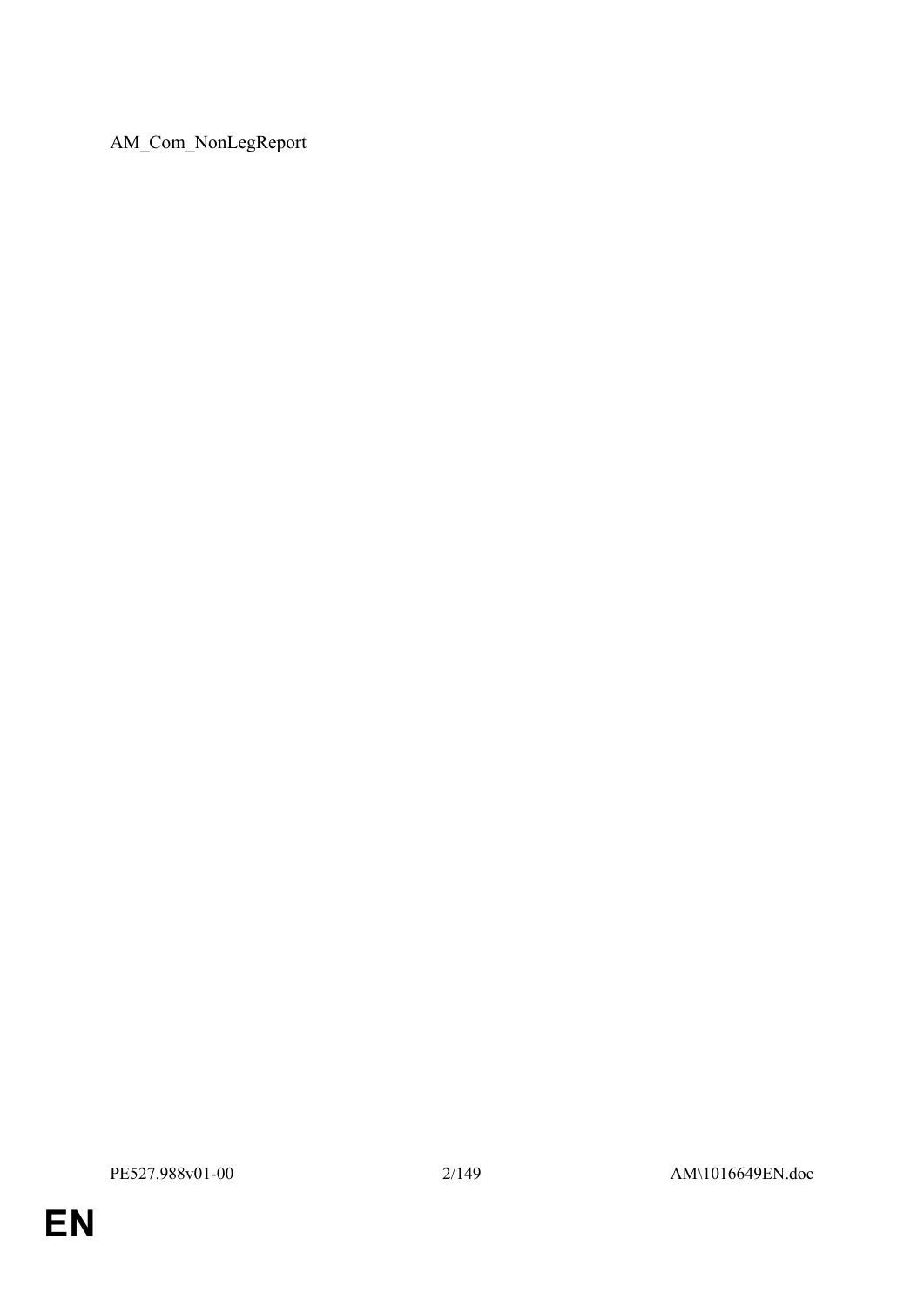### **Amendment 1 Jan Philipp Albrecht, Judith Sargentini, Jean Lambert, Hélène Flautre, Rui Tavares, Raül Romeva i Rueda**

**Motion for a resolution Citation 8 a (new)**

*Motion for a resolution Amendment*

*- having regard to the Vienna Convention on Diplomatic Relations, notably its Articles 24, 27 and 40,*

Or. en

**Amendment 2 Claude Moraes**

**Motion for a resolution Citation 15 a (new)**

*Motion for a resolution Amendment*

*– having regard to the Vienna Convention on Diplomatic Relations,*

Or. en

**Amendment 3 Claude Moraes, José Ignacio Salafranca Sánchez-Neyra, Ana Gomes, Annemie Neyts-Uyttebroeck**

**Motion for a resolution Citation 33 a (new)**

*Motion for a resolution Amendment*

*– having regard to the Presidential Policy Directive (PPD-28) on Signals Intelligence Activities, issued by US President Barack Obama on 17 January 2014,*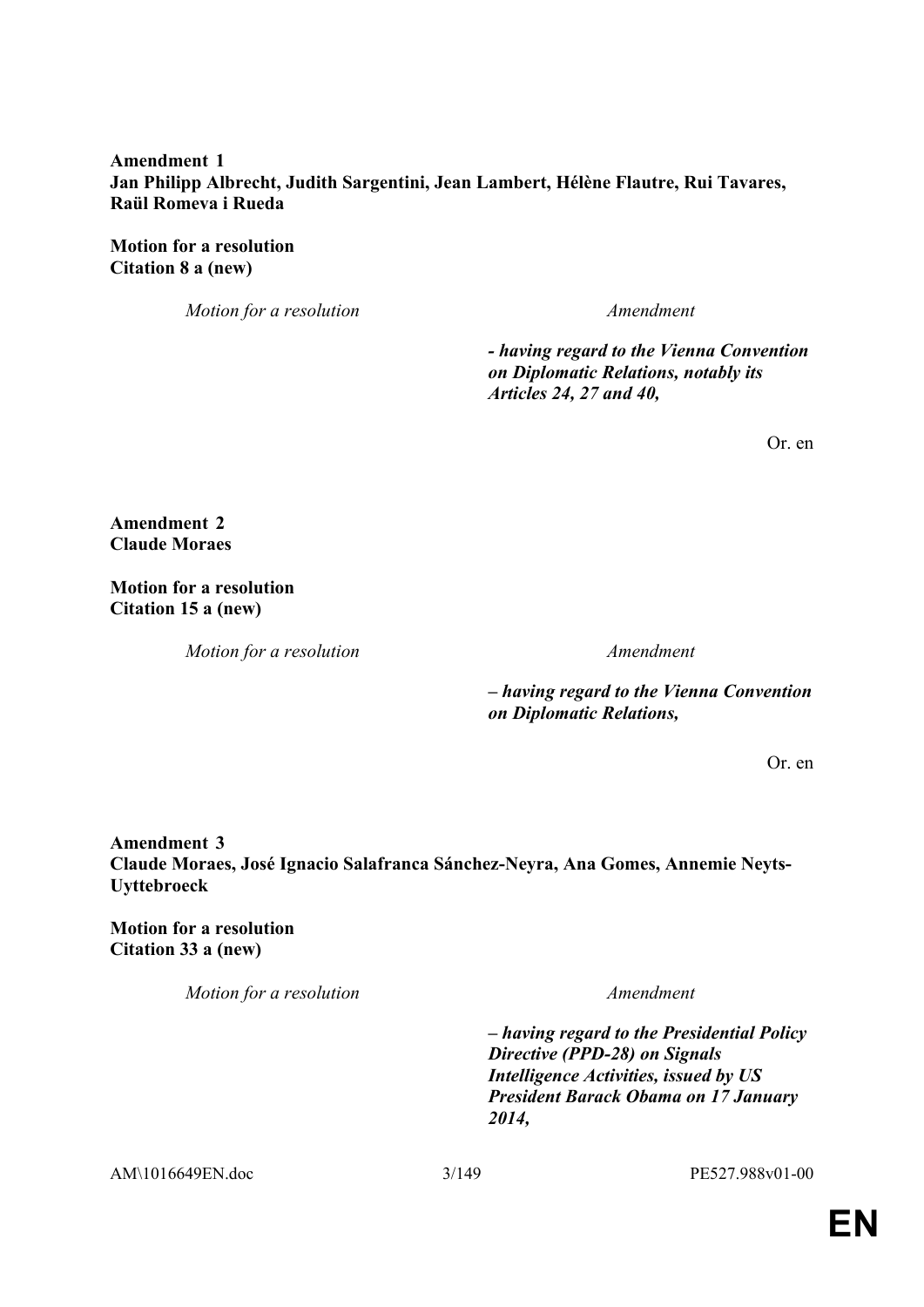# **Amendment 4 Claude Moraes, Ana Gomes, Annemie Neyts-Uyttebroeck, José Ignacio Salafranca Sánchez-Neyra**

# **Motion for a resolution Citation 34**

*Motion for a resolution Amendment*

– having regard to legislative proposals currently under examination in the US Congress, *in particular* the draft US Freedom Act,

– having regard to legislative proposals currently under examination in the US Congress, *including* the draft US Freedom Act, *the draft Intelligence Oversight and Surveillance Reform Act, and others,*

Or. en

# **Amendment 5 Claude Moraes, Ana Gomes, Annemie Neyts-Uyttebroeck, José Ignacio Salafranca Sánchez-Neyra**

**Motion for a resolution Citation 36**

*Motion for a resolution Amendment*

– having regard to the ruling of the United States District Court for the District of Columbia, Klayman et al. v Obama et al., Civil Action No 13-0851 of 16 December 2013,

– having regard to the ruling of the United States District Court for the District of Columbia, Klayman et al. v Obama et al., Civil Action No 13-0851 of 16 December 2013, *and to the ruling of the United States District Court for the Southern District of New York, ACLU et al. v James R. Clapper et al., XXX of 27 December 2013,*

Or. en

# **Amendment 6 Jan Philipp Albrecht, Judith Sargentini, Jean Lambert, Hélène Flautre, Rui Tavares,**

PE527.988v01-00 4/149 AM\1016649EN.doc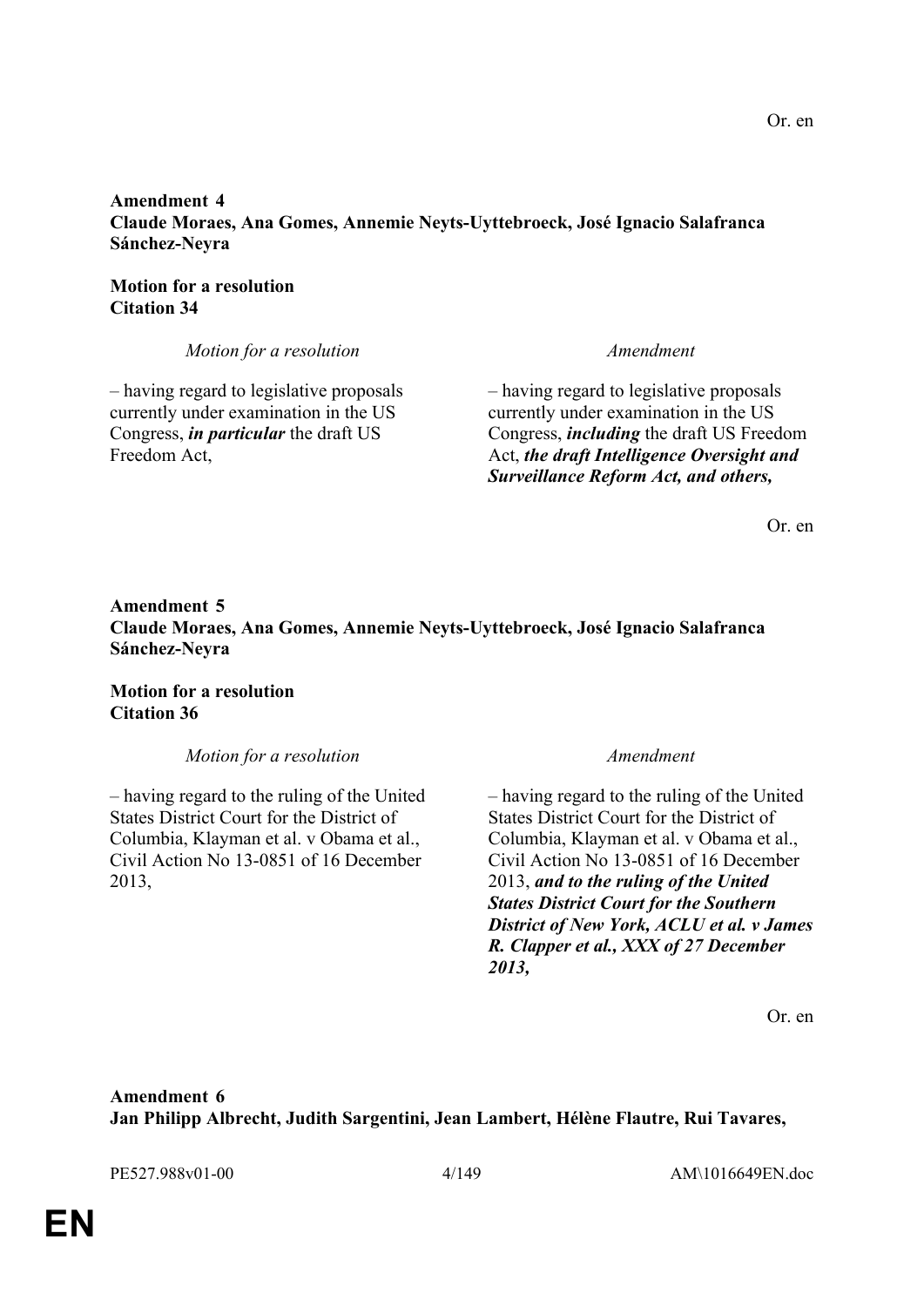### **Raül Romeva i Rueda**

**Motion for a resolution Citation 36 a (new)**

*Motion for a resolution Amendment*

*– having regard to US Presidential Policy Directive PPD-28 on Signals Intelligence Activities of 17 January 2014,*

Or. en

**Amendment 7 Axel Voss, Véronique Mathieu Houillon, Agustín Díaz de Mera García Consuegra, Teresa Jiménez-Becerril Barrio, Salvador Sedó i Alabart**

**Motion for a resolution Citation 37 a (new)**

*Motion for a resolution Amendment*

*– having regard to the Presidential Policy Directive/PPD-28 on Signals Intelligence Activities of 17th January 2014,*

Or. en

**Amendment 8 Axel Voss, Véronique Mathieu Houillon, Agustín Díaz de Mera García Consuegra, Teresa Jiménez-Becerril Barrio, Salvador Sedó i Alabart**

**Motion for a resolution Citation 40 a (new)**

*Motion for a resolution Amendment*

*– having regard to the working document 1 on the US and EU Surveillance programmes and their impact on EU citizens fundamental rights,*

Or. en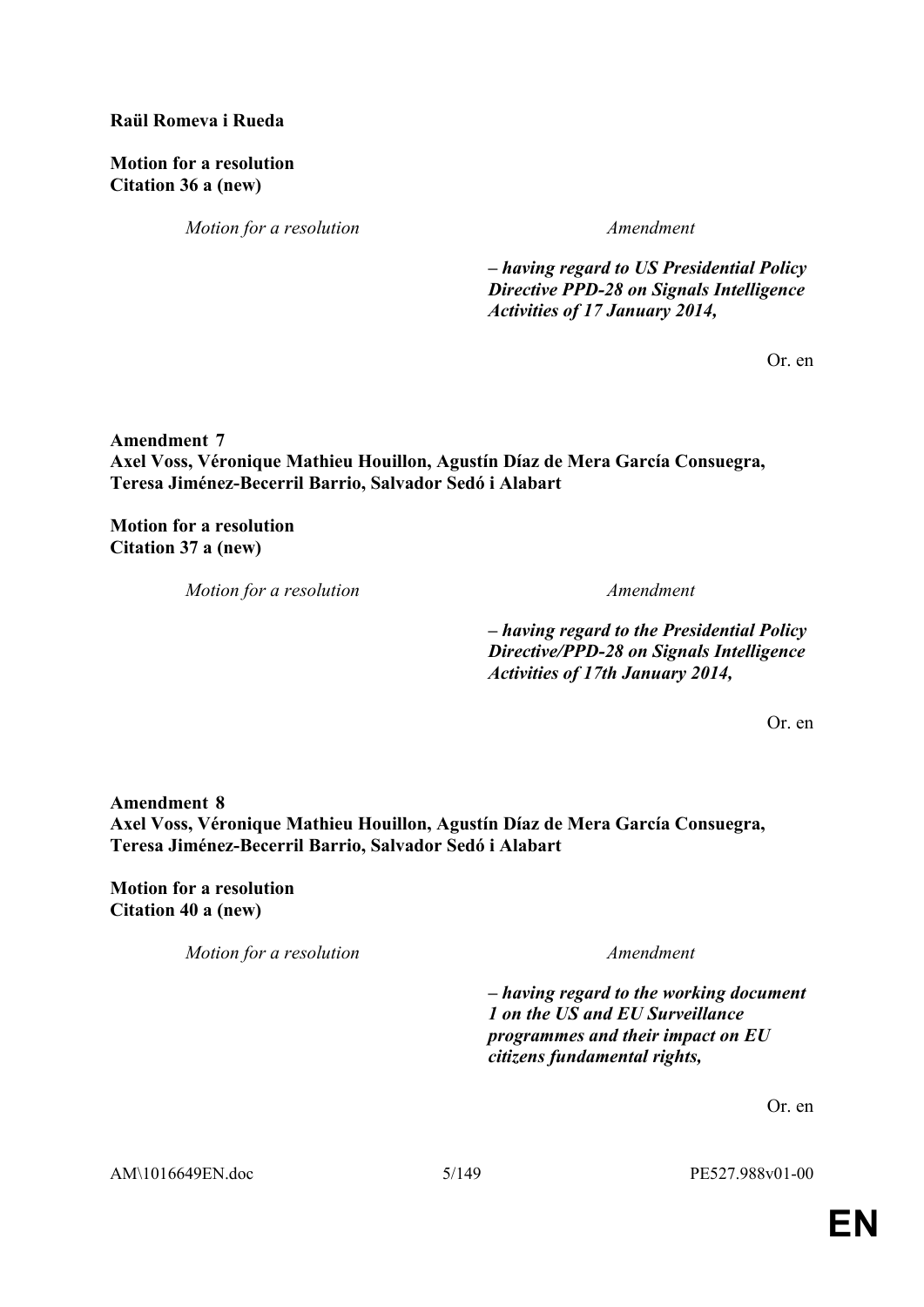**Amendment 9 Axel Voss, Véronique Mathieu Houillon, Agustín Díaz de Mera García Consuegra, Teresa Jiménez-Becerril Barrio, Salvador Sedó i Alabart**

**Motion for a resolution Citation 40 b (new)**

*Motion for a resolution Amendment*

*– having regard to the working document 3 on the relation between the surveillance practices in the EU and the US and the EU data protection provisions,*

Or. en

**Amendment 10 Axel Voss, Véronique Mathieu Houillon, Agustín Díaz de Mera García Consuegra, Teresa Jiménez-Becerril Barrio, Salvador Sedó i Alabart**

**Motion for a resolution Citation 40 c (new)**

*Motion for a resolution Amendment*

*– having regard to the working document 4 on US Surveillance activities with respect to EU data and its possible legal implications on transatlantic agreements and cooperation,*

Or. en

**Amendment 11 Axel Voss, Véronique Mathieu Houillon, Agustín Díaz de Mera García Consuegra, Teresa Jiménez-Becerril Barrio, Salvador Sedó i Alabart**

**Motion for a resolution Citation 40 d (new)**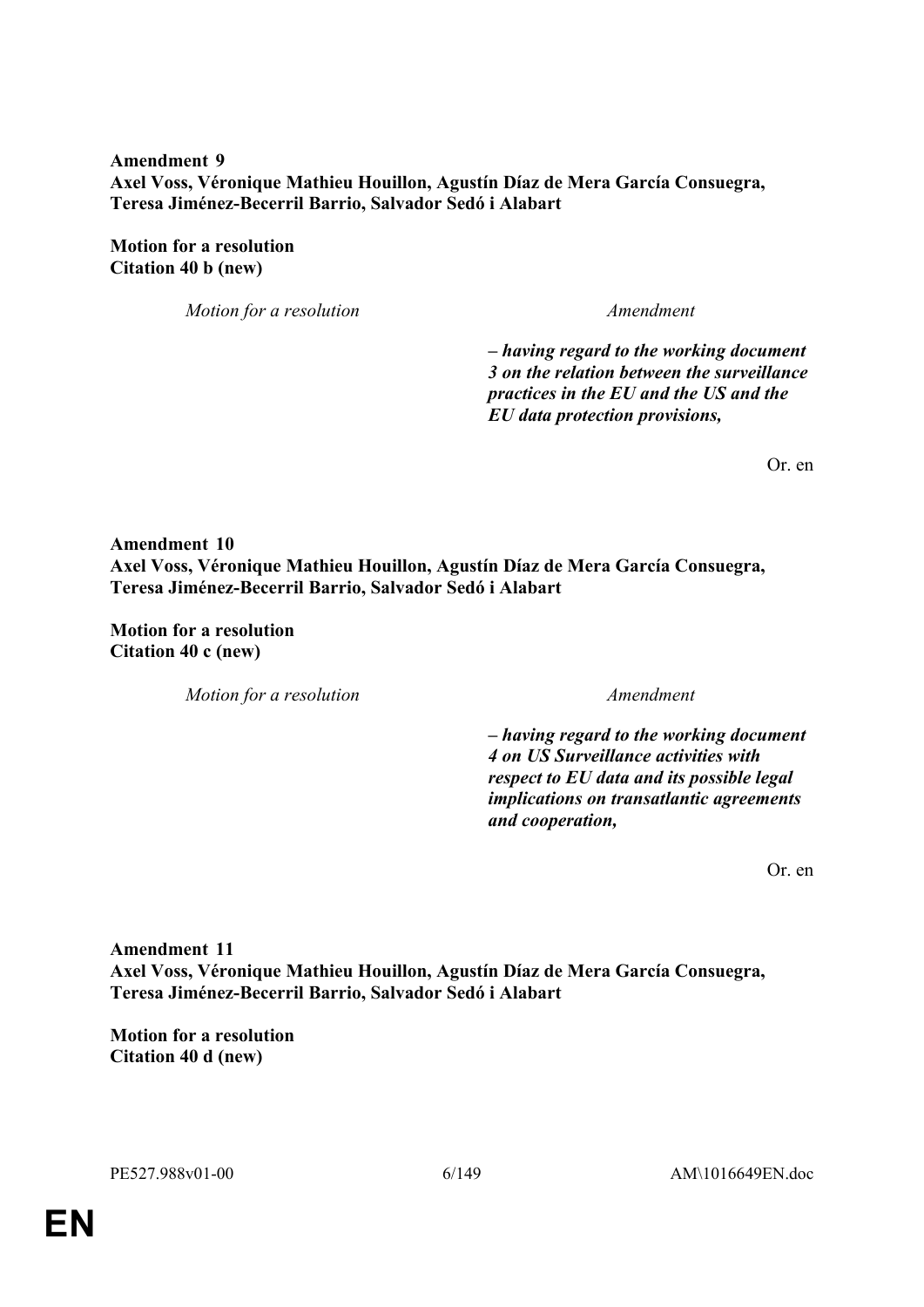*Motion for a resolution Amendment*

*– having regard to the working document 5 on Democratic oversight of Member State intelligence services and of EU intelligence bodies,*

Or. en

# **Amendment 12 Birgit Sippel, Carmen Romero López**

#### **Motion for a resolution Recital A**

*Motion for a resolution Amendment*

A. whereas the ties between *Europe* and the United States of America are based on the spirit and principles of democracy, liberty, justice and solidarity;

A. *whereas privacy is not a luxury right, but the fundament of a free and democratic society and whereas, given that the European Union's core aim is to promote freedom of the individual, security measures, including counterterrorism measures, must be pursued through the rule of law and must be subject to fundamental rights obligations, thereby making mass surveillance per se incompatible with the very nature of a democratic society and* whereas the ties between *the European Union* and the United States of America are based on the spirit and *these* principles of democracy*, rule of law*, liberty, justice and solidarity;

Or. en

**Amendment 13 Jan Philipp Albrecht, Judith Sargentini, Jean Lambert, Hélène Flautre, Rui Tavares, Raül Romeva i Rueda**

**Motion for a resolution Recital A**

AM\1016649EN.doc 7/149 PE527.988v01-00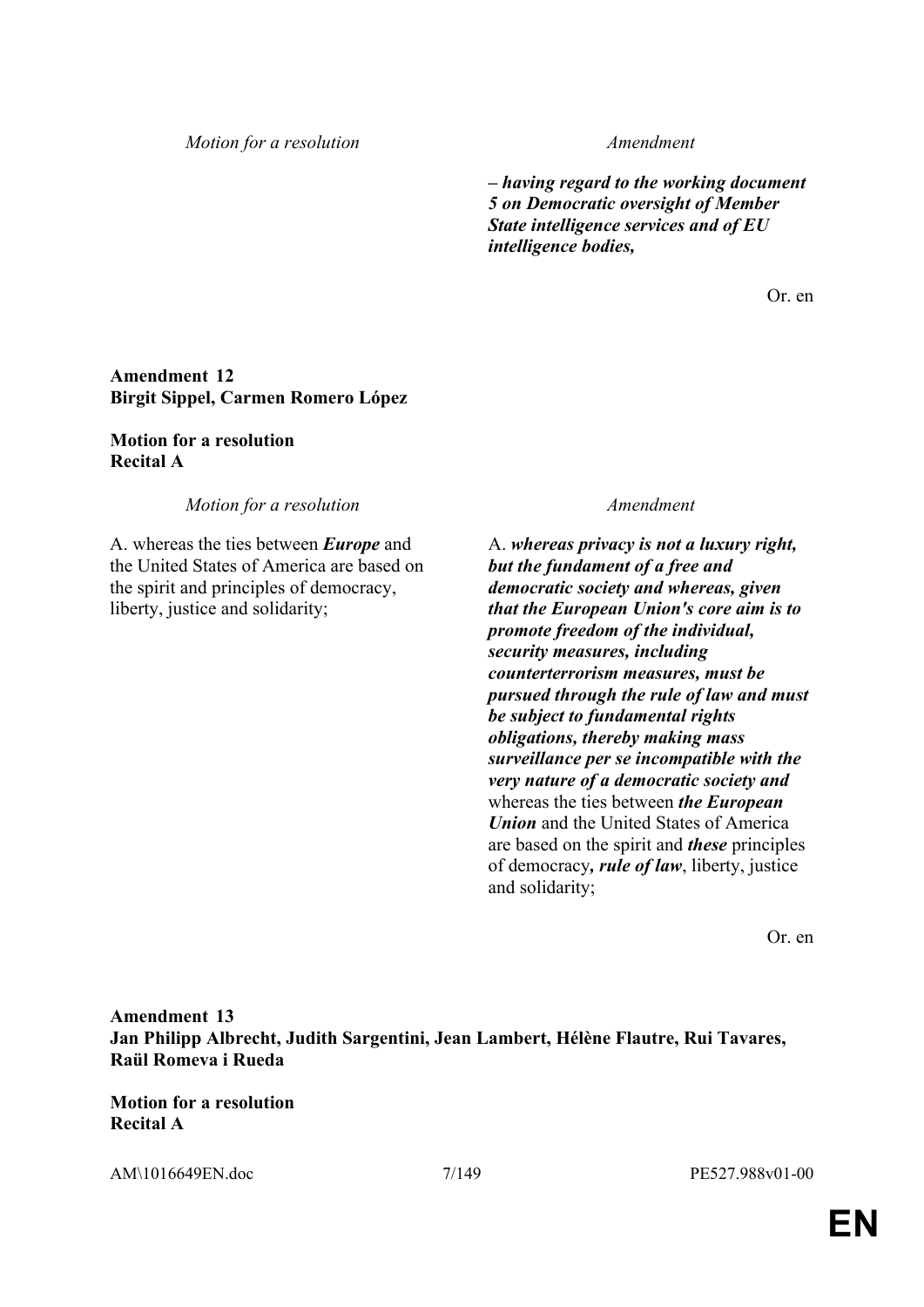#### *Motion for a resolution Amendment*

A. whereas the ties between Europe and the United States of America are based on the spirit and principles of democracy, liberty, justice and solidarity;

A. whereas the ties between Europe and the United States of America are based on the spirit and principles of democracy *and rule of law*, liberty, justice and solidarity;

Or. en

### **Amendment 14 Claude Moraes, Ana Gomes, Annemie Neyts-Uyttebroeck, José Ignacio Salafranca Sánchez-Neyra**

**Motion for a resolution Recital A**

*Motion for a resolution Amendment*

A. whereas the ties between Europe and the United States of America are based on the spirit and principles of democracy, liberty, justice and solidarity;

A. whereas the ties between Europe and the United States of America are based on the spirit and principles of democracy, liberty, justice and solidarity; *whereas cooperation between the United States and the European Union and its Member States in counter-terrorism remains vital for the security and safety of both partners;*

Or. en

**Amendment 15 Jan Philipp Albrecht, Judith Sargentini, Jean Lambert, Hélène Flautre, Rui Tavares, Raül Romeva i Rueda, Carl Schlyter**

**Motion for a resolution Recital A a (new)**

*Motion for a resolution Amendment*

*Aa. whereas, given that the EU's core aim is to promote freedom of the individual, security measures, including counterterrorism measures, must be*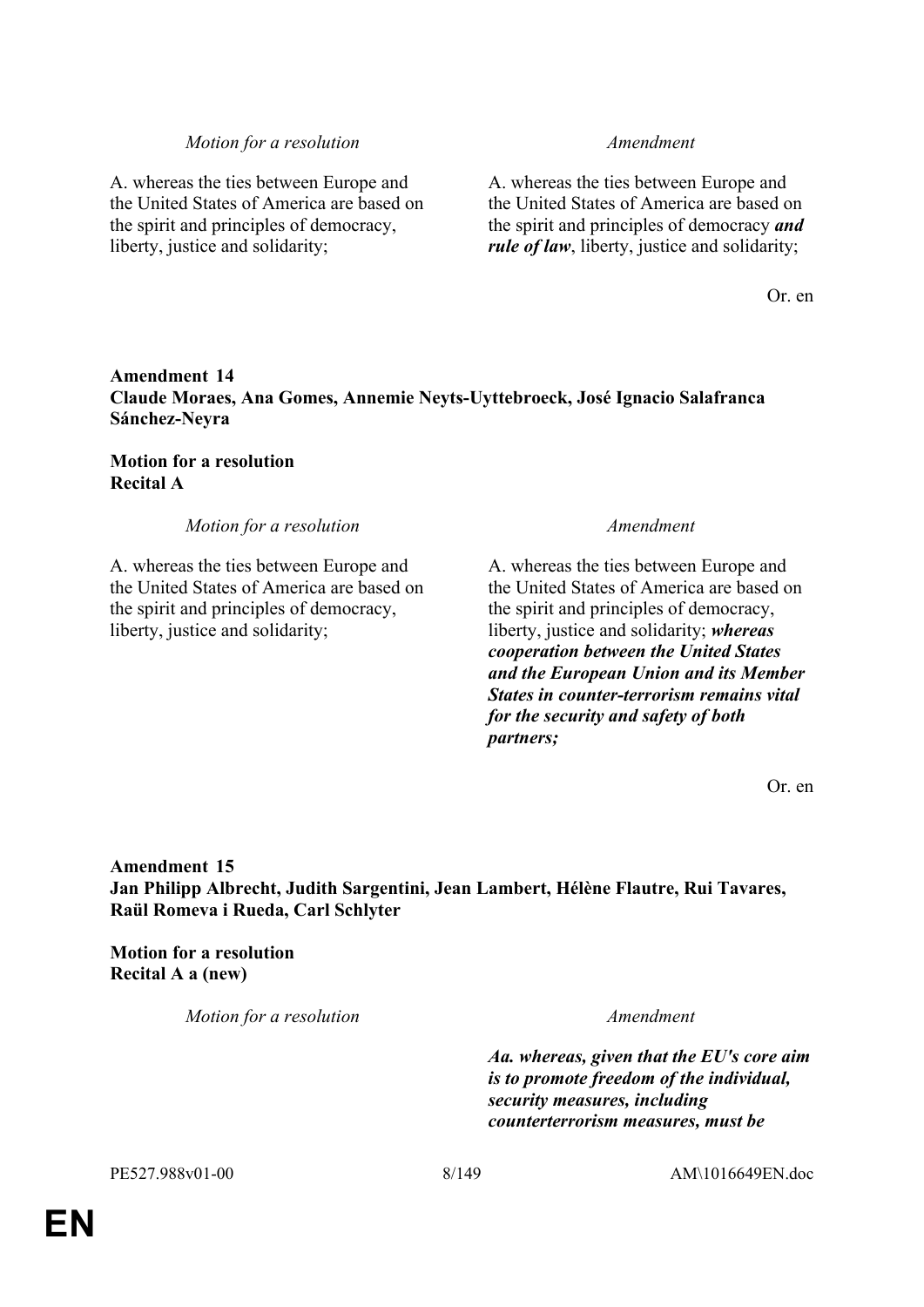*pursued through the rule of law and must be subject to fundamental rights obligations, including those relating to privacy and data protection;*

Or. en

### **Amendment 16 Cornelia Ernst**

#### **Motion for a resolution Recital A a (new)**

*Motion for a resolution Amendment*

*Aa. Whereas intelligence agencies are historically rooted in State-to-State political scepticism and espionage, especially intensified during the Cold War. Intelligence agencies have been classically targeting foreign State activities which are a threat to the national security, somehow emphasizing the protection of the organizational character and national interests of the national State. National security, although a very vague and (too) flexible term in itself, seems to have been interpreted as linked with an intent to destabilize the state as an organization as such, which bears many parallels with the traditional notion of terrorism.*

*In stark contrast, the current revelations on mass-scale interception of nonsuspected domestic citizens seem to have departed strongly from this historically more limited task. Not only does it seem that the field of action has been increasingly shifted to more domestic surveillance, but also has it considerably loosened its close link with the notion of destabilizing the organization of the State apparatus, as the intelligence activities have been much more broadly interpreted towards any form of serious or organized* 

AM\1016649EN.doc 9/149 PE527.988v01-00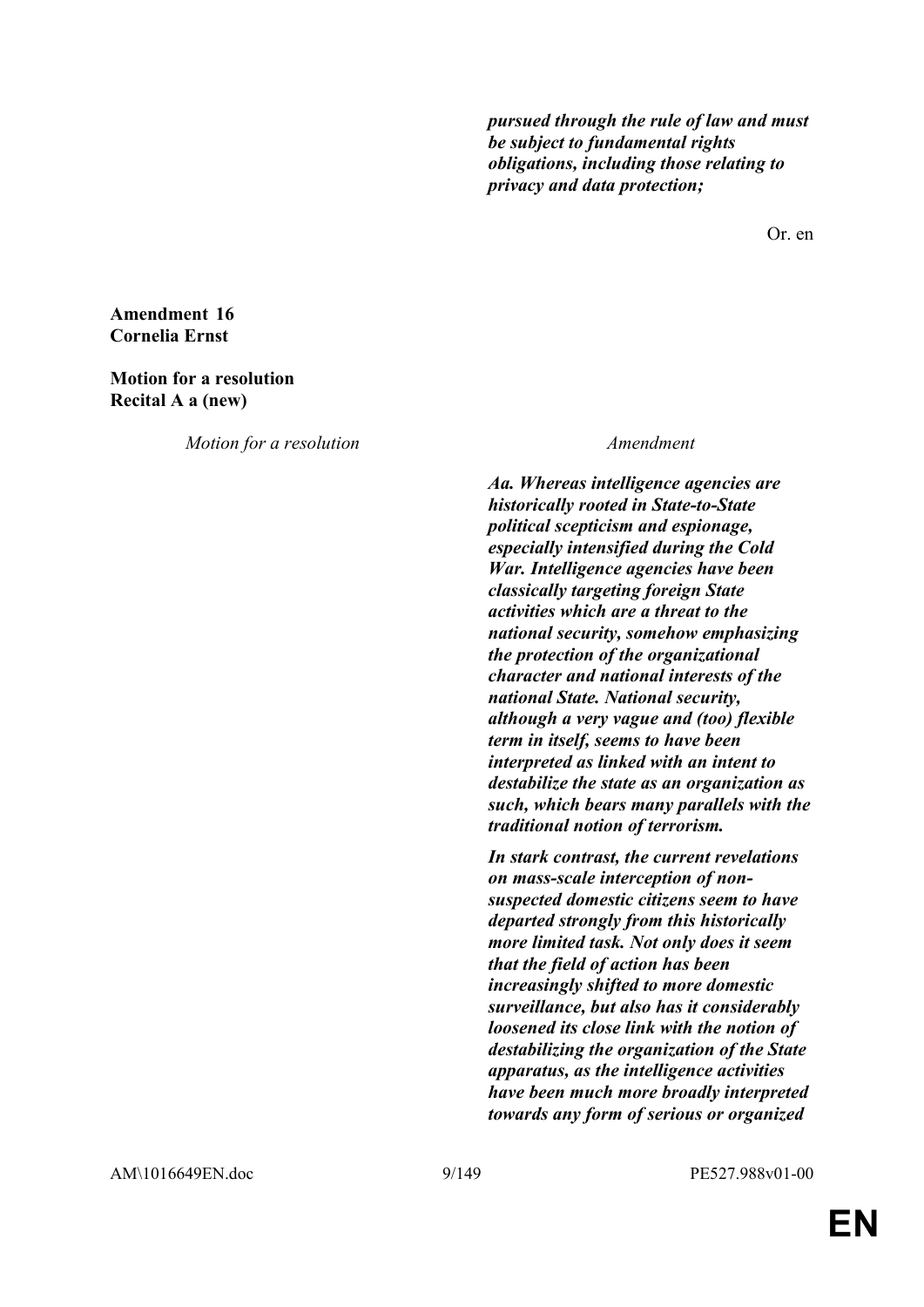*crime.*

*This is a reason for grave concern, since by widening its scope in this manner, it seems to overlap - or intrude - to a great extent into the scope of traditional policing, however without the accountability and stricter rule of law that applies in that field. This is a very worrying trend;*

Or. en

**Amendment 17 Cornelia Ernst**

**Motion for a resolution Recital B**

*Motion for a resolution Amendment*

*B. whereas mutual trust and understanding are key factors in the transatlantic dialogue;*

*deleted*

Or. en

### **Amendment 18 Josef Weidenholzer, Birgit Sippel**

#### **Motion for a resolution Recital B**

*Motion for a resolution Amendment*

B. whereas mutual trust *and understanding* are key factors in the transatlantic dialogue;

B. whereas mutual trust*, understanding and partnership* are key factors in the transatlantic dialogue;

Or. en

# **Amendment 19 Axel Voss, Elena Oana Antonescu, Véronique Mathieu Houillon, Agustín Díaz de Mera**

PE527.988v01-00 10/149 AM\1016649EN.doc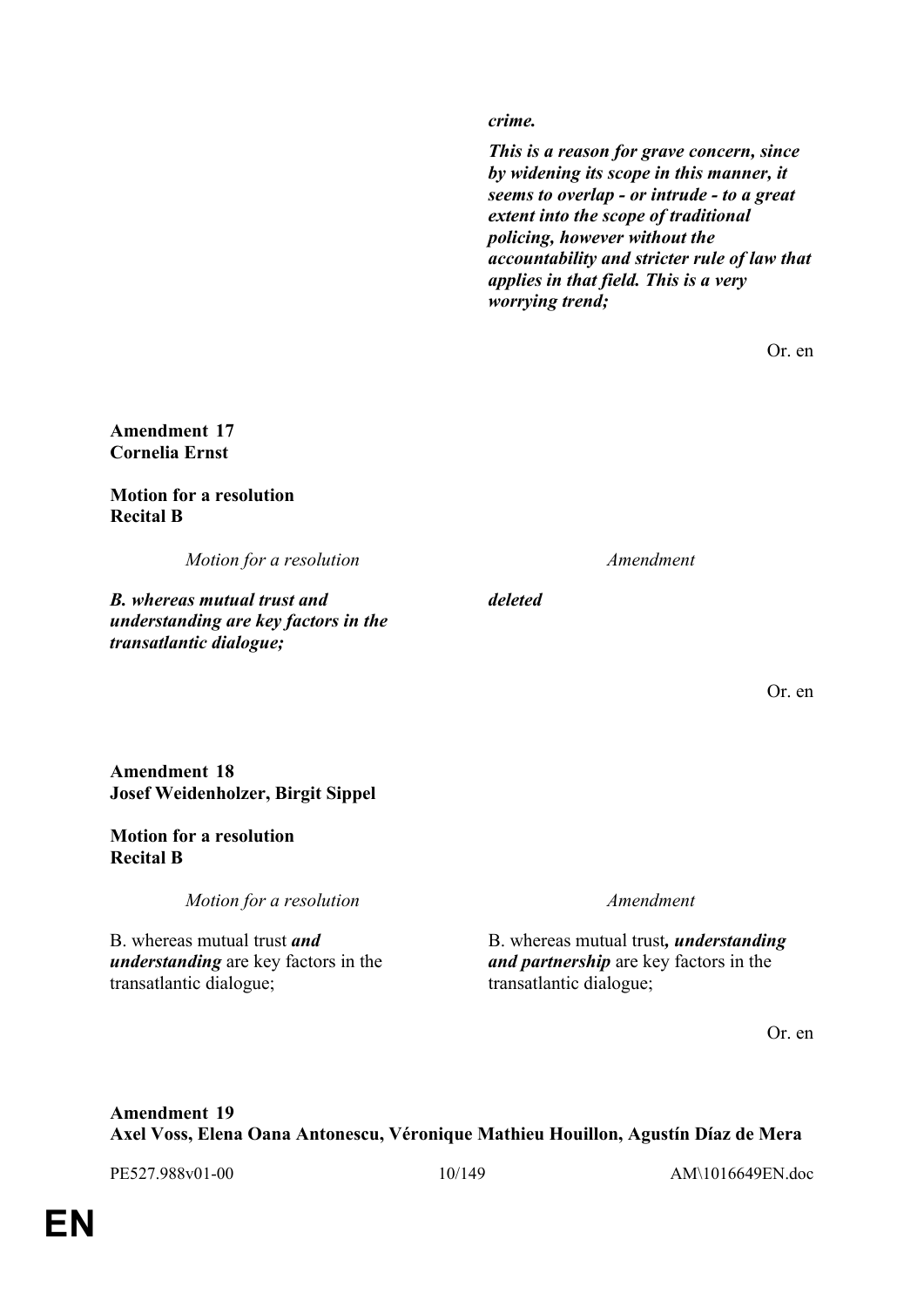### **García Consuegra, Teresa Jiménez-Becerril Barrio, Timothy Kirkhope, Salvador Sedó i Alabart**

### **Motion for a resolution Recital B**

*Motion for a resolution Amendment* 

B. whereas mutual trust and understanding are key factors in the transatlantic dialogue;

B. whereas mutual trust and understanding are key factors in the transatlantic dialogue*, partnership and relations*;

Or. en

**Amendment 20 Gianni Vattimo**

**Motion for a resolution Recital B a (new)**

*Motion for a resolution Amendment*

*Ba. whereas blanket mass surveillance of citizens, in the absence of any suspicion, evidence, or charge and without the prior authorisation of a court, or under systems that are weak in terms of legal remedies and democratic control, is a hallmark of totalitarian regimes which trample on citizens' rights and freedoms; whereas European countries, having endured totalitarian regimes of that kind and the tragedy of the two world wars, are particularly aware of that fact; whereas the ECHR, the Charter of Fundamental Rights, national constitutions, and laws provide a number of safeguards to preserve the right to privacy and data protection and restrict the powers and actions of intelligence agencies, and these are of vital importance;*

Or. it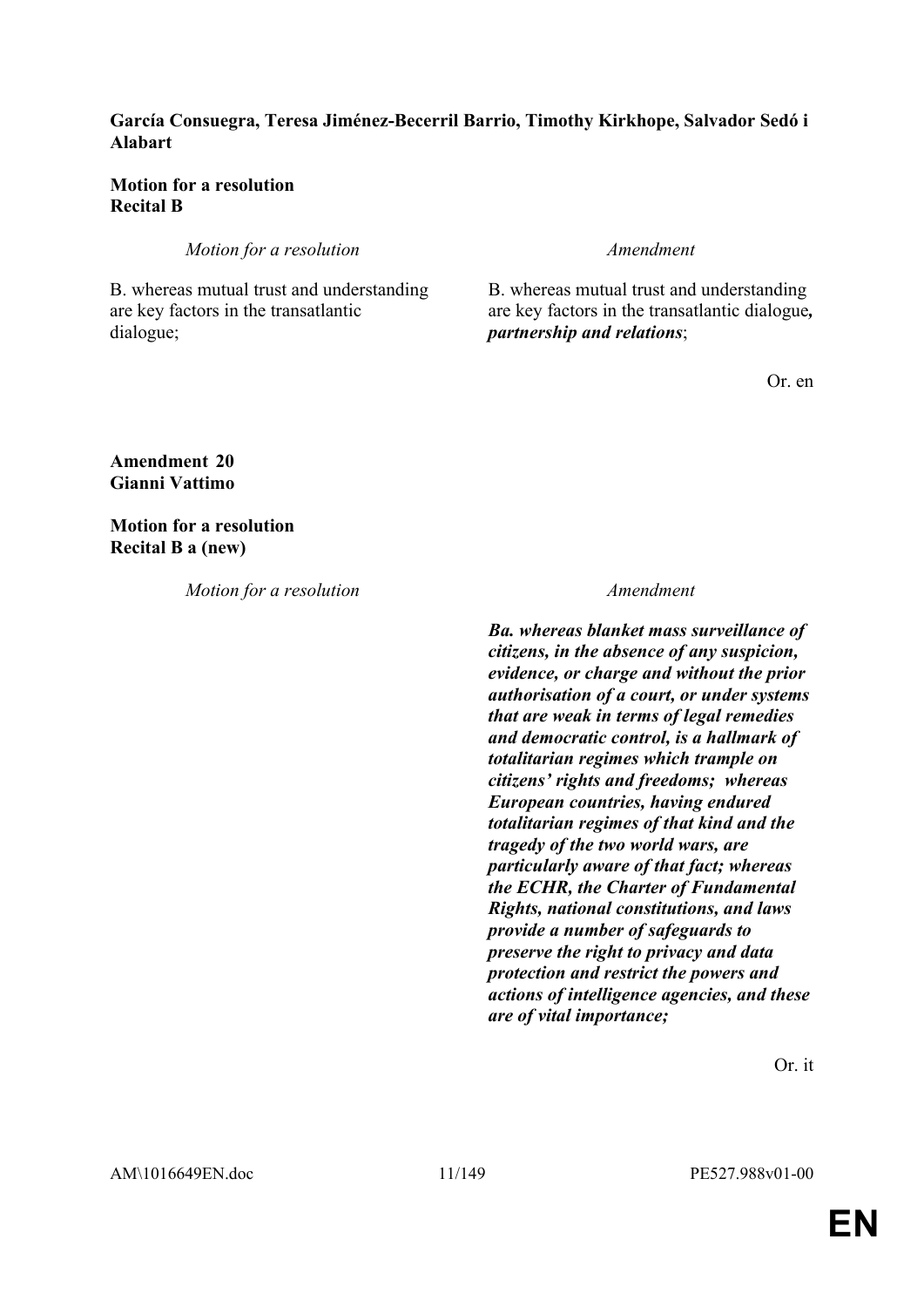### **Amendment 21 Jan Philipp Albrecht, Judith Sargentini, Jean Lambert, Hélène Flautre, Rui Tavares, Raül Romeva i Rueda**

**Motion for a resolution Recital C**

### *Motion for a resolution Amendment*

C. *whereas in September 2001 the world entered a new phase which resulted in the fight against terrorism being listed among the top priorities of most governments;* whereas the revelations based on leaked documents from Edward Snowden, former NSA contractor, put *democratically elected* leaders under *an* obligation to address the challenges of *the increasing capabilities of* intelligence agencies in surveillance activities *and their implications for* the rule of law in a democratic society;

C. whereas the revelations based on leaked documents from *whistleblower* Edward Snowden, former NSA contractor, put *democratically-elected* leaders under *the* obligation to address the challenges of *overseeing and controlling* intelligence agencies in surveillance activities *acting outside* the rule of law in a democratic society;

Or. en

**Amendment 22 Sophia in 't Veld, Nadja Hirsch**

**Motion for a resolution Recital C**

### *Motion for a resolution Amendment*

C. whereas in September 2001 the world entered a new phase which resulted in the fight against terrorism being listed among the top priorities of most governments; whereas the revelations based on leaked documents from Edward Snowden, former NSA contractor, put democratically elected leaders under an obligation to address the challenges of the increasing capabilities of intelligence agencies in surveillance activities and their *implications for* the rule of law in a democratic *society*;

C. whereas in September 2001 the world entered a new phase which resulted in the fight against terrorism being listed among the top priorities of most governments; whereas the revelations based on leaked documents from Edward Snowden, former NSA contractor, put democratically elected leaders under an obligation to address the challenges of the increasing capabilities of intelligence agencies in surveillance activities and their *impact on fundamental rights,* the rule of law in a democratic *society and civil liberties of citizens*;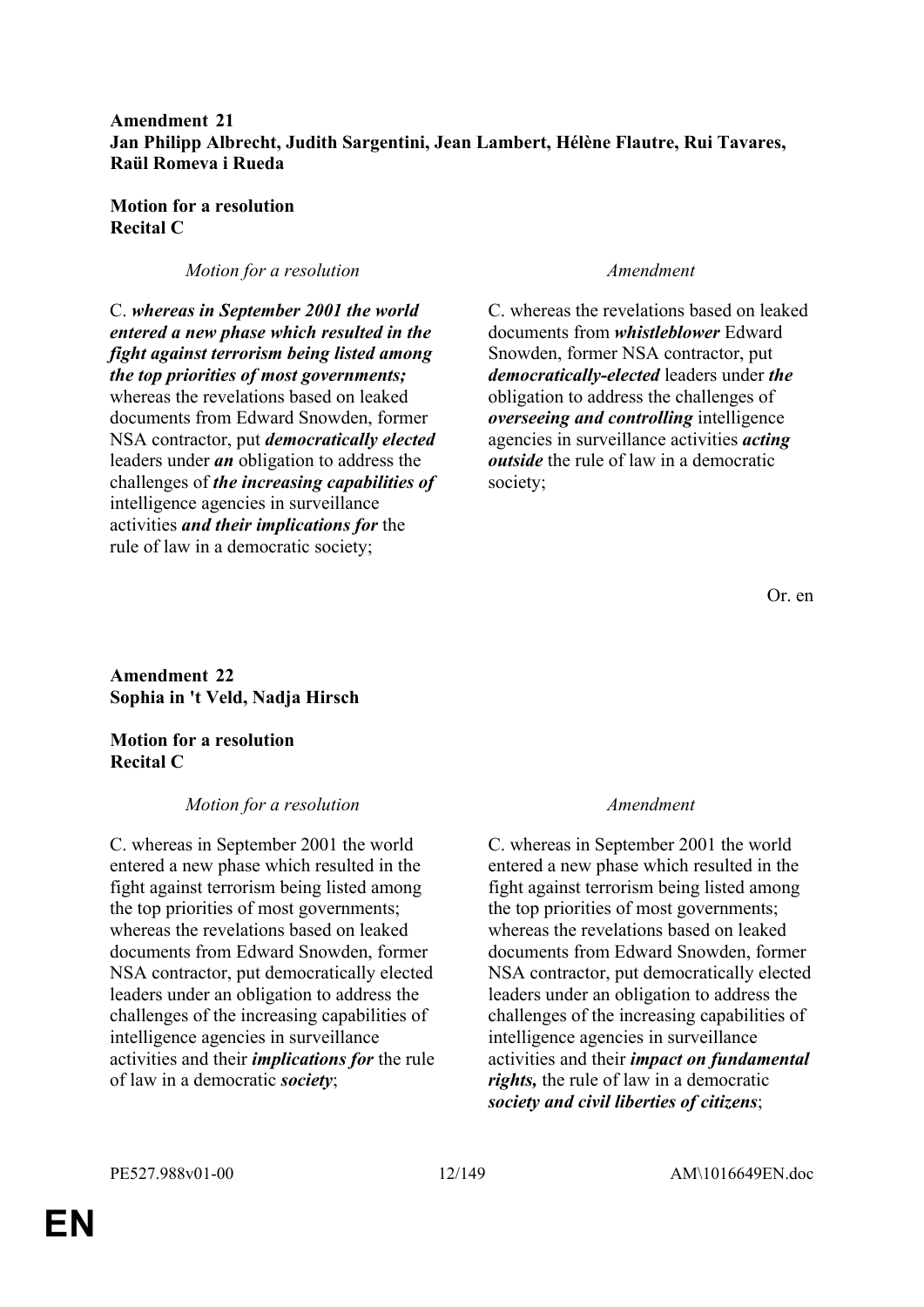# **Amendment 23 Cornelia Ernst, Martin Ehrenhauser**

### **Motion for a resolution Recital C**

*Motion for a resolution Amendment*

C. whereas *in* September 2001 *the world entered a new phase which resulted in* the fight against terrorism *being listed among* the top priorities of most governments; whereas the revelations based on leaked documents from Edward Snowden, former NSA contractor, put democratically elected leaders under an obligation to address the challenges of the increasing capabilities of intelligence agencies in surveillance activities and their implications for the rule of law in a democratic society;

C. whereas *following the events of*  September 2001*,* the fight against terrorism *became one of the top priorities of most* governments; whereas the revelations based on leaked documents from Edward Snowden, former NSA contractor, put democratically elected leaders under an obligation*, both moral and political,* to address the challenges of the increasing capabilities of intelligence agencies in surveillance activities and their implications for the rule of law in a democratic society;

Or. en

#### **Amendment 24**

**Axel Voss, Elena Oana Antonescu, Véronique Mathieu Houillon, Agustín Díaz de Mera García Consuegra, Teresa Jiménez-Becerril Barrio, Arnaud Danjean, Timothy Kirkhope, Salvador Sedó i Alabart**

#### **Motion for a resolution Recital C**

#### *Motion for a resolution Amendment*

C. whereas in September 2001 the world entered a new phase which resulted in the fight against terrorism being listed among the top priorities of most governments; whereas the revelations based on leaked documents *from Edward Snowden, former NSA contractor, put democratically elected* leaders under an obligation to

C. whereas in September 2001 the world entered a new phase which resulted in the fight against terrorism being listed among the top priorities of most governments; whereas the revelations based on leaked documents *put political* leaders under an obligation to address the challenges of the increasing capabilities of intelligence

AM\1016649EN.doc 13/149 PE527.988v01-00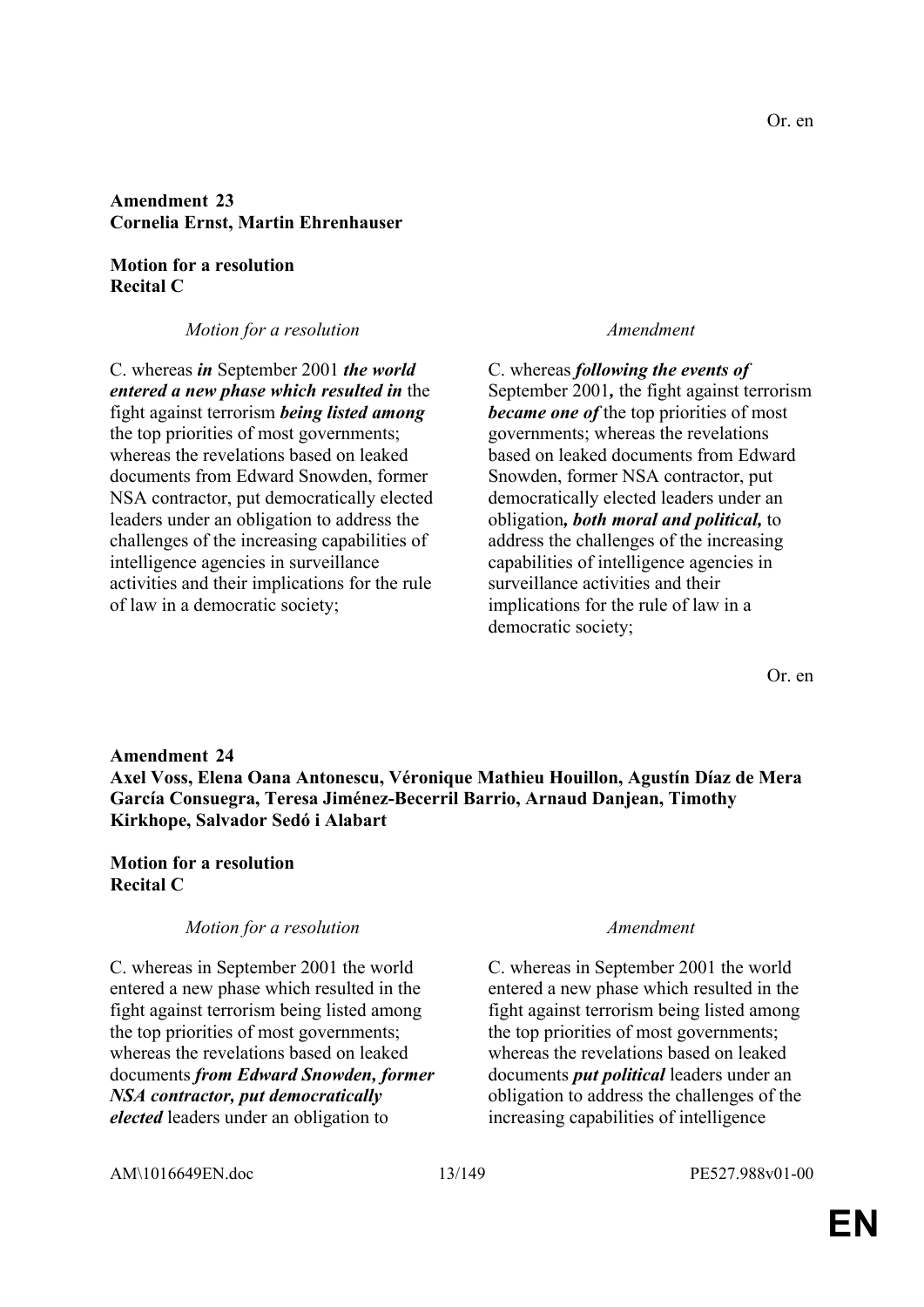address the challenges of the increasing capabilities of intelligence agencies in surveillance activities and their implications for the rule of law in a democratic society;

agencies in surveillance activities and their implications for the rule of law in a democratic society;

Or. en

**Amendment 25 Timothy Kirkhope** on behalf of the ECR Group

### **Motion for a resolution Recital D – introductory part**

*Motion for a resolution Amendment*

D. whereas the *revelations* since June 2013 have caused numerous concerns within the EU as to:

D. whereas the *allegations* since June 2013 have caused numerous concerns within the  $EU$  as to:

Or. en

# **Amendment 26 Jan Philipp Albrecht, Judith Sargentini, Jean Lambert, Hélène Flautre, Rui Tavares, Raül Romeva i Rueda**

#### **Motion for a resolution Recital D – point 2**

*Motion for a resolution Amendment*

· the *high risk of* violation of EU legal standards, fundamental rights and data protection standards;

· the violation of EU legal standards, fundamental rights and data protection standards;

Or. en

**Amendment 27 Sophia in 't Veld, Nadja Hirsch**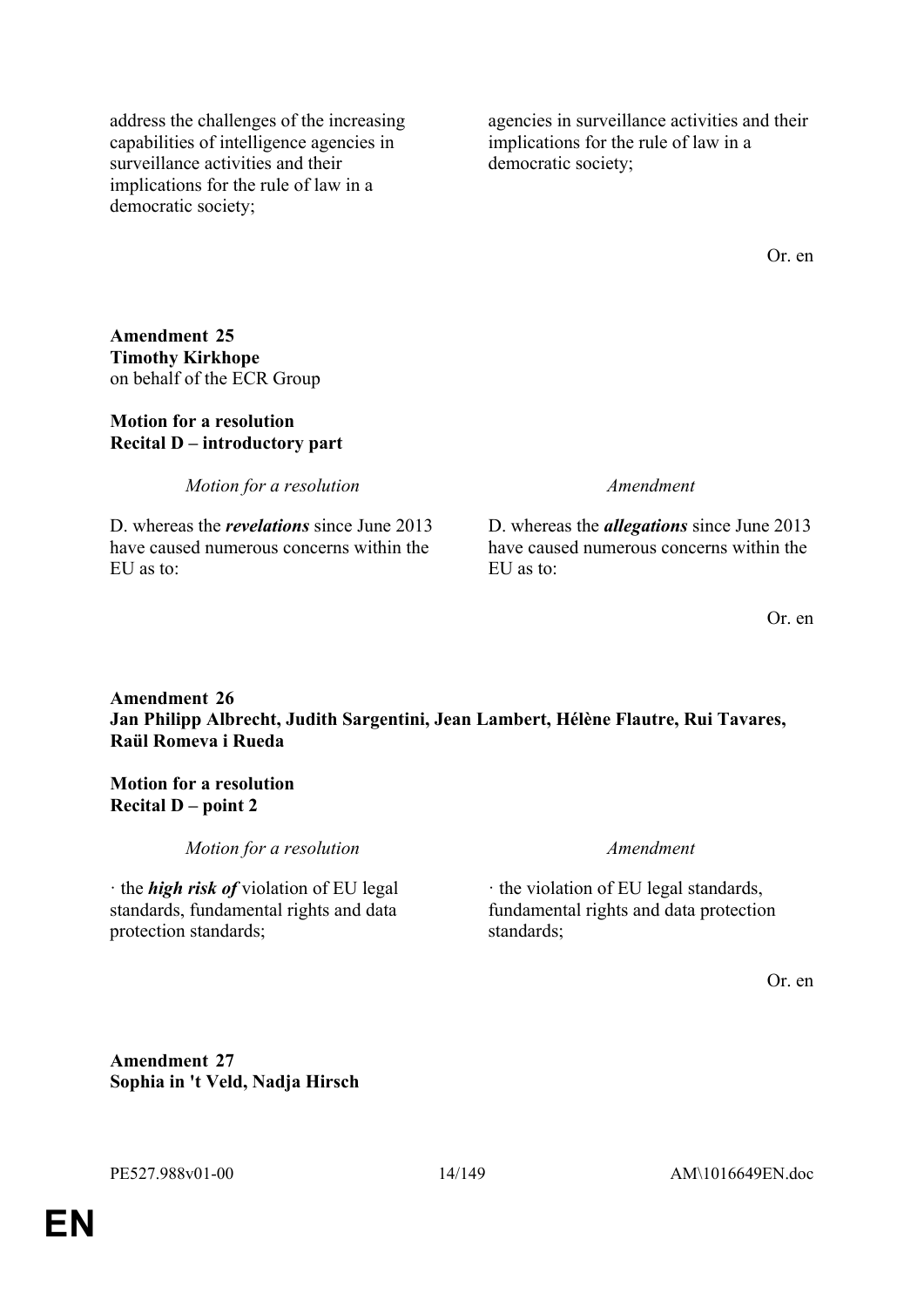### **Motion for a resolution Recital D – point 2**

*Motion for a resolution Amendment*

· the *high risk of* violation of EU legal standards, fundamental rights and data

· the *grave* violation of EU legal standards, fundamental rights and data protection standards;

Or. en

### **Amendment 28 Cornelia Ernst**

protection standards;

### **Motion for a resolution Recital D – point 3**

*Motion for a resolution Amendment*

*· the degree of trust between EU and US transatlantic partners;*

*deleted*

Or. en

### **Amendment 29 Timothy Kirkhope** on behalf of the ECR Group

# **Motion for a resolution Recital D – point 4**

*Motion for a resolution Amendment*

· the degree of cooperation and involvement of certain EU Member States with US surveillance programmes or equivalent programmes at national level as *unveiled* by the media;

· the degree of cooperation and involvement of certain EU Member States with US surveillance programmes or equivalent programmes at national level as *alleged* by the media;

Or. en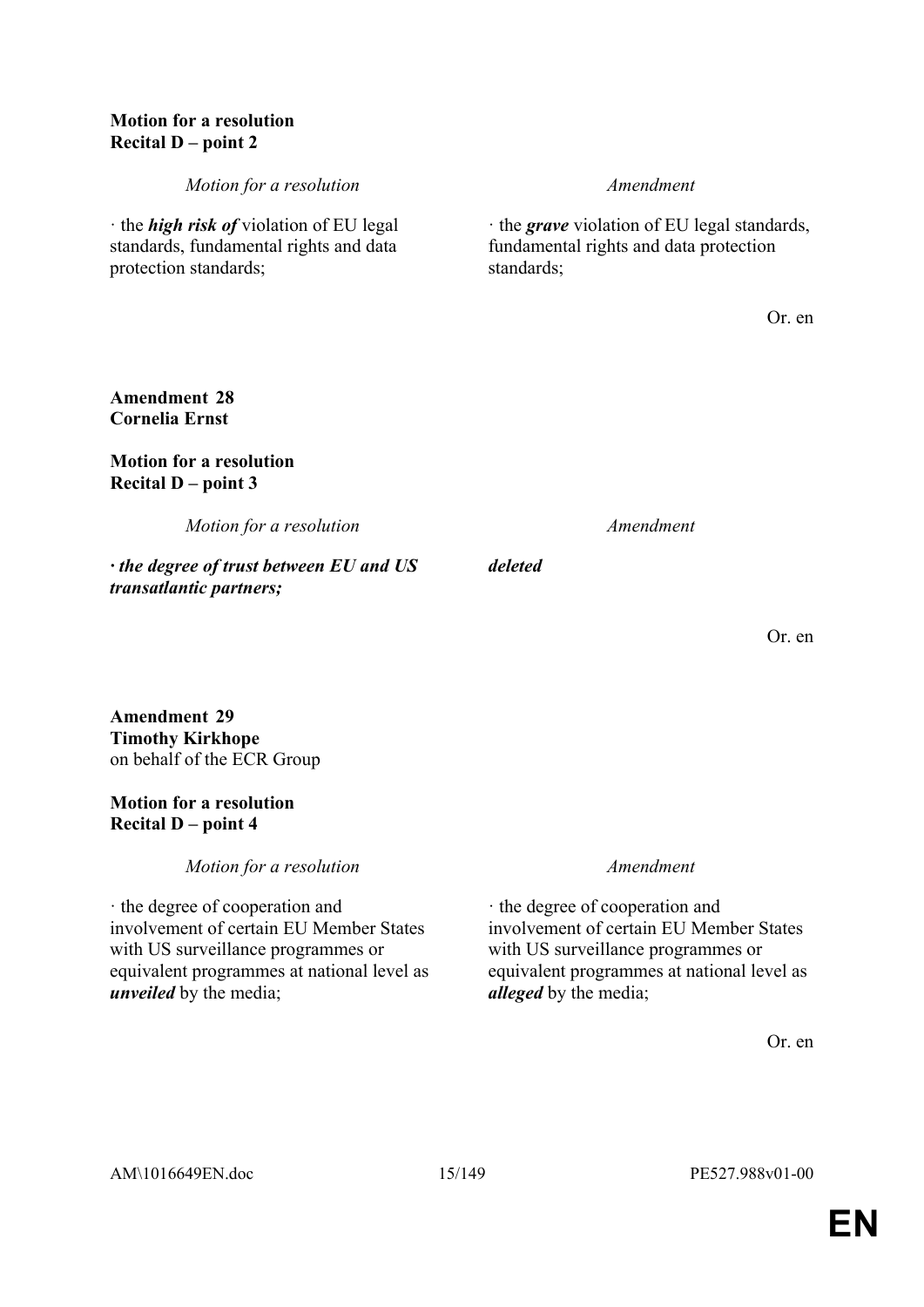### **Amendment 30 Jan Philipp Albrecht, Judith Sargentini, Jean Lambert, Hélène Flautre, Rui Tavares, Raül Romeva i Rueda**

**Motion for a resolution Recital D – point 5**

*Motion for a resolution Amendment*

· the *degree* of control and effective oversight by the US political authorities and certain EU Member States over their intelligence communities;

· the *lack* of control and effective oversight by the US political authorities and certain EU Member States over their intelligence communities;

Or. en

# **Amendment 31 Jan Philipp Albrecht, Judith Sargentini, Jean Lambert, Hélène Flautre, Rui Tavares, Raül Romeva i Rueda**

# **Motion for a resolution Recital D – point 6**

*Motion for a resolution Amendment*

· the *possibility* of these mass surveillance operations being used for reasons other than national security and the strict fight against terrorism, for example economic and industrial espionage or profiling on political grounds;

· the *fact* of these mass surveillance operations being used for reasons other than national security and the strict fight against terrorism, for example economic and industrial espionage or profiling on political grounds;

Or. en

**Amendment 32 Sophia in 't Veld, Nadja Hirsch**

**Motion for a resolution Recital D – point 6 a (new)**

*Motion for a resolution Amendment*

*the undermining of press freedom, the confidentiality of lawyer-client* 

PE527.988v01-00 16/149 AM\1016649EN.doc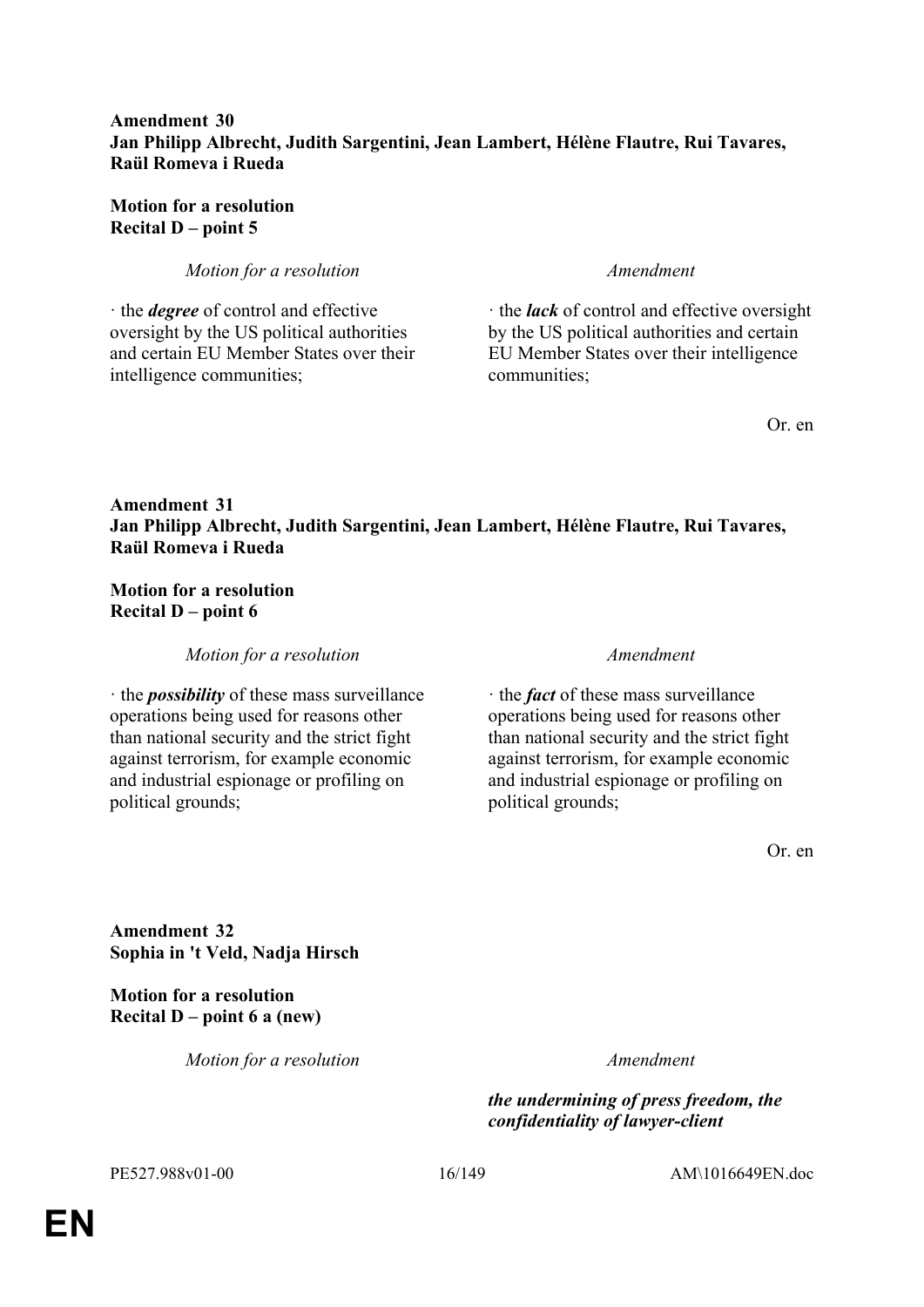*communications, the professional secrecy of doctors and the independence of politicians;*

Or. en

**Amendment 33 Timothy Kirkhope** on behalf of the ECR Group

### **Motion for a resolution Recital D – point 8**

*treated as a suspect;*

*Motion for a resolution Amendment*

*· the increasingly blurred boundaries between law enforcement and intelligence activities, leading to every citizen being* 

*deleted*

Or. en

**Amendment 34 Jan Philipp Albrecht, Judith Sargentini, Jean Lambert, Hélène Flautre, Rui Tavares, Raül Romeva i Rueda**

# **Motion for a resolution Recital D – point 8**

*Motion for a resolution Amendment*

· the increasingly blurred boundaries between law enforcement and intelligence activities, leading to every citizen being treated as a suspect;

· the increasingly blurred boundaries between law enforcement and intelligence activities, leading to every citizen being treated as a suspect *and being surveilled*;

Or. en

**Amendment 35 Josef Weidenholzer, Birgit Sippel**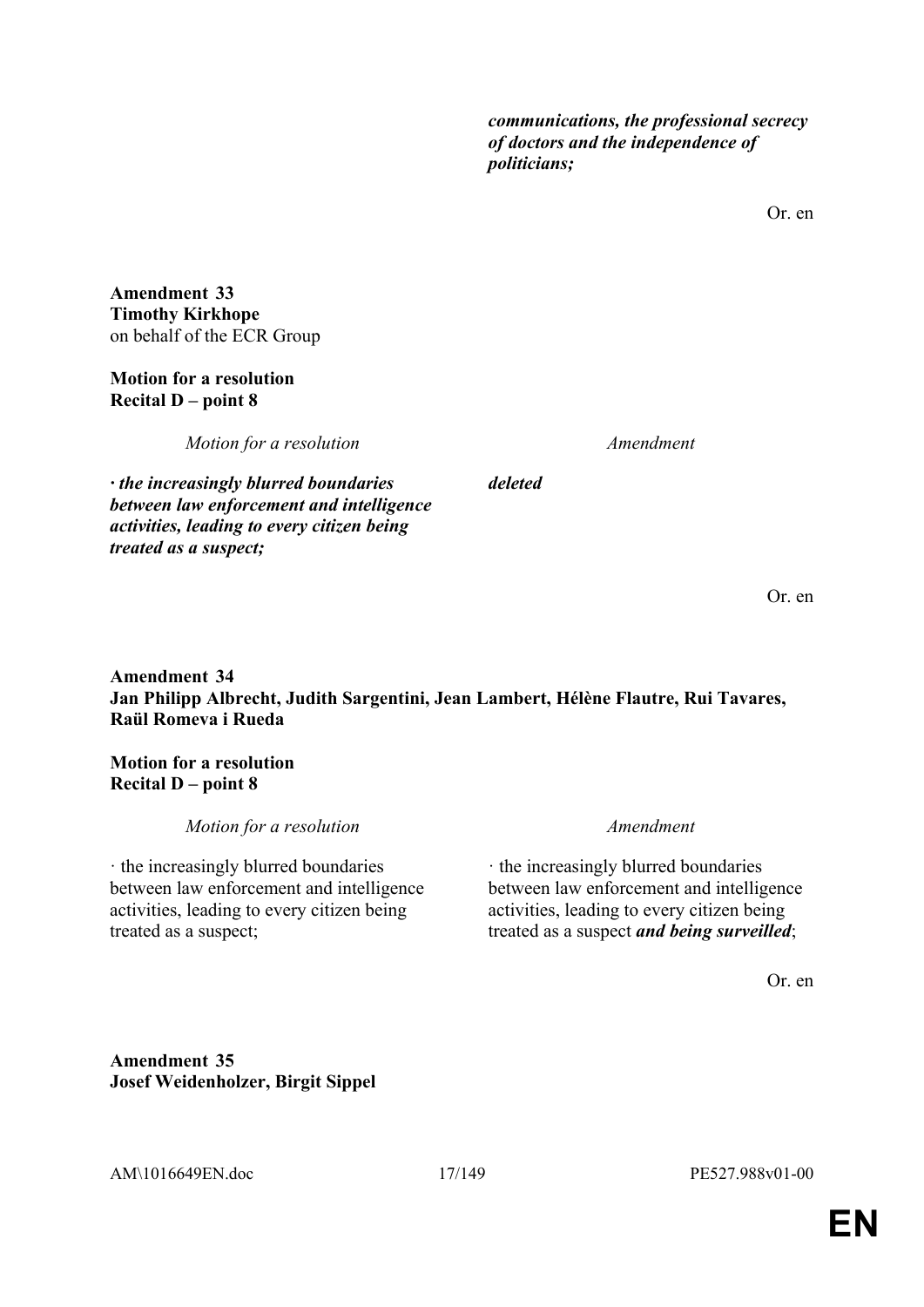## **Motion for a resolution Recital D – point 8**

*Motion for a resolution Amendment*

· the increasingly blurred boundaries between law enforcement and intelligence activities, leading to every citizen being treated as a suspect;

· the increasingly blurred boundaries between law enforcement and intelligence activities *due to bulk collection of untargeted data - such as data retention*, leading to every citizen being treated as a suspect *and disregarding the presumption of innocence*;

Or. en

# **Amendment 36 Cornelia Ernst**

# **Motion for a resolution Recital D – point 9**

*Motion for a resolution Amendment*

· the threats to privacy *in a digital era*; · the threats to privacy *that arise from ubiquitous computing*;

Or. en

# **Amendment 37 Jan Mulder**

**Motion for a resolution Recital D – point 9**

*Motion for a resolution Amendment*

· the threats to privacy in a digital era; *the* **in** the threats to privacy in a digital era; *the Internet has been turned into a tool of mass surveillance instead of being an infrastructure that is open, secure and fosters economic growth; regrets the possible detrimental effects this will have on the US and EU's efforts to promote an open and secure Internet through the*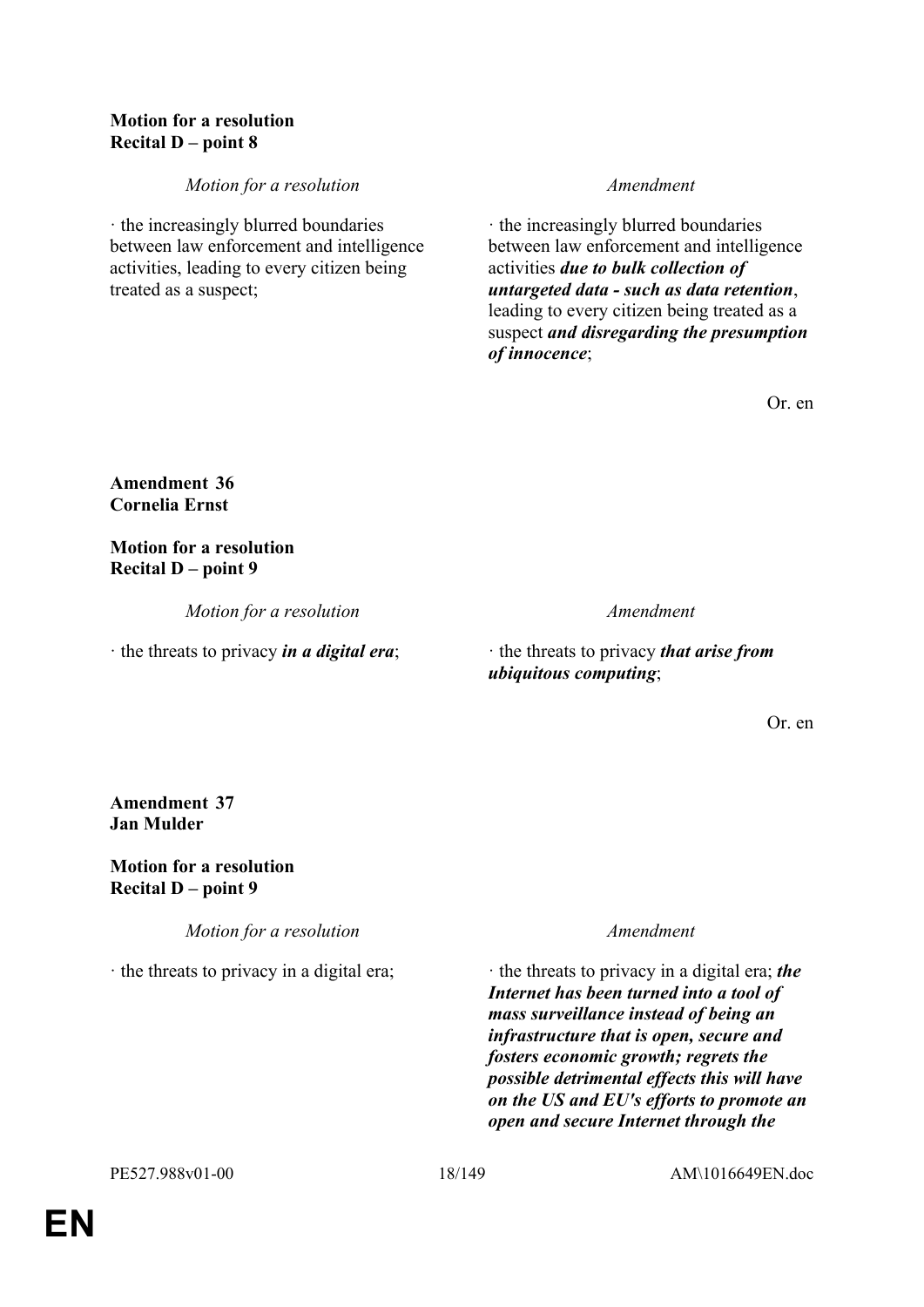Or. en

**Amendment 38 Jan Philipp Albrecht, Judith Sargentini, Jean Lambert, Hélène Flautre, Rui Tavares, Raül Romeva i Rueda**

**Motion for a resolution Recital D – point 9 a (new)**

*Motion for a resolution Amendment*

*the undermining of the communications with members of a profession with a confidentiality privilege such as lawyers, journalists, physicians or priests;*

Or. en

**Amendment 39 Josef Weidenholzer, Birgit Sippel**

**Motion for a resolution Recital D a (new)**

*Motion for a resolution Amendment*

*Da. the general believe that untargeted surveillance is a necessary means to insure national security even though studies show the opposite;*

Or. en

**Amendment 40 Timothy Kirkhope** on behalf of the ECR Group

**Motion for a resolution Recital E**

AM\1016649EN.doc 19/149 PE527.988v01-00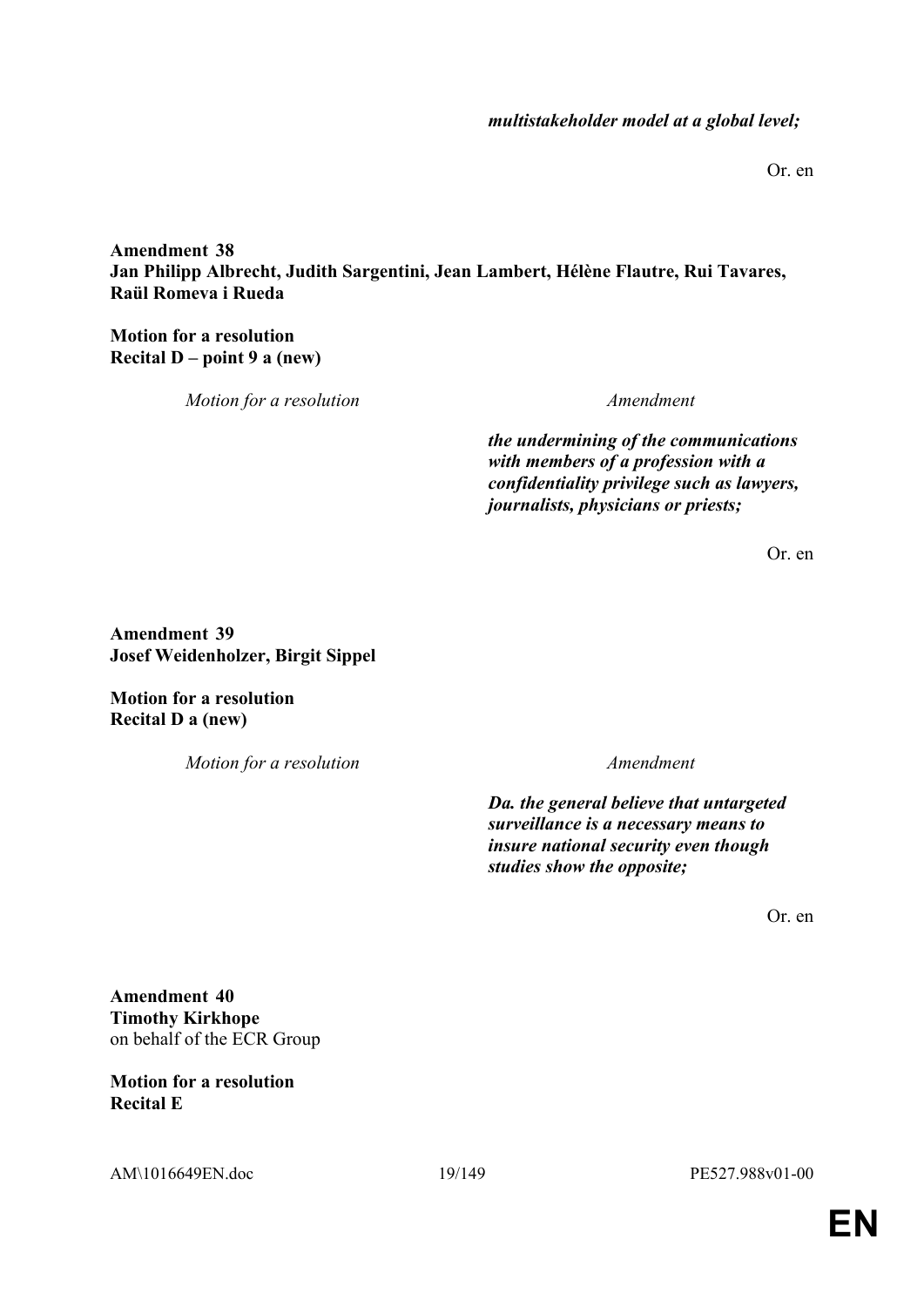### *Motion for a resolution Amendment*

E. whereas the *unprecedented magnitude of the espionage* revealed requires full investigation by the US authorities, the European Institutions and Members States' governments and national parliaments;

E. whereas the *alleged actions* revealed requires full investigation by the US authorities, the European Institutions and Members States' governments and national parliaments;

Or. en

### **Amendment 41 Cornelia Ernst**

### **Motion for a resolution Recital E**

*Motion for a resolution Amendment*

E. whereas the unprecedented magnitude of the espionage revealed requires full investigation by the US authorities, the European Institutions and Members States' governments *and national parliaments*;

E. whereas the unprecedented magnitude of the espionage revealed requires full investigation by the US authorities, the European Institutions and Members States' governments*, national parliaments and judicial authorities*;

Or. en

# **Amendment 42 Jan Philipp Albrecht, Judith Sargentini, Jean Lambert, Hélène Flautre, Rui Tavares, Raül Romeva i Rueda**

### **Motion for a resolution Recital F**

# *Motion for a resolution Amendment*

F. whereas the US authorities have denied some of the information revealed but not contested the vast majority of it; whereas the public debate has developed on a large scale in the US and in *a limited number of* EU Member States; whereas EU governments too often remain silent and

F. whereas the US authorities have denied some of the information revealed but not contested the vast majority of it; whereas the public debate has developed on a large scale in the US and in EU Member States; whereas EU governments too often remain silent and fail to launch adequate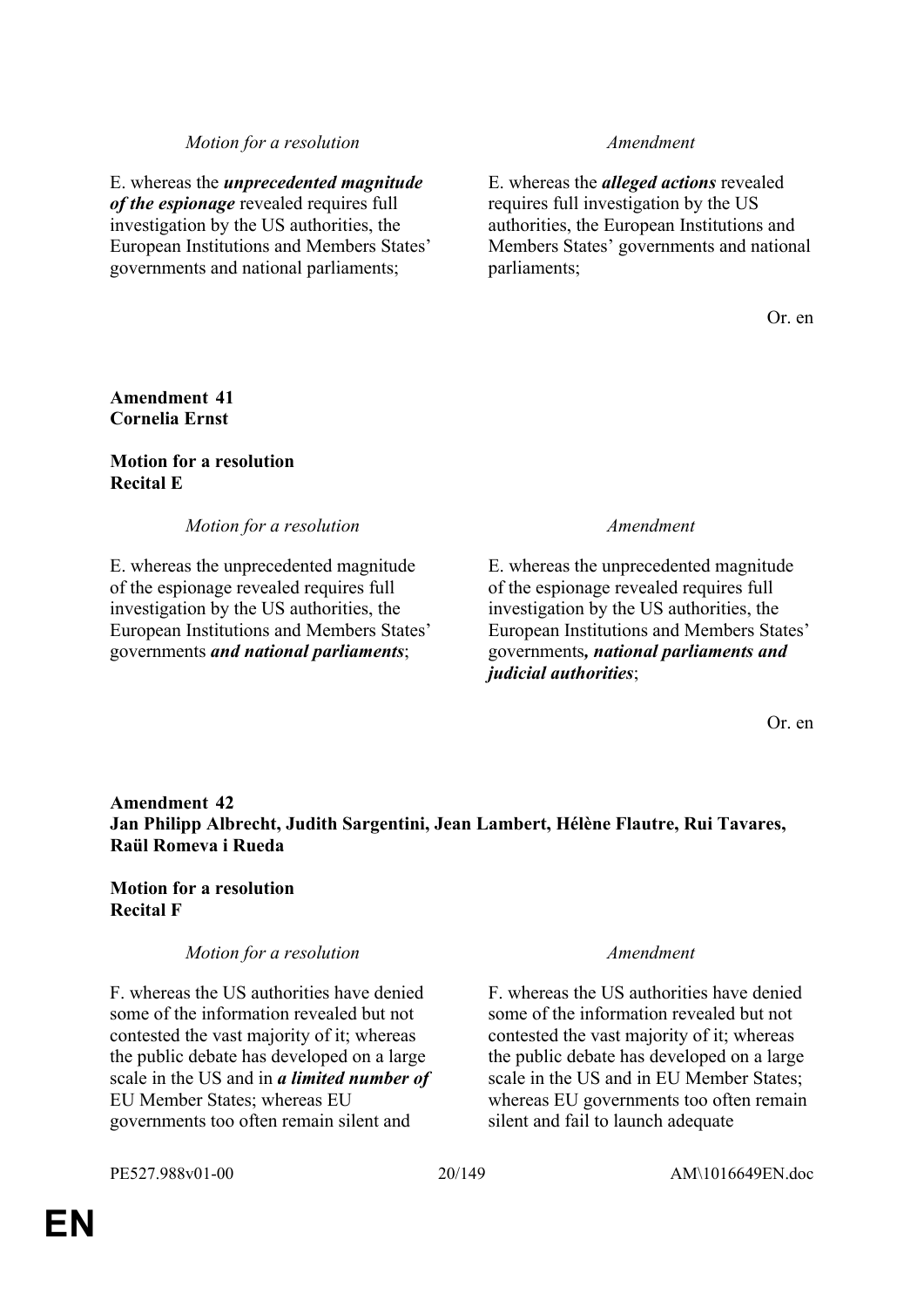fail to launch adequate investigations; investigations;

# **Amendment 43 Cornelia Ernst**

### **Motion for a resolution Recital F**

*Motion for a resolution Amendment*

F. whereas the US authorities have denied some of the information revealed but not contested the vast majority of it; whereas the public debate has developed on a large scale in the US and in a limited number of EU Member States; whereas EU governments too often remain silent and fail to launch adequate investigations;

F. whereas the US authorities have denied some of the information revealed but not contested the vast majority of it; whereas the public debate has developed on a large scale in the US and in a limited number of EU Member States; whereas EU governments *and parliaments* too often remain silent and fail to launch adequate investigations;

Or. en

### **Amendment 44 Claude Moraes**

### **Motion for a resolution Recital F**

# *Motion for a resolution Amendment*

F. whereas the US authorities have denied some of the information revealed but not contested the vast majority of it; whereas the public debate has developed on a large scale in the US and in *a limited number of* EU Member States; whereas EU governments too often remain silent and fail to launch adequate investigations;

F. whereas the US authorities have denied some of the information revealed but not contested the vast majority of it; whereas the public debate has developed on a large scale in the US and in *certain* EU Member States; whereas EU governments too often remain silent and fail to launch adequate investigations;

Or. en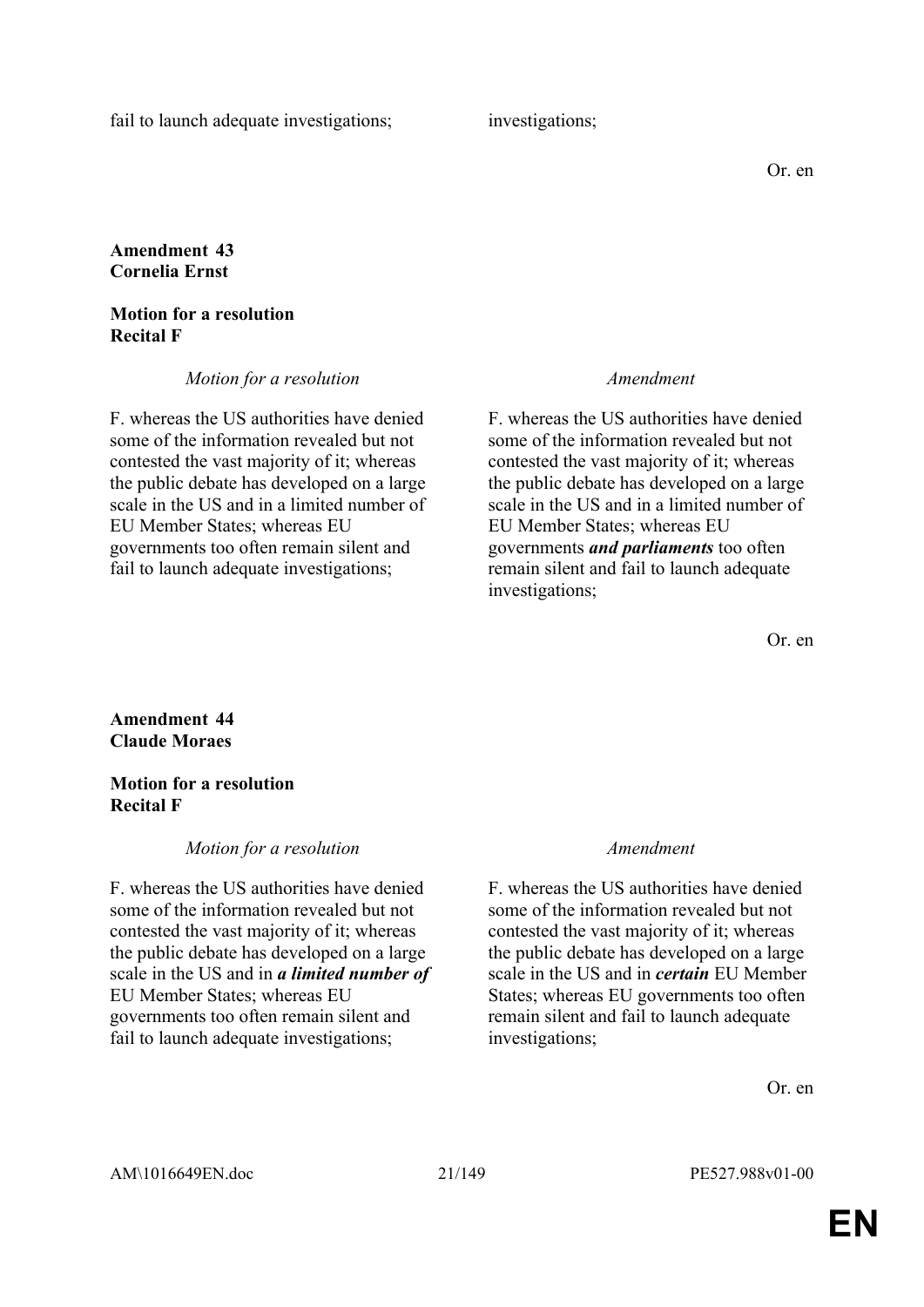# **Amendment 45 Birgit Sippel, Carmen Romero López, Josef Weidenholzer**

### **Motion for a resolution Recital F**

# *Motion for a resolution Amendment*

F. whereas the US authorities have denied some of the information revealed but not contested the vast majority of it; whereas the public debate has developed on a large scale in the US and in *a limited number of* EU Member States; whereas EU governments too often remain silent and fail to launch adequate investigations;

F. whereas the US authorities have denied some of the information revealed but not contested the vast majority of it; whereas the public debate has developed on a large scale in the US and in *certain* EU Member States; whereas EU governments too often remain silent and fail to launch adequate investigations;

Or. en

**Amendment 46 Anna Maria Corazza Bildt**

**Motion for a resolution Recital F a (new)**

*Motion for a resolution Amendment*

*Fa. whereas President Obama has recently announced a reform of the NSA and its surveillance programmes;*

Or. en

# **Amendment 47 Birgit Sippel, Carmen Romero López, Josef Weidenholzer**

**Motion for a resolution Recital F a (new)**

*Motion for a resolution Amendment*

*Fa. whereas in comparison to actions taken by both EU institutions and by certain EU Member States, the European* 

PE527.988v01-00 22/149 AM\1016649EN.doc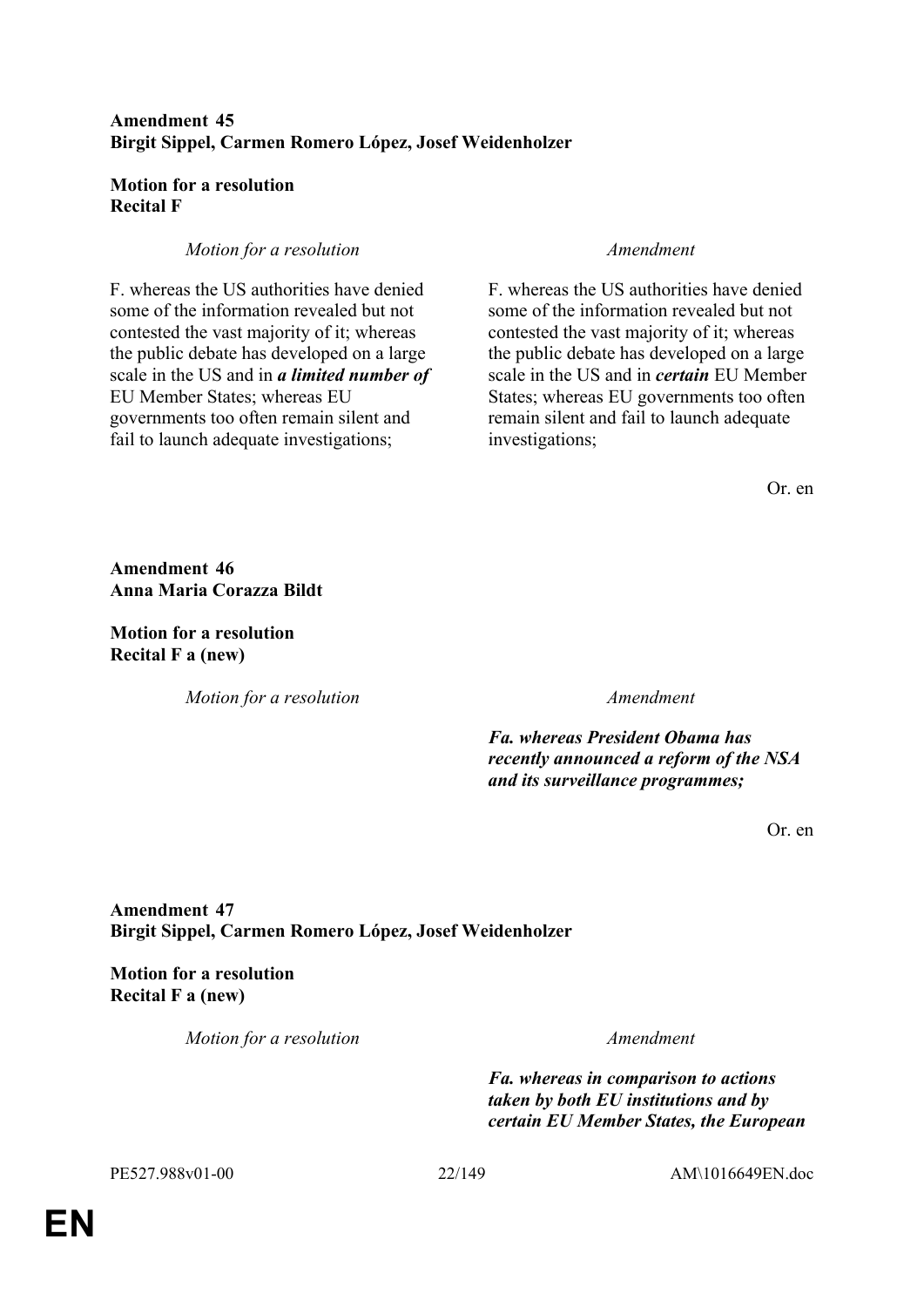*Parliament has taken very seriously its obligation to shed light on the revelations on the indiscriminate practices of mass surveillance of EU citizens and, by its resolution of 4 July 2013 on the US National Security Agency surveillance programme, surveillance bodies in various Member States and their impact on EU citizens, instructed its Committee on Civil Liberties, Justice and Home Affairs to conduct an in-depth inquiry into the matter;*

Or. en

**Amendment 48 Timothy Kirkhope** on behalf of the ECR Group

### **Motion for a resolution Recital G**

*Motion for a resolution Amendment*

G. whereas it is the duty of the European *Institutions* to ensure that EU law is fully implemented for the benefit of European citizens and that the legal force of EU Treaties is not undermined *by a dismissive acceptance of extraterritorial effects of third countries' standards or actions*;

G. whereas it is the duty of the European *Commission* to ensure that EU law is fully implemented for the benefit of European citizens and that the legal force of EU Treaties is not undermined;

Or. en

**Amendment 49 Claude Moraes, Ana Gomes, Annemie Neyts-Uyttebroeck, José Ignacio Salafranca Sánchez-Neyra**

**Motion for a resolution Recital H**

*Motion for a resolution Amendment*

H. whereas the District Court for the H. whereas the District Court for the

AM\1016649EN.doc 23/149 PE527.988v01-00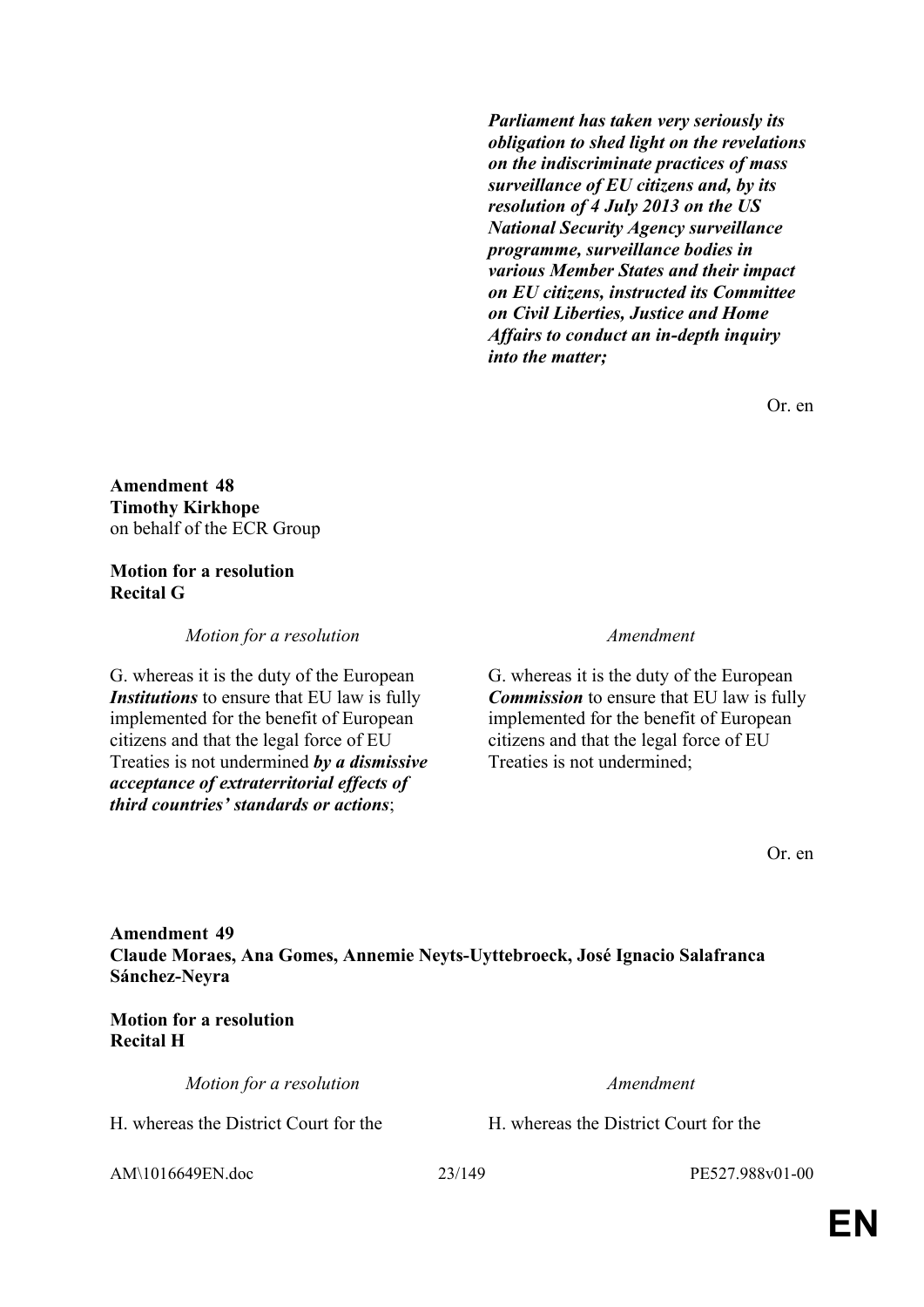District of Columbia, in its Decision of 16 December 2013, has ruled that the bulk collection of metadata by the NSA is in breach of the Fourth Amendment to the US Constitution<sup>25</sup>:

<sup>25</sup> Klayman et al. v Obama et al., Civil Action No 13-0851, 16 December 2013.

 $\mathcal{L}_\mathcal{L}$  , and the contribution of the contribution of the contribution of the contribution of the contribution of the contribution of the contribution of the contribution of the contribution of the contribution of

District of Columbia, in its Decision of 16 December 2013, has ruled that the bulk collection of metadata by the NSA is in breach of the Fourth Amendment to the US Constitution<sup>25</sup> ; *whereas, however the District Court for the Southern District of New York ruled in its Decision of 27 December 2013 that this collection was lawful;*

<sup>25</sup> Klayman et al. v Obama et al., Civil Action No 13-0851, 16 December 2013.

Or. en

**Amendment 50 Josef Weidenholzer**

### **Motion for a resolution Recital J**

#### *Motion for a resolution Amendment*

J. whereas in its report of 12 December 2013, the President's Review Group on Intelligence and Communication Technology proposes *45* recommendations to the President of the US; whereas the recommendations stress the need simultaneously to protect national security and personal privacy and civil liberties; whereas in this regard it invites the US Government to end bulk collection of phone records of US persons under Section 215 of the Patriot Act as soon as practicable, to undertake a thorough review of the NSA and the US intelligence legal framework in order to ensure respect for the right to privacy, to end efforts to subvert or make vulnerable commercial software (backdoors and malware), to increase the use of encryption, particularly in the case of data in transit, and not to undermine efforts to create encryption standards, to create a Public Interest

J. whereas in its report of 12 December 2013, the President's Review Group on Intelligence and Communication Technology proposes *46* recommendations to the President of the US; whereas the recommendations stress the need simultaneously to protect national security and personal privacy and civil liberties; whereas in this regard it invites the US Government to end bulk collection of phone records of US persons under Section 215 of the Patriot Act as soon as practicable, to undertake a thorough review of the NSA and the US intelligence legal framework in order to ensure respect for the right to privacy, to end efforts to subvert or make vulnerable commercial software (backdoors and malware), to increase the use of encryption, particularly in the case of data in transit, and not to undermine efforts to create encryption standards, to create a Public Interest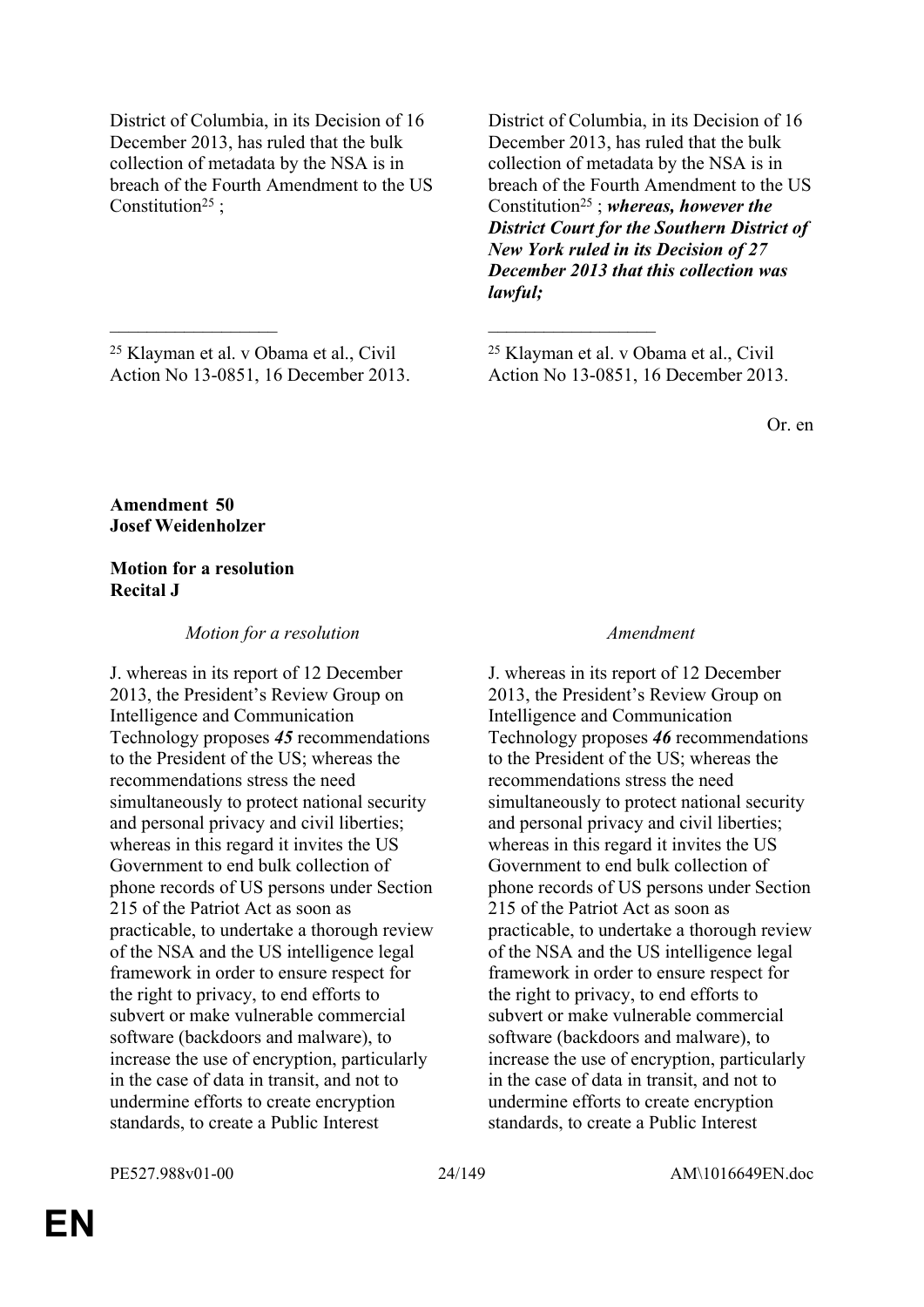Advocate to represent privacy and civil liberties before the Foreign Intelligence Surveillance Court, to confer on the Privacy and Civil Liberties Oversight Board the power to oversee Intelligence Community activities for foreign intelligence purposes, and not only for counterterrorism purposes, and to receive whistleblowers' complaints, to use Mutual Legal Assistance Treaties to obtain electronic communications, and not to use surveillance to steal industry or trade secrets;

Advocate to represent privacy and civil liberties before the Foreign Intelligence Surveillance Court, to confer on the Privacy and Civil Liberties Oversight Board the power to oversee Intelligence Community activities for foreign intelligence purposes, and not only for counterterrorism purposes, and to receive whistleblowers' complaints, to use Mutual Legal Assistance Treaties to obtain electronic communications, and not to use surveillance to steal industry or trade secrets;

Or. en

### **Amendment 51 Claude Moraes, Birgit Sippel, Josef Weidenholzer, Carmen Romero López**

#### **Motion for a resolution Recital J a (new)**

*Motion for a resolution Amendment*

*Ja. Whereas, according to an open memorandum submitted to President Obama by Former NSA Senior Executives/Veteran Intelligence Professionals for Sanity (VIPS) on 7th January 2014 27 a the massive collection of data does not enhance its ability to prevent future terrorist attacks; whereas, they stress that mass surveillance conducted by the NSA has resulted in the prevention of zero attacks and that billions have been spent in programs which are less effective and hugely more intrusive on citizens' privacy than an inhouse technology called THINTHREAD that was built in 2001;*

*\_\_\_\_\_\_\_\_\_\_\_\_\_\_\_\_\_\_*

Or. en

*<sup>27</sup>ahttp://consortiumnews.com/2014/01/07/ nsa-insiders-reveal-what-went-wrong/*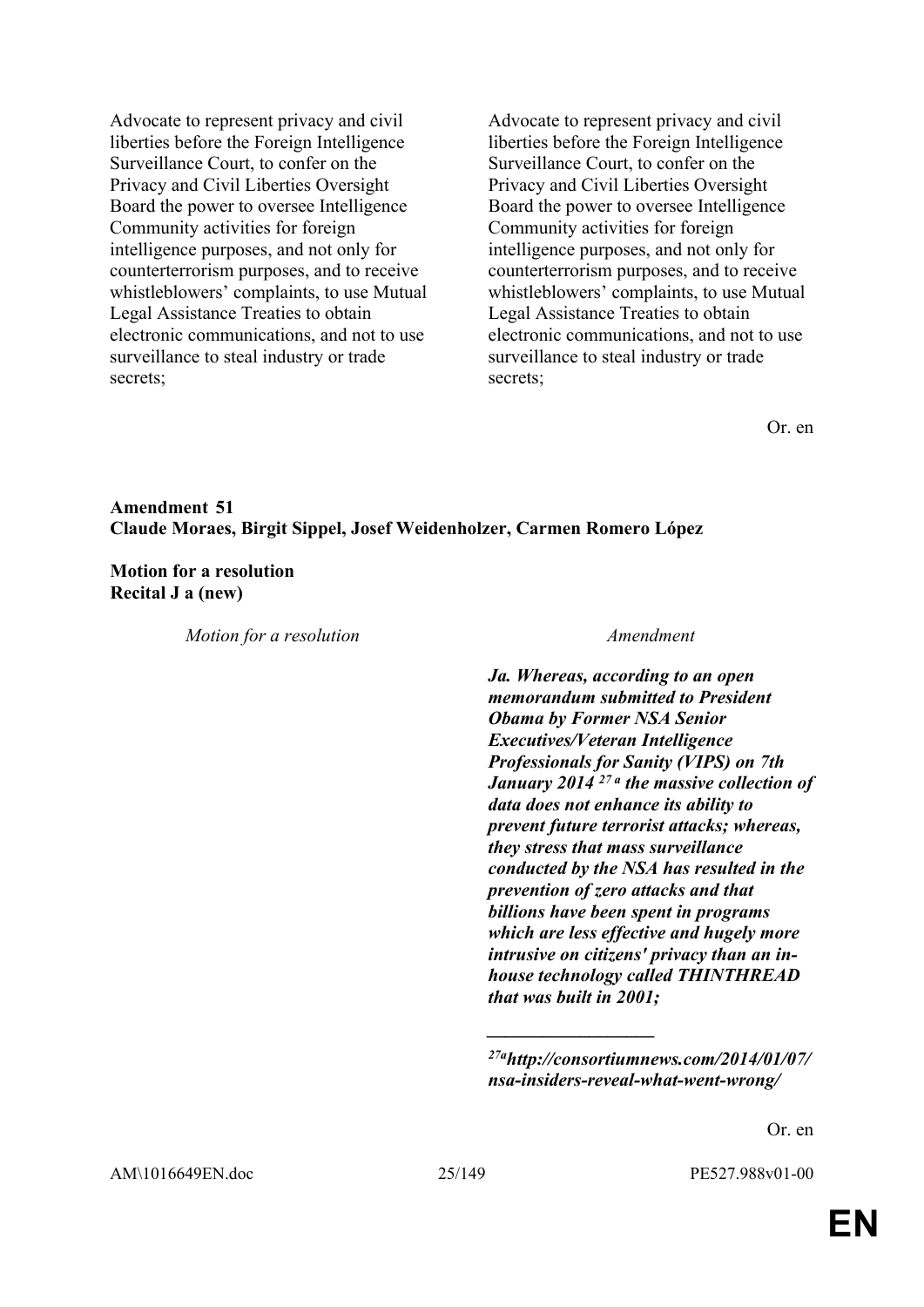### **Amendment 52 Jan Philipp Albrecht, Judith Sargentini, Jean Lambert, Hélène Flautre, Rui Tavares, Raül Romeva i Rueda**

**Motion for a resolution Recital K a (new)**

*Motion for a resolution Amendment*

*Ka. whereas US President Barrack Obama in his speech on 17 January has announced some policy changes to the mass surveillance programmes, he has not called for changes in legislation, particularly the prohibition of mass surveillance activities and bulk processing of personal data and the introduction of legal redress for non-US persons;*

Or. en

**Amendment 53 Birgit Sippel**

**Motion for a resolution Recital K a (new)**

*Motion for a resolution Amendment*

*Ka. whereas in his Presidential Policy Directive on Signals Intelligence Activities of 17 January 2014, US President Barack Obama insisted that mass electronic surveillance continues to be necessary for the United States to protect its national security, citizens and the citizens of US allies and partners, as well as to advance its foreign policy interests; whereas president Obama did not announce any concrete proposals in terms of legislative reform and the introduction of administrative and judicial redress for non-US persons; whereas this policy directive limits the*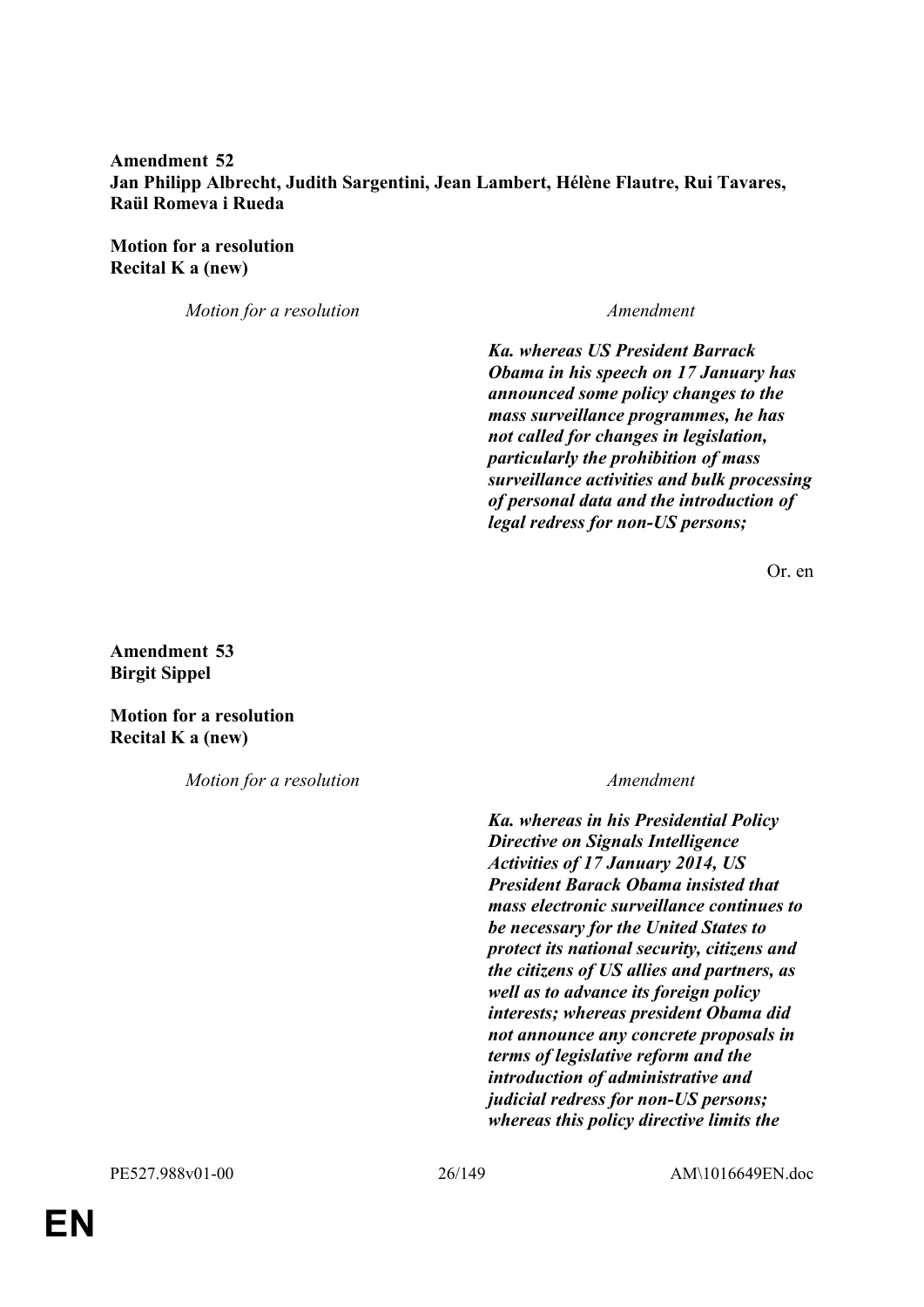*authorisation for the bulk collection of signals intelligence and specifically excludes the gathering of any kind of signals intelligence for commercial purposes; whereas the policy directive mandates the development of safeguards for the personal information of all individuals, regardless of their nationality or residence, partly providing for treatment equivalent to that enjoyed by US citizens;*

Or. en

**Amendment 54 Claude Moraes, Ana Gomes, Annemie Neyts-Uyttebroeck, José Ignacio Salafranca Sánchez-Neyra**

**Motion for a resolution Recital K a (new)**

*Motion for a resolution Amendment*

*Ka. whereas in his Presidential Policy Directive on Signals Intelligence Activities of 17 January 2014 and the related speech, US President Barack Obama insisted that mass electronic surveillance continues to be necessary for the United States to protect its national security, citizens and the citizens of US allies and partners, as well as to advance its foreign policy interests; whereas this policy directive limits the authorisation for the bulk collection of signals intelligence and specifically excludes the gathering of any kind of signals intelligence for commercial purposes; whereas the policy directive mandates the development of safeguards for the personal information of all individuals, regardless of their nationality or residence, partly providing for treatment equivalent to that enjoyed by US citizens; whereas however President Obama did not announce any concrete proposals in* 

AM\1016649EN.doc 27/149 PE527.988v01-00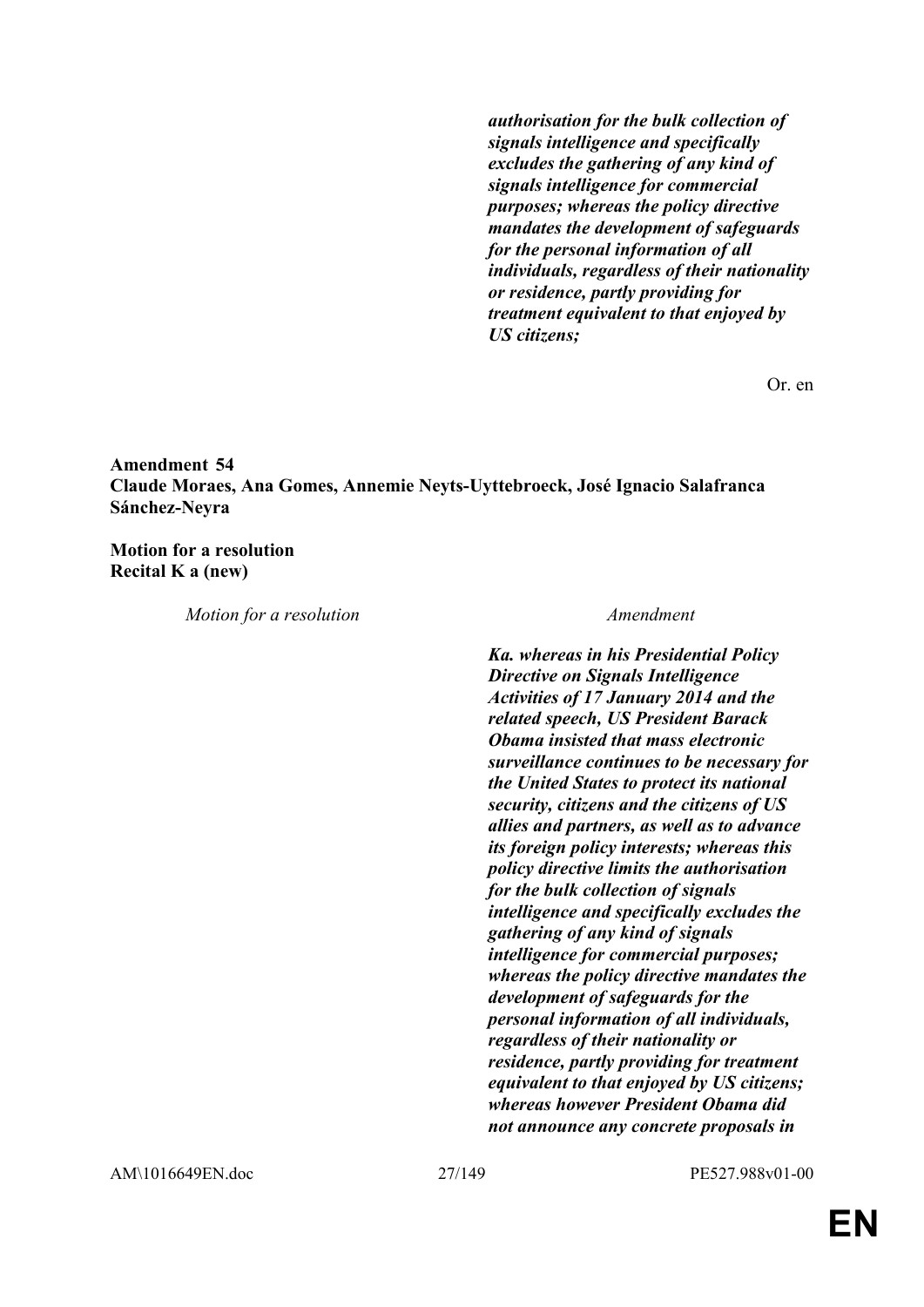*terms of the introduction of administrative and judicial redress for non-US persons;*

Or. en

**Amendment 55 Gianni Vattimo**

### **Motion for a resolution Recital K a (new)**

*Motion for a resolution Amendment*

*Ka. whereas the recent statements and initiatives by President Barack Obama concerning reform of US intelligence activities, though a step in the right direction, are vaguely couched and confined to the principles to observe and do not make any specific change to the law that would genuinely protect citizens, European and otherwise, political and business leaders included, who have been spied upon in vast numbers by US agencies under their surveillance programmes;* 

Or. it

# **Amendment 56 Cornelia Ernst, Martin Ehrenhauser**

### **Motion for a resolution Recital L**

# *Motion for a resolution Amendment*

L. whereas the report on the findings by the EU Co-Chairs of the ad hoc EU-US Working Group on data protection provides for an overview of the legal situation in the US but has *not helped sufficiently with establishing* the facts about US surveillance programmes;

L. whereas the report on the findings by the EU Co-Chairs of the ad hoc EU-US Working Group on data protection provides for an overview of the legal situation in the US but has *failed to establish* the facts about US surveillance programmes; whereas no information has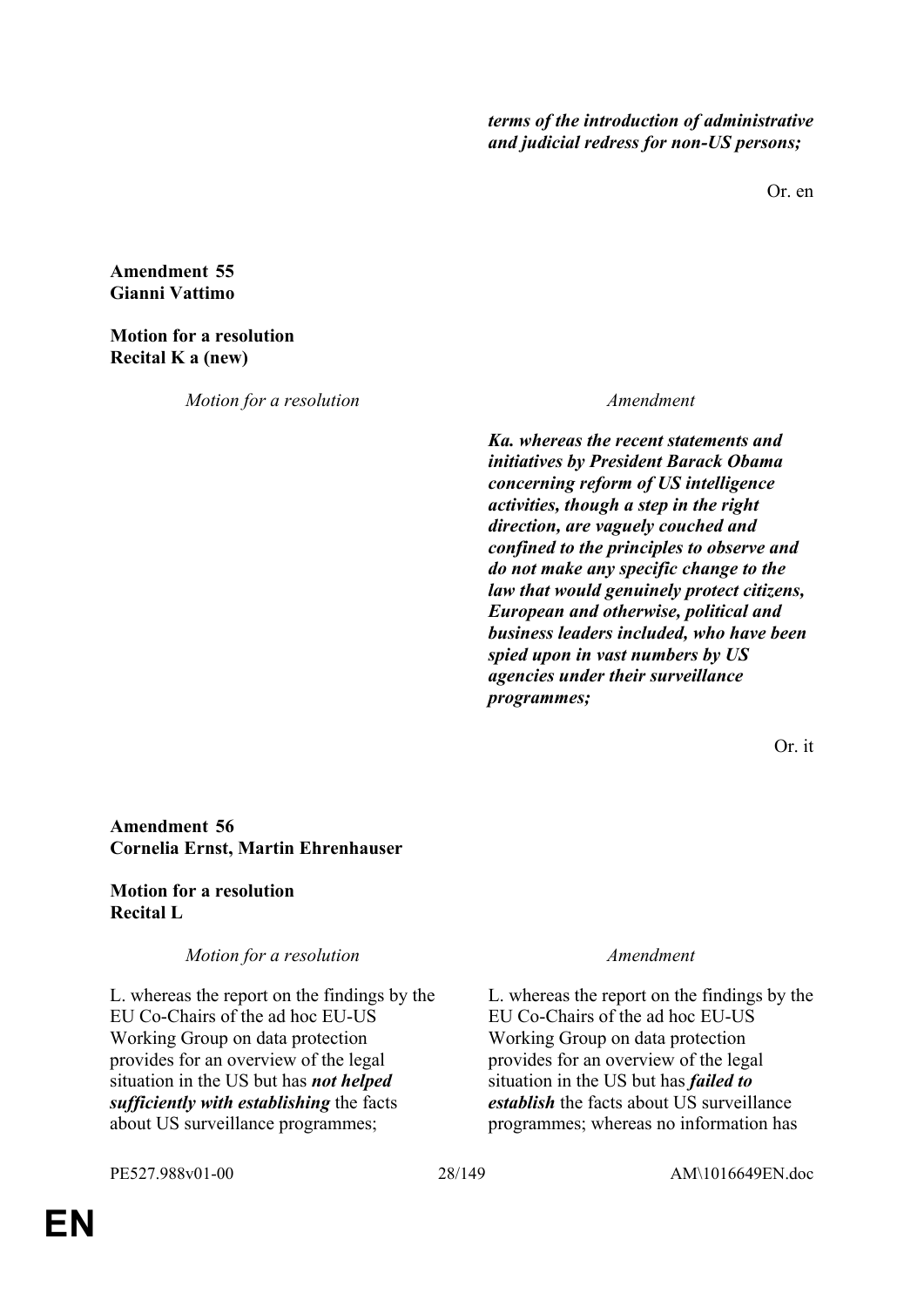whereas no information has been made available about the so-called 'second track' Working Group, under which Member States discuss bilaterally with the US authorities matters related to national security;

been made available about the so-called 'second track' Working Group, under which Member States discuss bilaterally with the US authorities matters related to national security;

Or. en

#### **Amendment 57 Birgit Sippel, Carmen Romero López, Josef Weidenholzer**

#### **Motion for a resolution Recital M**

#### *Motion for a resolution Amendment*

M. whereas fundamental rights, notably freedom of expression, of the press, of thought, of conscience, of religion and of association, private life, data protection, as well as the right to an effective remedy, the presumption of innocence and the right to a fair trial and non-discrimination, as enshrined in the Charter on Fundamental Rights of the European Union and in the European Convention on Human Rights, are cornerstones of democracy;

M. whereas fundamental rights, notably freedom of expression, of the press, of thought, of conscience, of religion and of association, private life, data protection, as well as the right to an effective remedy, the presumption of innocence and the right to a fair trial and non-discrimination, as enshrined in the Charter on Fundamental Rights of the European Union and in the European Convention on Human Rights, are cornerstones of democracy; *and whereas mass surveillance of human beings is incompatible with these cornerstones;* 

Or. en

**Amendment 58 Jan Philipp Albrecht, Judith Sargentini, Jean Lambert, Hélène Flautre, Rui Tavares, Raül Romeva i Rueda**

**Motion for a resolution Recital M a (new)**

*Motion for a resolution Amendment*

*Ma. whereas in all Member States the law* 

AM\1016649EN.doc 29/149 PE527.988v01-00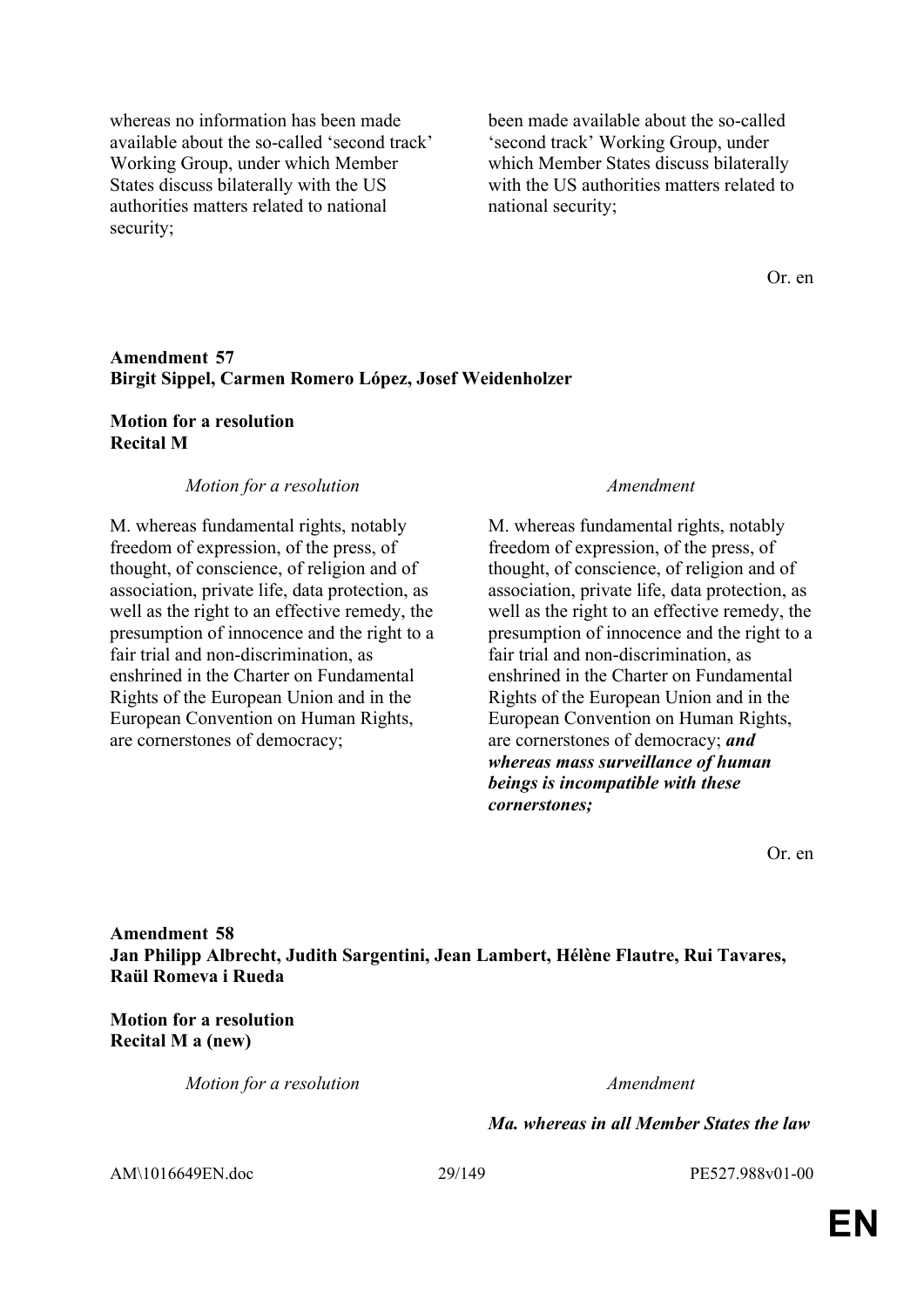*protects from disclosure information communicated in confidence between lawyer and client, a principle which has been recognised by the European Court of Justice26a;*

*26aJudgement of 18 May 1982 in case C-155/79, AM & S Europe Limited v Commission of the European Communities*

*\_\_\_\_\_\_\_\_\_\_\_\_\_\_\_\_\_\_*

Or. en

**Amendment 59 Timothy Kirkhope** on behalf of the ECR Group

# **Motion for a resolution Recital N**

*Motion for a resolution Amendment*

N. whereas *according to Article 67(3) TFEU the EU 'shall endeavour to ensure a high level of security'; whereas the provisions of the Treaty (in particular* Article 4(*2*) TEU*, Article 72 TFEU and Article 73 TFEU) imply* that the EU *disposes of certain competences on matters relating to the collective security* of the *Union; whereas the EU has exercised competence in matters of internal security by deciding on a number of legislative instruments and concluding international agreements* (*PNR, TFTP*) *aimed at fighting serious crime and terrorism and by setting up an internal security strategy and agencies working in this field;*

N. Whereas *the Treaty on European Union states that "competences not conferred upon the Union in the Treaties remain with the Member States" (*Article 4(*1*) TEU*) and* that the EU *"shall respect essential State functions, including ensuring the territorial integrity* of the *State, maintaining law and order and safeguarding national security" as well stating that "national security remains the sole responsibility of each Member State" (Article 4*(*2*) *TEU);*

Or. en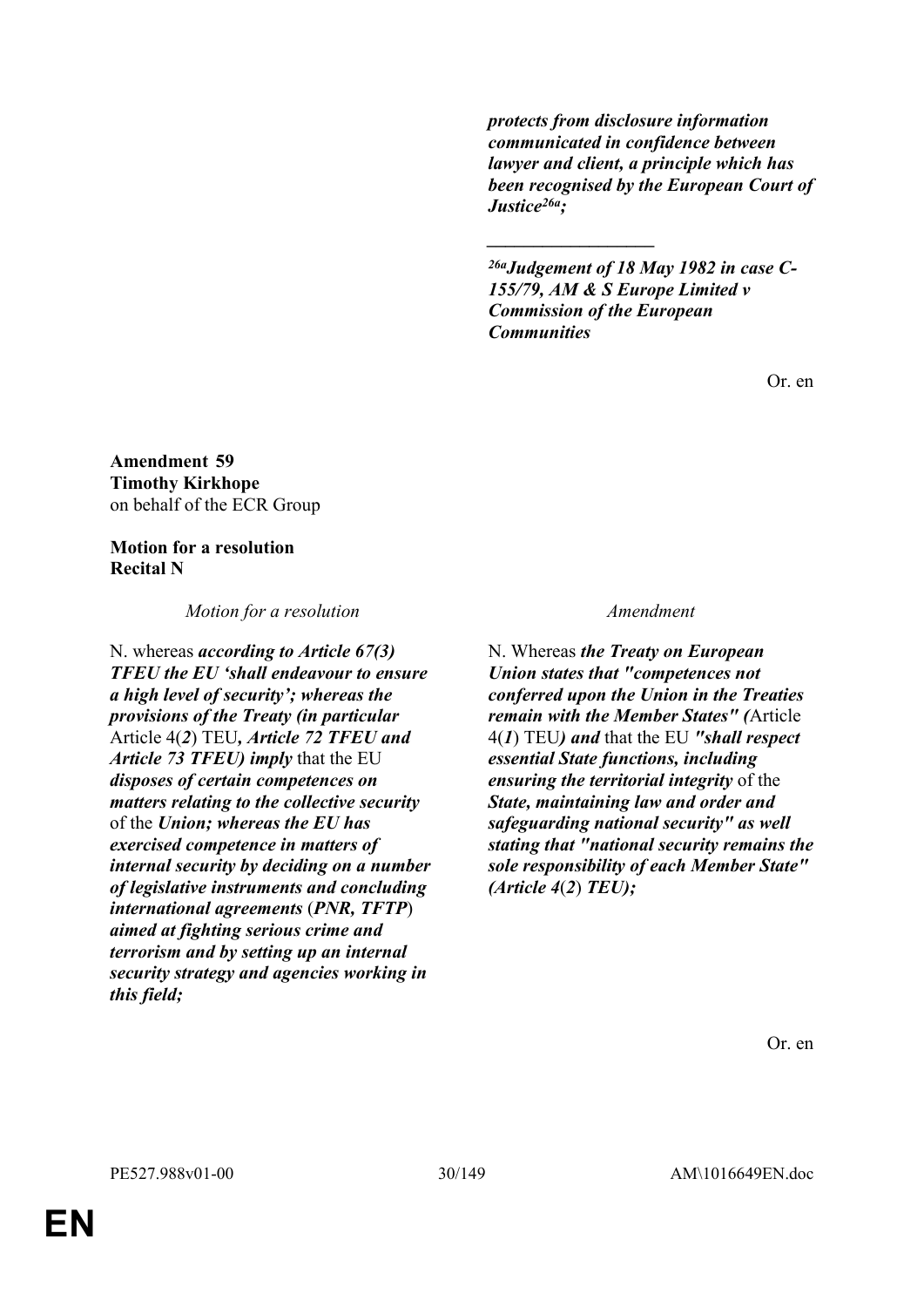### **Amendment 60 Jan Philipp Albrecht, Judith Sargentini, Jean Lambert, Hélène Flautre, Rui Tavares, Raül Romeva i Rueda**

### **Motion for a resolution Recital N**

# *Motion for a resolution Amendment*

N. whereas according to Article 67(3) TFEU the EU *'*shall endeavour to ensure a high level of security*'*; whereas the provisions of the Treaty (in particular Article 4(2) TEU, Article 72 TFEU and Article 73 TFEU) imply that the EU disposes of certain competences on matters relating to the collective security of the Union; whereas the EU has *exercised* competence in matters of internal security by deciding on a number of legislative instruments and concluding international agreements (PNR, TFTP) aimed at fighting serious crime and terrorism and by *setting up* an internal security strategy and agencies working in this field;

N. whereas according to Article 67(3) TFEU the EU *"*shall endeavour to ensure a high level of security*"*; whereas the provisions of the Treaty (in particular Article 4(2) TEU, Article 72 TFEU and Article 73 TFEU) imply that the EU disposes of certain competences on matters relating to the collective *external* security of the Union; whereas the EU has competence in matters of internal security *(Article 4(j) TFEU) and has exercised this competence* by deciding on a number of legislative instruments and concluding international agreements (PNR, TFTP) aimed at fighting serious crime and terrorism and by *setting-up* an internal security strategy and agencies working in this field;

Or. en

**Amendment 61 Cornelia Ernst**

**Motion for a resolution Recital N a (new)**

*Motion for a resolution Amendment*

*Na. whereas there is no generally accepted definition of the concept of 'national security';*

Or. en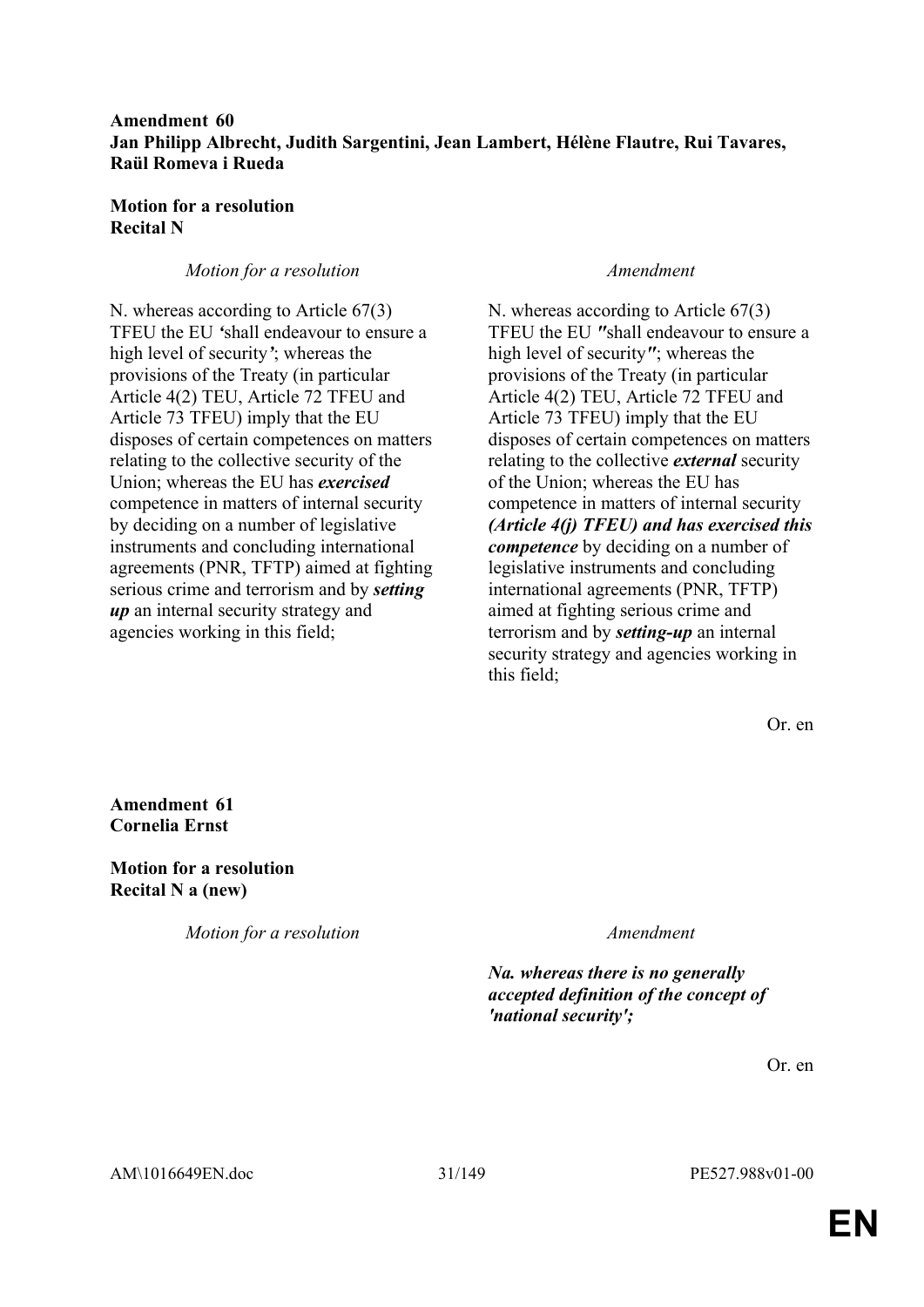# **Amendment 62 Timothy Kirkhope** on behalf of the ECR Group

#### **Motion for a resolution Recital N a (new)**

*Motion for a resolution Amendment*

*Na. Whereas the Treaty on the Functioning of the European Union (Article 72 TFEU) state that "it shall be open to Member States to organise between themselves and under their responsibility such forms of cooperation and coordination as they deem appropriate between the competent departments of their administrations responsible for safeguarding national security." (Article 73 TFEU);*

Or. en

**Amendment 63 Timothy Kirkhope** on behalf of the ECR Group

**Motion for a resolution Recital N b (new)**

*Motion for a resolution Amendment*

*Nb. Whereas Article 276 TFEU states "in exercising its powers regarding the provisions of Chapters 4 and 5 of Title V of Part Three relating to the area of freedom, security and justice, the Court of Justice of the European Union shall have no jurisdiction to review the validity or proportionality of operations carried out by the police or other law-enforcement services of a Member State or the exercise of the responsibilities incumbent upon Member States with regard to the maintenance of law and order and the safeguarding of internal security";*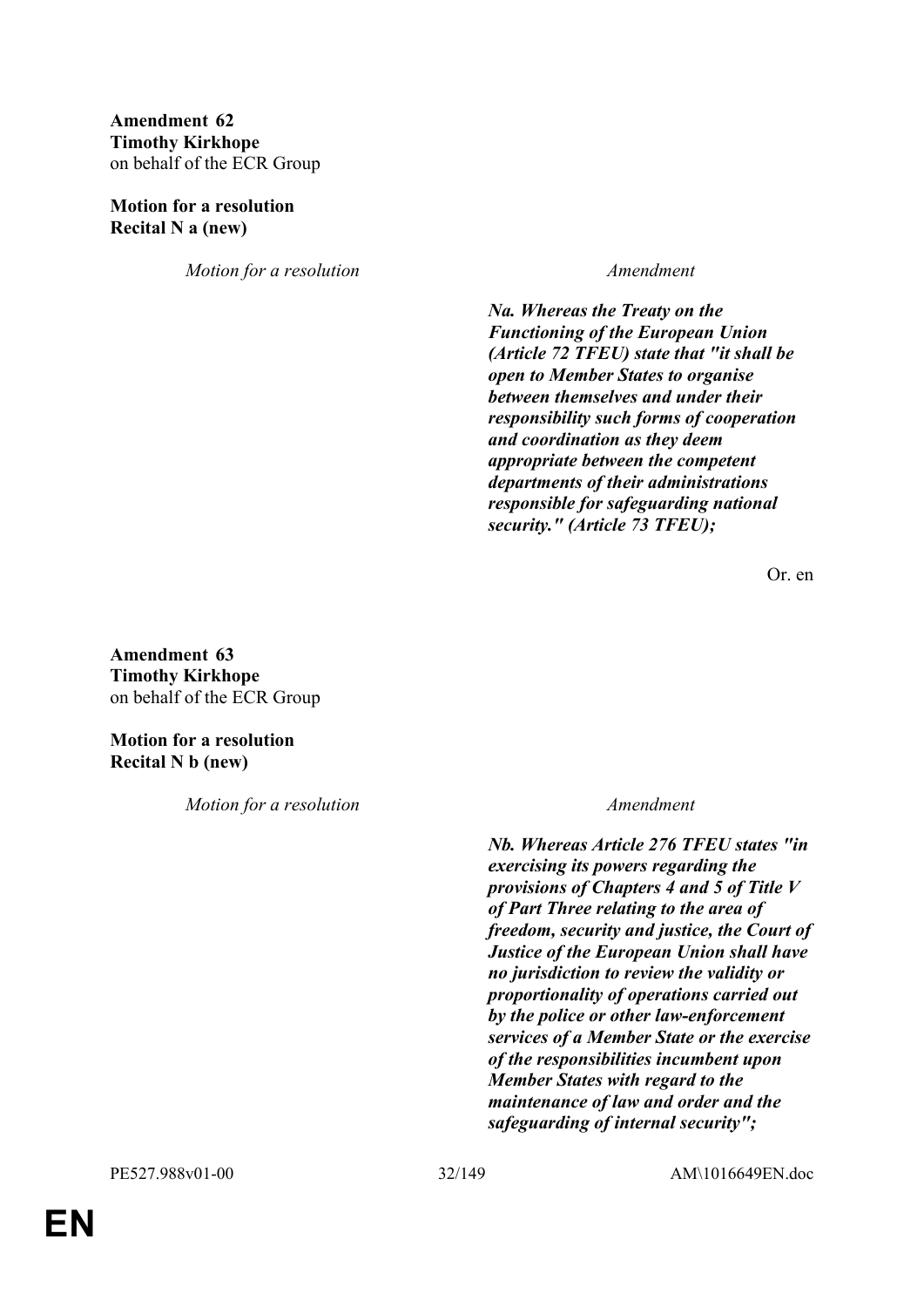**Amendment 64 Timothy Kirkhope** on behalf of the ECR Group

### **Motion for a resolution Recital O**

*Motion for a resolution Amendment*

*O. whereas the concepts of 'national security', 'internal security', 'internal security of the EU' and 'international security' overlap; whereas the Vienna Convention on the Law of Treaties, the principle of sincere cooperation among EU Member States and the human rights law principle of interpreting any exemptions narrowly point towards a restrictive interpretation of the notion of 'national security' and require that Member States refrain from encroaching upon EU competences;*

*deleted*

Or. en

**Amendment 65 Timothy Kirkhope** on behalf of the ECR Group

**Motion for a resolution Recital O a (new)**

*Motion for a resolution Amendment*

*Oa. Whereas the European Union has competences in the area of law enforcement cooperation between Member States and international partners in relation to cross border issues, whereas this area has developed through the creation of TFTP and PNR agreements;*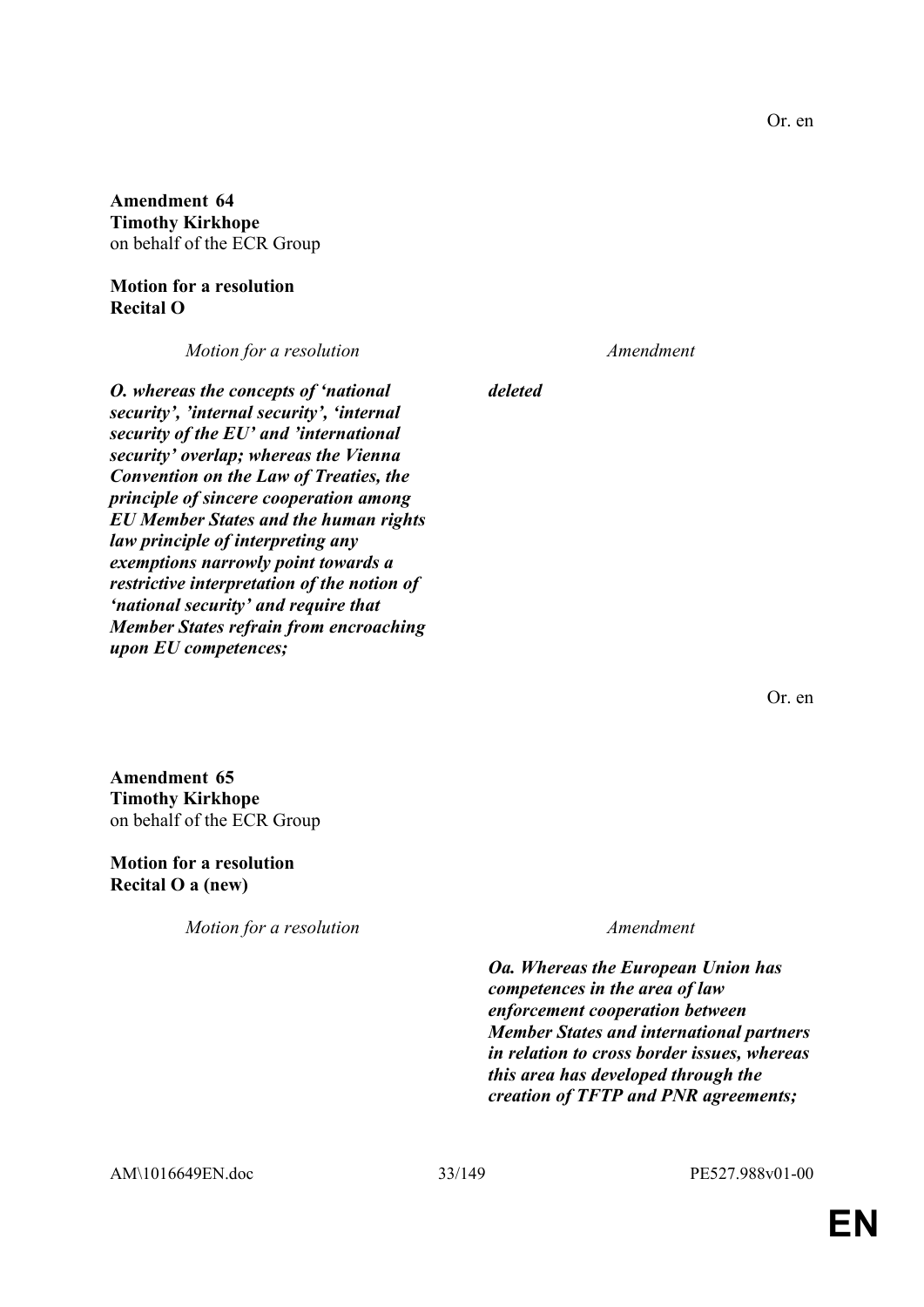**Amendment 66 Timothy Kirkhope** on behalf of the ECR Group

**Motion for a resolution Recital O b (new)**

*Motion for a resolution Amendment*

*Ob. Whereas the European Treaties place the European Commission as the "Guardian of the Treaties", and therefore, it is the legal role of the European Commission to investigate any breaches of EU law;*

Or. en

# **Amendment 67 Jan Philipp Albrecht, Judith Sargentini, Jean Lambert, Hélène Flautre, Rui Tavares, Raül Romeva i Rueda**

**Motion for a resolution Recital P**

*Motion for a resolution Amendment*

P. whereas, *under* the ECHR, Member States*'* agencies and even private parties acting in the field of national security also have to respect the rights enshrined therein, be they of their own citizens or *of* citizens of other States; whereas this *also goes for* cooperation with other States*'* authorities in the field of national security;

P. whereas, *in accordance with Article 6 TEU, covering the EU Charter of Fundamental Rights and* the ECHR, Member States*'* agencies and even private parties acting in the field of national security also have to respect the rights enshrined therein, be they of their own citizens or citizens of other States; whereas this *goes also as far as* cooperation with other States*'* authorities in the field of national security *is concerned*;

Or. en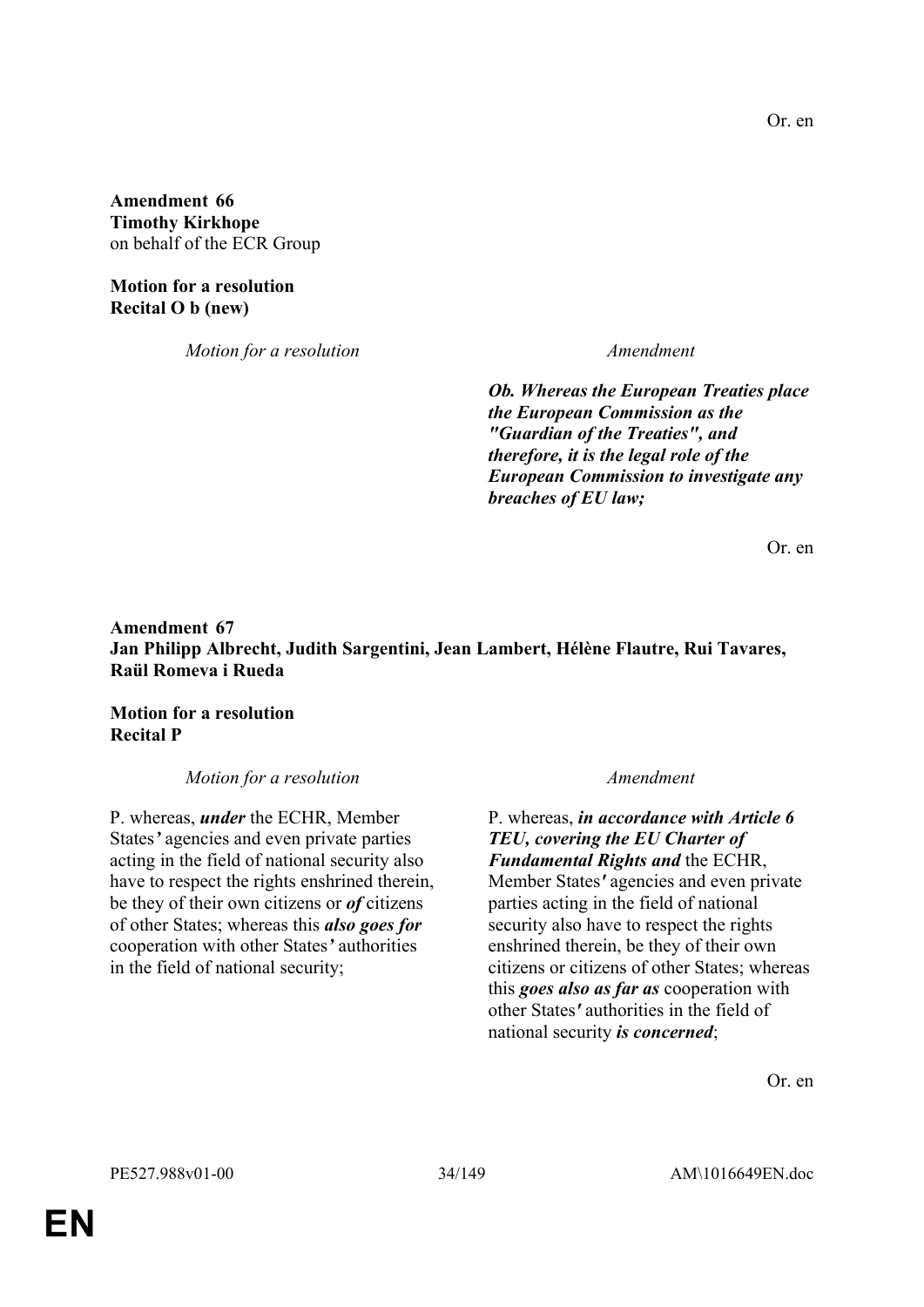**Amendment 68 Axel Voss, Véronique Mathieu Houillon, Agustín Díaz de Mera García Consuegra, Teresa Jiménez-Becerril Barrio, Arnaud Danjean, Timothy Kirkhope, Salvador Sedó i Alabart**

#### **Motion for a resolution Recital P**

#### *Motion for a resolution Amendment*

P. whereas, under the ECHR, Member States' agencies and even private parties acting in the field of national security also have to respect the rights enshrined therein, be they of their own citizens or of citizens of other States; *whereas this also goes for cooperation with other States' authorities in the field of national security;*

P. whereas, under the ECHR, Member States' agencies and even private parties acting in the field of national security *under certain circumstances* also have to respect the rights enshrined therein, be they of their own citizens or of citizens of other States:

Or. en

**Amendment 69 Sophia in 't Veld, Nadja Hirsch**

### **Motion for a resolution Recital Q**

#### *Motion for a resolution Amendment*

Q. whereas the extra-territorial application by a third country of its laws, regulations and other legislative or executive instruments in situations falling under the jurisdiction of the EU or its Member States may impact on the established legal order and the rule of law, or even violate international or EU law, including the rights of natural and legal persons, taking into account the extent and the declared or actual aim of such an application; whereas, in these exceptional circumstances, it is necessary to take action at the EU level to ensure that the rule of law, and the rights of natural and legal persons are respected within the EU, in particular by removing, neutralising, blocking or otherwise

Q. whereas the extra-territorial application by a third country of its laws, regulations and other legislative or executive instruments in situations falling under the jurisdiction of the EU or its Member States may impact on the established legal order and the rule of law, or even violate international or EU law, including the rights of natural and legal persons, taking into account the extent and the declared or actual aim of such an application; whereas, in these exceptional circumstances, it is necessary to take action at the EU level to ensure that the *EU values enshrined in Article 2 TEU, in the Charter of fundamental rights, in the ECHR and in Member States' Constitutions, i.e.* 

AM\1016649EN.doc 35/149 PE527.988v01-00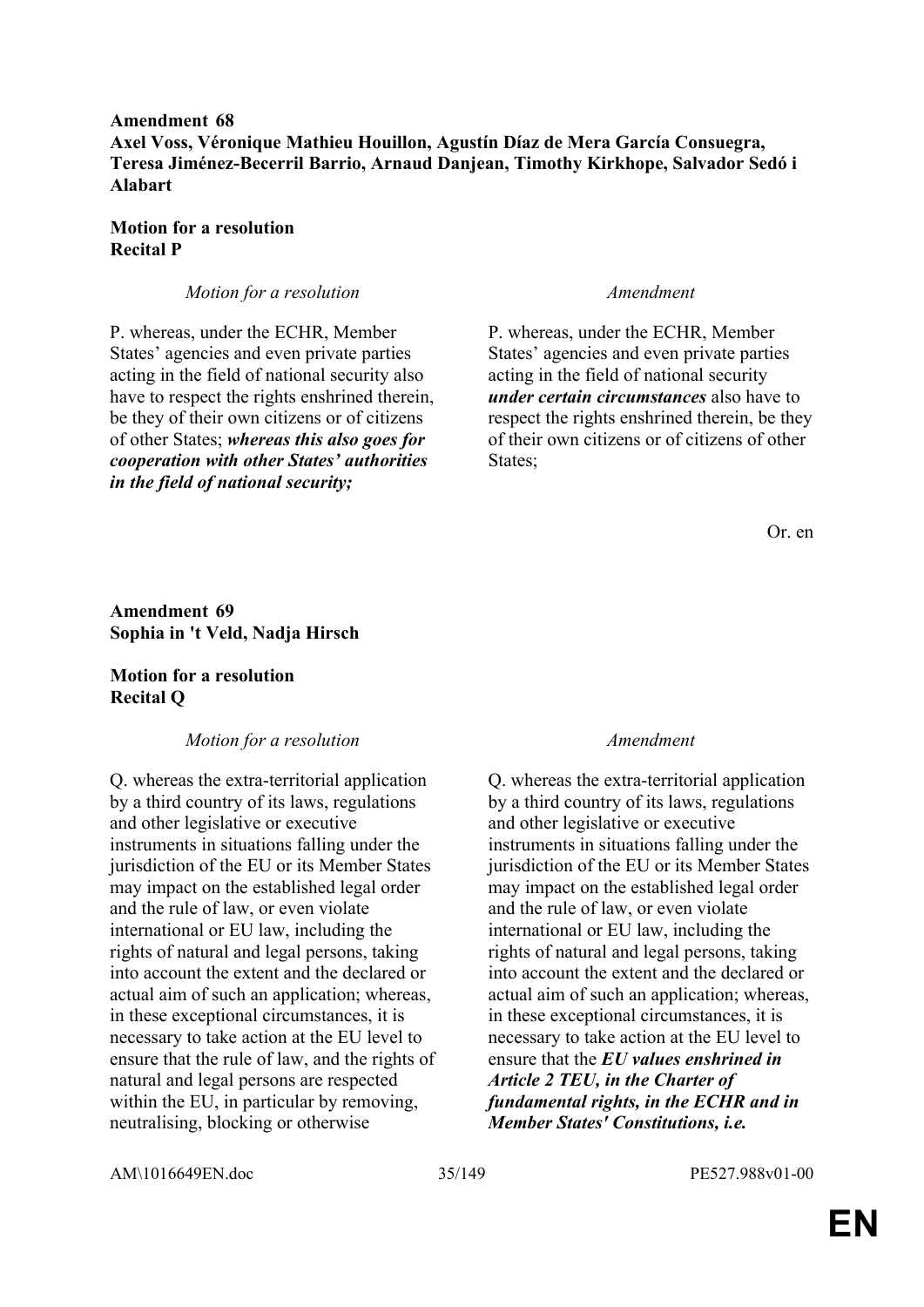countering the effects of the foreign legislation concerned;

*fundamental rights, democracy and the* rule of law, and the rights of natural and legal persons *as enshrined in secondary legislation applying these fundamental principles,* are respected within the EU, in particular by removing, neutralising, blocking or otherwise countering the effects of the foreign legislation concerned;

Or. en

### **Amendment 70 Jan Philipp Albrecht, Judith Sargentini, Jean Lambert, Hélène Flautre, Rui Tavares, Raül Romeva i Rueda**

### **Motion for a resolution Recital Q**

#### *Motion for a resolution Amendment*

Q. whereas the extra-territorial application by a third country of its laws, regulations and other legislative or executive instruments in situations falling under the jurisdiction of the EU or its Member States may impact on the established legal order and the rule of law, or even violate international or EU law, including the rights of natural and legal persons, taking into account the extent and the declared or actual aim of such an application; whereas, in these *exceptional* circumstances, it is necessary to take action at the EU level to ensure that the rule of law, and the rights of natural and legal persons are respected within the EU, in particular by removing, neutralising, blocking or otherwise countering the effects of the foreign legislation concerned;

Q. whereas the extra-territorial application by a third country of its laws, regulations and other legislative or executive instruments in situations falling under the jurisdiction of the EU or its Member States may impact on the established legal order and the rule of law, or even violate international or EU law, including the rights of natural and legal persons, taking into account the extent and the declared or actual aim of such an application; whereas, in these circumstances, it is necessary to take action at the EU level to ensure that the rule of law, and the rights of natural and legal persons are respected within the EU, in particular by removing, neutralising, blocking or otherwise countering the effects of the foreign legislation concerned;

Or. en

# **Amendment 71 Axel Voss, Véronique Mathieu Houillon, Agustín Díaz de Mera García Consuegra,**

PE527.988v01-00 36/149 AM\1016649EN.doc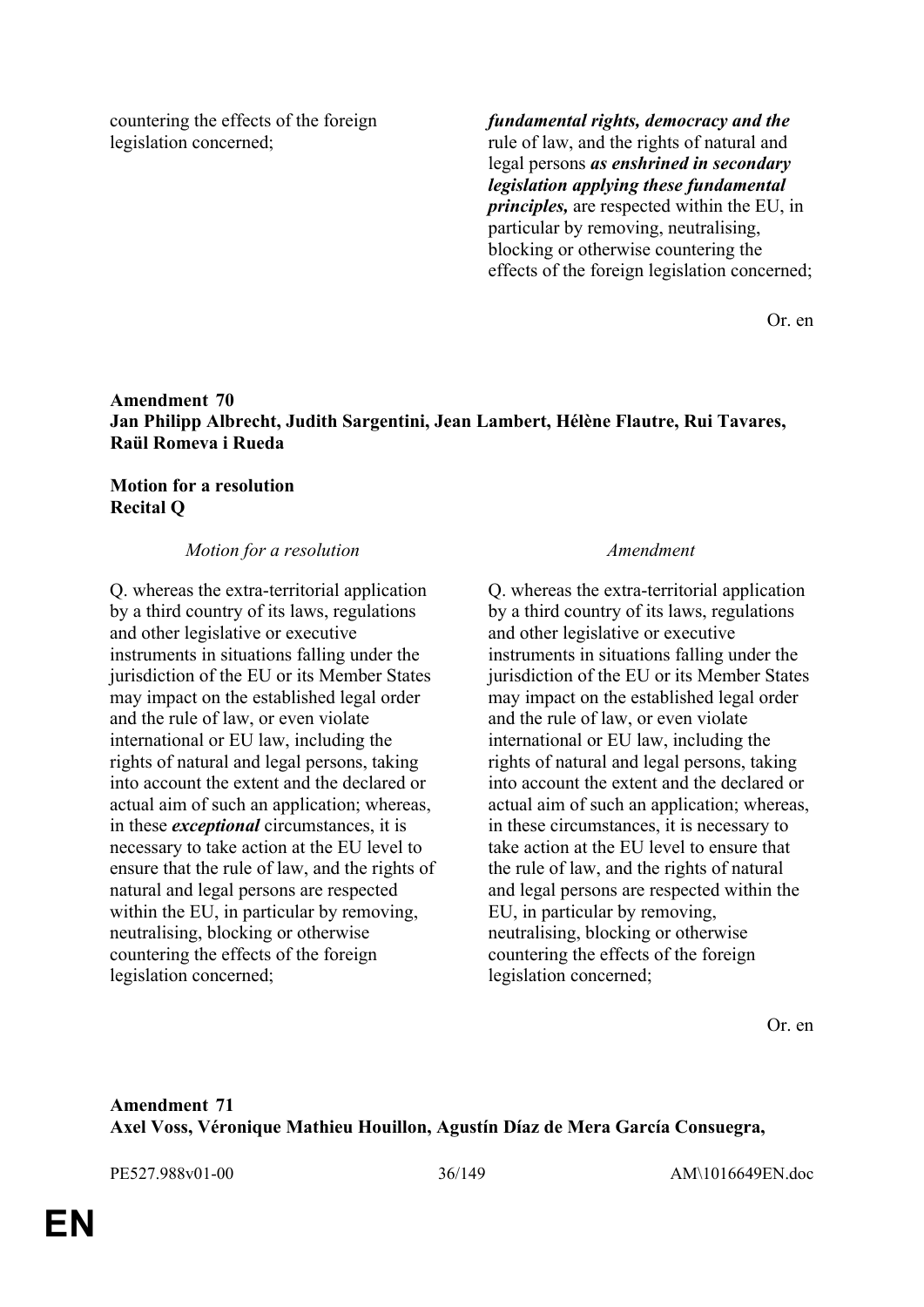## **Motion for a resolution Recital Q**

## *Motion for a resolution Amendment*

Q. whereas the extra-territorial application by a third country of its laws, regulations and other legislative or executive instruments in situations falling under the jurisdiction of the EU or its Member States may impact on the established legal order and the rule of law, or even violate international or EU law, including the rights of natural and legal persons, taking into account the extent and the declared or actual aim of such an application; whereas, in these exceptional circumstances, it is necessary to take action at the EU level to ensure that the rule of law, and the rights of natural and legal persons are respected within the EU, *in particular* by removing, neutralising, blocking or otherwise countering the effects of the foreign legislation concerned;

Q. whereas the extra-territorial application by a third country of its laws, regulations and other legislative or executive instruments in situations falling under the jurisdiction of the EU or its Member States may impact on the established legal order and the rule of law, or even violate international or EU law, including the rights of natural and legal persons, taking into account the extent and the declared or actual aim of such an application; whereas, in these exceptional circumstances, it is necessary to take action at the EU level to ensure that the rule of law, and the rights of natural and legal persons are respected within the EU, *for example* by removing, neutralising, blocking or otherwise countering the effects of the foreign legislation concerned;

Or. en

**Amendment 72 Axel Voss, Ágnes Hankiss, Hubert Pirker, Véronique Mathieu Houillon, Agustín Díaz de Mera García Consuegra, Teresa Jiménez-Becerril Barrio, Arnaud Danjean, Timothy Kirkhope, Salvador Sedó i Alabart**

**Motion for a resolution Recital R**

*Motion for a resolution Amendment*

*deleted*

*R. whereas the transfer of personal data by EU institutions, bodies, offices or agencies or by the Member States to the US for law enforcement purposes in the absence of adequate safeguards and protections for the respect of fundamental rights of EU citizens, in particular the* 

AM\1016649EN.doc 37/149 PE527.988v01-00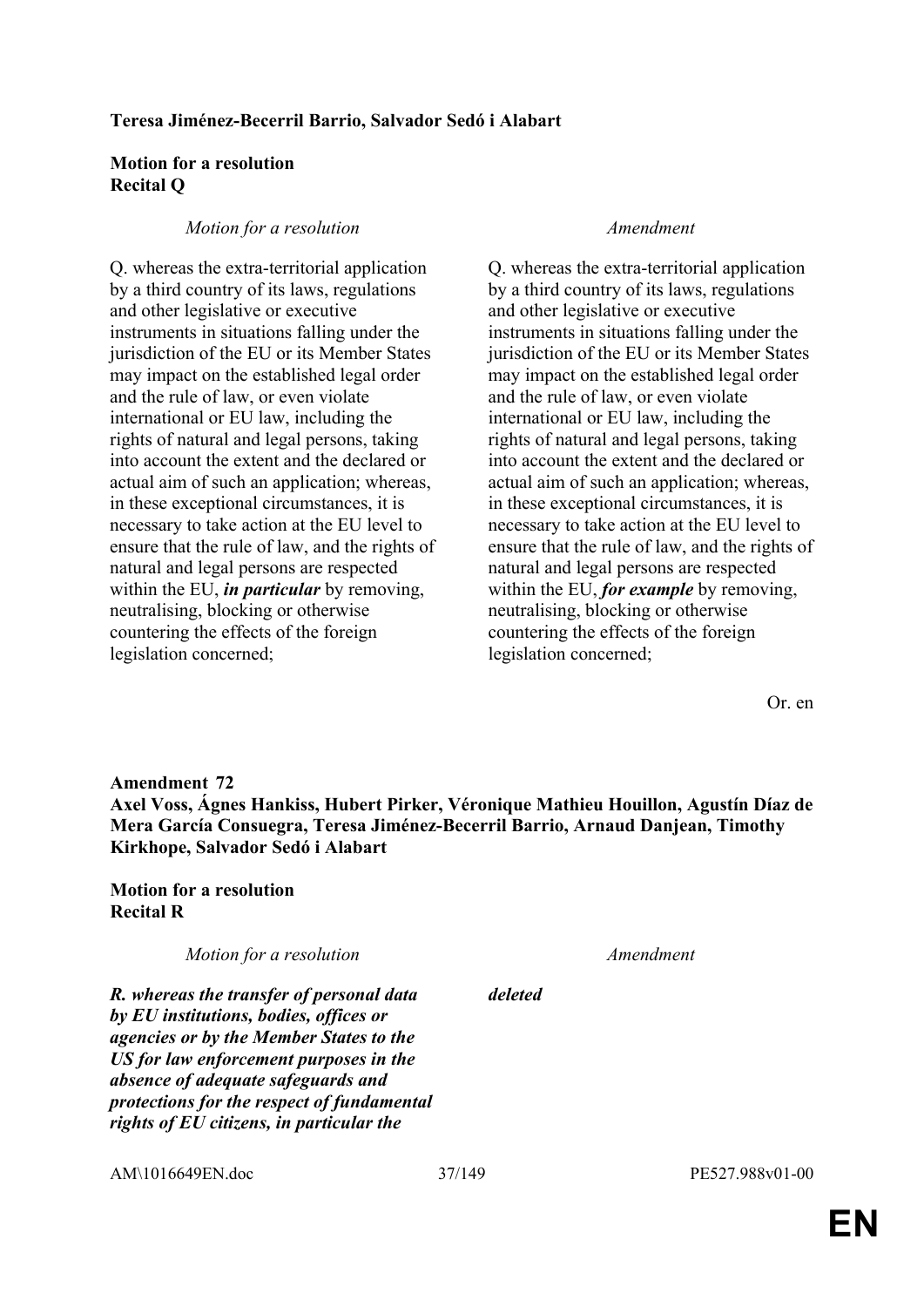*rights to privacy and the protection of personal data, would make that EU institution, body, office or agency or that Member State liable, under Article 340 TFEU or the established case law of the CJEU<sup>27</sup> , for breach of EU law – which includes any violation of the fundamental rights enshrined in the EU Charter;*

*<sup>27</sup> See notably Joined Cases C-6/90 and C-9/90, Francovich and others v. Italy, judgment of 28 May 1991.*

Or. en

**Amendment 73 Sophia in 't Veld, Nadja Hirsch**

**Motion for a resolution Recital R a (new)**

*\_\_\_\_\_\_\_\_\_\_\_\_\_\_\_\_\_\_*

*Motion for a resolution Amendment*

*Ra. whereas international negotiations on data protection agreements cannot set aside EU rules on access to documents, notably Regulation 1049/2001, whereas negotiation documents cannot automatically be withheld from the public based on the sole request of (one of the) negotiating parties;*

Or. en

**Amendment 74 Axel Voss, Ágnes Hankiss, Véronique Mathieu Houillon, Agustín Díaz de Mera García Consuegra, Teresa Jiménez-Becerril Barrio, Salvador Sedó i Alabart**

**Motion for a resolution Recital R a (new)**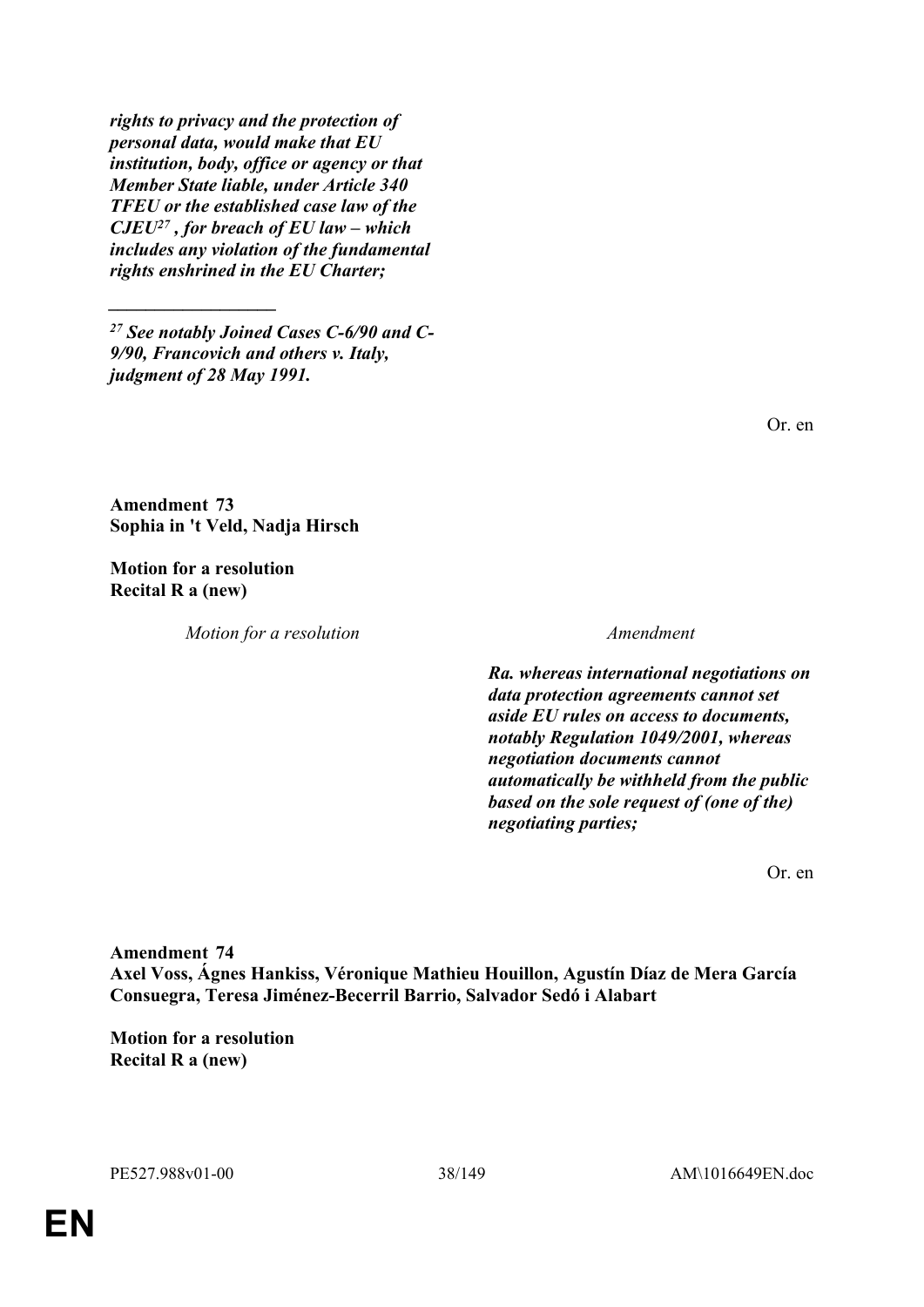*Motion for a resolution Amendment*

*Ra. whereas the transfer of data is not geographically limited and especially in terms of increasing globalisation and worldwide communication the EU legislator is confronted with new challenges in terms of protecting personal data and communication, therefore it is of utmost importance to foster legal frameworks on common standards;*

Or. en

**Amendment 75**

**Axel Voss, Georgios Papanikolaou, Elena Oana Antonescu, Anna Maria Corazza Bildt, Véronique Mathieu Houillon, Agustín Díaz de Mera García Consuegra, Salvador Sedó i Alabart**

**Motion for a resolution Recital R b (new)**

*Motion for a resolution Amendment*

*Rb. whereas the mass collection of personal data for commercial purposes and in the fight against terror and serious transnational crime put at risk the personal data and privacy rights of EU citizens;*

Or. en

**Amendment 76 Axel Voss, Georgios Papanikolaou, Anna Maria Corazza Bildt, Véronique Mathieu Houillon, Agustín Díaz de Mera García Consuegra, Teresa Jiménez-Becerril Barrio, Timothy Kirkhope, Salvador Sedó i Alabart**

**Motion for a resolution Recital S**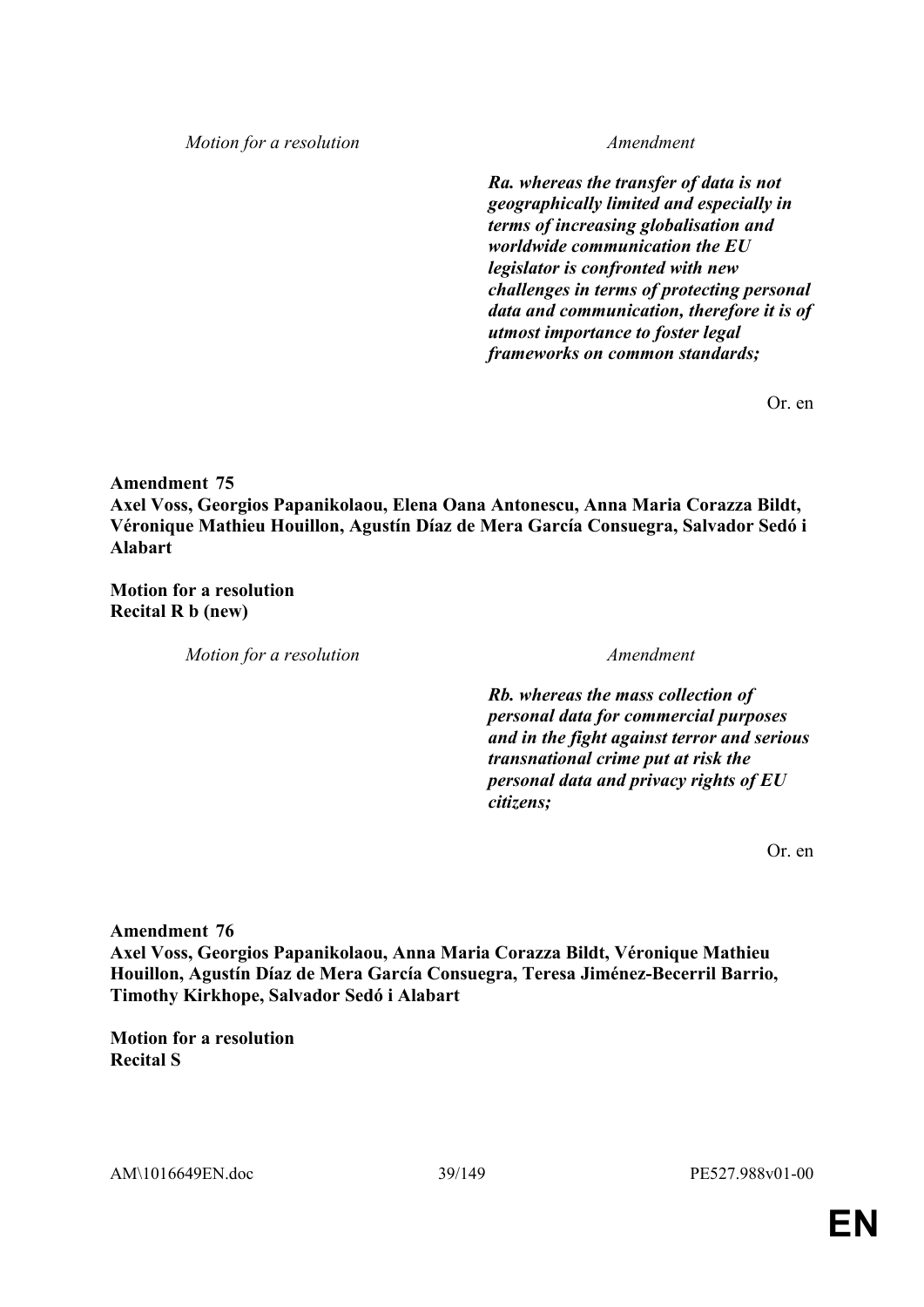S. whereas the US data protection legal framework *does not* ensure an adequate level of protection for EU citizens;

S. whereas the US data protection legal framework *should* ensure an adequate level of protection for EU citizens;

Or. en

# **Amendment 77 Axel Voss, Hubert Pirker, Véronique Mathieu Houillon, Agustín Díaz de Mera García Consuegra, Salvador Sedó i Alabart**

## **Motion for a resolution Recital U a (new)**

*Motion for a resolution Amendment*

*Ua. whereas in its working document 4 on US Surveillance activities with respect to EU data and its possible legal implications on transatlantic agreements and cooperation of 12 December 2013 the Rapporteurs expressed doubts and concerns as to the adequacy of the Safe Harbour and called on the Commission to end the adequacy of Safe Harbour and to find new legal solutions;*

Or. en

**Amendment 78 Sophia in 't Veld, Nadja Hirsch**

# **Motion for a resolution Recital AA**

*Motion for a resolution Amendment*

AA. whereas Safe Harbour Principles may be limited *'*to the extent necessary to meet national security, public interest, or law enforcement requirements*'*; whereas, as an exception to a fundamental right, such an

AA. whereas Safe Harbour Principles may be limited *'*to the extent necessary to meet national security, public interest, or law enforcement requirements*'*; whereas, as an exception to a fundamental right, such an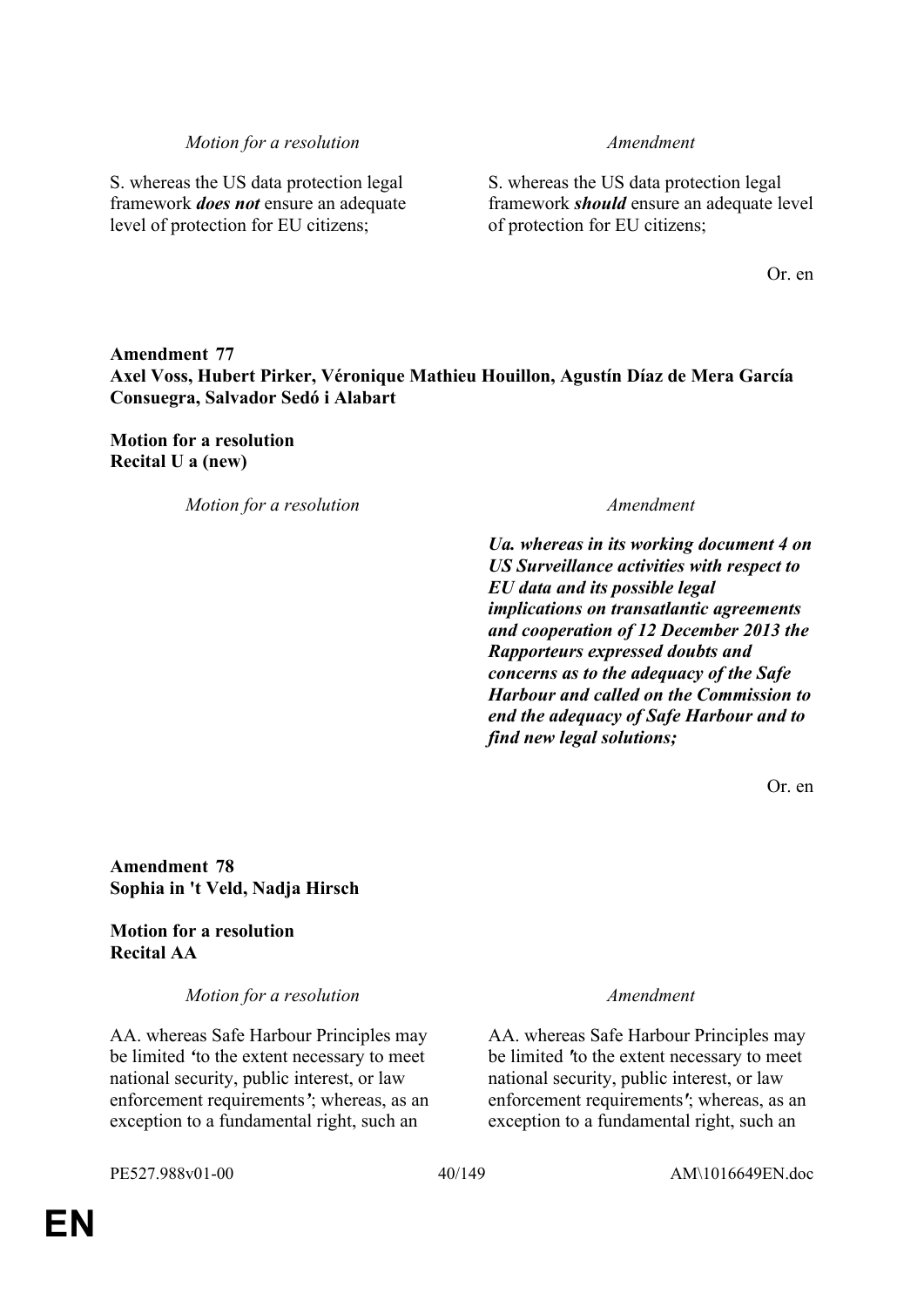exception must always be interpreted restrictively and be limited to what is necessary and proportionate in a democratic society, and the law must clearly establish the conditions and safeguards to make this limitation legitimate; whereas such an exception should not be used in a way that undermines the protection afforded by EU data protection law and the Safe Harbour principles;

exception must always be interpreted restrictively and be limited to what is necessary and proportionate in a democratic society, and the law must clearly establish the conditions and safeguards to make this limitation legitimate; *whereas the scope of application of such exception should have been clarified by the US and the EU, notably by the Commission, to avoid any interpretation or implementation that nullifies in substance the fundamental right to privacy and data protection, among others;* whereas *consequently* such an exception should not be used in a way that undermines *or nullifies* the protection afforded by *Charter of Fundamental Rights, the ECHR, the* EU data protection law and the Safe Harbour principles; *insists that in case the national security exception is invoked, it must be specified under which national law;*

Or. en

**Amendment 79 Cornelia Ernst**

### **Motion for a resolution Recital AB**

*Motion for a resolution Amendment*

AB. whereas large-scale access by US intelligence agencies has seriously eroded *transatlantic trust and negatively impacted on the* trust for US organisations acting in the EU; whereas this is further exacerbated by the lack of judicial and administrative redress for EU citizens under US law, particularly in cases of surveillance activities for intelligence purposes;

AB. whereas large-scale access by US intelligence agencies has seriously eroded trust for US organisations acting in the EU; whereas this is further exacerbated by the lack of judicial and administrative redress for EU citizens under US law, particularly in cases of surveillance activities for intelligence purposes;

Or. en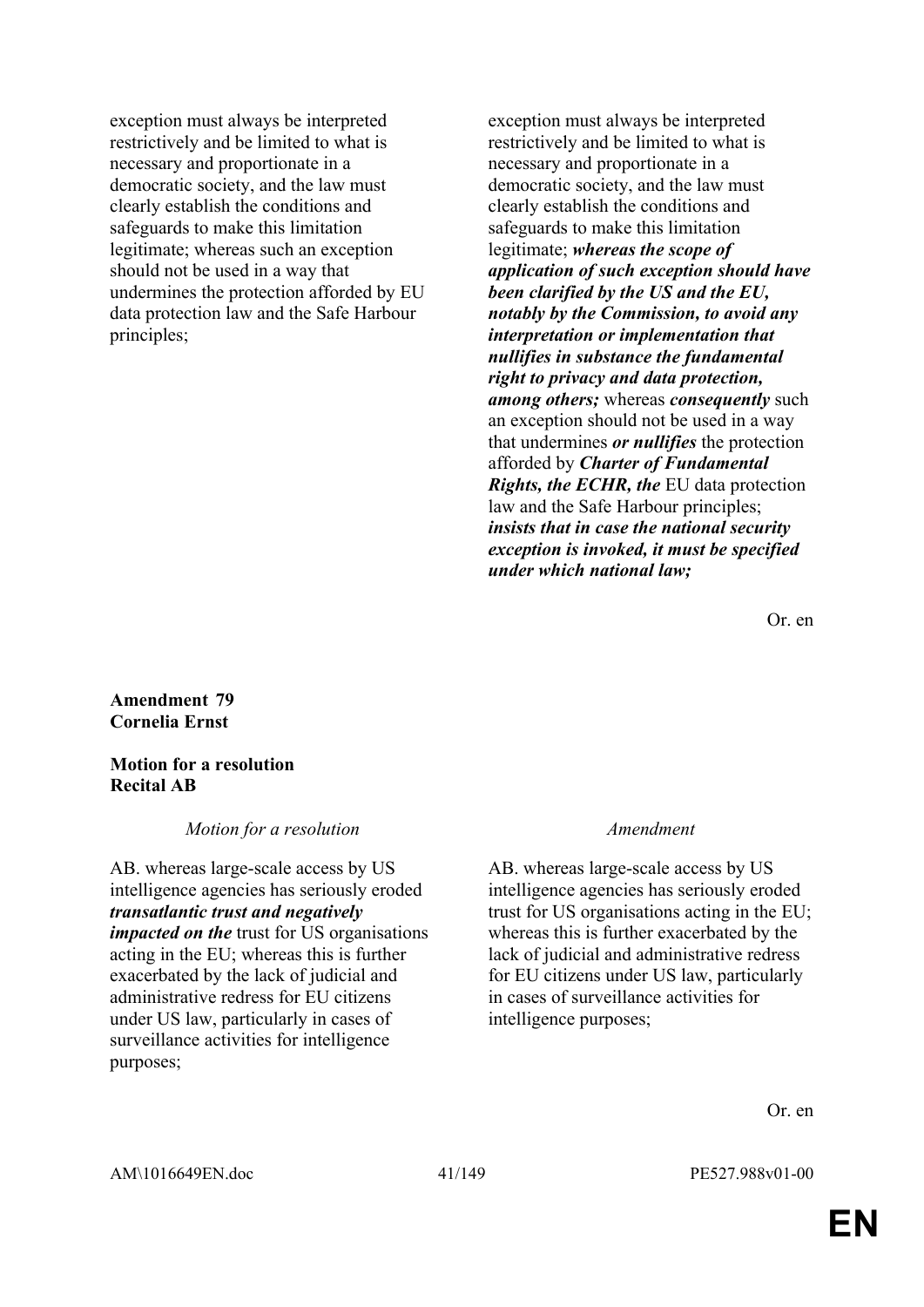## **Amendment 80 Jan Philipp Albrecht, Judith Sargentini, Jean Lambert, Hélène Flautre, Rui Tavares, Raül Romeva i Rueda**

## **Motion for a resolution Recital AC**

## *Motion for a resolution Amendment*

AC. whereas according to *the* information revealed and *to* the findings of the inquiry conducted by the LIBE Committee, *the* national security agencies of New Zealand and Canada *have been* involved *on a* large scale in mass surveillance of electronic communications and *have* actively cooperated with the US under the so called *'*Five eyes*'* programme*, and may* have exchanged *with each other* personal data of EU citizens transferred from the EU;

AC. whereas according to information revealed and the findings of the inquiry conducted by the LIBE Committee, national security agencies of New Zealand and Canada *are* involved *in* large scale in mass surveillance of electronic communications and actively cooperated with the US*, the UK and Australia,* under the so called *"*Five eyes*"* programme *and* have exchanged personal data of EU citizens transferred from the EU *to each other*;

Or. en

# **Amendment 81 Josef Weidenholzer, Birgit Sippel**

## **Motion for a resolution Recital AC**

# *Motion for a resolution Amendment*

AC. whereas according to the information revealed and to the findings of the inquiry conducted by the LIBE Committee, the national security agencies of New Zealand *and Canada* have been involved on a large scale in mass surveillance of electronic communications and have actively cooperated with the US under the so called 'Five eyes' programme, and may have exchanged with each other personal data of EU citizens transferred from the EU;

AC. whereas according to the information revealed and to the findings of the inquiry conducted by the LIBE Committee, the national security agencies of New Zealand*, Canada and Australia* have been involved on a large scale in mass surveillance of electronic communications and have actively cooperated with the US under the so called 'Five eyes' programme, and may have exchanged with each other personal data of EU citizens transferred from the EU;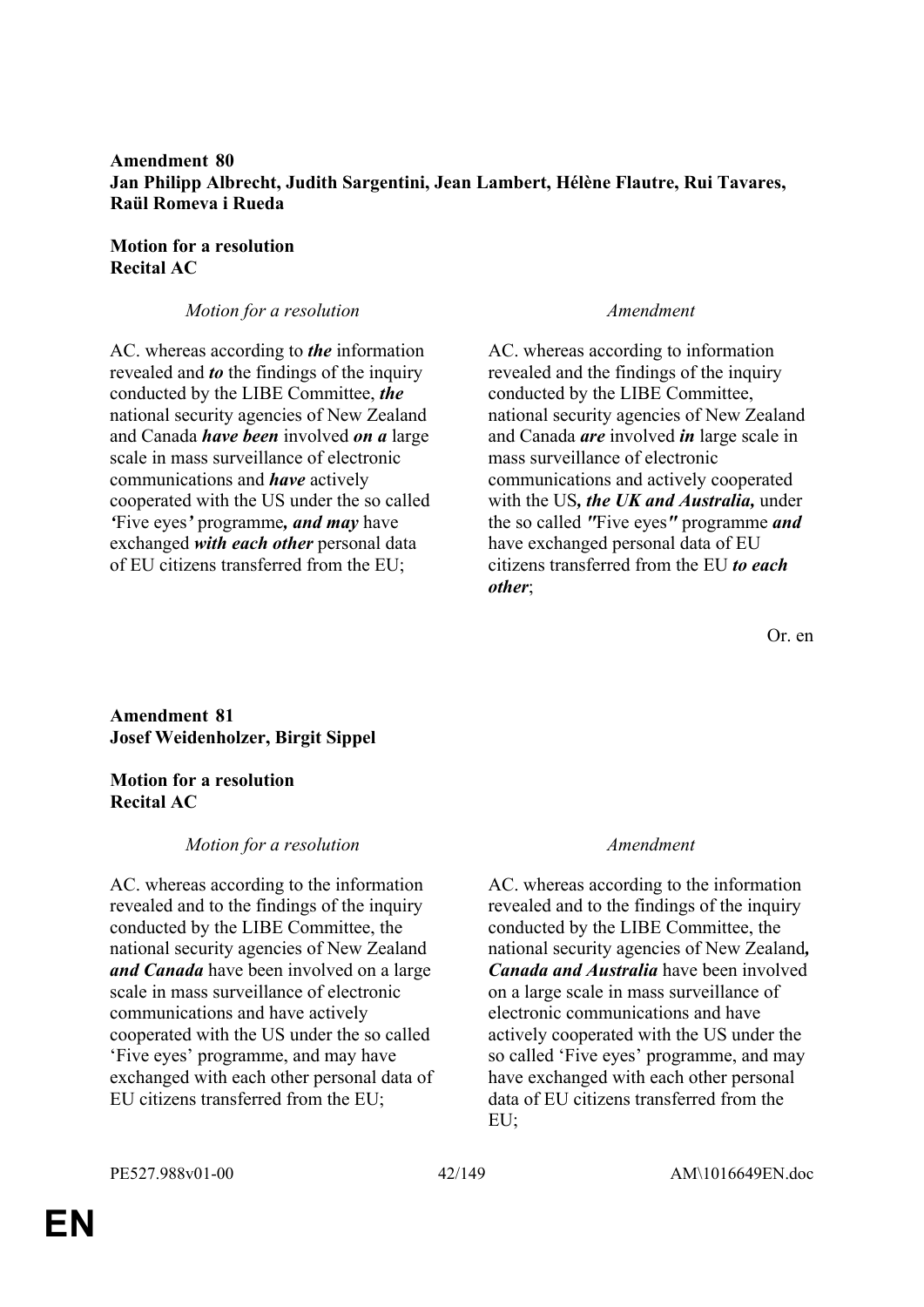## **Amendment 82 Jan Philipp Albrecht, Judith Sargentini, Jean Lambert, Hélène Flautre, Rui Tavares, Raül Romeva i Rueda**

# **Motion for a resolution Recital AI**

## *Motion for a resolution Amendment*

AI. whereas national data protection authorities have developed binding corporate rules (BCRs) in order to facilitate international transfers within a multinational corporation with adequate safeguards with respect to the protection of the privacy and fundamental rights and freedoms of individuals and as regards the exercise of the corresponding rights; whereas before being used, BCRs need to be authorised by the Member States' competent authorities after the latter have assessed compliance with Union data protection law;

AI. whereas national data protection authorities have developed binding corporate rules (BCRs) in order to facilitate international transfers within a multinational corporation with adequate safeguards with respect to the protection of the privacy and fundamental rights and freedoms of individuals and as regards the exercise of the corresponding rights; whereas before being used, BCRs need to be authorised by the Member States' competent authorities after the latter have assessed compliance with Union data protection law; *whereas BCRs for data processors have been rejected in the LIBE Committee report on the General Data Protection Regulation, as they would leave the data controller and the data subject without any control over the jurisdiction in which their data is processed;*

Or. en

**Amendment 83 Sophia in 't Veld, Nadja Hirsch**

**Motion for a resolution Recital AI a (new)**

*Motion for a resolution Amendment*

# *AIa. whereas the European Parliament,*

AM\1016649EN.doc 43/149 PE527.988v01-00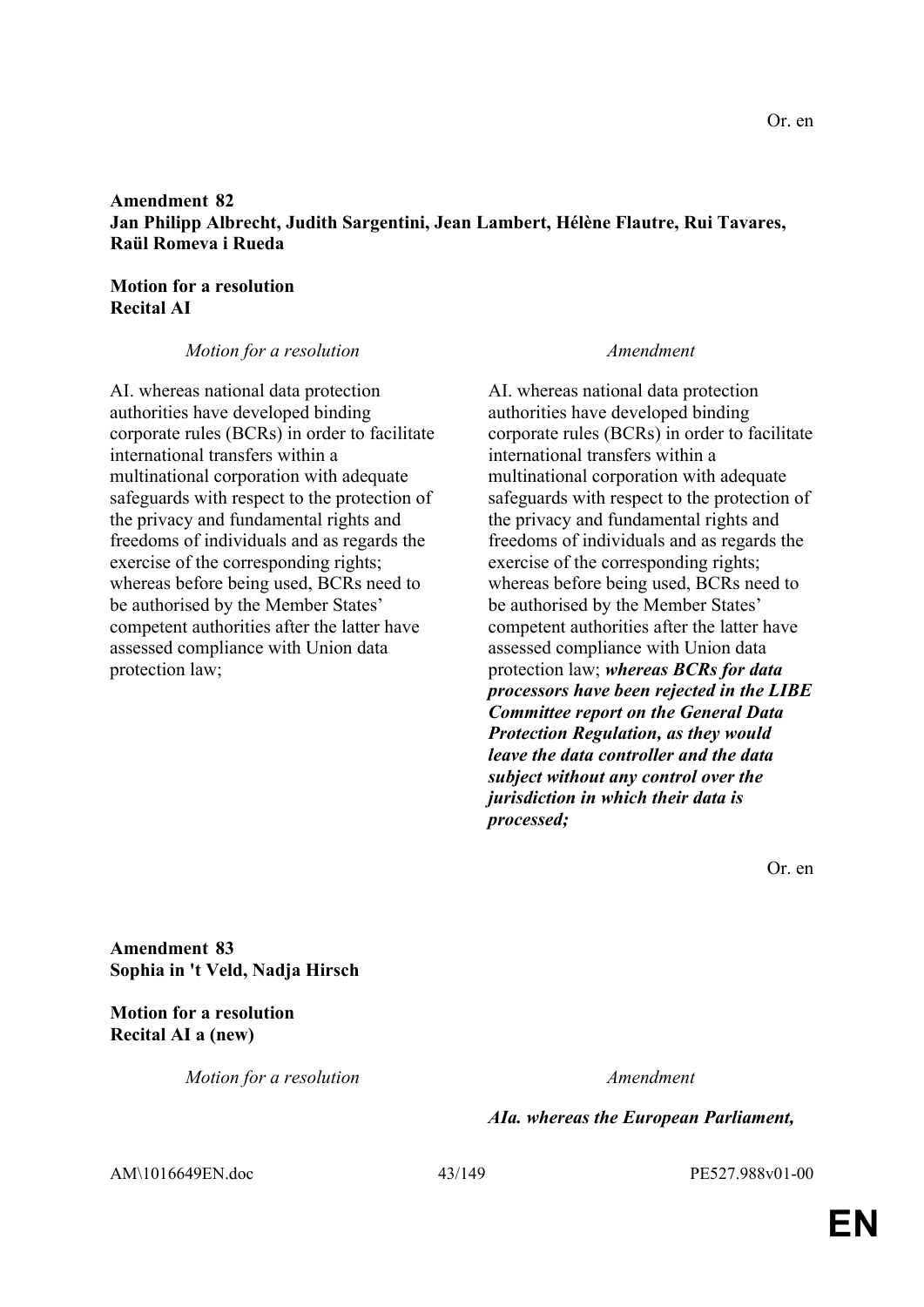*given its competence stipulated by Article 218 TFEU, has the responsibility to continuously monitor the value of international agreements it has given its consent to;*

Or. en

## **Amendment 84 Cornelia Ernst**

## **Motion for a resolution Recital AJ**

*Motion for a resolution Amendment*

AJ. whereas in its resolution of 23 October 2013 the European Parliament expressed serious concerns about the revelations concerning the NSA's activities as regards direct access to financial payments messages and related data, which would constitute a clear breach of the Agreement, in particular Article 1 thereof;

AJ. whereas in its resolution of 23 October 2013 the European Parliament expressed serious concerns about the revelations concerning the NSA's activities as regards direct access to financial payments messages and related data, which would constitute a clear breach of the *TFTP* Agreement, in particular Article 1 thereof;

Or. en

**Amendment 85 Axel Voss, Ágnes Hankiss, Hubert Pirker, Anna Maria Corazza Bildt, Véronique Mathieu Houillon, Agustín Díaz de Mera García Consuegra, Teresa Jiménez-Becerril Barrio, Timothy Kirkhope, Salvador Sedó i Alabart**

**Motion for a resolution Recital AJ a (new)**

*Motion for a resolution Amendment*

*AJa. whereas terrorist finance tracking is an essential tool in the fight against terrorism financing and serious crime, allowing counter terrorism investigators to discover links between targets of investigation and other potential suspects connected with wider terrorist networks*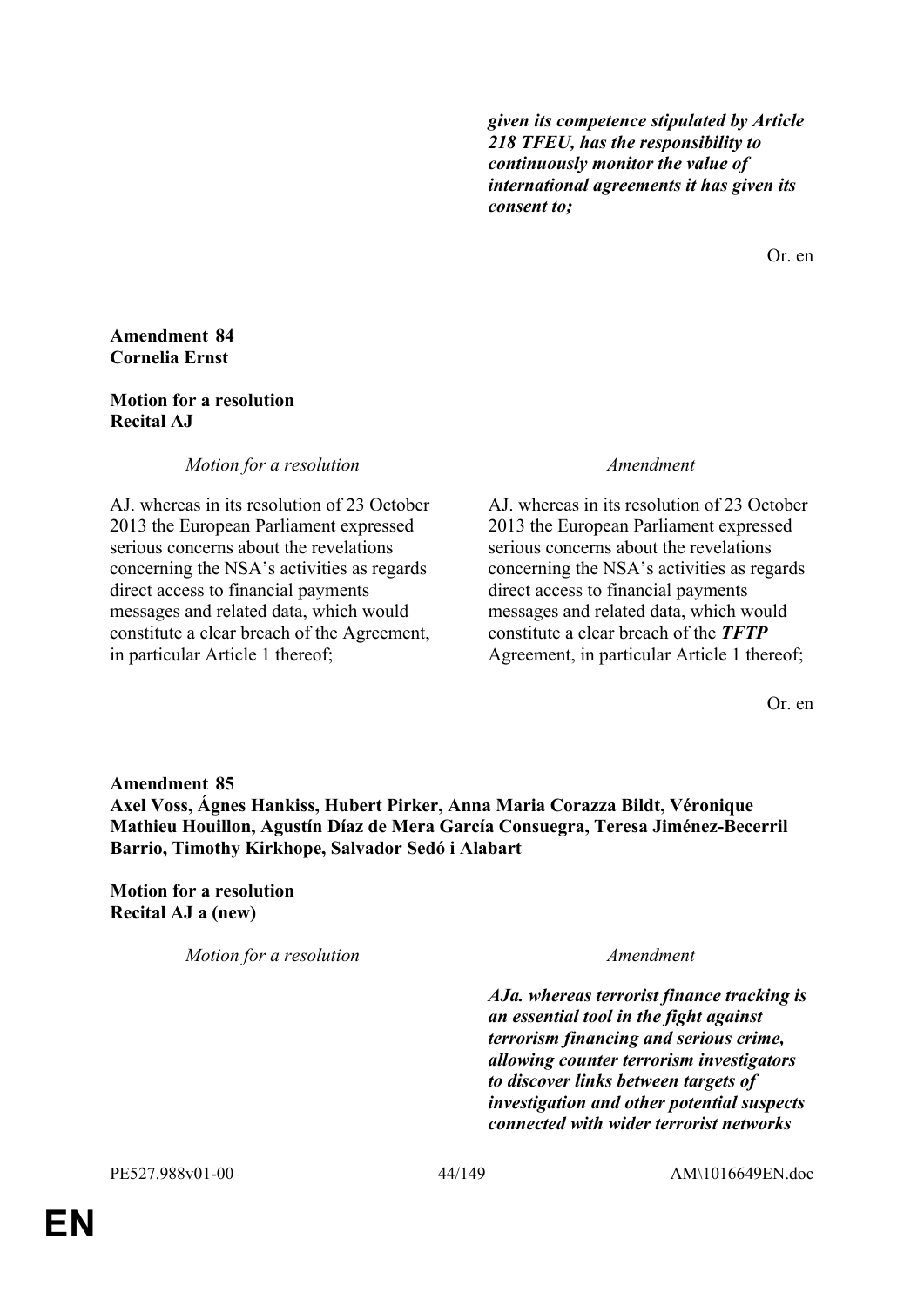Or. en

**Amendment 86 Axel Voss, Ágnes Hankiss, Anna Maria Corazza Bildt, Véronique Mathieu Houillon, Agustín Díaz de Mera García Consuegra, Teresa Jiménez-Becerril Barrio, Timothy Kirkhope, Salvador Sedó i Alabart**

**Motion for a resolution Recital AK**

*Motion for a resolution Amendment*

*deleted*

*AK. whereas the European Parliament asked the Commission to suspend the Agreement and requested that all relevant information and documents be made available immediately for Parliament's deliberations;*

Or. en

**Amendment 87 Cornelia Ernst**

**Motion for a resolution Recital AK**

*Motion for a resolution Amendment*

AK. whereas the European Parliament asked the Commission to suspend the Agreement and requested that all relevant information and documents be made available immediately for Parliament's deliberations;

AK. whereas the European Parliament asked the Commission to suspend the Agreement and requested that all relevant information and documents be made available immediately for Parliament's deliberations; *whereas the Commission has done neither;*

Or. en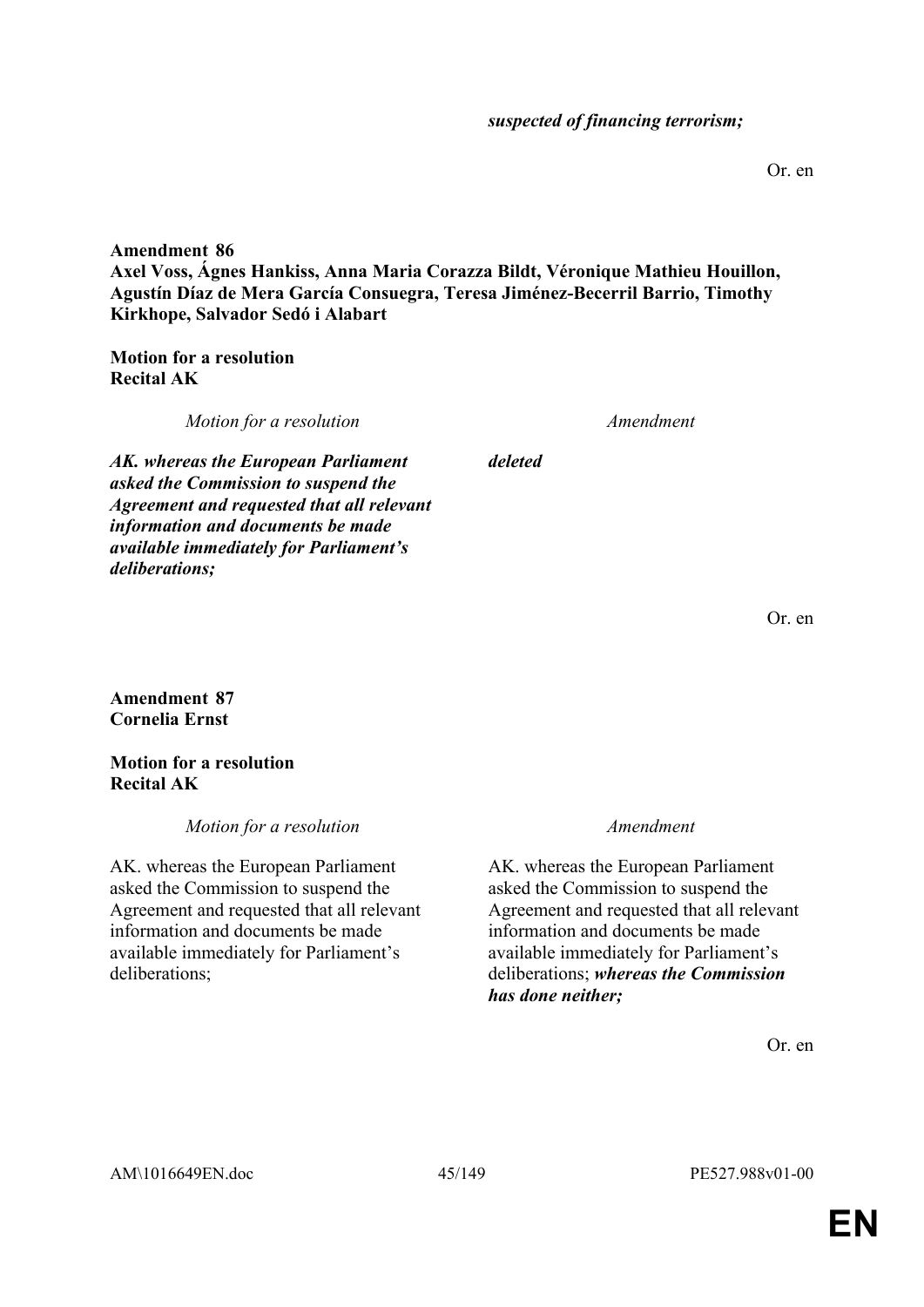# **Amendment 88 Monika Hohlmeier, Agustín Díaz de Mera García Consuegra, Véronique Mathieu Houillon, Axel Voss**

**Motion for a resolution Recital AK a (new)**

*Motion for a resolution Amendment*

*AKa. whereas the Commission outlined in its communication on a European terrorist finance tracking system (TFTS) that an own system would decrease the dependence from foreign intelligence providers and could strengthen the EU's own analytical capacity to track and identify terrorists through financial transactions whilst upholding and safeguarding the fundamental rights as enshrined in the Charter of Fundamental rights of the European Union;*

Or. en

**Amendment 89 Sophia in 't Veld, Nadja Hirsch**

**Motion for a resolution Recital AL**

### *Motion for a resolution Amendment*

AL. whereas following the allegations published by the media, the Commission decided to open consultations with the US pursuant to Article 19 of the TFTP Agreement; whereas on 27 November 2013 Commissioner Malmström informed the LIBE Committee that, after meeting US authorities and in view of the replies given by the US authorities in their letters and during their meetings, the Commission had decided not to pursue the consultations on the grounds that there were no elements showing that the US Government has acted in a manner contrary to the provisions of

AL. whereas following the allegations published by the media, the Commission decided to open consultations with the US pursuant to Article 19 of the TFTP Agreement; whereas on 27 November 2013 Commissioner Malmström informed the LIBE Committee that, after meeting US authorities and in view of the replies given by the US authorities in their letters and during their meetings, the Commission had decided not to pursue the consultations on the grounds that there were no elements showing that the US Government has acted in a manner contrary to the provisions of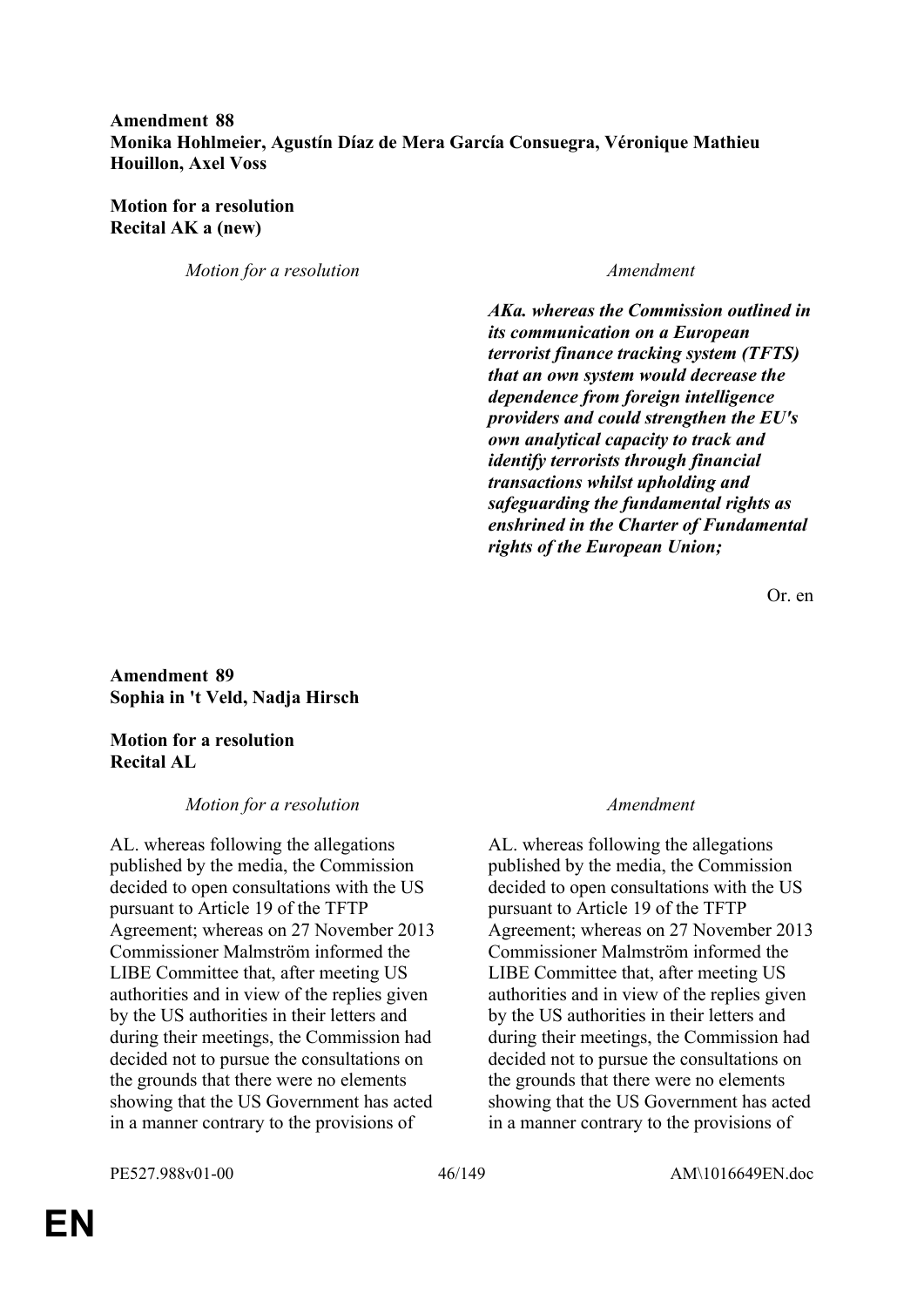the Agreement, and that the US has provided written assurance that no direct data collection has taken place contrary to the provisions of the TFTP agreement;

the Agreement, and that the US has provided written assurance that no direct data collection has taken place contrary to the provisions of the TFTP agreement; *whereas it is not clear whether the US authorities have circumvented the Agreement by accessing such data through other means, as indicated in the letter of 18 September 2013 by the US authorities30a;*

*30a[1] The letter states that "the US government seeks and obtains financial information [...](which) is collected through regulatory, law enforcement, diplomatic and intelligence channels, as well as through exchanges with foreign partners [...] the US Government is using the TFTP to obtain SWIFT data that we do not obtain from other sources";*

 $\overline{\phantom{a}}$  , where  $\overline{\phantom{a}}$ 

Or. en

### **Amendment 90**

**Axel Voss, Hubert Pirker, Anna Maria Corazza Bildt, Véronique Mathieu Houillon, Agustín Díaz de Mera García Consuegra, Teresa Jiménez-Becerril Barrio, Arnaud Danjean, Timothy Kirkhope, Ágnes Hankiss, Salvador Sedó i Alabart**

### **Motion for a resolution Recital AM**

### *Motion for a resolution Amendment*

AM. whereas during the LIBE delegation to Washington of 28-31 October 2013 the delegation met with the US Department of the Treasury; whereas the US Treasury stated that *since the entry into force of the TFTP Agreement it had not had access to data from* SWIFT *in the EU except within the framework of the TFTP;* whereas the US Treasury *refused to comment on whether* SWIFT *data would have been accessed outside TFTP by any other US government body or department or*

AM. whereas during the LIBE delegation to Washington of 28-31 October 2013 the delegation met with the US Department of the Treasury; whereas the US Treasury *officially* stated that *the US government (the NSA is in that sense considered part of the government) has not been collecting and processing* SWIFT *data in any other way than as recognised in the agreement,* whereas the US *Department of the* Treasury *also gave assurances in relation to access to* SWIFT *formatted* 

AM\1016649EN.doc 47/149 PE527.988v01-00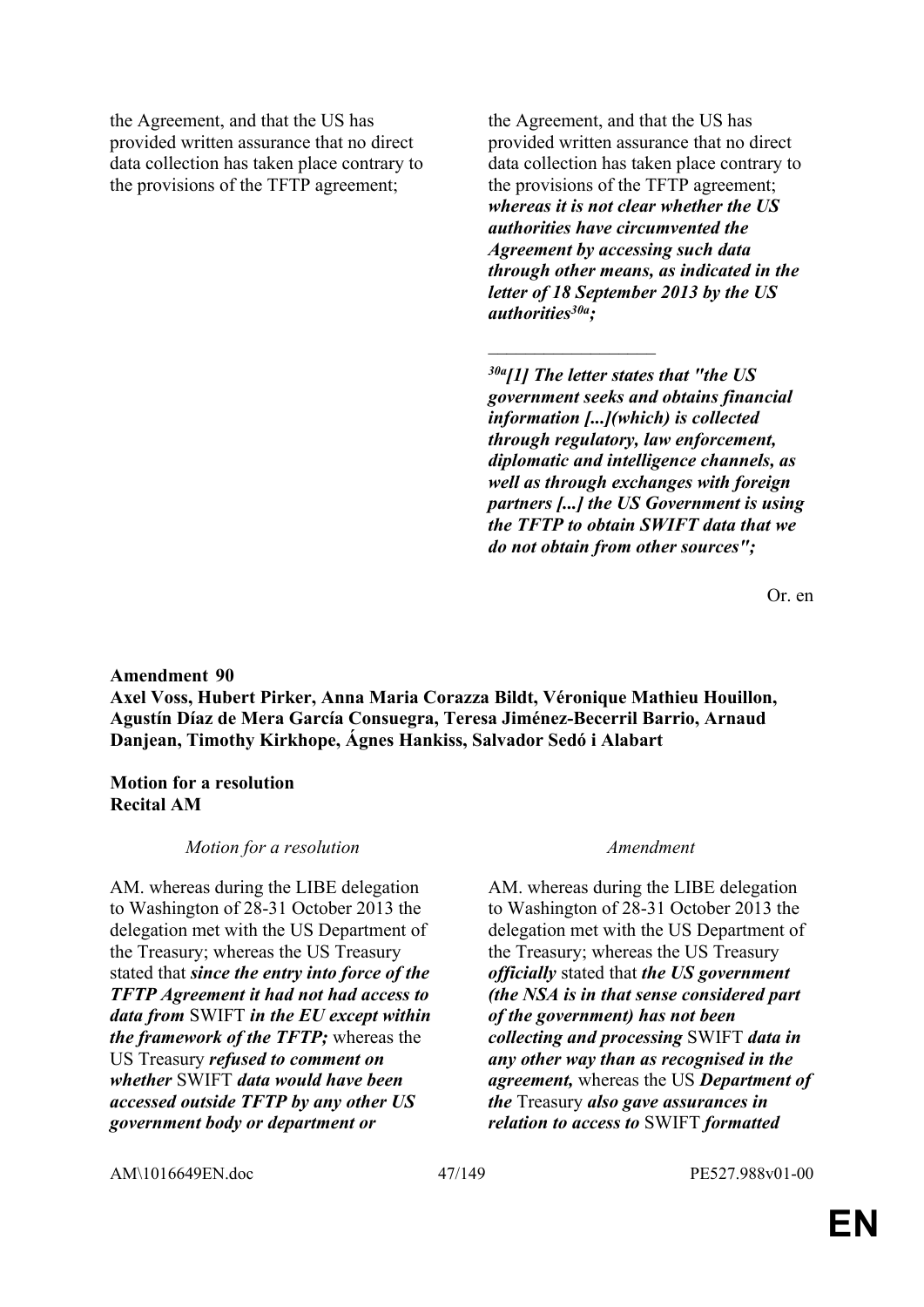whether *the US administration* was aware of NSA mass surveillance activities; whereas on *18 December 2013 Mr Glenn Greenwald* stated before the LIBE *Committee* inquiry that *the NSA and GCHQ had targeted SWIFT networks*;

*messages in accordance with other legal tools in place; whereas the US Department of the Treasury did not comment on* whether *or not it* was aware of NSA mass surveillance activities; whereas on *24 September 2013 Europol and SWIFT officials* stated before the LIBE inquiry that *there were no indications for a breach of the TFTP Agreement by the NSA*;

Or. en

**Amendment 91 Sophia in 't Veld, Nadja Hirsch**

**Motion for a resolution Recital AN a (new)**

*Motion for a resolution Amendment*

*ANa. whereas the European Commission reassured the Parliament to create a TFTP data extraction system on EU soil, whereas up until now the Commission has not proposed the establishment of such a system, considers the Commission has not fulfilled one of the conditions for Parliament to give its consent;*

Or. en

**Amendment 92 Sophia in 't Veld, Nadja Hirsch**

**Motion for a resolution Recital AN b (new)**

*Motion for a resolution Amendment*

*ANb. whereas the Commission has reserved 50 million EUR for the development of PNR systems by the Member States, whereas the European* 

PE527.988v01-00 48/149 AM\1016649EN.doc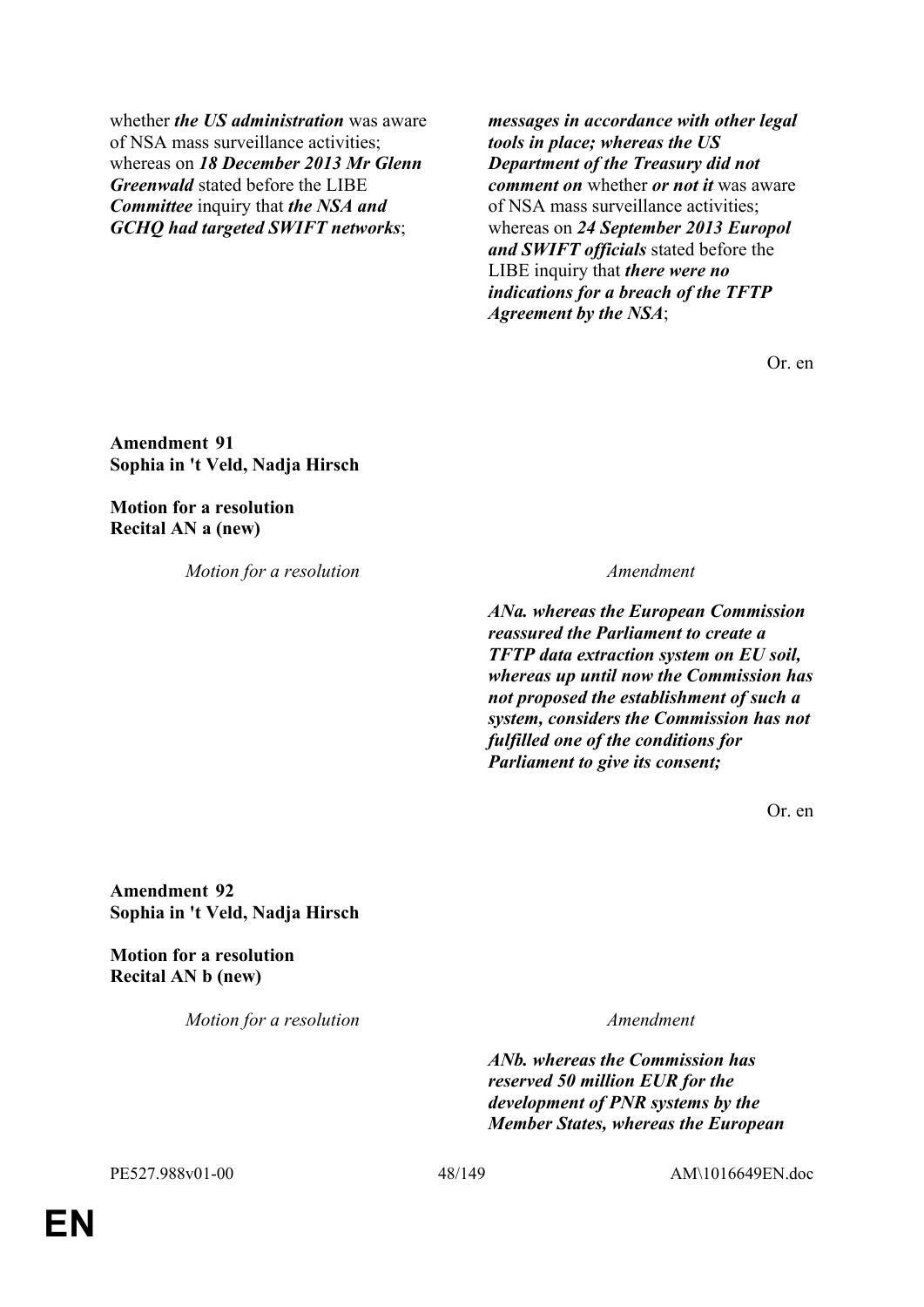Or. en

**Amendment 93 Axel Voss, Hubert Pirker, Anna Maria Corazza Bildt, Véronique Mathieu Houillon, Agustín Díaz de Mera García Consuegra, Teresa Jiménez-Becerril Barrio, Arnaud Danjean, Timothy Kirkhope, Salvador Sedó i Alabart**

## **Motion for a resolution Recital AP**

*Motion for a resolution Amendment*

AP. whereas *the Joint Review fails to mention the fact that in the case of processing of personal data for intelligence purposes, under US law, non-US citizens do not enjoy any judicial or administrative avenue to protect their rights, and constitutional protections are only granted to US persons; whereas this lack of judicial or administrative rights nullifies the protections for EU citizens laid down in the existing PNR agreement*;

AP. whereas *Article 13 of the agreement between the United States of America and the European Union on the use of passenger name records to the United States Department of Homeland Security allows any individual regardless of nationality, country or origin, or place of residence, whose personal data and personal information has been processed and used in a manner inconsistent with the PNR Agreement, to seek effective administrative and judicial redress in accordance with US law*;

Or. en

**Amendment 94**

**Axel Voss, Ágnes Hankiss, Hubert Pirker, Véronique Mathieu Houillon, Agustín Díaz de Mera García Consuegra, Teresa Jiménez-Becerril Barrio, Timothy Kirkhope, Salvador Sedó i Alabart**

**Motion for a resolution Recital AR**

*Motion for a resolution Amendment*

AR. whereas the purpose of this general agreement is to establish the legal framework for all transfers of personal data

AR. whereas the purpose of this general agreement is to establish the legal framework for all transfers of personal data

AM\1016649EN.doc 49/149 PE527.988v01-00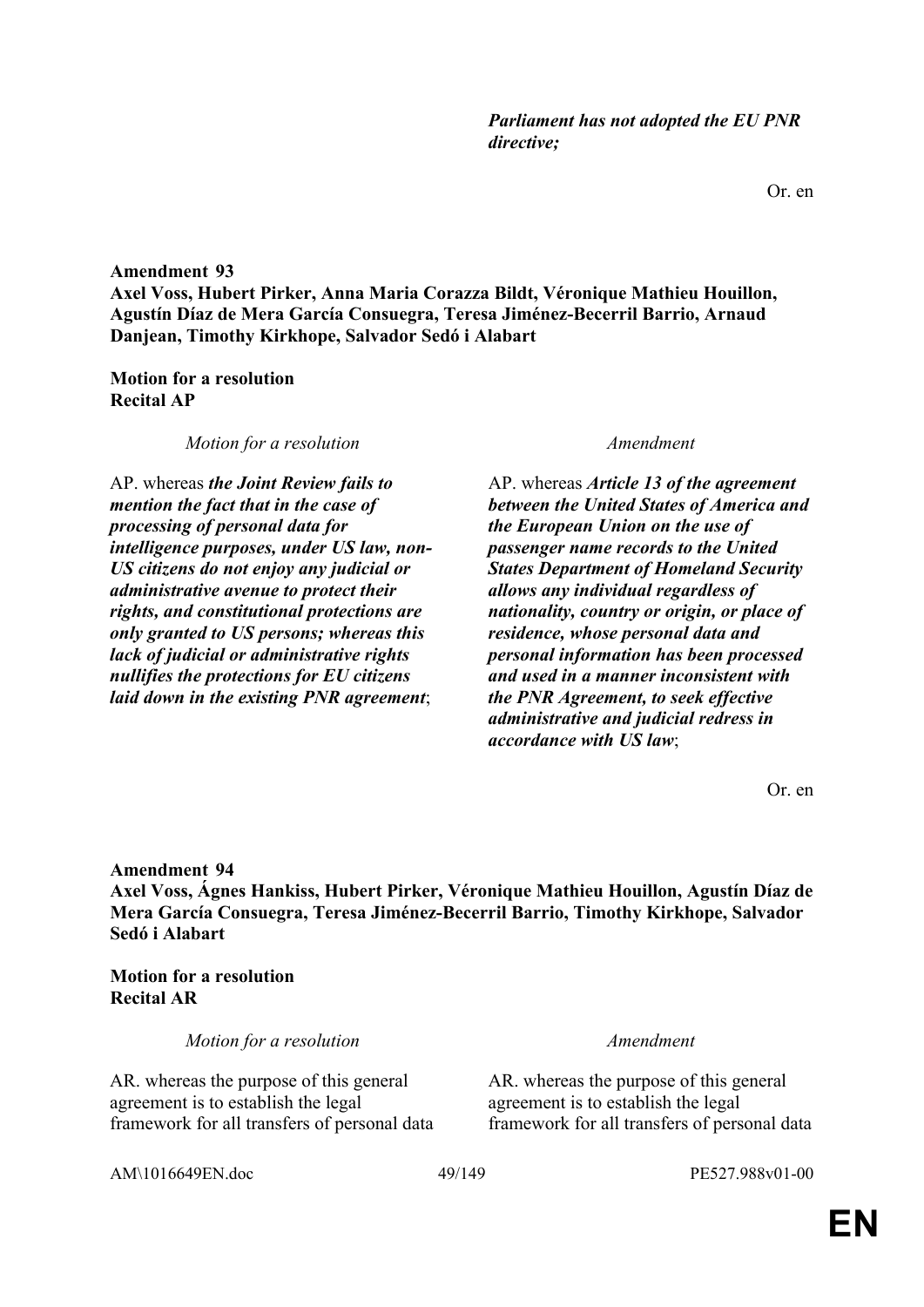between the EU and US for the sole purposes of preventing, investigating, detecting or prosecuting criminal offences, including terrorism, in the framework of police and judicial cooperation in criminal matters; whereas negotiations were authorised by the Council on 2 December 2010;

between the EU and US for the sole purposes of preventing, investigating, detecting or prosecuting criminal offences, including terrorism, in the framework of police and judicial cooperation in criminal matters; whereas negotiations were authorised by the Council on 2 December 2010; *whereas this agreement is of utmost importance and it would act as the basis to facilitate data transfer in the context of police and judicial cooperation and in criminal matters;*

Or. en

### **Amendment 95**

**Axel Voss, Elena Oana Antonescu, Véronique Mathieu Houillon, Agustín Díaz de Mera García Consuegra, Teresa Jiménez-Becerril Barrio, Timothy Kirkhope, Salvador Sedó i Alabart**

### **Motion for a resolution Recital AS**

### *Motion for a resolution Amendment*

AS. whereas this agreement should provide for clear and precise legally binding dataprocessing principles and should in particular recognise EU citizens*'* right to access, rectification and erasure of their personal data in the US, as well as the right to an efficient administrative and judicial redress mechanism for EU citizens and independent oversight of the dataprocessing activities;

AS. whereas this agreement should provide for clear and precise legally binding dataprocessing principles and should in particular recognise EU citizens*'* right to *judicial* access, rectification and erasure of their personal data in the US, as well as the right to an efficient administrative and judicial redress mechanism for EU citizens *in the US* and independent oversight of the data-processing activities;

Or. en

**Amendment 96 Anna Maria Corazza Bildt**

**Motion for a resolution Recital AU**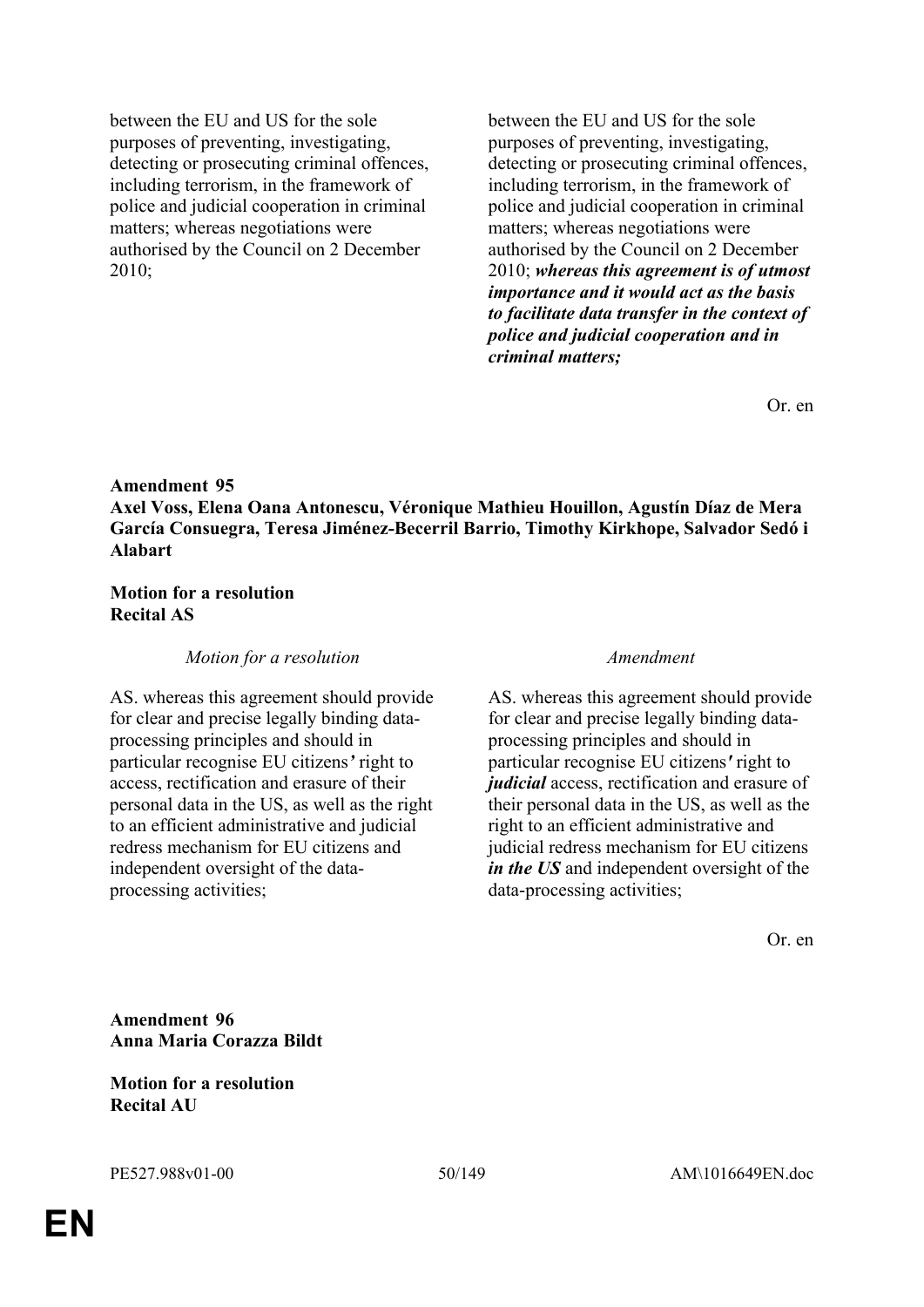### *Motion for a resolution Amendment*

AU. whereas negotiations on the agreement have not progressed because of *the US Government's persistent position of refusing* recognition of effective rights of administrative and judicial redress to EU citizens and *because of the intention of providing broad derogations to the* data protection principles contained in the agreement, such as purpose limitation, data retention or onward transfers either domestically or abroad;

AU. whereas negotiations on the agreement have not progressed because of *difficulties in finding agreement on the*  recognition of effective rights of administrative and judicial redress to EU citizens and *on important* data protection principles contained in the agreement, such as purpose limitation, data retention or onward transfers either domestically or abroad;

Or. en

## **Amendment 97 Cornelia Ernst, Martin Ehrenhauser**

### **Motion for a resolution Recital AX**

### *Motion for a resolution Amendment*

AX. whereas, although the European Council of 24/25 October 2013 called for the timely adoption of a strong EU General Data Protection framework in order to foster the trust of citizens and businesses in the digital economy, the Council has been unable to arrive at a general approach on the General Data Protection Regulation and the Directive<sup>34</sup>:

 $\mathcal{L}_\mathcal{L}$  , and the contribution of the contribution of the contribution of the contribution of the contribution of the contribution of the contribution of the contribution of the contribution of the contribution of

AX. whereas, although the European Council of 24/25 October 2013 called for the timely adoption of a strong EU General Data Protection framework in order to foster the trust of citizens and businesses in the digital economy, *after two years of deliberations,* the Council has *still* been unable to arrive at a general approach on the General Data Protection Regulation and the Directive<sup>34</sup>;

Or. en

## **Amendment 98 Cornelia Ernst, Martin Ehrenhauser**

AM\1016649EN.doc 51/149 PE527.988v01-00

<sup>34</sup>http://www.consilium.europa.eu/uedocs/c ms\_data/docs/pressdata/en/ec/139197.pdf

<sup>34</sup>http://www.consilium.europa.eu/uedocs/c ms\_data/docs/pressdata/en/ec/139197.pdf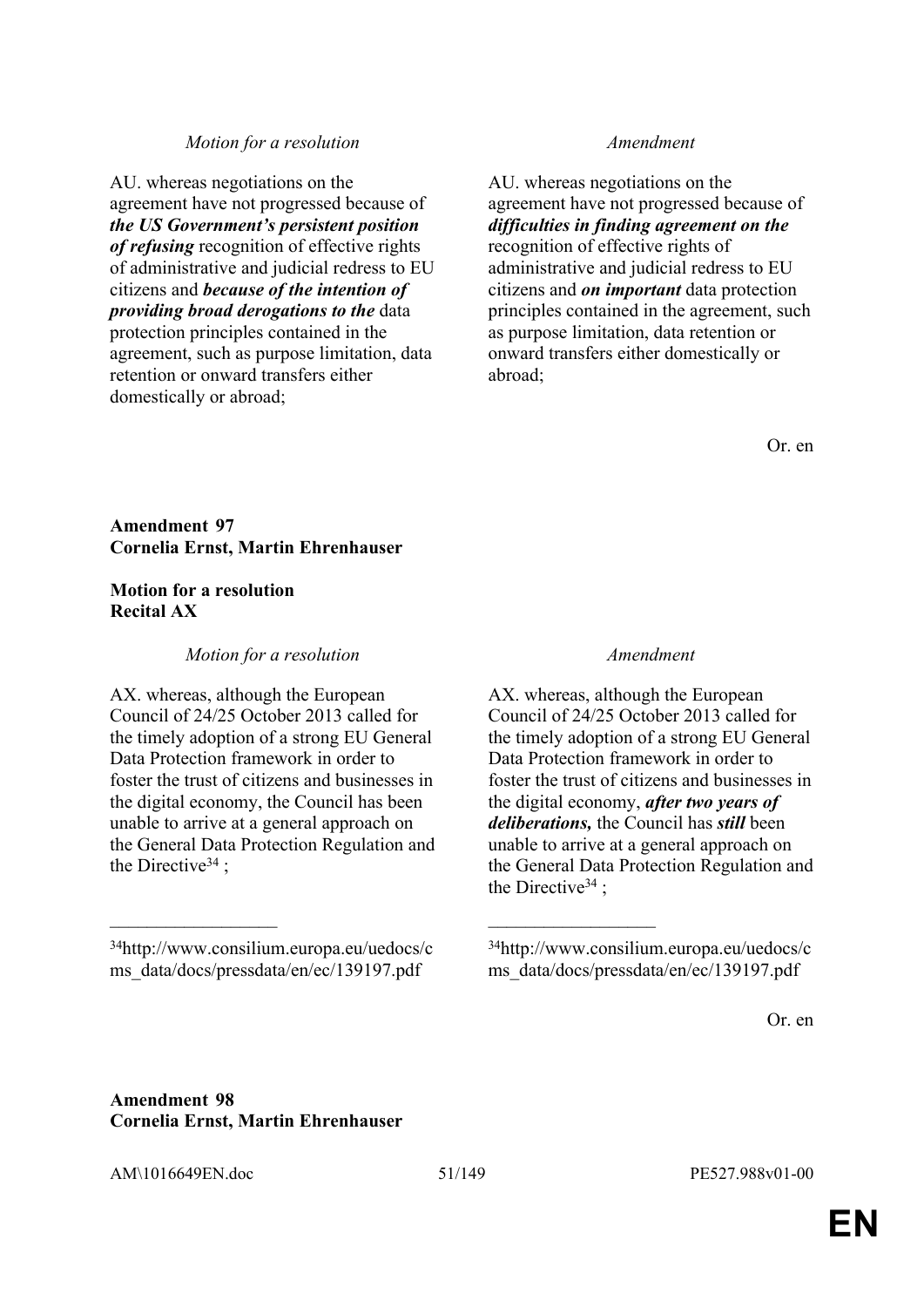# **Motion for a resolution Recital AY**

*Motion for a resolution Amendment*

*deleted*

*<sup>35</sup> AT-0353/2013 PE506.114V2.00.*

*AY. whereas the resolution of 10 December<sup>35</sup> emphasises the economic potential of 'cloud computing' business* 

*for growth and employment;*

*\_\_\_\_\_\_\_\_\_\_\_\_\_\_\_\_\_\_*

Or. en

**Amendment 99 Cornelia Ernst**

# **Motion for a resolution Recital BA**

## *Motion for a resolution Amendment*

BA. whereas mass surveillance activities give intelligence agencies access to personal data stored by EU individuals under cloud services agreements with major US cloud providers; whereas the US intelligence authorities have accessed personal data stored in servers located on EU soil by tapping into the internal networks of Yahoo and Google<sup>36</sup> ; whereas such activities constitute a violation of international obligations; whereas it is not excluded that information stored in cloud services by Member States' public authorities or undertakings and institutions has also been accessed by intelligence authorities;

BA. whereas mass surveillance activities give intelligence agencies access to personal data stored *or otherwise processed* by EU individuals under cloud services agreements with major US cloud providers; whereas the US intelligence authorities have accessed personal data stored in servers located on EU soil by tapping into the internal networks of Yahoo and Google<sup>36</sup>; whereas such activities constitute a violation of international obligations; whereas it is not excluded that information stored in cloud services by Member States' public authorities or undertakings and institutions has also been accessed by intelligence authorities;

<sup>36</sup> The Washington Post, 31 October 2013. <sup>36</sup> The Washington Post, 31 October 2013.

Or. en

 $\mathcal{L}_\mathcal{L}$  , and the contribution of the contribution of the contribution of the contribution of the contribution of the contribution of the contribution of the contribution of the contribution of the contribution of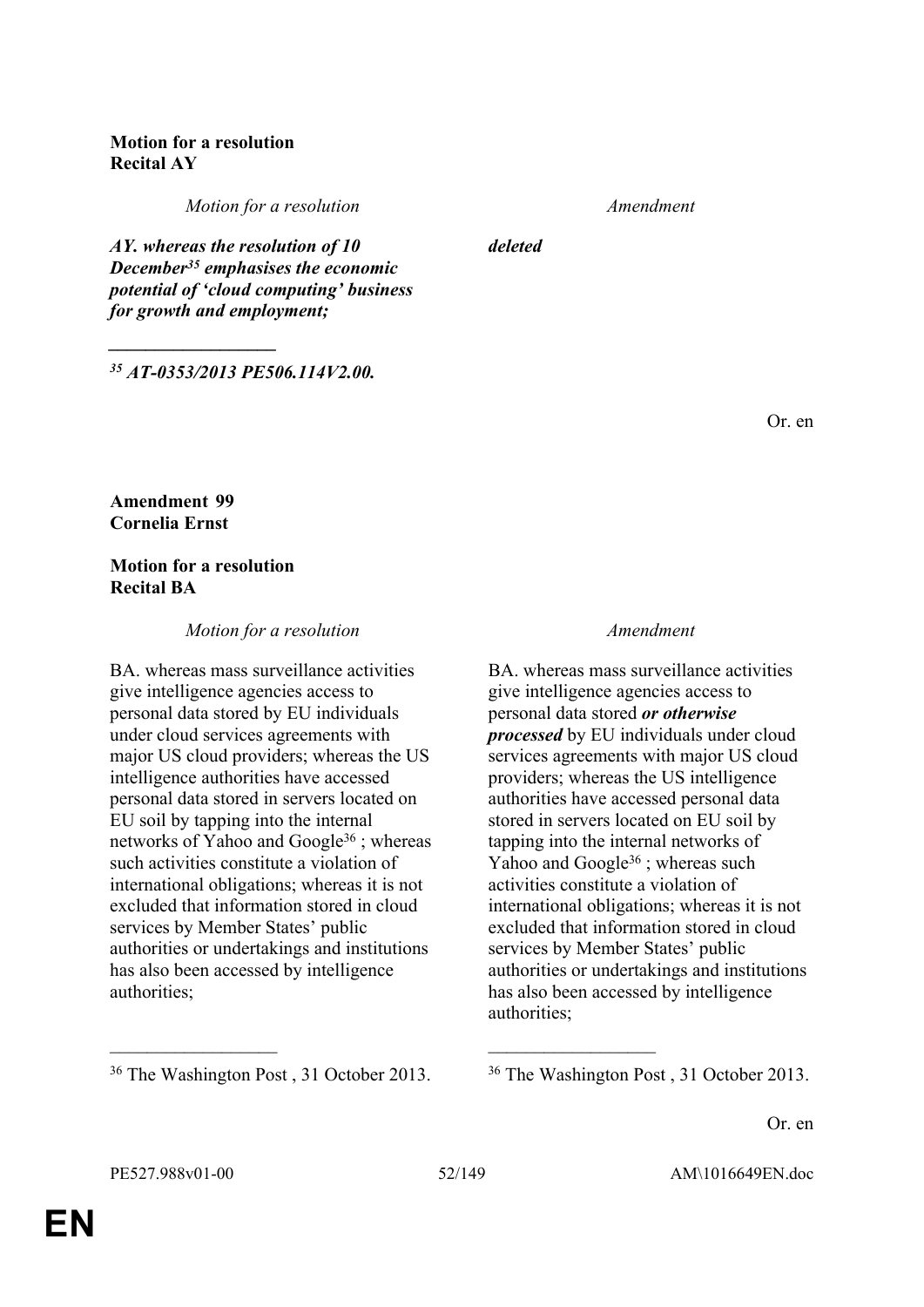**Amendment 100 Sophia in 't Veld, Nadja Hirsch**

## **Motion for a resolution Recital BA**

# *Motion for a resolution Amendment*

BA. whereas mass surveillance activities give intelligence agencies access to personal data stored by EU individuals under cloud services agreements with major US cloud providers; whereas the US intelligence authorities have accessed personal data stored in servers located on EU soil by tapping into the internal networks of Yahoo and Google<sup>36</sup>; whereas such activities constitute a violation of international obligations; whereas it is not excluded that information stored in cloud services by Member States' public authorities or undertakings and institutions has also been accessed by intelligence authorities;

BA. whereas mass surveillance activities give intelligence agencies access to personal data stored by EU individuals under cloud services agreements with major US cloud providers; whereas the US intelligence authorities have accessed personal data stored in servers located on EU soil by tapping into the internal networks of Yahoo and Google<sup>36</sup>; whereas such activities constitute a violation of international obligations *and European fundamental rights standards, as enshrined in the Charter of Fundamental Rights, the ECHR, Member States Constitutions and secondary law*; whereas it is not excluded that information stored in cloud services by Member States' public authorities or undertakings and institutions has also been accessed by intelligence authorities;

<sup>36</sup> The Washington Post, 31 October 2013. <sup>36</sup> The Washington Post, 31 October 2013.

Or. en

**Amendment 101 Jan Philipp Albrecht, Judith Sargentini, Jean Lambert, Hélène Flautre, Rui Tavares, Raül Romeva i Rueda, Carl Schlyter**

 $\mathcal{L}_\mathcal{L}$  , and the contribution of the contribution of the contribution of the contribution of the contribution of the contribution of the contribution of the contribution of the contribution of the contribution of

**Motion for a resolution Recital BA a (new)**

*Motion for a resolution Amendment*

*BAa. whereas US intelligence agencies* 

AM\1016649EN.doc 53/149 PE527.988v01-00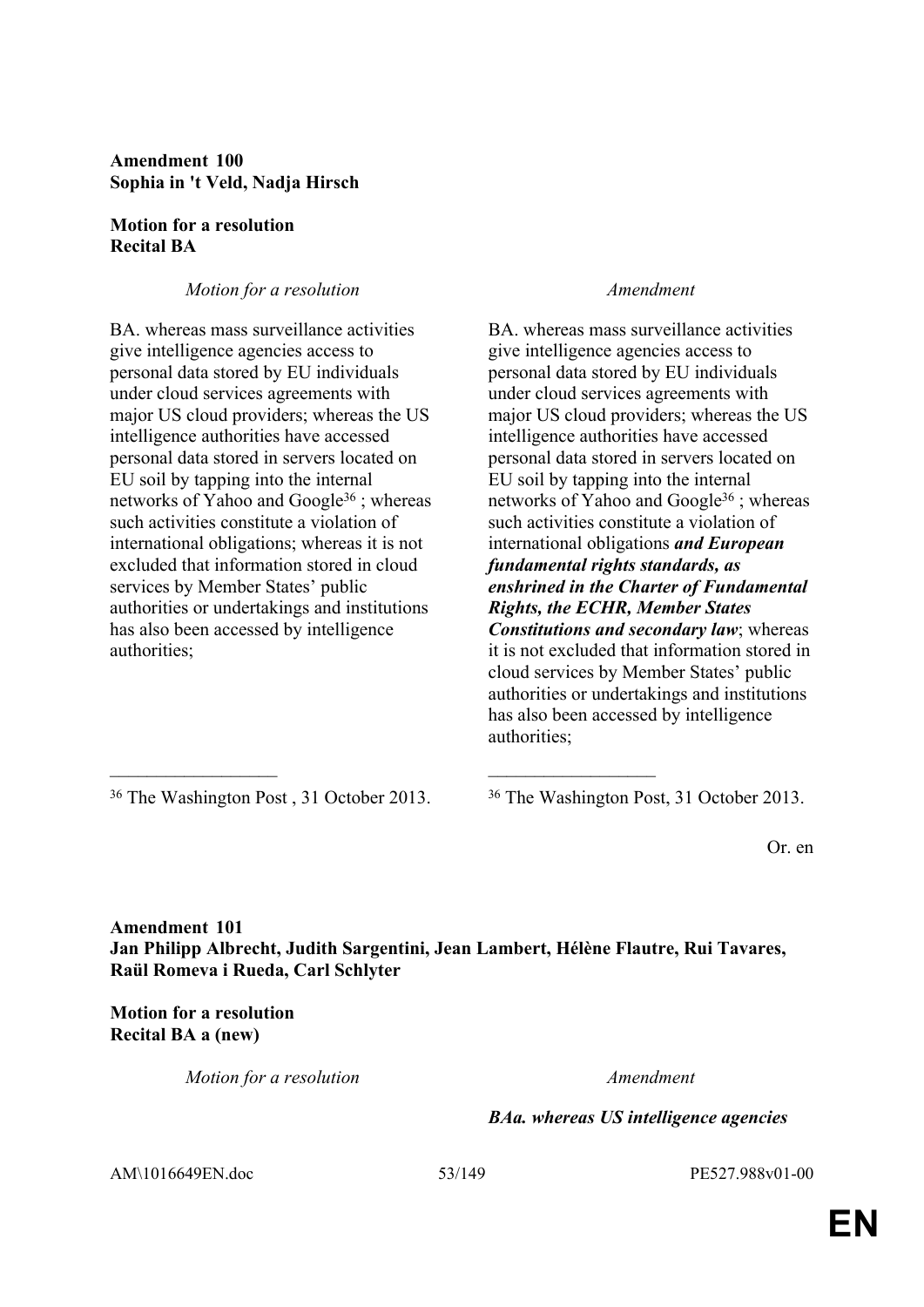*have a policy of systematically undermining cryptographic protocols and products in order to be able to intercept even encrypted communication; whereas the US National Security Agency has collected vast numbers of so called "zeroday exploits" – IT security vulnerabilities that are not yet known to the public or the product vendor; whereas such activities massively undermine global efforts to improve IT security;*

Or. en

**Amendment 102 Nadja Hirsch, Sophia in 't Veld**

**Motion for a resolution Recital BA a (new)**

*Motion for a resolution Amendment*

*BAa. Whereas the fact that intelligence agencies have accessed personal data of users of online services has severely distorted the trust of citizens in such services and therefore has an adverse effect on businesses investing in the development of new services using "Big Data" and new applications, such as the "Internet of Things";*

Or. en

**Amendment 103 Jan Philipp Albrecht, Judith Sargentini, Jean Lambert, Hélène Flautre, Rui Tavares, Raül Romeva i Rueda**

**Motion for a resolution Recital BA b (new)**

*Motion for a resolution Amendment*

*BAb. whereas IT vendors often deliver* 

PE527.988v01-00 54/149 AM\1016649EN.doc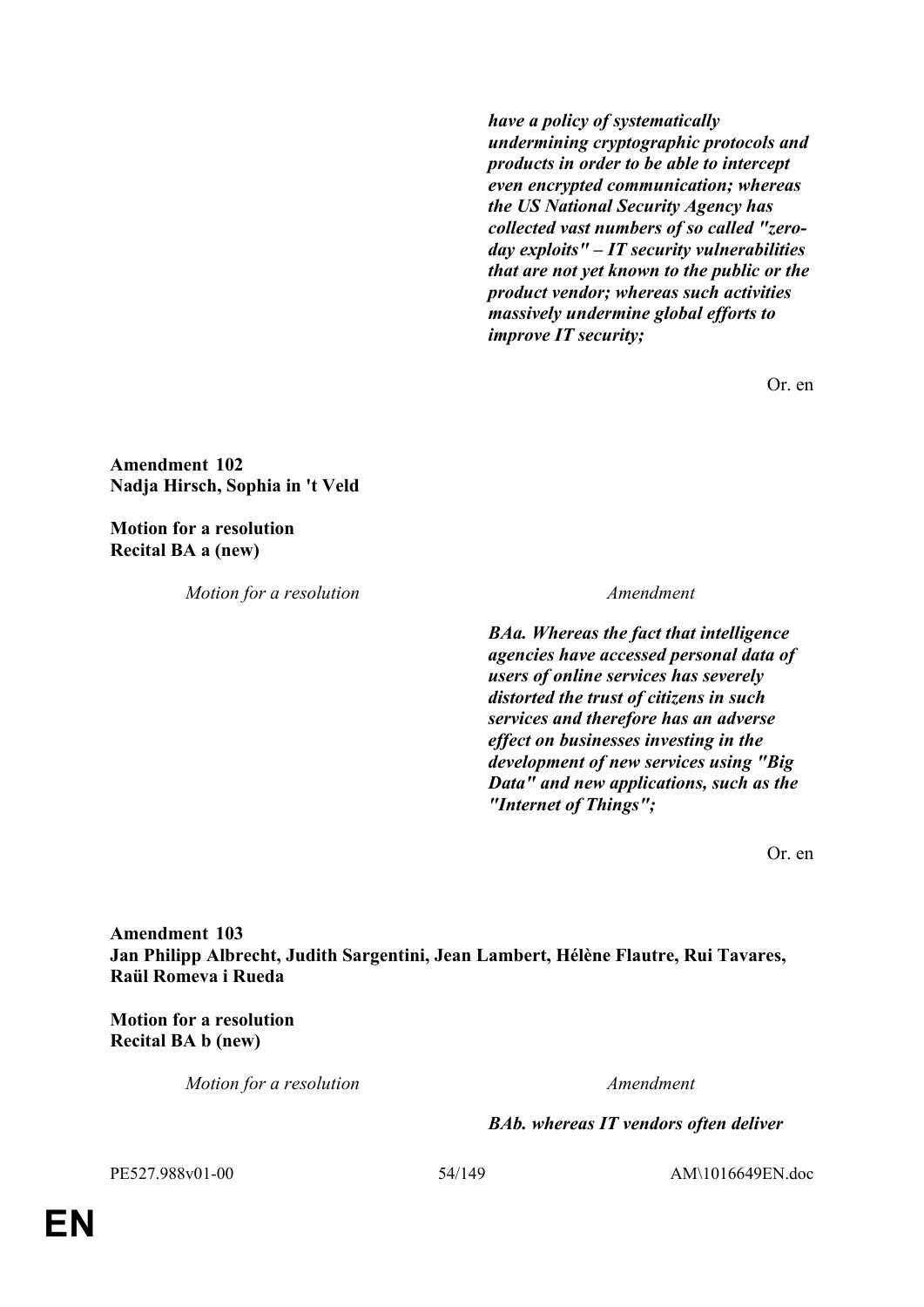*products that have not been properly tested for IT security or that even sometimes have back-doors implanted purposefully by the vendor; whereas the lack of liability rules for software vendors has led to such a situation which is in turn exploited by intelligence agencies, but also leaves the risk of attacks by other entities;*

Or. en

**Amendment 104 Nadja Hirsch, Sophia in 't Veld**

**Motion for a resolution Recital BA b (new)**

*Motion for a resolution Amendment*

*BAb. Whereas it is essential for companies providing such new services and applications to respect the data protection rules and privacy of data subjects whose data is collected, processed and analysed in order to maintain a high level of trust among citizens;*

Or. en

**Amendment 105 Judith Sargentini, Jan Philipp Albrecht, Jean Lambert, Hélène Flautre, Rui Tavares, Raül Romeva i Rueda**

## **Motion for a resolution Recital BB**

*Motion for a resolution Amendment*

BB. whereas intelligence services *perform an important function* in protecting democratic society against internal and external threats; whereas they are given special powers and capabilities to this end;

BB. whereas intelligence services *can provide help* in protecting *the* democratic society against internal and external threats *subject to democratic accountability and judicial oversight*; whereas they are given

AM\1016649EN.doc 55/149 PE527.988v01-00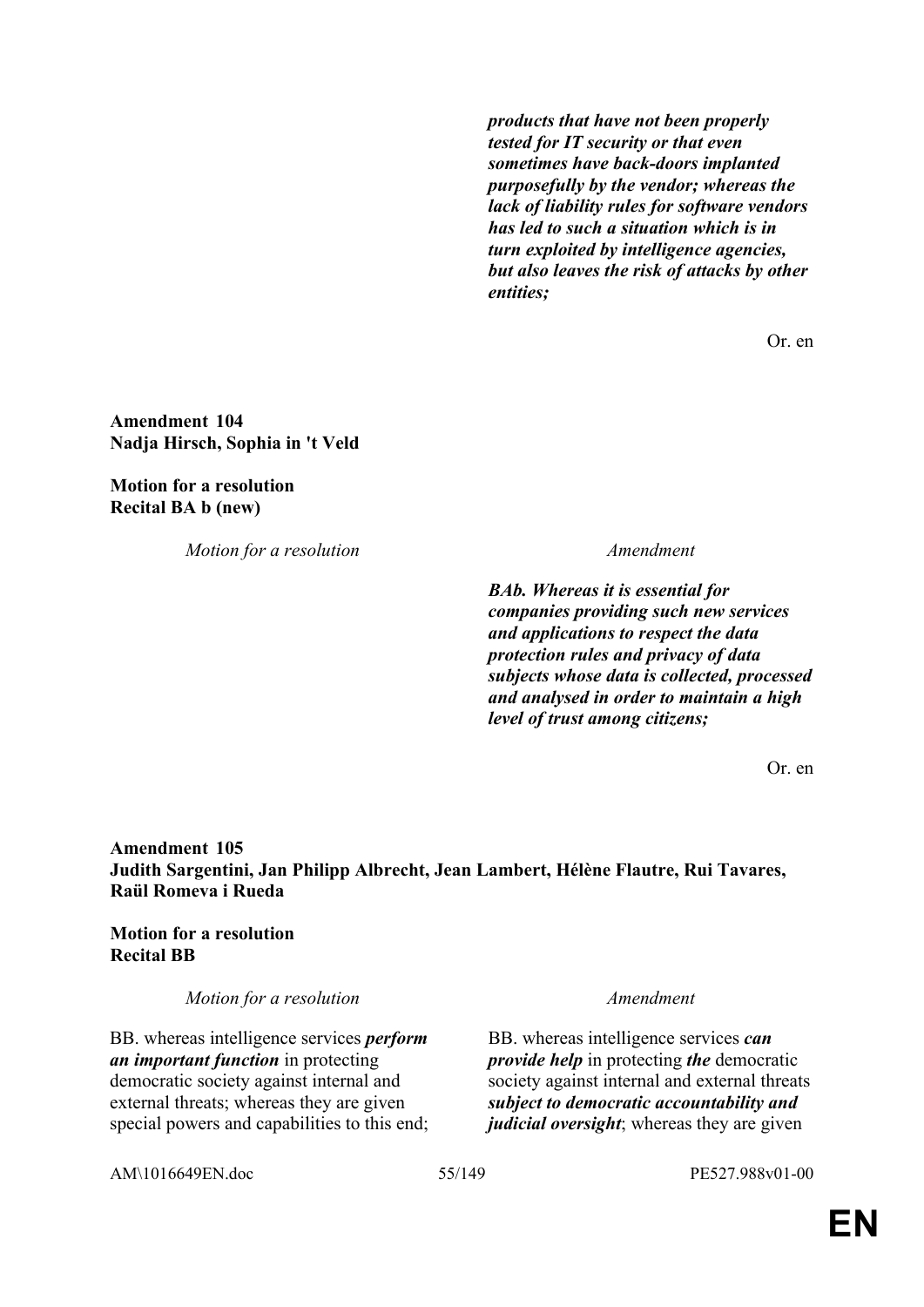whereas these powers are to be used within the rule of law*,* as otherwise they risk losing legitimacy and *eroding* the democratic nature of society;

special powers and capabilities to this end; whereas these powers are to be *limited to the extent strictly necessary and proportionate and* used within the rule of law as otherwise they risk losing legitimacy and *erode* the democratic nature of society;

Or. en

## **Amendment 106 Cornelia Ernst**

## **Motion for a resolution Recital BB**

*Motion for a resolution Amendment*

BB. whereas intelligence services *perform an important function in protecting democratic society* against internal and external threats; *whereas they are given special powers and capabilities to this end;* whereas these powers are to be used within the rule of law, as otherwise they risk losing legitimacy and eroding the democratic nature of society;

BB. whereas intelligence services *are given special powers and capabilities to protect the state* against internal and external threats; whereas these powers are to be used within the rule of law, as otherwise they risk losing legitimacy and eroding the democratic nature of society;

Or. en

## **Amendment 107 Cornelia Ernst**

# **Motion for a resolution Recital BB**

*Motion for a resolution Amendment*

BB. whereas intelligence services perform an important function in protecting democratic society against internal and external threats; whereas they are given special powers and capabilities to this end; whereas these powers *are to* be used within

BB. whereas intelligence services perform an important function in protecting democratic society against internal and external threats; whereas they are given special powers and capabilities to this end; whereas these powers *must* be used within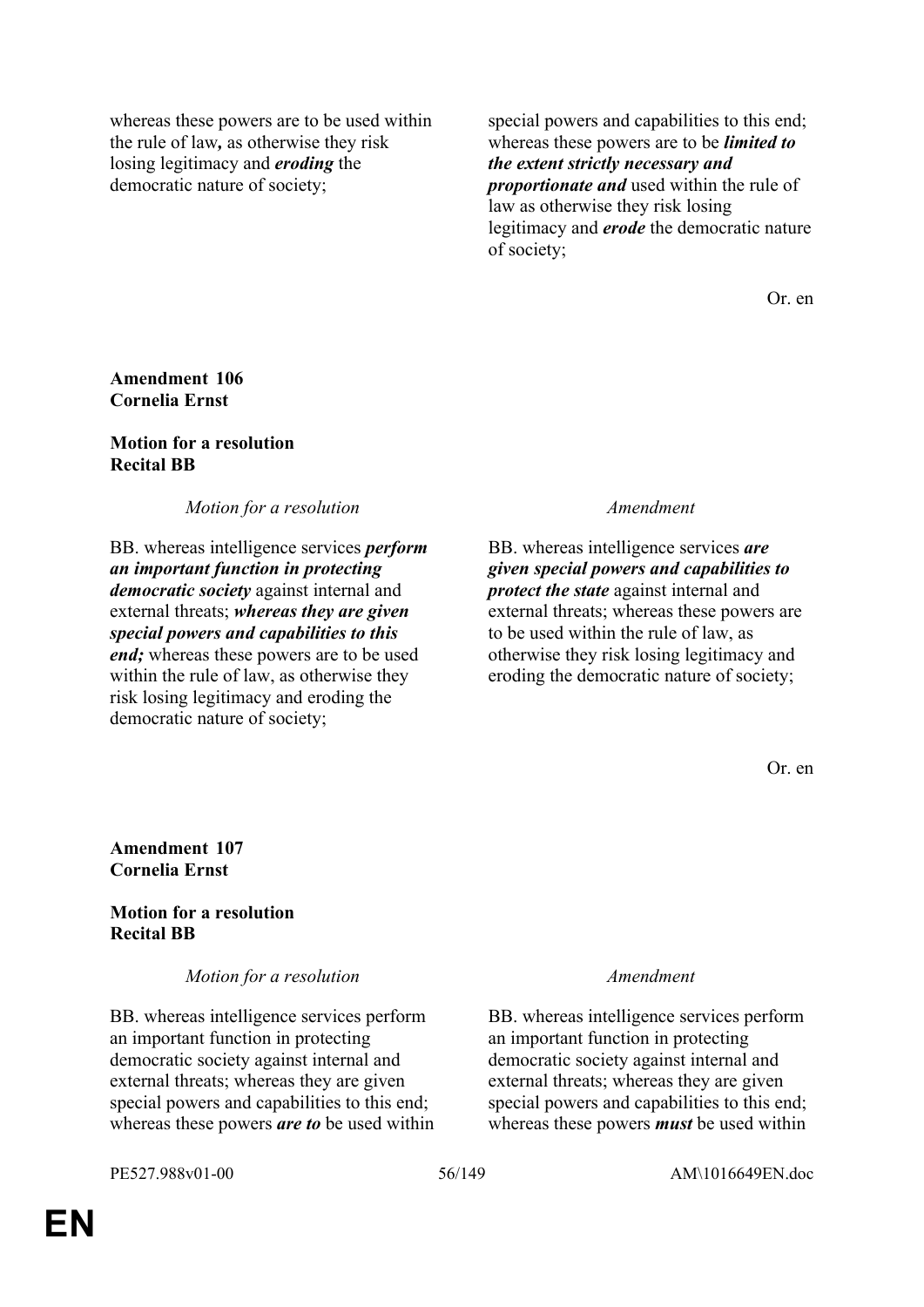the rule of law, as otherwise they risk losing legitimacy and eroding the democratic nature of society;

the rule of law *and their application strictly scrutinised*, as otherwise they risk losing legitimacy and eroding the democratic nature of society*, thereby defeating their cause*;

Or. en

## **Amendment 108 Sophia in 't Veld, Nadja Hirsch**

## **Motion for a resolution Recital BB**

*Motion for a resolution Amendment*

BB. whereas intelligence services *perform an important function in protecting democratic society* against internal and external threats; whereas they are given special powers and capabilities to this end; whereas these powers are to be used within the rule of law, as otherwise they *risk losing* legitimacy and *eroding the democratic nature of society*;

BB. whereas intelligence services *in democratic societies have the mission to protect fundamental rights, democracy and the rule of law, citizens' rights and the State* against internal and external *serious* threats; whereas they are given special powers and capabilities *only* to this end; whereas these powers are to be used within the *legal limits imposed by fundamental rights, democracy and the* rule of law, as otherwise they *lose* legitimacy and *risk undermining democracy on the ground of defending it*;

Or. en

**Amendment 109 Cornelia Ernst**

**Motion for a resolution Recital BC**

*Motion for a resolution Amendment*

BC. whereas the high level of secrecy that is intrinsic to the intelligence services in order to avoid endangering ongoing operations, revealing modi operandi or

BC. whereas the high level of secrecy that is intrinsic to the intelligence services in order to avoid endangering ongoing operations, revealing modi operandi or

AM\1016649EN.doc 57/149 PE527.988v01-00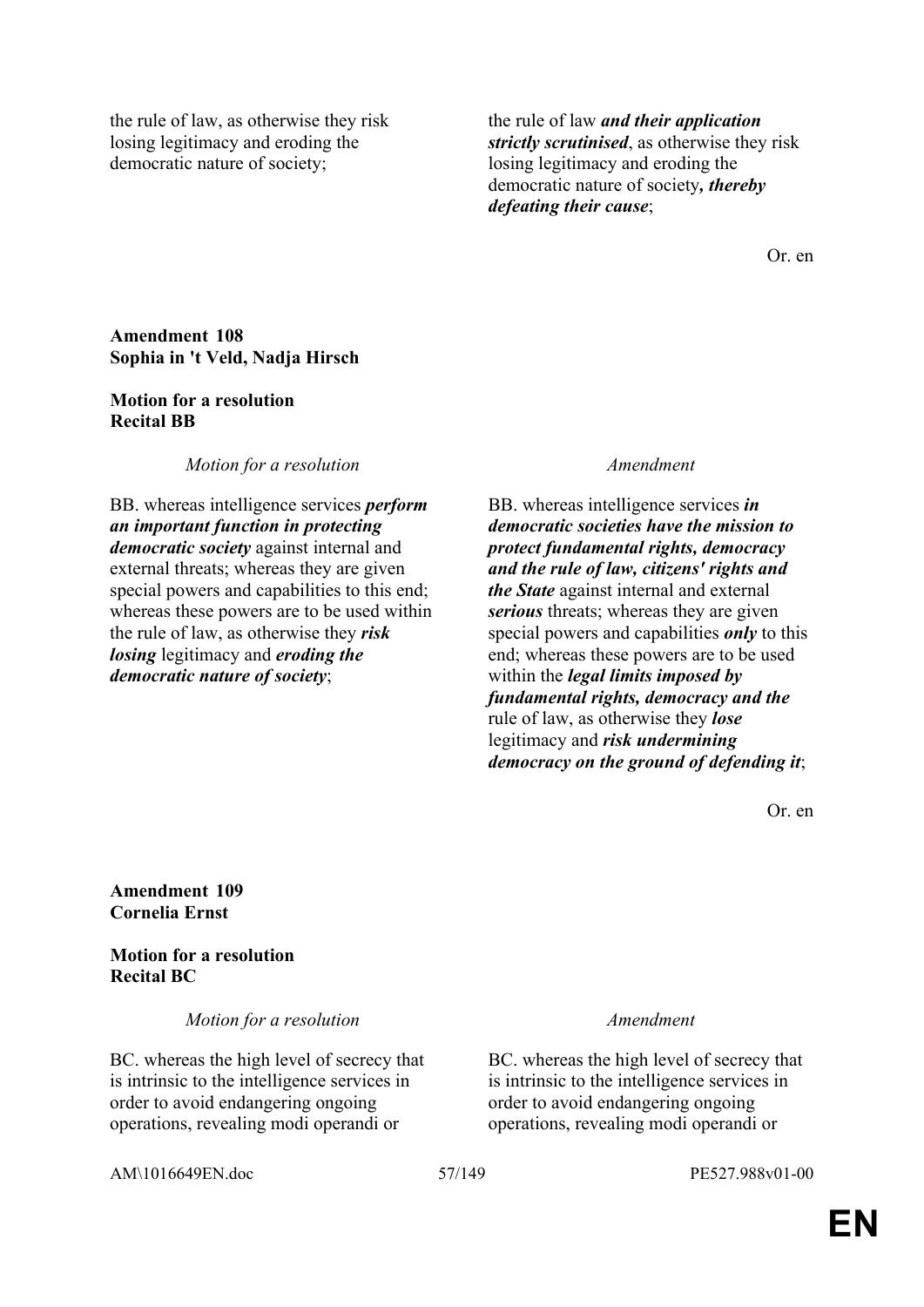putting at risk the lives of agents impedes *full* transparency, public scrutiny and normal democratic or judicial examination; putting at risk the lives of agents impedes transparency, public scrutiny and normal democratic or judicial examination*, all of which are cornerstones in a democratic society*;

Or. en

## **Amendment 110 Sophia in 't Veld, Nadja Hirsch**

## **Motion for a resolution Recital BC**

*Motion for a resolution Amendment*

BC. whereas the *high* level of secrecy *that is intrinsic to the* intelligence services in order to avoid endangering ongoing operations, revealing modi operandi or putting at risk the lives of agents *impedes full transparency, public scrutiny and normal* democratic *or* judicial examination;

BC. whereas the *fact that a certain* level of secrecy *is conceded to* intelligence services in order to avoid endangering ongoing operations, revealing modi operandi or putting at risk the lives of agents*, such secrecy cannot override or exclude rules on* democratic *and* judicial *scrutiny and* examination *of their activities, as well as on transparency, notably in relation to the respect of fundamental rights, democracy and the rule of law*;

Or. en

# **Amendment 111 Jan Philipp Albrecht, Judith Sargentini, Jean Lambert, Hélène Flautre, Rui Tavares, Raül Romeva i Rueda**

## **Motion for a resolution Recital BD**

## *Motion for a resolution Amendment*

BD. whereas technological developments have *led to* increased international intelligence cooperation, also involving the exchange of personal data, and often blurring the line between intelligence and

BD. whereas technological developments have *been used for* increased international intelligence cooperation, also involving the exchange of personal data, and often blurring the line between intelligence and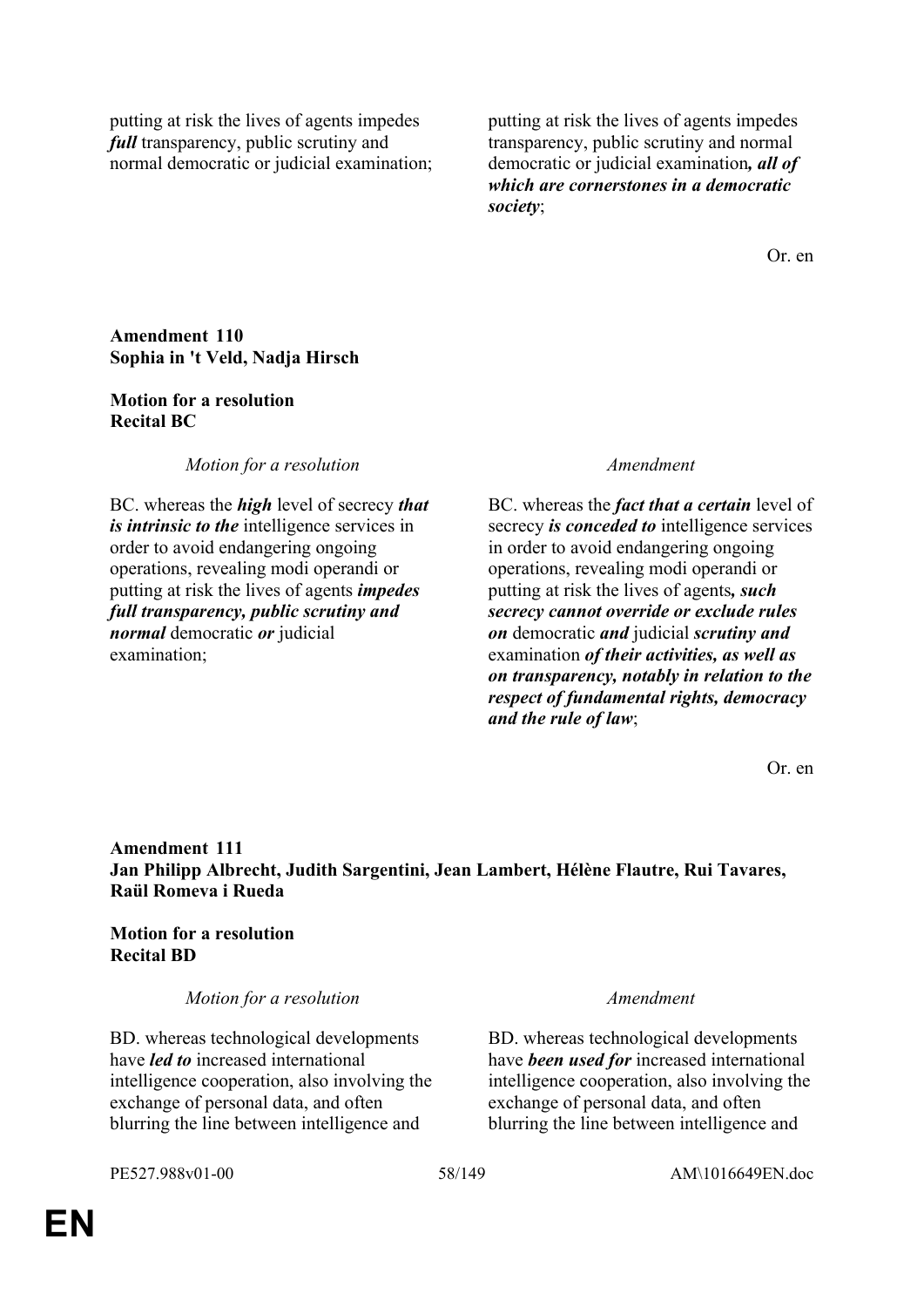law enforcement activities; law enforcement activities;

Or. en

# **Amendment 112 Anna Maria Corazza Bildt**

**Motion for a resolution Recital BD**

*Motion for a resolution Amendment*

BD. whereas technological developments have led to increased international intelligence cooperation, also involving the exchange of personal data*, and often blurring the line between intelligence and law enforcement activities*;

BD. whereas technological developments have led to increased international intelligence cooperation, also involving the exchange of personal data;

Or. en

**Amendment 113 Cornelia Ernst**

**Motion for a resolution Recital BD**

*Motion for a resolution Amendment*

BD. whereas technological developments have *led to* increased international intelligence cooperation, *also involving the* exchange of personal data*, and often blurring the line between intelligence and law enforcement activities*;

BD. whereas technological developments have *allowed for* increased international intelligence cooperation, *inter alia through the large scale* exchange of personal data;

Or. en

**Amendment 114 Cornelia Ernst, Martin Ehrenhauser**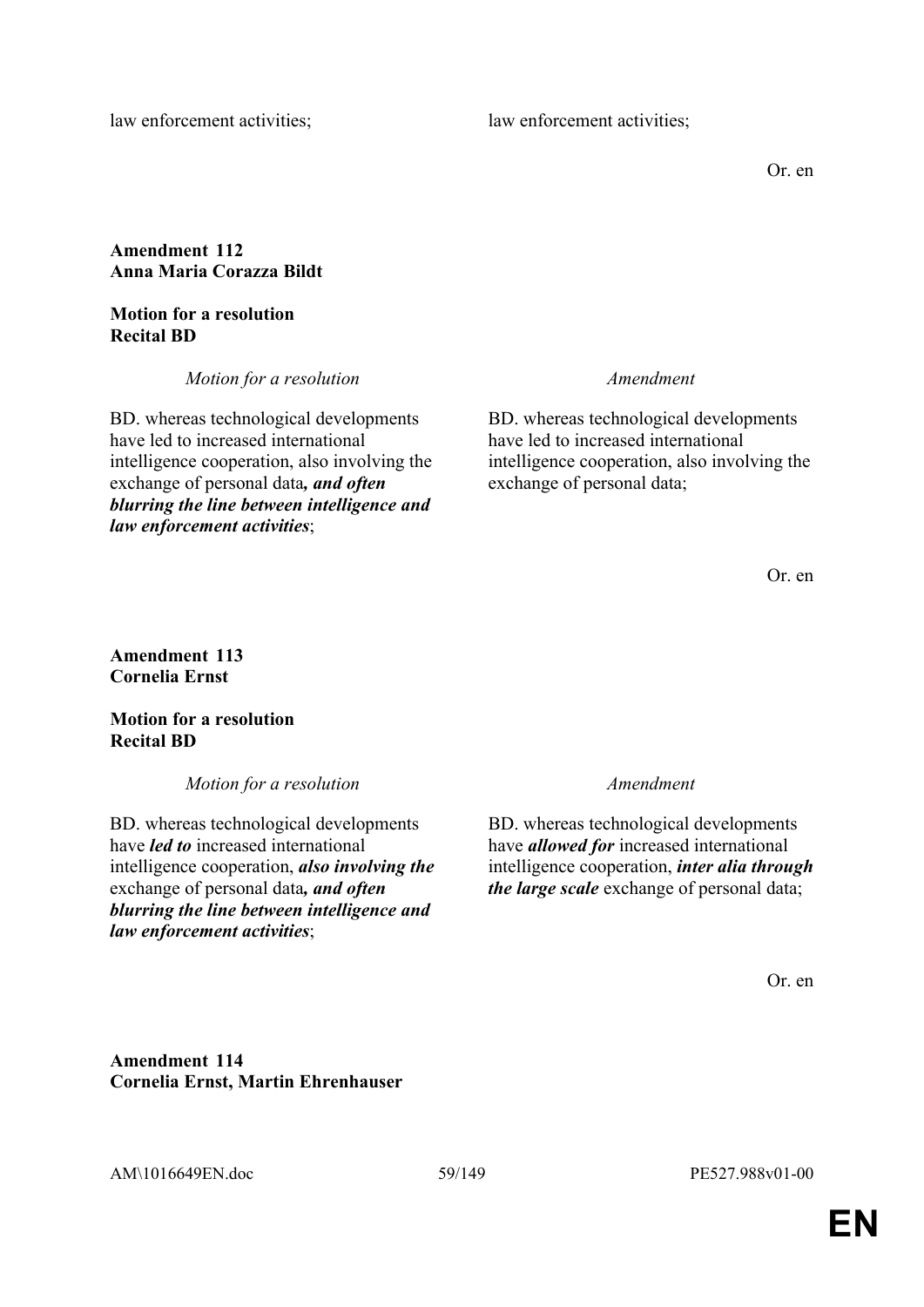*Motion for a resolution Amendment*

*BDa. whereas legal developments in the EU, certain Member States and the US have blurred the line between intelligence and law enforcement activities;*

Or. en

# **Amendment 115 Jan Philipp Albrecht; Judith Sargentini, Jean Lambert, Hélène Flautre, Rui Tavares, Raül Romeva i Rueda**

## **Motion for a resolution Recital BE**

## *Motion for a resolution Amendment*

BE. whereas most of existing national oversight mechanisms and bodies were set up or revamped in the 1990s and have not necessarily been adapted to the rapid technological developments over the last decade;

BE. whereas most of existing national oversight mechanisms and bodies were set up or revamped in the 1990s and have not necessarily been adapted to the rapid *political and* technological developments over the last decade;

Or. en

## **Amendment 116 Cornelia Ernst**

## **Motion for a resolution Recital BE**

*Motion for a resolution Amendment*

BE. whereas most of existing national oversight mechanisms and bodies were set up or revamped in the 1990s and have not necessarily been adapted to the rapid technological developments over the last decade;

BE. whereas most of existing national oversight mechanisms and bodies were set up or revamped in the 1990s and have not necessarily been adapted to the rapid technological *and legal* developments over the last decade;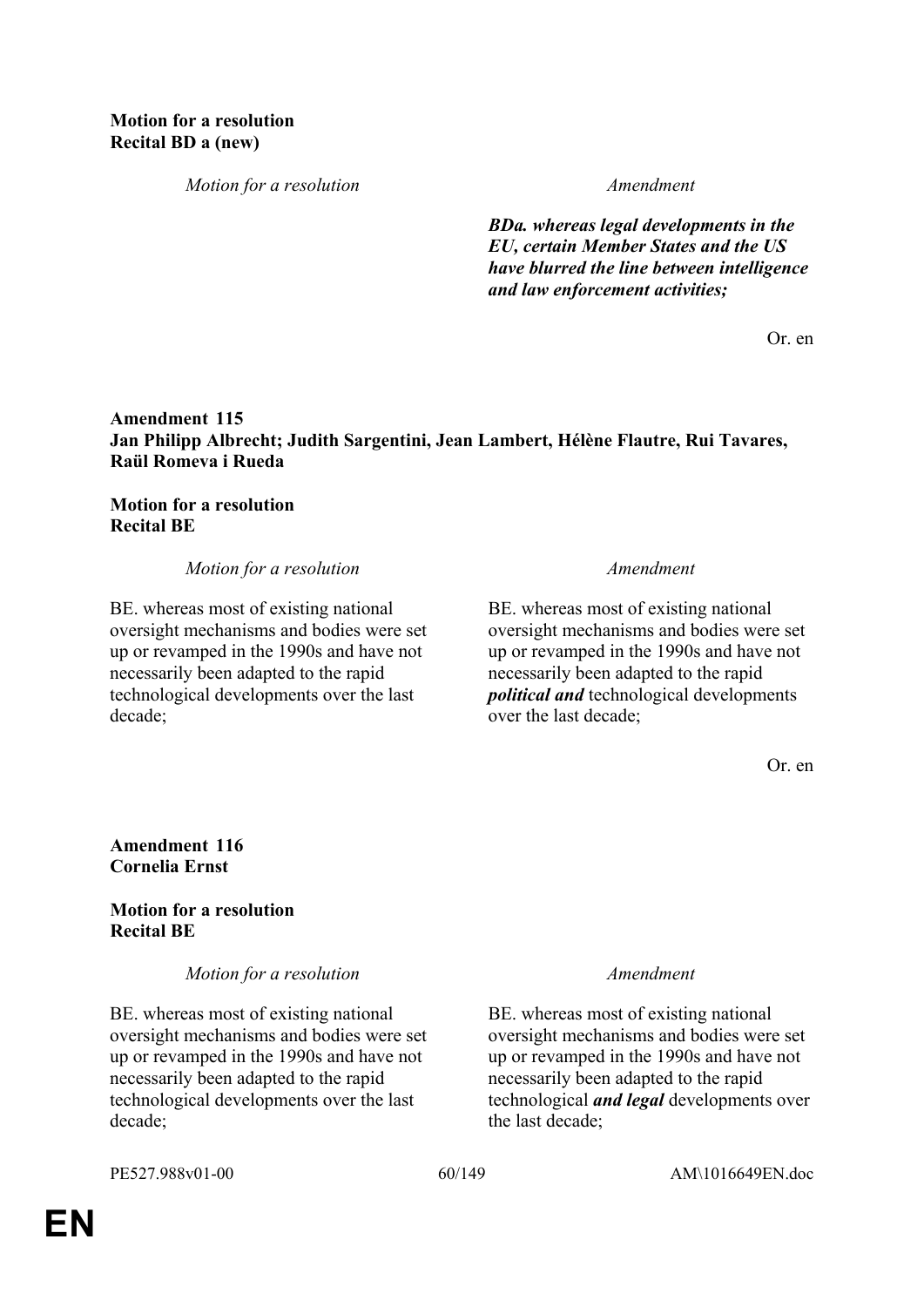## **Amendment 117 Anna Maria Corazza Bildt**

## **Motion for a resolution Recital BF**

*Motion for a resolution Amendment*

BF. whereas democratic oversight of intelligence activities *is still* conducted at national level*, despite the increase in exchange of information between EU Member States and between Member States and third countries; whereas there is an increasing gap between the level of international cooperation on the one hand and oversight capacities limited to the national level on the other, which results in insufficient and ineffective democratic scrutiny*;

BF. whereas democratic oversight of intelligence activities *should be* conducted at national level;

Or. en

**Amendment 118 Cornelia Ernst**

## **Motion for a resolution Recital BF**

## *Motion for a resolution Amendment*

BF. whereas democratic oversight of intelligence activities is still conducted at national level, despite the increase in exchange of information between EU Member States and between Member States and third countries; whereas there is an increasing gap between the level of international cooperation on the one hand and oversight capacities limited to the national level on the other, which results in insufficient and ineffective democratic

BF. whereas democratic oversight of intelligence activities is still *only* conducted at national level, despite the increase in exchange of information between EU Member States and between Member States and third countries; whereas there is an increasing gap between the level of international cooperation on the one hand and oversight capacities limited to the national level on the other, which results in insufficient and ineffective

AM\1016649EN.doc 61/149 PE527.988v01-00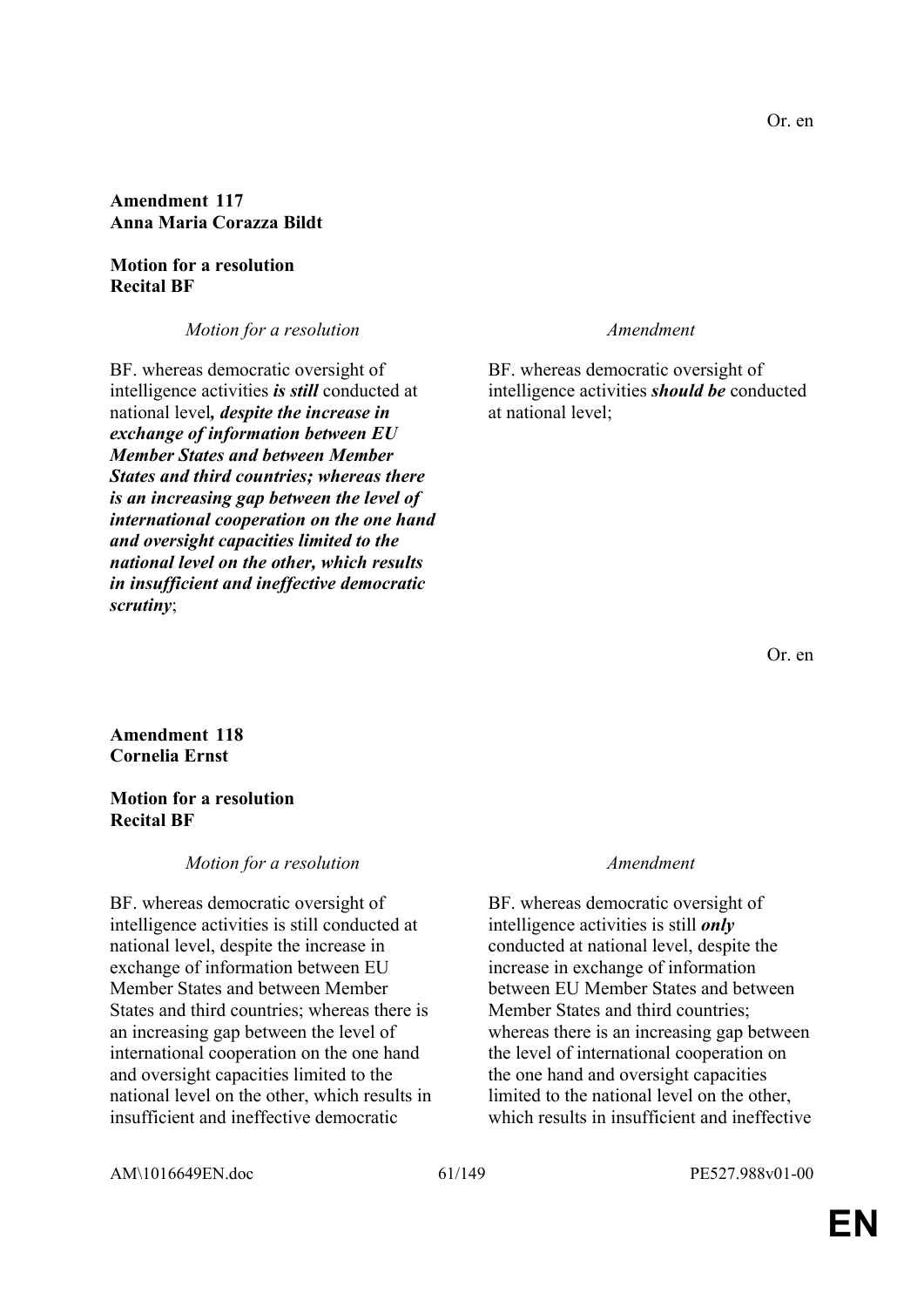Or. en

# **Amendment 119 Claude Moraes**

# **Motion for a resolution Recital BF a (new)**

*Motion for a resolution Amendment*

*BFa. whereas national oversight bodies often do not have full access to intelligence received from a foreign intelligence agency which can lead to gaps in which international information exchanges can take place without adequate review; whereas this problem is further aggravated by the so-called "third party rule" or the principle of "originator control", which has been designed to enable the originator to maintain control on the further dissemination of its sensitive information but is unfortunately often interpreted as applying also to the recipient services' oversight;*

Or. en

**Amendment 120 Claude Moraes**

**Motion for a resolution Recital BF b (new)**

*Motion for a resolution Amendment*

*BFb. Whereas private and public transparency reform initiatives are key to ensuring public trust in the activities of intelligence agencies; whereas legal systems should not prevent companies from disclosing to the public information*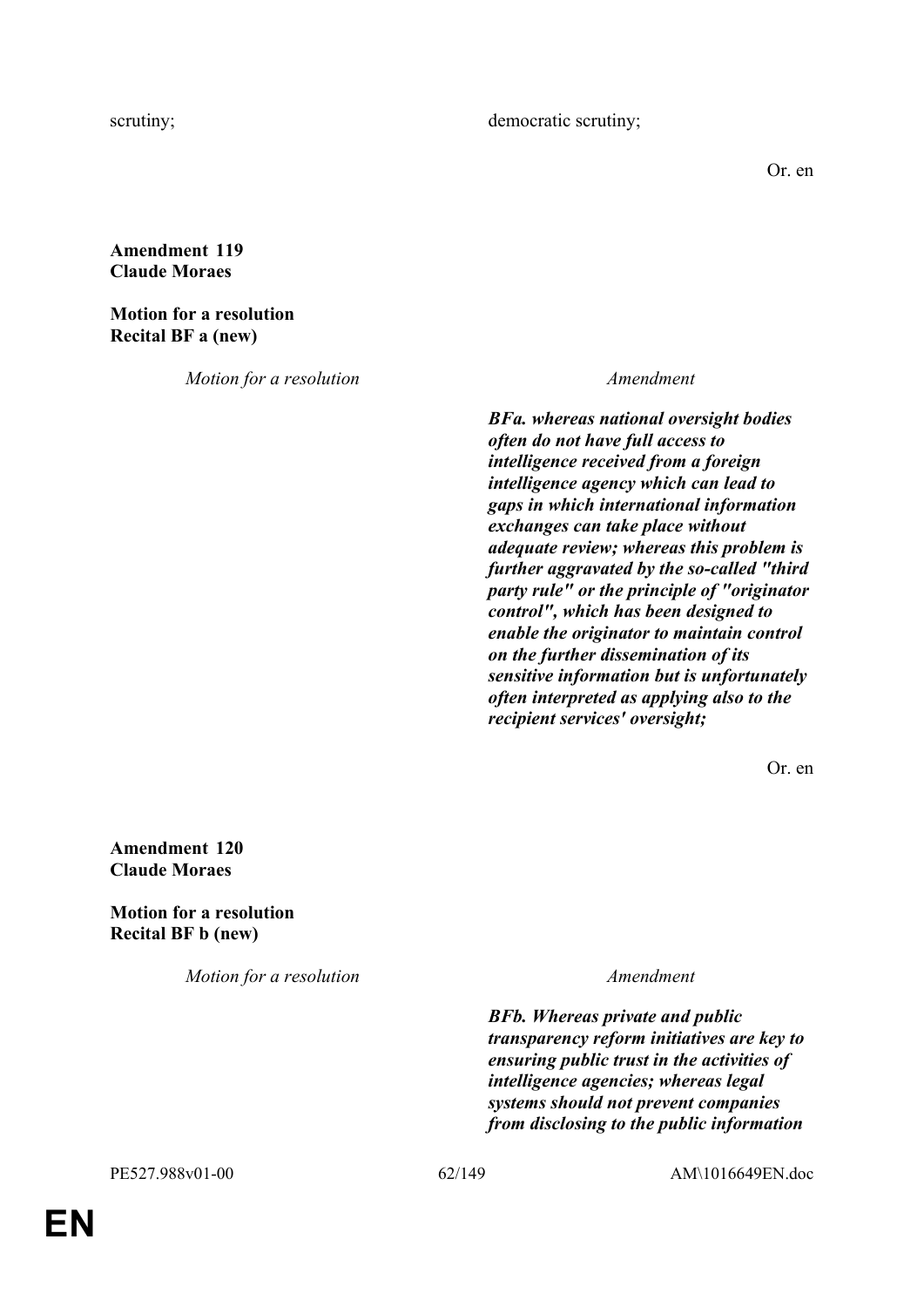*about how they handle all types of government requests and court orders for access to user data, including the possibility of disclosing aggregate information on the number of requests and orders approved and rejected;*

Or. en

**Amendment 121 Timothy Kirkhope** on behalf of the ECR Group

### **Motion for a resolution Paragraph 1**

*Motion for a resolution Amendment*

*deleted*

*1. Considers that recent revelations in the press by whistleblowers and journalists, together with the expert evidence given during this inquiry, have resulted in compelling evidence of the existence of far-reaching, complex and highly technologically advanced systems designed by US and some Member States' intelligence services to collect, store and analyse communication and location data and metadata of all citizens around the world on an unprecedented scale and in an indiscriminate and non-suspicionbased manner;*

Or. en

**Amendment 122 Sophia in 't Veld, Nadja Hirsch**

# **Motion for a resolution Paragraph 1**

*Motion for a resolution Amendment*

1. Considers that recent revelations in the 1. Considers that recent revelations in the

AM\1016649EN.doc 63/149 PE527.988v01-00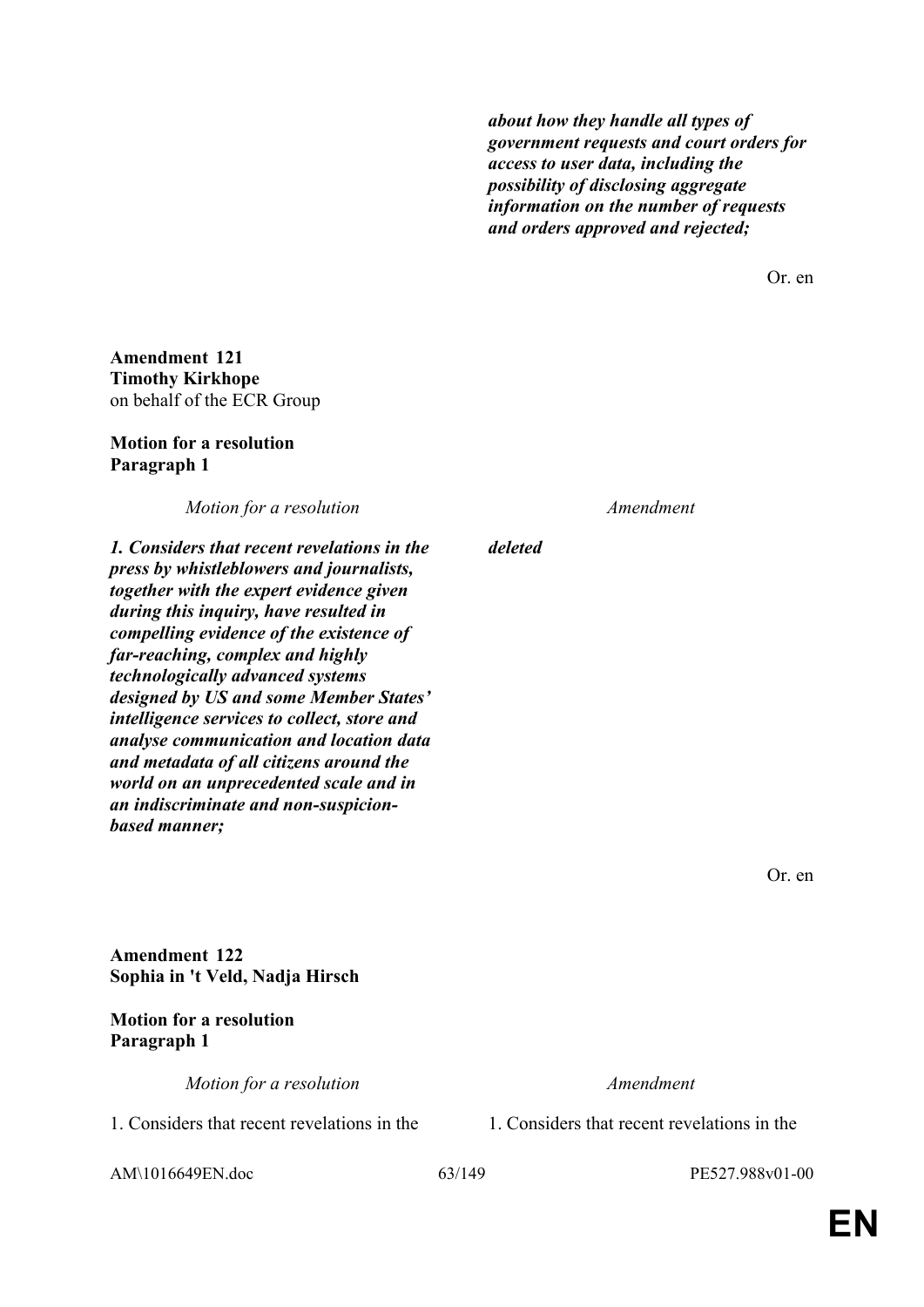press by whistleblowers and journalists, together with the expert evidence given during this inquiry, have resulted in compelling evidence of the existence of far-reaching, complex and highly technologically advanced systems designed by US and some Member States*'* intelligence services to collect, store and analyse communication *and* location data and metadata of all citizens around the world on an unprecedented scale and in an indiscriminate and non-suspicion-based manner;

press by whistleblowers and journalists, together with the expert evidence given during this inquiry, *admissions by authorities, and the lack of denial with respect to certain allegations,* have resulted in compelling evidence of the existence of far-reaching, complex and highly technologically advanced systems designed by US and some Member States*'* intelligence services to collect, store and analyse communication *data, including content data,* location data and metadata of all citizens around the world on an unprecedented scale and in an indiscriminate and non-suspicion-based manner;

Or. en

## **Amendment 123 Anna Maria Corazza Bildt**

## **Motion for a resolution Paragraph 1**

# *Motion for a resolution Amendment*

1. Considers that recent revelations in the press by whistleblowers and journalists, together with the expert *evidence* given during this inquiry, have resulted in *compelling* evidence of the existence of far-reaching, complex and highly technologically advanced systems designed *by US and some Member States' intelligence services* to collect, store and analyse communication and location data and metadata of all citizens around the world on an unprecedented scale and in an indiscriminate and non-suspicion-based manner;

1. Considers that recent revelations in the press by whistleblowers and journalists, together with the expert *presentations*  given during this inquiry, have resulted in evidence of the existence of far-reaching, complex and highly technologically advanced systems designed to collect, store and analyse communication and location data and metadata of all citizens around the world on an unprecedented scale and in an indiscriminate and non-suspicion-based manner;

Or. en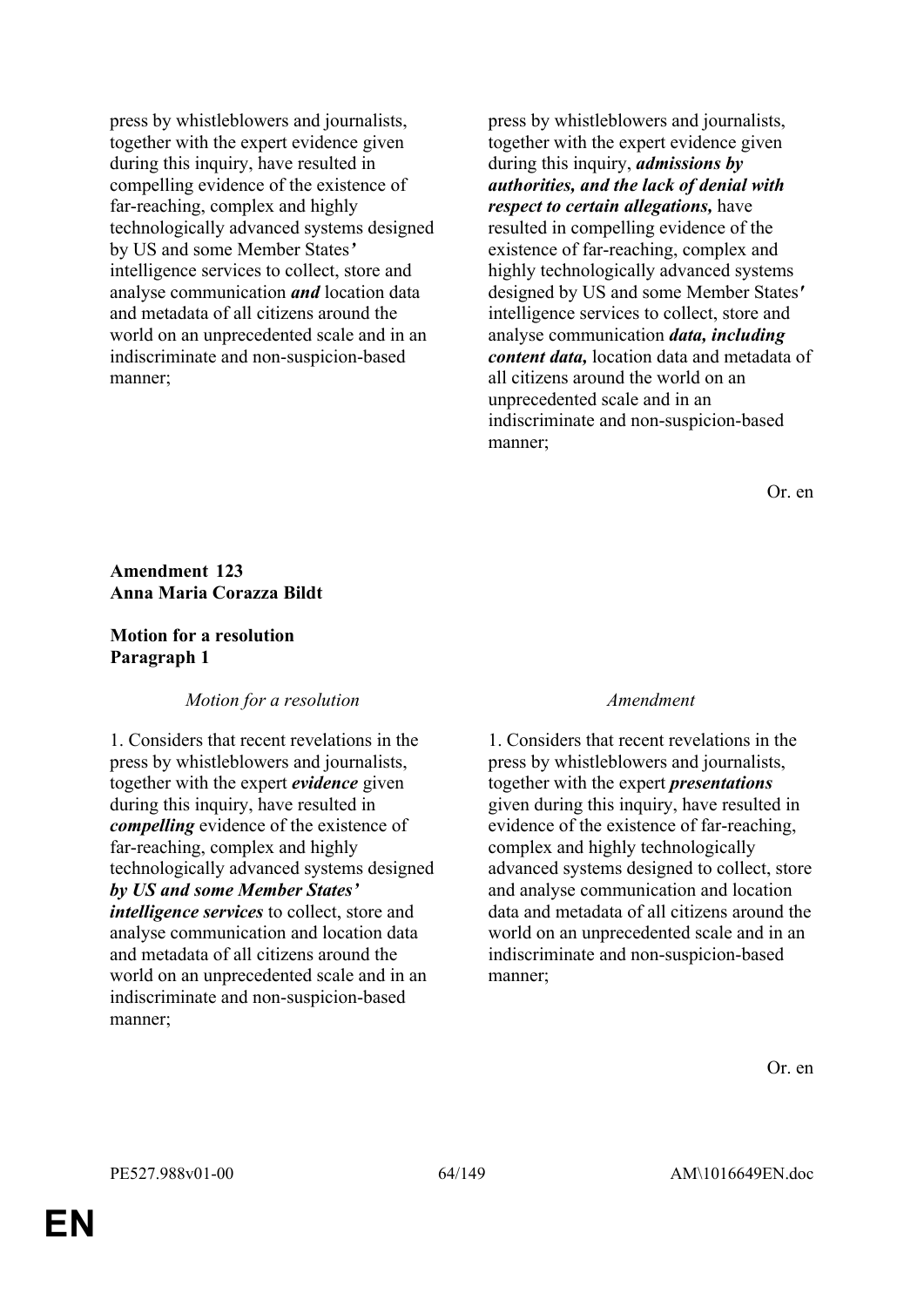**Amendment 124 Axel Voss, Georgios Papanikolaou, Véronique Mathieu Houillon, Agustín Díaz de Mera García Consuegra, Teresa Jiménez-Becerril Barrio, Arnaud Danjean, Salvador Sedó i Alabart**

## **Motion for a resolution Paragraph 1**

## *Motion for a resolution Amendment*

1. Considers that recent revelations in the press *by whistleblowers and journalists*, together with the expert evidence given during this inquiry, have resulted in compelling evidence of the existence of far-reaching, complex and highly technologically advanced systems *designed by US and some Member States' intelligence services* to collect, store and analyse communication and location data and metadata of all citizens around the world on an unprecedented scale and in an indiscriminate and non-suspicion-based manner;

1. Considers that recent revelations in the press, together with the expert evidence given during this inquiry, have resulted in compelling evidence of the existence of far-reaching, complex and highly technologically advanced systems to collect, store and analyse communication and location data and metadata of all citizens around the world on an unprecedented scale and in an indiscriminate and non-suspicion-based manner; *recalls the importance of strengthening the existing structures in the Member States against mass surveillance; therefore considers of utmost importance a decentralised structure for the purpose of data retention;*

Or. en

**Amendment 125 Timothy Kirkhope** on behalf of the ECR Group

# **Motion for a resolution Paragraph 2**

*Motion for a resolution Amendment*

*2. Points specifically to US NSA intelligence programmes allowing for the mass surveillance of EU citizens through direct access to the central servers of leading US internet companies (PRISM programme), the analysis of content and* 

*deleted*

AM\1016649EN.doc 65/149 PE527.988v01-00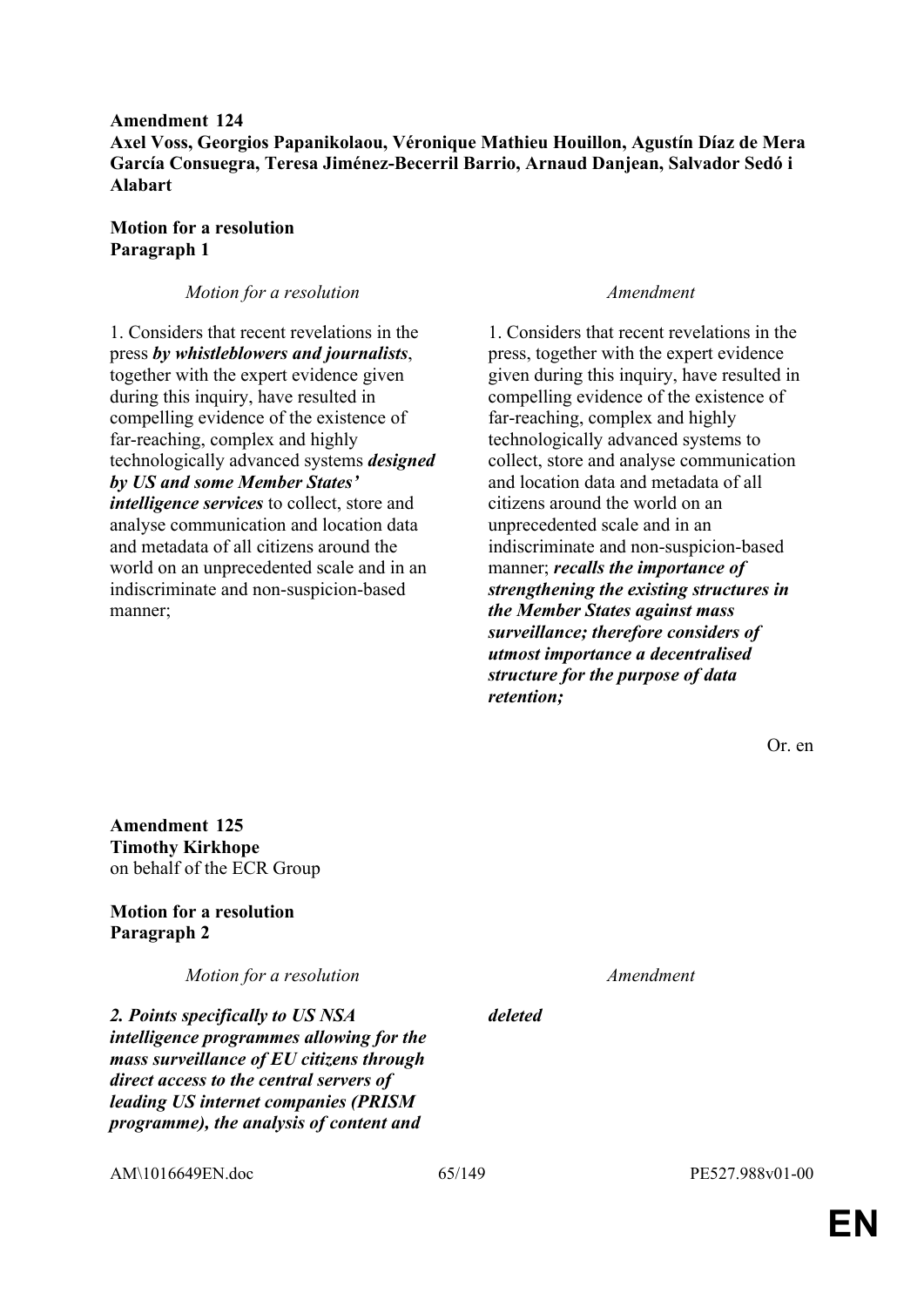*metadata (Xkeyscore programme), the circumvention of online encryption (BULLRUN), access to computer and telephone networks and access to location data, as well as to systems of the UK intelligence agency GCHQ such as its upstream surveillance activity (Tempora programme) and decryption programme (Edgehill); believes that the existence of programmes of a similar nature, even if on a more limited scale, is likely in other EU countries such as France (DGSE), Germany (BND) and Sweden (FRA);*

Or. en

# **Amendment 126 Jan Philipp Albrecht, Judith Sargentini, Jean Lambert, Hélène Flautre, Rui Tavares, Raül Romeva i Rueda**

## **Motion for a resolution Paragraph 2**

## *Motion for a resolution Amendment*

2. Points specifically to US NSA intelligence programmes allowing for the mass surveillance of EU citizens through direct access to the central servers of leading US internet companies (PRISM programme), the analysis of content and metadata (Xkeyscore programme), the circumvention of online encryption (BULLRUN), access to computer and telephone networks and access to location data, as well as to systems of the UK intelligence agency GCHQ such as *its* upstream surveillance activity (Tempora programme) and decryption programme (Edgehill); *believes* that the existence of programmes of a similar nature, even if on a more limited *scale*, is likely in other EU countries such as France (DGSE), Germany (BND) and Sweden (FRA);

2. Points *out* specifically to US NSA intelligence programmes allowing for the mass surveillance of EU citizens through direct access to the central servers of leading US internet companies (PRISM programme), the analysis of content and metadata (Xkeyscore programme), the circumvention of online encryption (BULLRUN), access to computer and telephone networks*,* and access to location data, as well as to systems of the UK intelligence agency GCHQ such as *the* upstream surveillance activity (Tempora programme) and *the* decryption programme (Edgehill); *the targeted manin-the-middle attacks on information systems (Quantumtheory and Foxacid programmes); the collection and retention of 200 million SMS text messages per day (Dishfire programme); considers* that the existence of programmes of a similar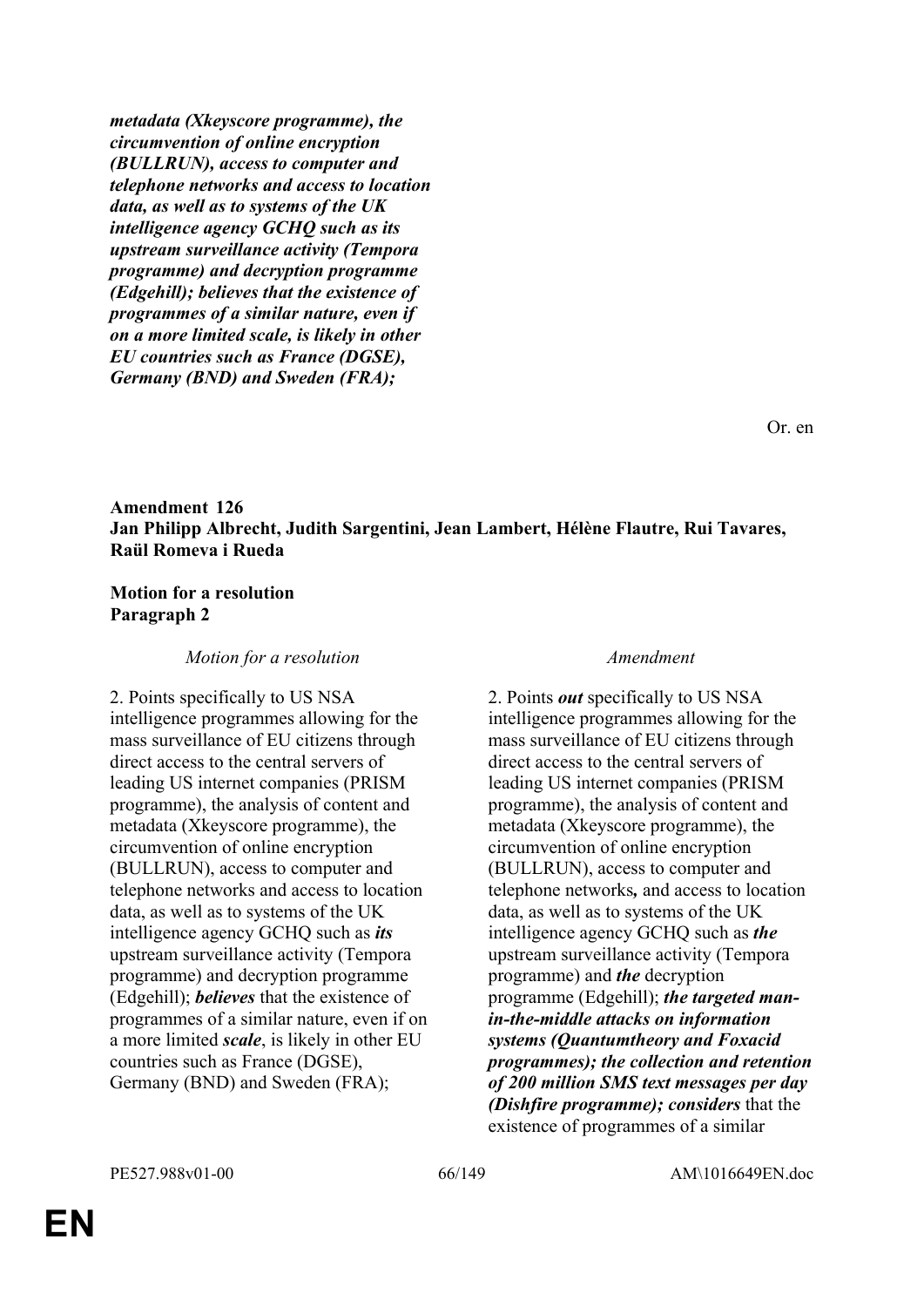nature, even if on a more limited *dimension*, is likely in other EU countries such as France (DGSE), Germany (BND) and Sweden (FRA);

Or. en

# **Amendment 127 Axel Voss, Anna Maria Corazza Bildt, Véronique Mathieu Houillon, Agustín Díaz de Mera García Consuegra, Teresa Jiménez-Becerril Barrio, Arnaud Danjean, Salvador Sedó i Alabart**

## **Motion for a resolution Paragraph 2**

### *Motion for a resolution Amendment*

2. Points specifically to US NSA intelligence programmes allowing for the mass surveillance of EU citizens through direct access to the central servers of leading US internet companies (PRISM programme), the analysis of content and metadata (Xkeyscore programme), the circumvention of online encryption (BULLRUN), access to computer and telephone networks and access to location data, as well as to systems of the UK intelligence agency GCHQ such as its upstream surveillance activity (Tempora programme) and decryption programme (Edgehill); *believes that the existence of programmes of a similar nature, even if on a more limited scale, is likely in other EU countries such as France (DGSE), Germany (BND) and Sweden (FRA);*

2. Points specifically to US NSA intelligence programmes allowing for the mass surveillance of EU citizens through direct access to the central servers of leading US internet companies (PRISM programme), the analysis of content and metadata (Xkeyscore programme), the circumvention of online encryption (BULLRUN), access to computer and telephone networks and access to location data, as well as to systems of the UK intelligence agency GCHQ such as its upstream surveillance activity (Tempora programme) and decryption programme (Edgehill);

Or. en

**Amendment 128 Anna Maria Corazza Bildt**

## **Motion for a resolution Paragraph 2 a (new)**

AM\1016649EN.doc 67/149 PE527.988v01-00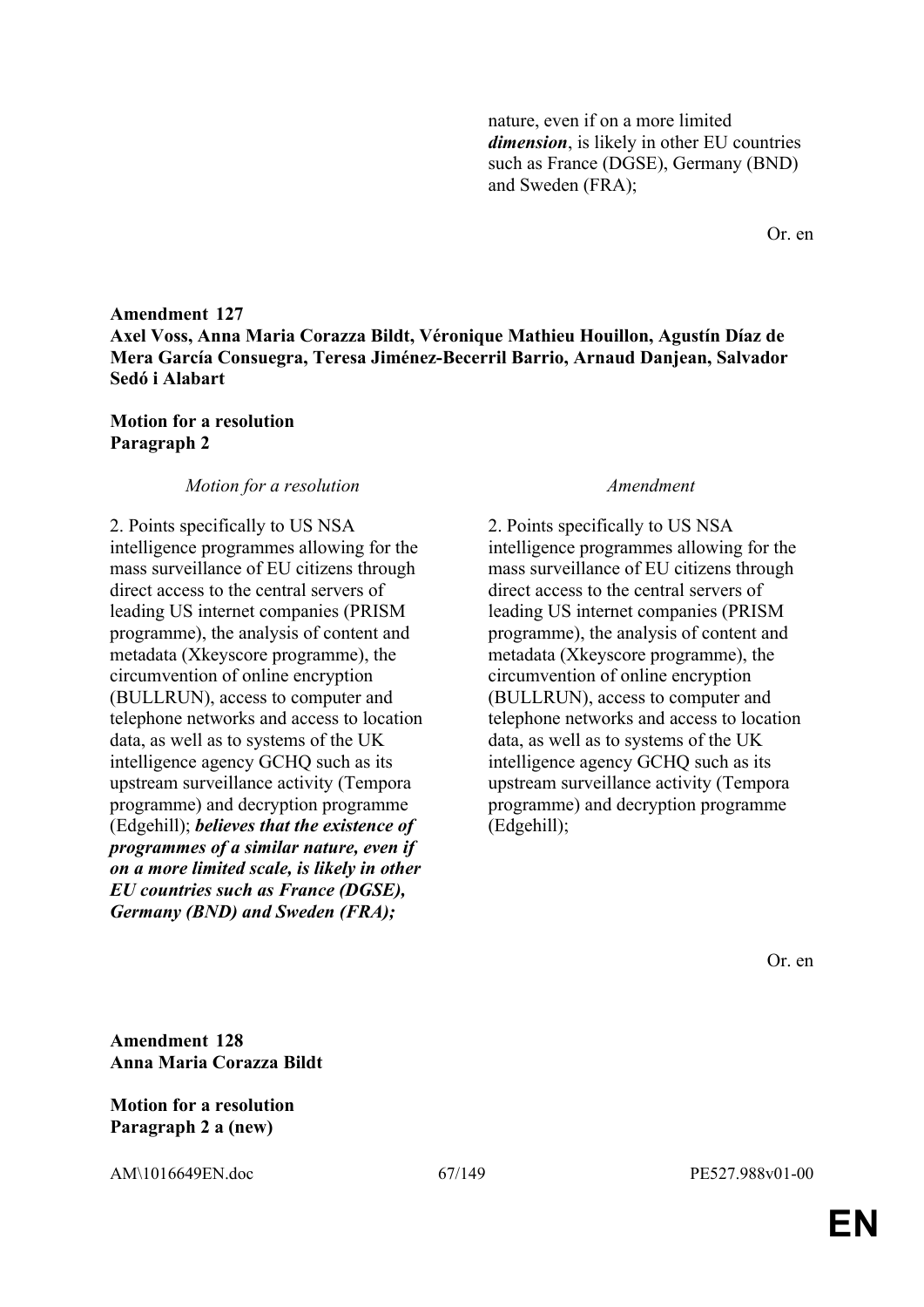*Motion for a resolution Amendment*

*2a. Welcomes the recent declarations by President Obama to reform the NSA and its programmes, with a view to improve data protection safeguards also for non-US citizens;*

Or. en

**Amendment 129 Timothy Kirkhope** on behalf of the ECR Group

### **Motion for a resolution Paragraph 3**

*Motion for a resolution Amendment*

*3. Notes the allegations of 'hacking' or tapping into the Belgacom systems by the UK intelligence agency GCHQ; reiterates the indication by Belgacom that it could not confirm that EU institutions were targeted or affected, and that the malware used was extremely complex and required the use of extensive financial and staffing resources for its development and use that would not be available to private entities or hackers;*

*deleted*

Or. en

**Amendment 130 Jan Philipp Albrecht, Judith Sargentini, Jean Lambert, Hélène Flautre, Rui Tavares, Raül Romeva i Rueda**

**Motion for a resolution Paragraph 3**

*Motion for a resolution Amendment*

3. Notes the allegations of 'hacking' or 3. Notes the allegations of 'hacking' or

PE527.988v01-00 68/149 AM\1016649EN.doc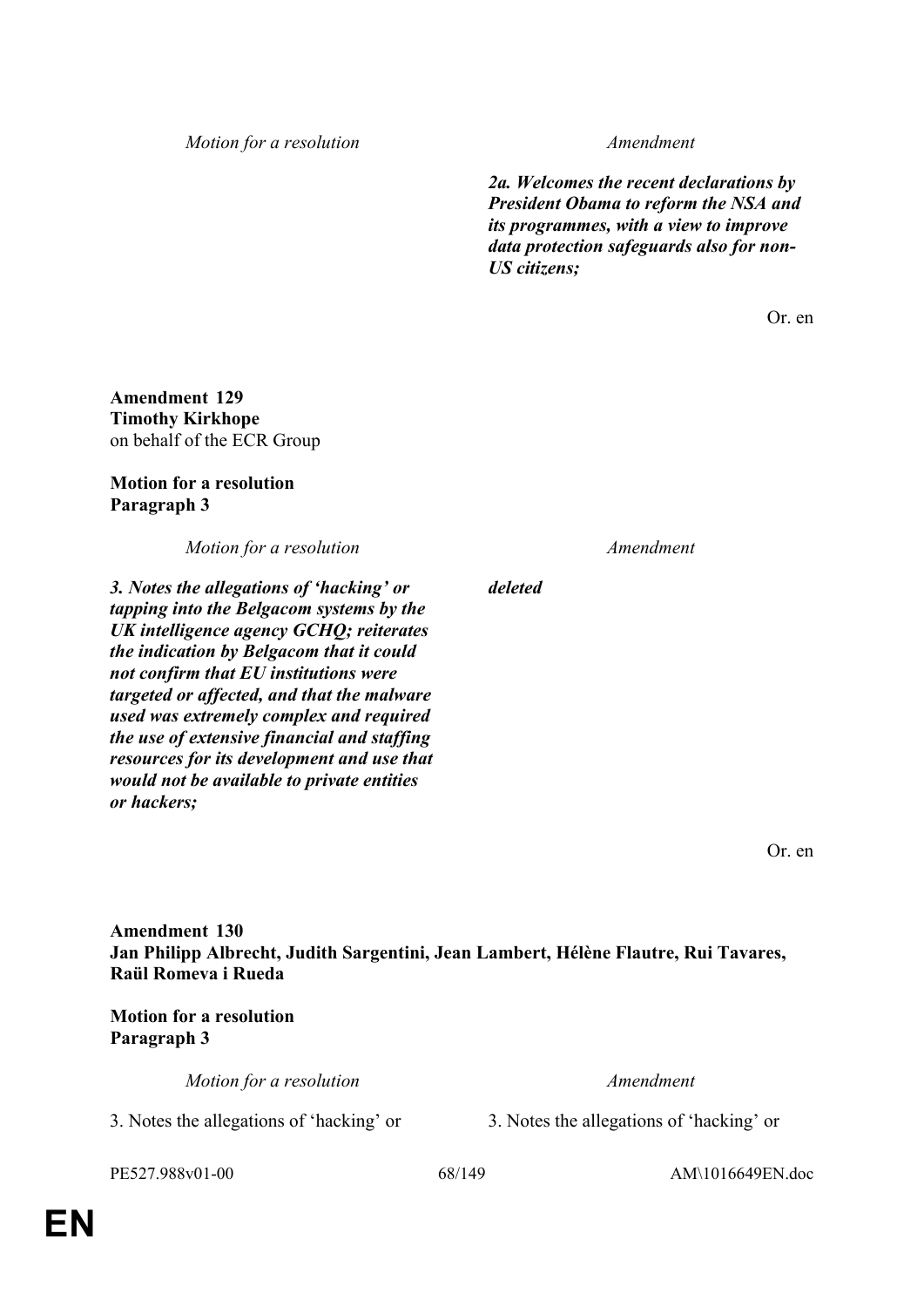tapping into the Belgacom systems by the UK intelligence agency GCHQ; *reiterates* the indication by Belgacom that it could not confirm that EU institutions were targeted or affected, and that the malware used was extremely complex and required the use of extensive financial and staffing resources for its development and use that would not be available to private entities or hackers;

tapping into the Belgacom systems by the UK intelligence agency GCHQ; *notes* the indication by Belgacom that it could not confirm that EU institutions were targeted or affected, and that the malware used was extremely complex and required the use of extensive financial and staffing resources for its development and use that would not be available to private entities or hackers;

Or. en

### **Amendment 131 Anna Maria Corazza Bildt**

## **Motion for a resolution Paragraph 3**

## *Motion for a resolution Amendment*

3. Notes the allegations of 'hacking' or tapping into the Belgacom systems by the UK intelligence agency GCHQ; reiterates the indication by Belgacom that it could not confirm that EU institutions were targeted or affected*, and that the malware used was extremely complex and required the use of extensive financial and staffing resources for its development and use that would not be available to private entities or hackers*;

3. Notes the allegations of 'hacking' or tapping into the Belgacom systems by the UK intelligence agency GCHQ; reiterates the indication by Belgacom that it could not confirm that EU institutions were targeted or affected;

Or. en

**Amendment 132 Sophia in 't Veld, Nadja Hirsch**

**Motion for a resolution Paragraph 3**

*Motion for a resolution Amendment*

3. Notes the allegations of *'*hacking*'* or 3. Notes the allegations of *'*hacking*'* or

AM\1016649EN.doc 69/149 PE527.988v01-00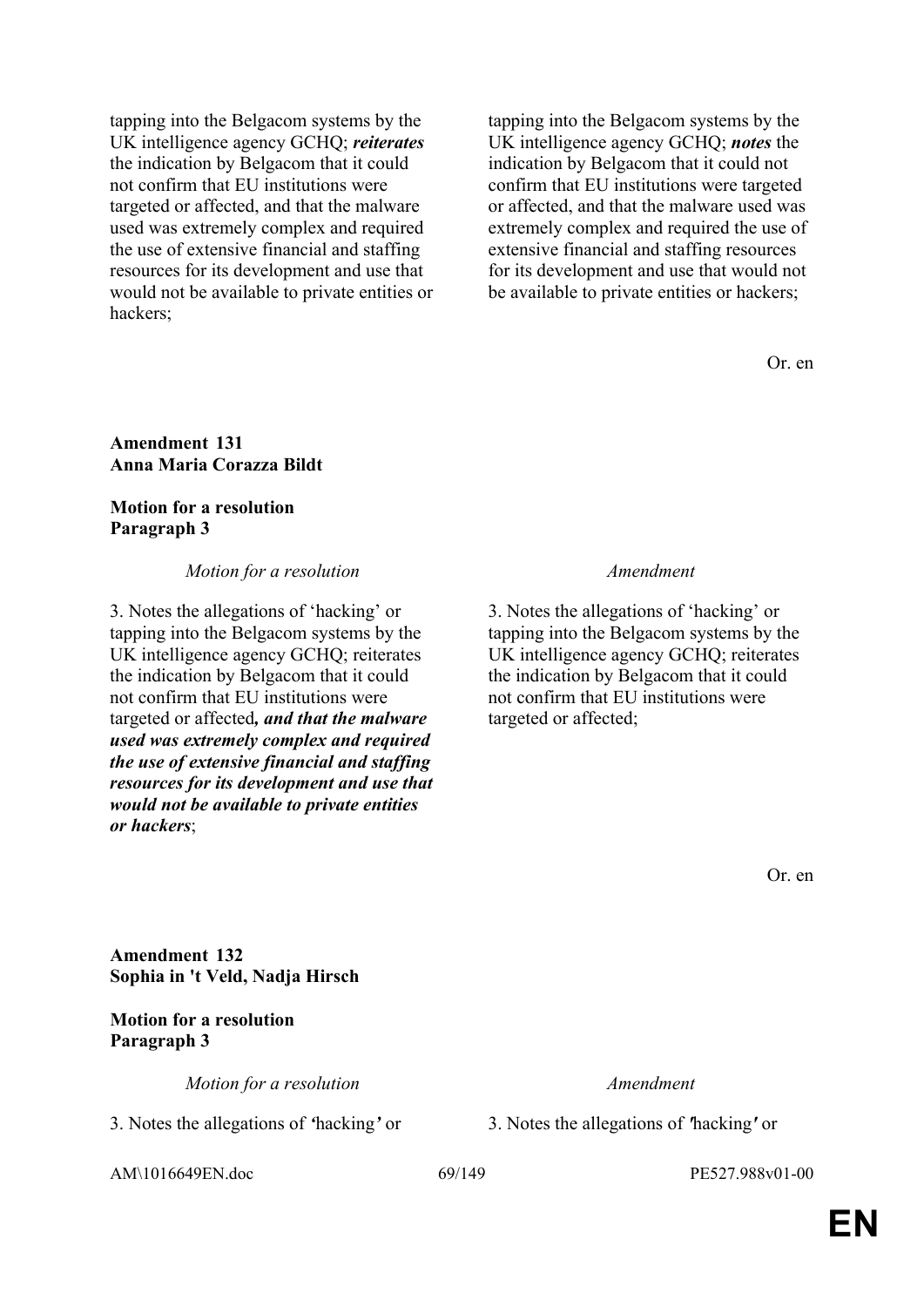tapping into the Belgacom systems by the UK intelligence agency GCHQ; reiterates the indication by Belgacom that it could not confirm that EU institutions were targeted or affected, and that the malware used was extremely complex and required the use of extensive financial and staffing resources for its development and use that would not be available to private entities or hackers;

tapping into the Belgacom systems by the UK intelligence agency GCHQ; reiterates the indication by Belgacom that it could not confirm *nor deny* that EU institutions were targeted or affected, and that the malware used was extremely complex and required the use of extensive financial and staffing resources for its development and use that would not be available to private entities or hackers;

Or. en

**Amendment 133 Timothy Kirkhope** on behalf of the ECR Group

**Motion for a resolution Paragraph 4**

*Motion for a resolution Amendment*

*4. States that trust has been profoundly shaken: trust between the two transatlantic partners, trust among EU Member States, trust between citizens and their governments, trust in the respect of the rule of law, and trust in the security of IT services; believes that in order to rebuild trust in all these dimensions a comprehensive plan is urgently needed;*

*deleted*

Or. en

**Amendment 134 Sophia in 't Veld, Nadja Hirsch**

**Motion for a resolution Paragraph 4**

*Motion for a resolution Amendment*

4. States that trust has been profoundly shaken: trust between the two transatlantic

4. States that trust has been profoundly shaken: trust between the two transatlantic

PE527.988v01-00 70/149 AM\1016649EN.doc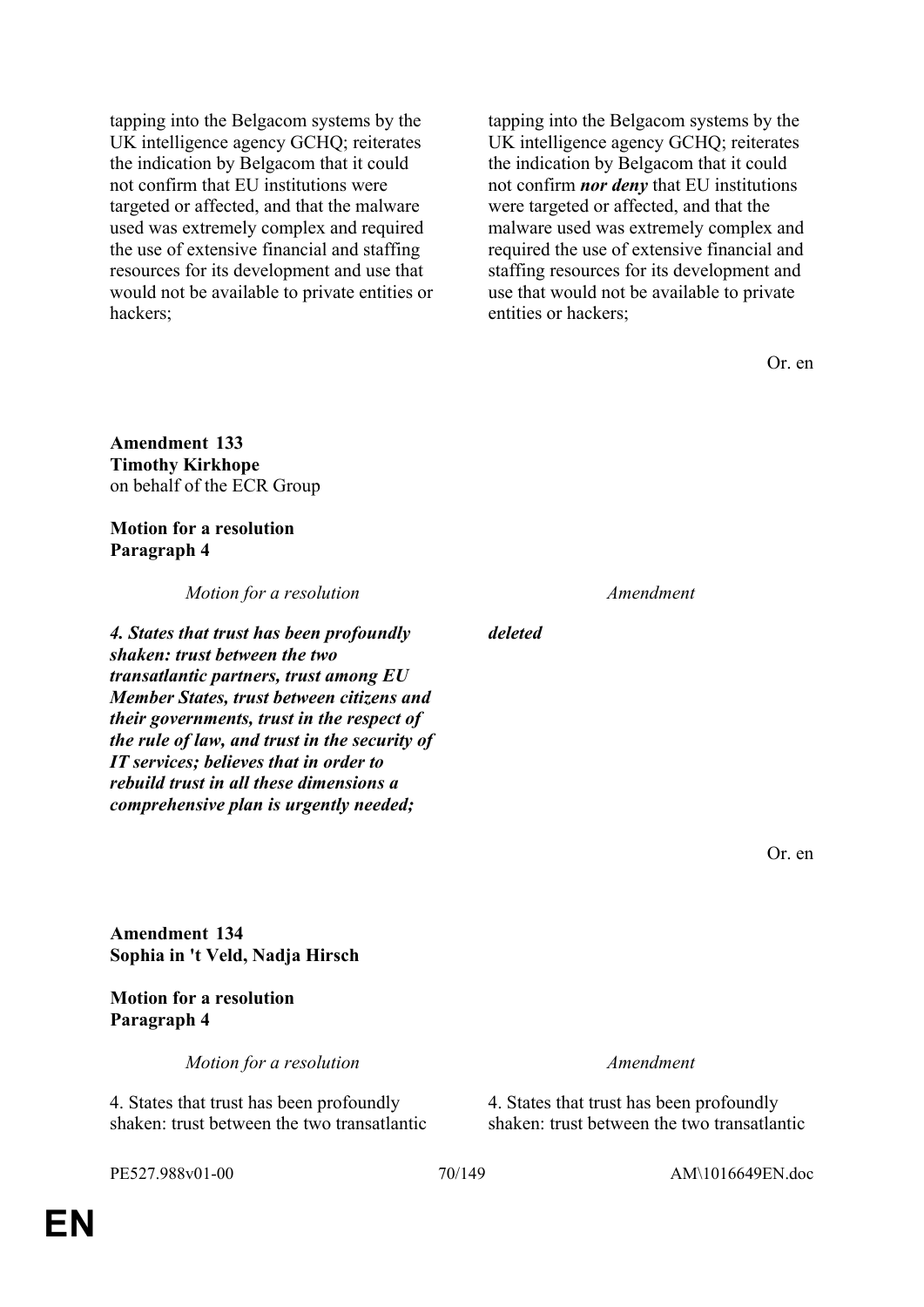partners, trust among EU Member States, trust between citizens and their governments, trust in the respect of the rule of law, and trust in the security of IT services; believes that in order to rebuild trust in all these dimensions a comprehensive *plan* is urgently needed;

partners, trust among EU Member States, trust between citizens and their governments, trust in the respect of the rule of law, and trust in the security of IT services; believes that in order to rebuild trust in all these dimensions a comprehensive *response plan comprising a series of actions* is urgently needed;

Or. en

## **Amendment 135 Axel Voss, Elena Oana Antonescu, Véronique Mathieu Houillon, Agustín Díaz de Mera García Consuegra, Teresa Jiménez-Becerril Barrio, Salvador Sedó i Alabart**

## **Motion for a resolution Paragraph 4**

### *Motion for a resolution Amendment*

4. States that trust has been profoundly shaken: trust between the two transatlantic partners, trust among EU Member States, trust between citizens and their governments, trust in the respect of the rule of law, and trust in the security of IT services; believes that in order to rebuild trust in all these dimensions a comprehensive plan is *urgently needed*;

4. States that trust has been profoundly shaken: trust between the two transatlantic partners, trust among EU Member States, trust between citizens and their governments, trust in the respect of the rule of law, and trust in the security of IT services *and communication*; believes that in order to rebuild trust in all these dimensions a comprehensive plan is *of the utmost urgency*;

Or. en

# **Amendment 136 Cornelia Ernst, Martin Ehrenhauser**

## **Motion for a resolution Paragraph 4**

*Motion for a resolution Amendment*

4. States that trust has been profoundly shaken: trust between *the two transatlantic partners*, trust *among EU Member States,* 

4. States that trust has been profoundly shaken: trust between *citizens and their governments*, trust *in the functioning of* 

AM\1016649EN.doc 71/149 PE527.988v01-00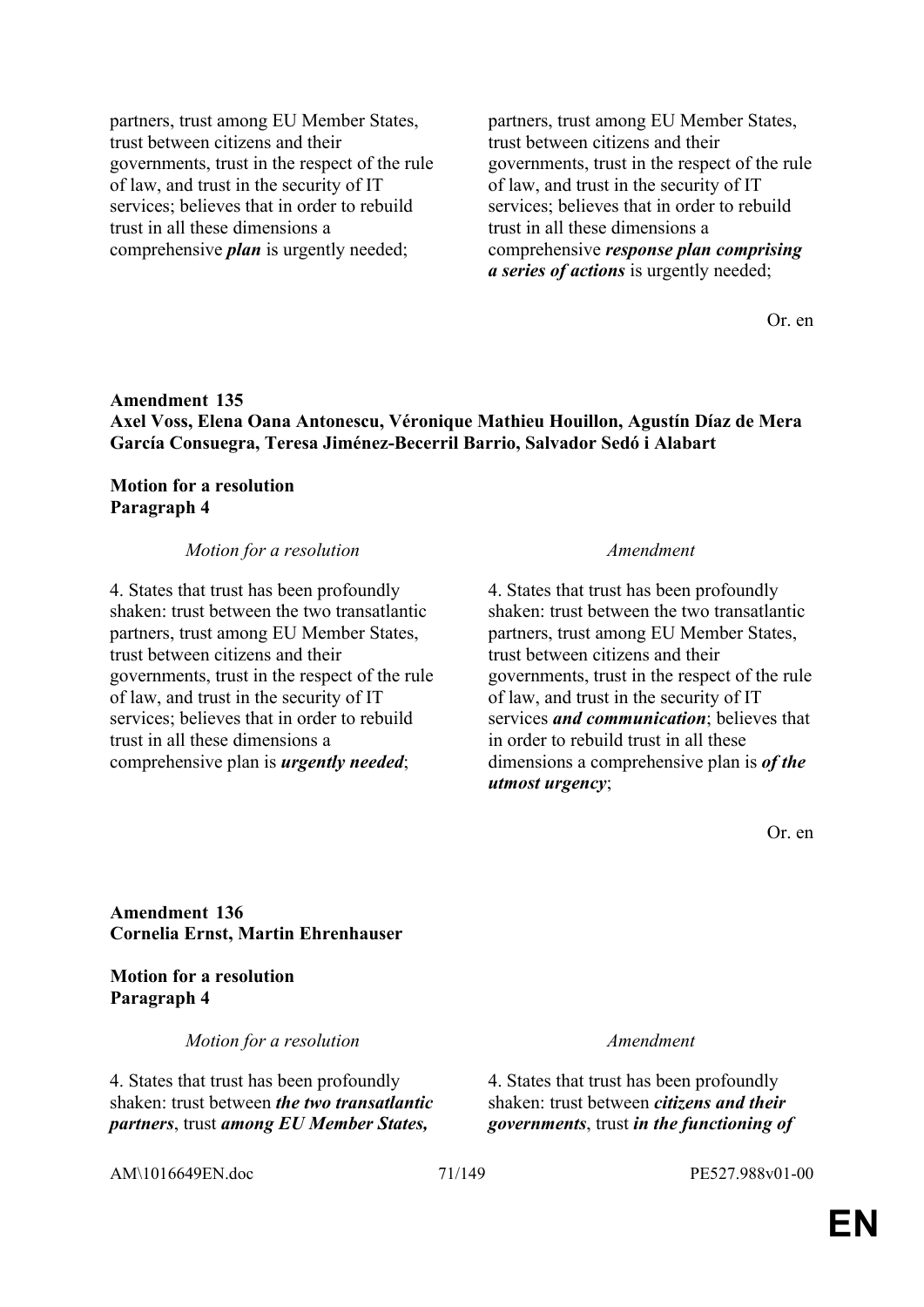## *trust between citizens and their*

*governments*, trust in the respect of the rule of law, and trust in the security of IT services; believes that in order to rebuild trust in all these dimensions *a comprehensive plan is urgently needed*;

*democratic institutions on both sides of the Atlantic*, trust in the respect of the rule of law, *trust in the moral integrity of political leaders and officials* and trust in the security of IT services; believes that in order to rebuild trust in all these dimensions*, measures, the implementation of which can be publicly verified, are necessary*;

Or. en

**Amendment 137 Timothy Kirkhope** on behalf of the ECR Group

## **Motion for a resolution Paragraph 5**

*Motion for a resolution Amendment*

*5. Notes that several governments claim that these mass surveillance programmes are necessary to combat terrorism; wholeheartedly supports the fight against terrorism, but strongly believes that it can never in itself be a justification for untargeted, secret and sometimes even illegal mass surveillance programmes; expresses concerns, therefore, regarding the legality, necessity and proportionality of these programmes;*

*deleted*

Or. en

**Amendment 138 Jan Philipp Albrecht, Judith Sargentini, Jean Lambert, Hélène Flautre, Rui Tavares, Raül Romeva i Rueda**

**Motion for a resolution Paragraph 5**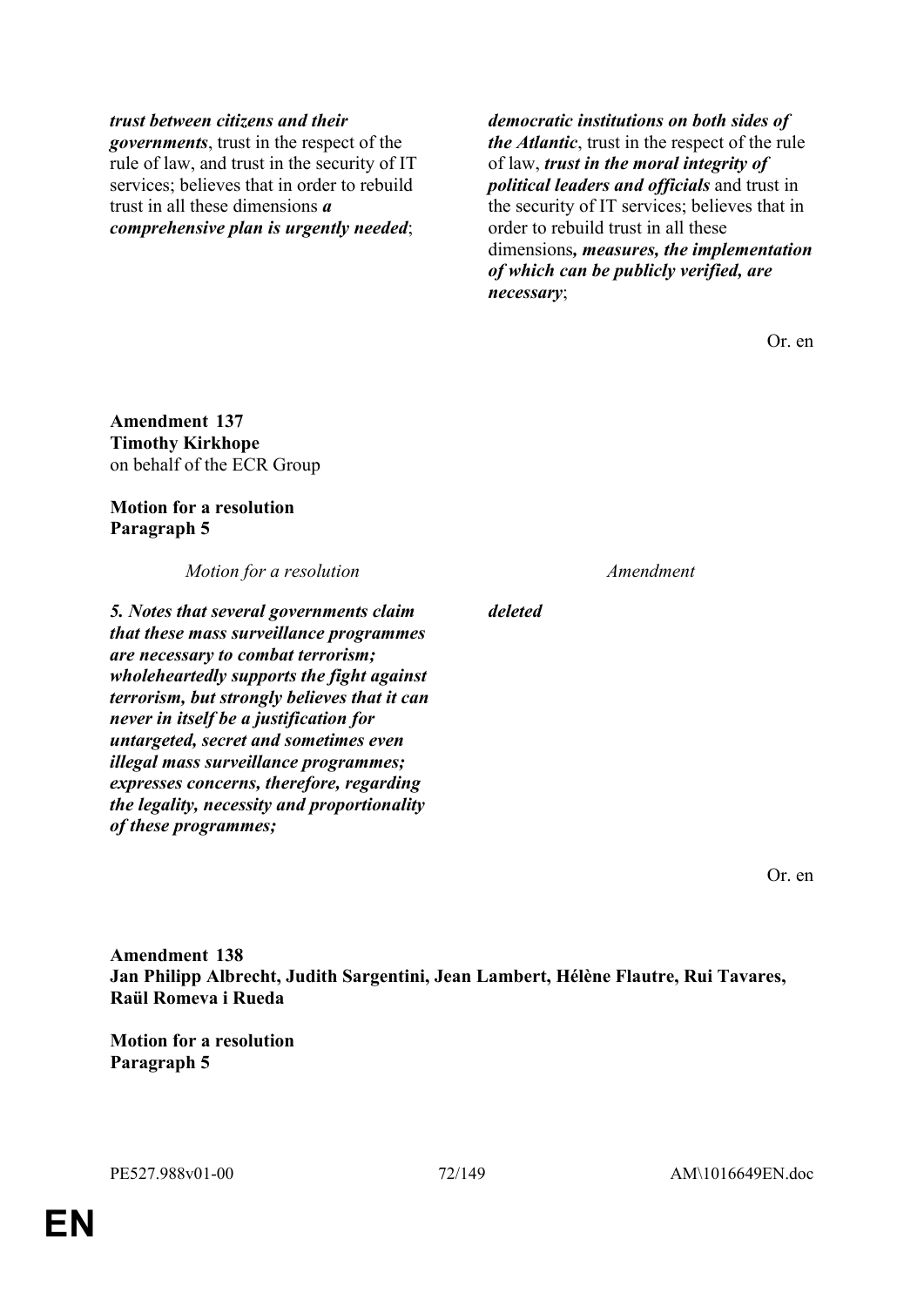### *Motion for a resolution Amendment*

5. Notes that several governments claim that these mass surveillance programmes are necessary to combat terrorism; wholeheartedly supports the fight against terrorism, but strongly believes that it can *never* in itself be a justification for untargeted, secret and sometimes even illegal mass surveillance programmes; *expresses concerns, therefore, regarding the legality, necessity and proportionality of these programmes*;

5. Notes that several governments claim that these mass surveillance programmes are necessary to combat terrorism; wholeheartedly supports the fight against terrorism, but strongly believes that it can in itself *never* be a justification for untargeted, secret*,* and sometimes even illegal mass surveillance programmes; *deems such programmes disproportionate and incompatible with the concept of a democratic society based on the rule of law*;

Or. en

# **Amendment 139 Cornelia Ernst**

### **Motion for a resolution Paragraph 5**

*Motion for a resolution Amendment*

5. Notes that several governments claim that these mass surveillance programmes are necessary to combat terrorism; *wholeheartedly supports the fight against* terrorism, but strongly believes that *it can never in itself* be a justification for untargeted, secret and sometimes even illegal mass surveillance programmes; expresses concerns, therefore, regarding the legality, necessity and proportionality of these programmes;

5. Notes that several governments claim that these mass surveillance programmes are necessary to combat terrorism; *strongly denounces* terrorism, but strongly believes that *the fight against terrorism can never*  be a justification for untargeted, secret and sometimes even illegal mass surveillance programmes; expresses *grave* concerns, therefore, regarding the legality, necessity and proportionality of these programmes;

Or. en

**Amendment 140 Sophia in 't Veld, Nadja Hirsch**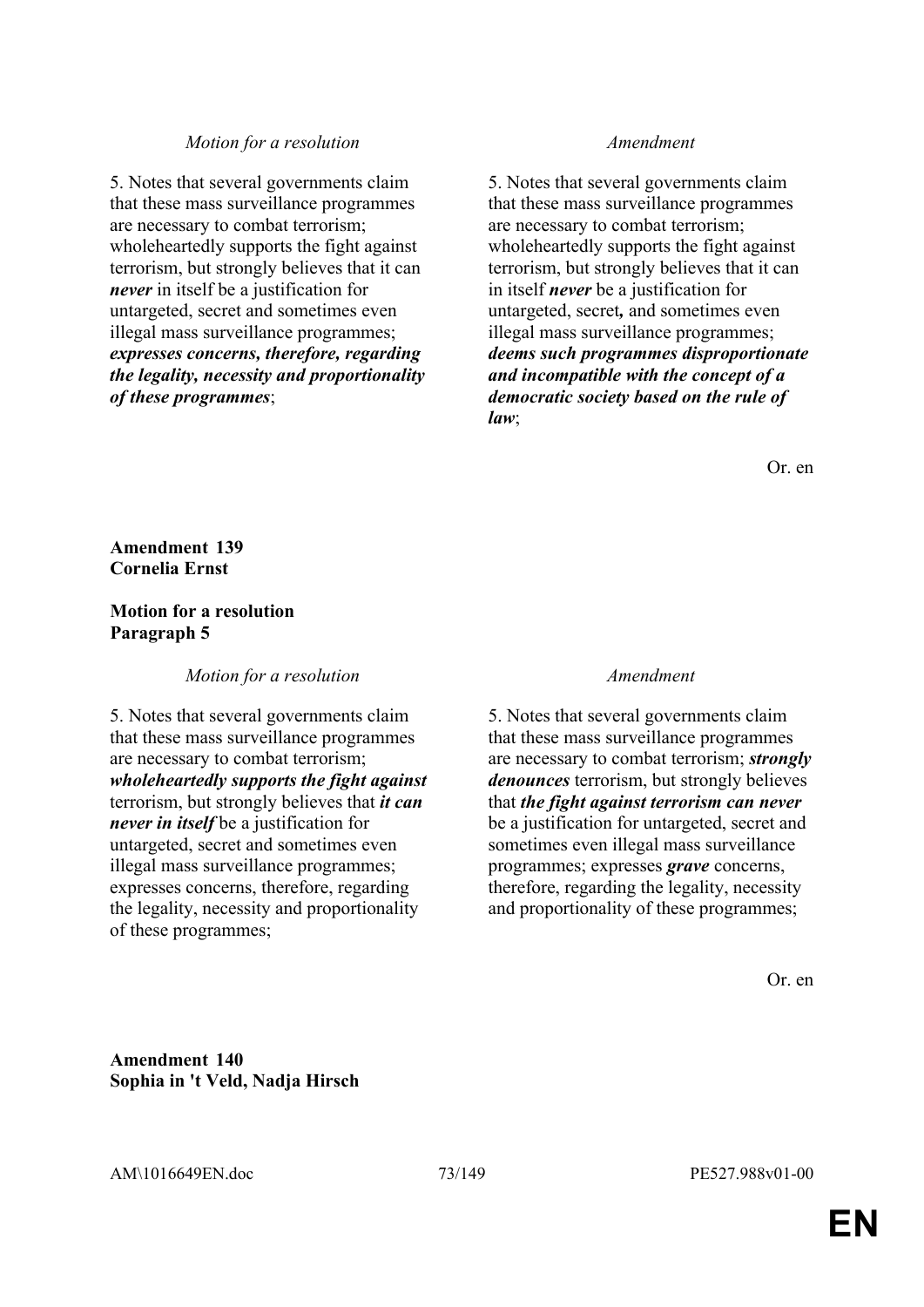### **Motion for a resolution Paragraph 5**

# *Motion for a resolution Amendment*

5. Notes that several governments claim that these mass surveillance programmes are necessary to combat terrorism; wholeheartedly supports the fight against terrorism, but strongly believes that it can never in itself be a justification for untargeted, secret *and sometimes even* illegal *mass* surveillance programmes*; expresses concerns, therefore, regarding the legality, necessity and proportionality of these programmes*;

5. Notes that several governments claim that these mass surveillance programmes are necessary to combat terrorism; wholeheartedly supports the fight against terrorism, but strongly believes that it can never in itself be a justification for untargeted, secret*, or outright* illegal surveillance programmes*, as they cannot be considered necessary and proportionate measures in a democratic society*;

Or. en

**Amendment 141 Cornelia Ernst**

**Motion for a resolution Paragraph 5 a (new)**

*Motion for a resolution Amendment*

*5a. Takes the view that the necessity and proportionality of such programmes should be subject to both judicial and public verification; is concerned that their necessity and proportionality has not been demonstrated;*

Or. en

**Amendment 142**

**Axel Voss, Ágnes Hankiss, Elena Oana Antonescu, Hubert Pirker, Anna Maria Corazza Bildt, Véronique Mathieu Houillon, Agustín Díaz de Mera García Consuegra, Timothy Kirkhope, Salvador Sedó i Alabart**

**Motion for a resolution Paragraph 5 a (new)**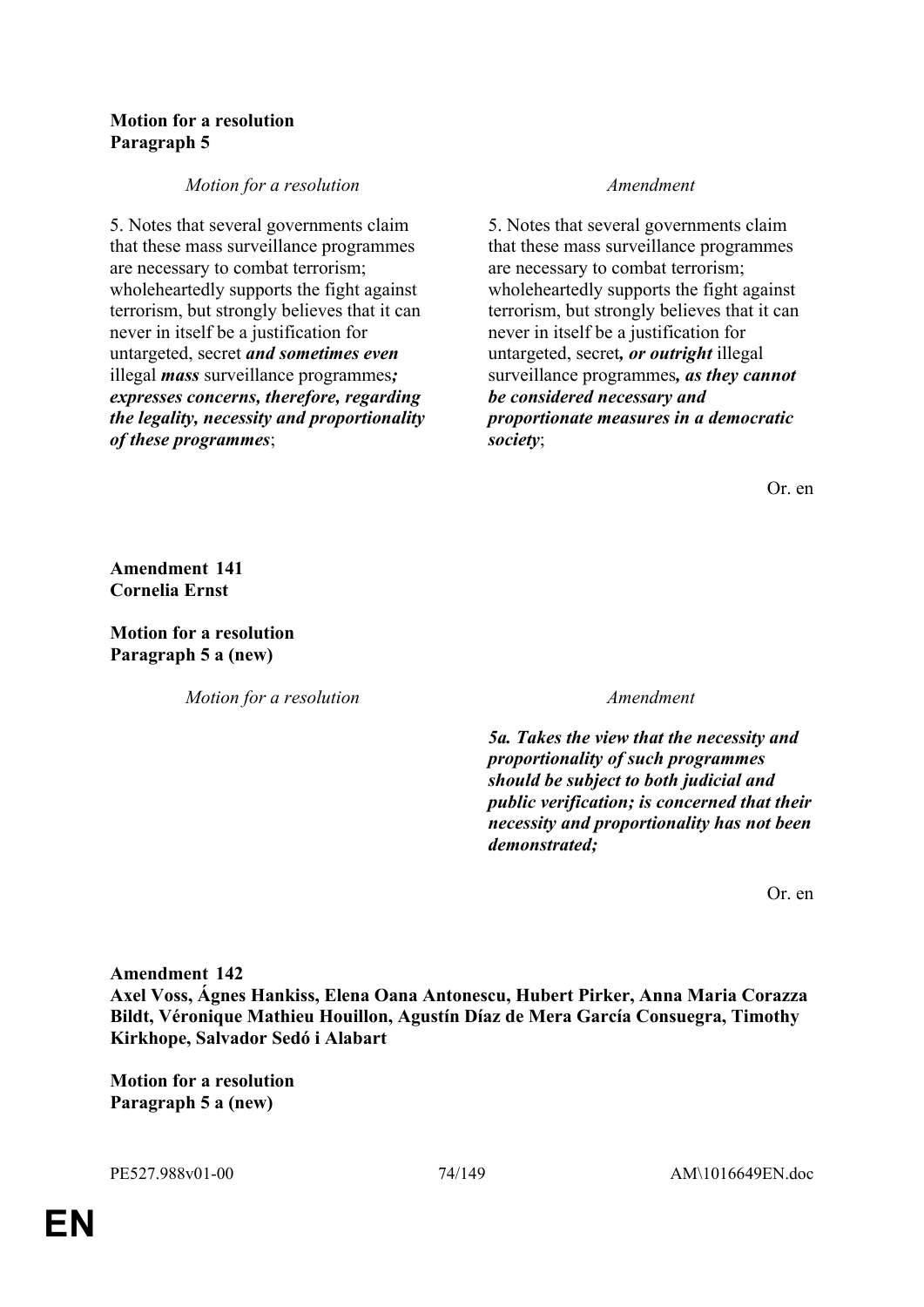*Motion for a resolution Amendment*

*5a. Recalls EU's firm belief in the need to strike the right balance between security measures and the protection of civil liberties and fundamental rights, while ensuring the utmost respect for privacy and data protection;*

Or. en

**Amendment 143 Carmen Romero López**

**Motion for a resolution Paragraph 5 a (new)**

*Motion for a resolution Amendment*

*5a. Considers it dangerous to establish a serious crime prevention system not subject to judicial control and involving the use of data and metadata concerning any individual not justifiably under suspicion; notes that mass data collection for crime fighting purposes might lead to the creation of police states;*

Or. es

**Amendment 144 Timothy Kirkhope** on behalf of the ECR Group

**Motion for a resolution Paragraph 6**

*Motion for a resolution Amendment*

*6. Considers it very doubtful that data collection of such magnitude is only guided by the fight against terrorism, as it*  *deleted*

AM\1016649EN.doc 75/149 PE527.988v01-00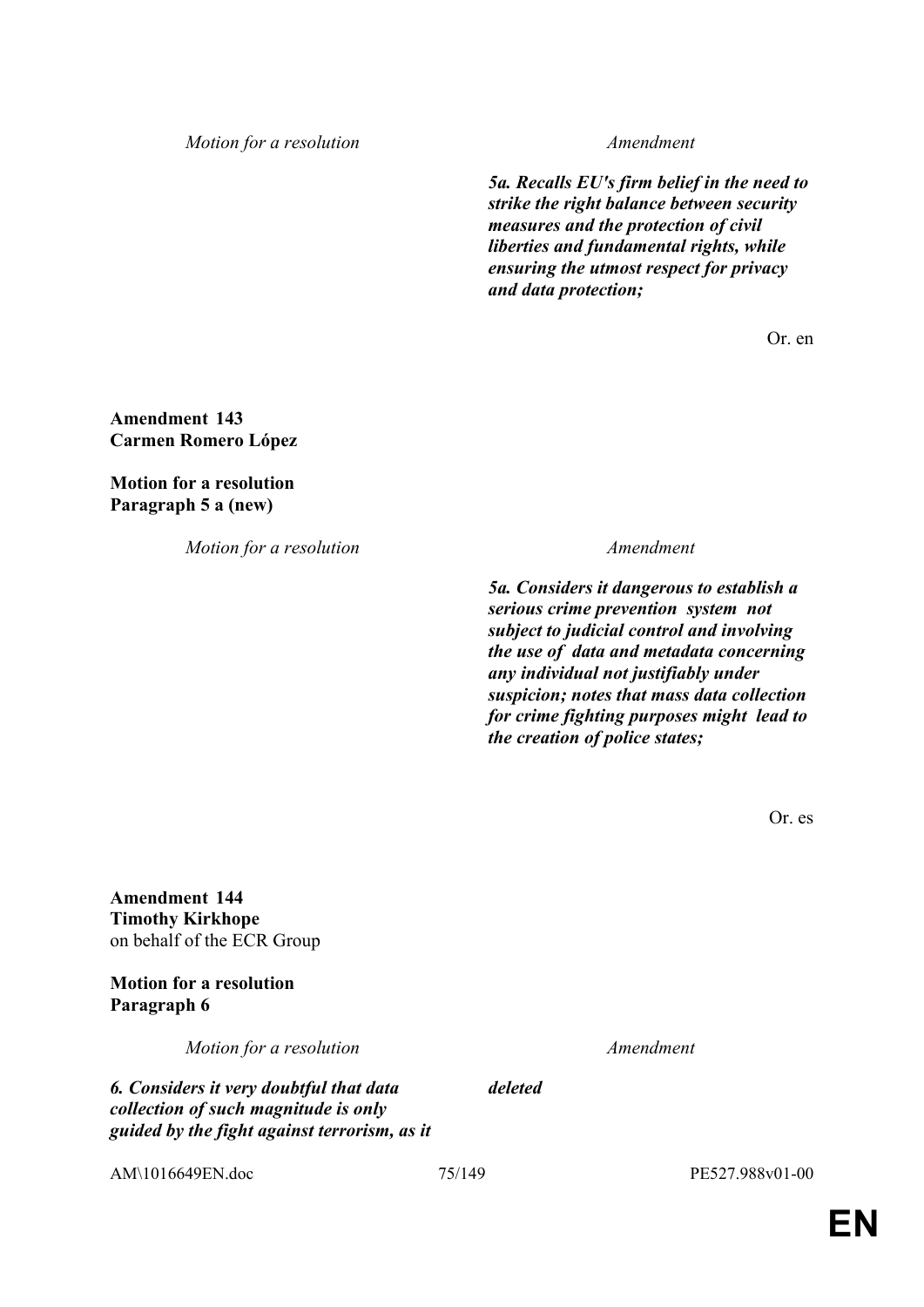*involves the collection of all possible data of all citizens; points therefore to the possible existence of other power motives such as political and economic espionage;*

**Amendment 145 Jan Philipp Albrecht, Judith Sargentini, Jean Lambert, Hélène Flautre, Rui Tavares, Raül Romeva i Rueda**

### **Motion for a resolution Paragraph 6**

*Motion for a resolution Amendment*

6. Considers *it very doubtful* that data collection of such magnitude *is* only guided by the fight against terrorism*,* as it involves the collection of all possible data of all citizens; points therefore to the *possible* existence of other power motives such as political and economic espionage;

6. Considers that data collection of such magnitude *be not* only guided by the fight against terrorism as it involves the collection of all possible data of all citizens; points therefore to the existence of other power motives such as political and economic espionage;

Or. en

**Amendment 146 Josef Weidenholzer**

### **Motion for a resolution Paragraph 6**

*Motion for a resolution Amendment*

6. Considers it very doubtful that data collection of such magnitude is only guided by the fight against terrorism, as it involves the collection of all possible data of all citizens; points therefore to the possible existence of other power motives such as political and economic espionage;

6. Considers it very doubtful that data collection of such magnitude is only guided by the fight against terrorism, as it involves the collection of all possible data of all citizens; points therefore to the possible existence of other power motives such as political and economic espionage *and the constant threat of abuse*;

Or. en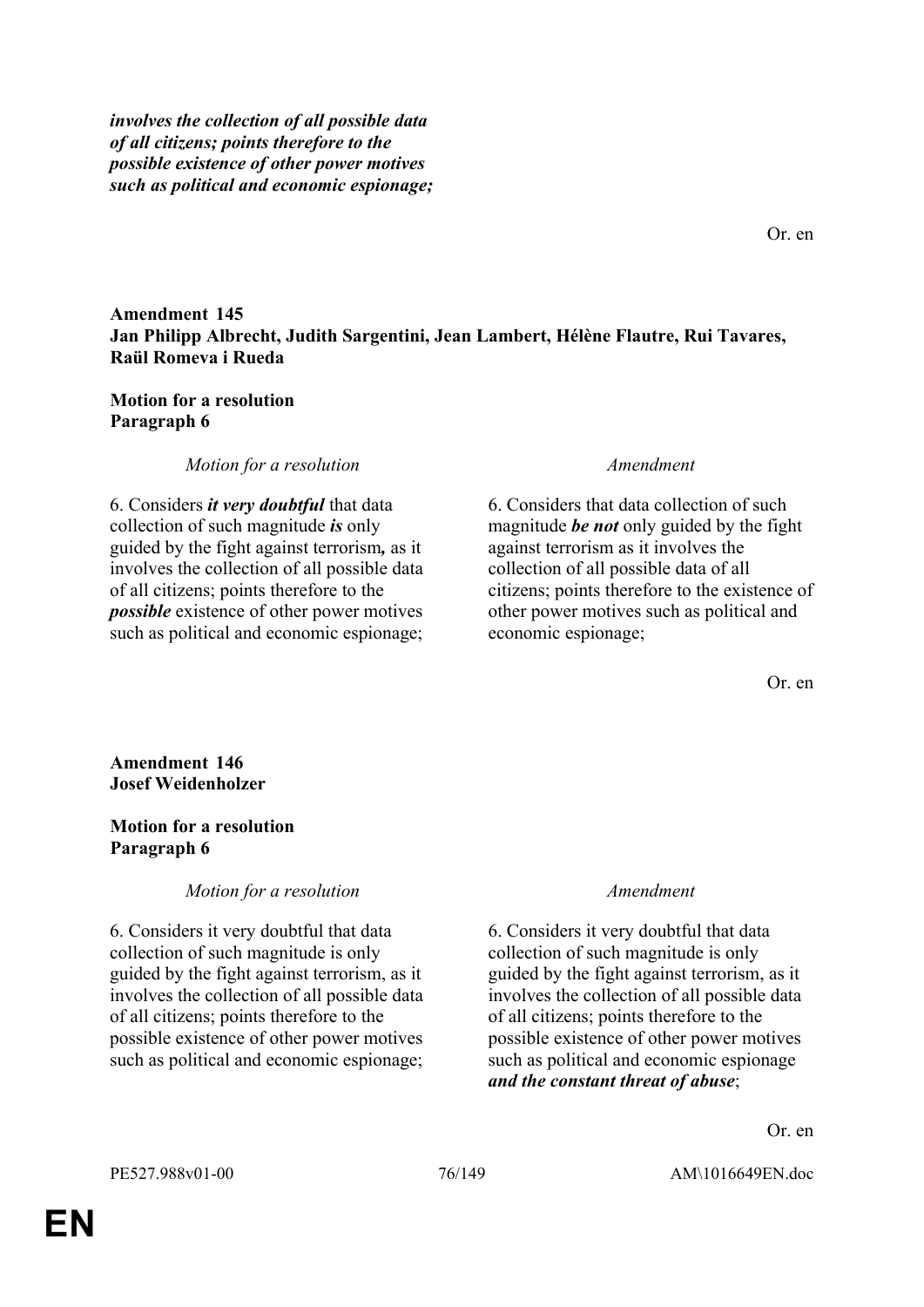# **Amendment 147 Cornelia Ernst**

### **Motion for a resolution Paragraph 6**

# *Motion for a resolution Amendment*

6. Considers it very doubtful that data collection of such magnitude is only guided by the fight against terrorism, as it involves the collection of all possible data of all citizens; points therefore to the *possible* existence of other power motives such as political and economic espionage;

6. Considers it very doubtful that data collection of such magnitude is only guided by the fight against terrorism, as it involves the collection of all possible data of all citizens; points therefore to the *probable* existence of other power motives such as political and economic espionage;

Or. en

# **Amendment 148 José Ignacio Salafranca Sánchez-Neyra, Annemie Neyts-Uyttebroeck, Ana Gomes**

**Motion for a resolution Paragraph 6**

*Motion for a resolution Amendment*

6. *Considers it very doubtful that* data collection *of such magnitude is only guided by the fight against terrorism*, *as it involves the collection of all possible data of all citizens; points therefore* to the possible existence of other *power* motives *such as political and economic espionage*;

6. *Is strongly convinced that mass* data collection *and electronic surveillance must meet specific requirements related to national security and that its use for other purposes*, *such as political and economic espionage, must be credibly excluded; deplores that the magnitude of the mass surveillance disclosed leaves doubts as* to the possible existence of other motives *than the fight against terrorism and that these need to be comprehensively dispelled*;

Or. en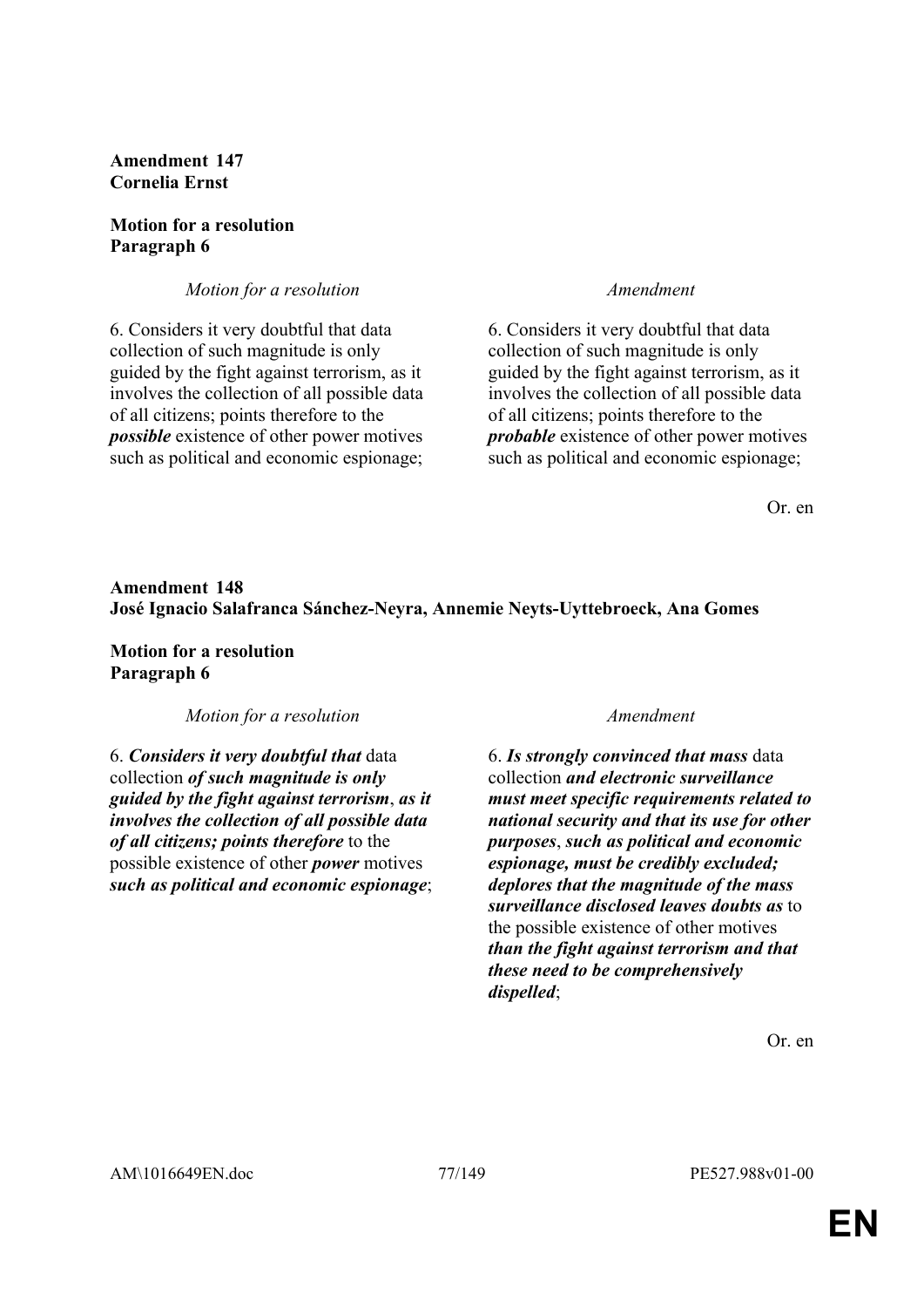### **Amendment 149 Gianni Vattimo**

# **Motion for a resolution Paragraph 6**

*Motion for a resolution Amendment* 

6. *Considers it very doubtful* that data collection of such magnitude *is only guided by the fight against terrorism, as it involves* the collection of all possible data of all citizens*; points therefore to the possible existence of* other *power* motives such as political *and* economic espionage;

6. *Is extremely alarmed at the fact* that data collection of such magnitude*, involving* the collection of all possible data of all citizens*, appears in reality to stem from* other motives *having to do with influence, power, and supremacy,* such as political*,* economic*, industrial, and military* espionage*, as can be seen, moreover, from the information that has leaked out to date (spying on companies, politicians, ministers, international meetings, etc.)*;

Or. it

**Amendment 150 Claude Moraes**

**Motion for a resolution Paragraph 6**

*Motion for a resolution Amendment*

6. Considers it very doubtful that data collection of such magnitude is only guided by the fight against terrorism, as it involves the collection of all possible data of all citizens; points therefore to the possible existence of other *power motives such as* political and economic espionage;

6. Considers it very doubtful that data collection of such magnitude is only guided by the fight against terrorism, as it involves the collection of all possible data of all citizens; points therefore to the possible existence of other *purposes including* political and economic espionage;

Or. en

### **Amendment 151 Timothy Kirkhope**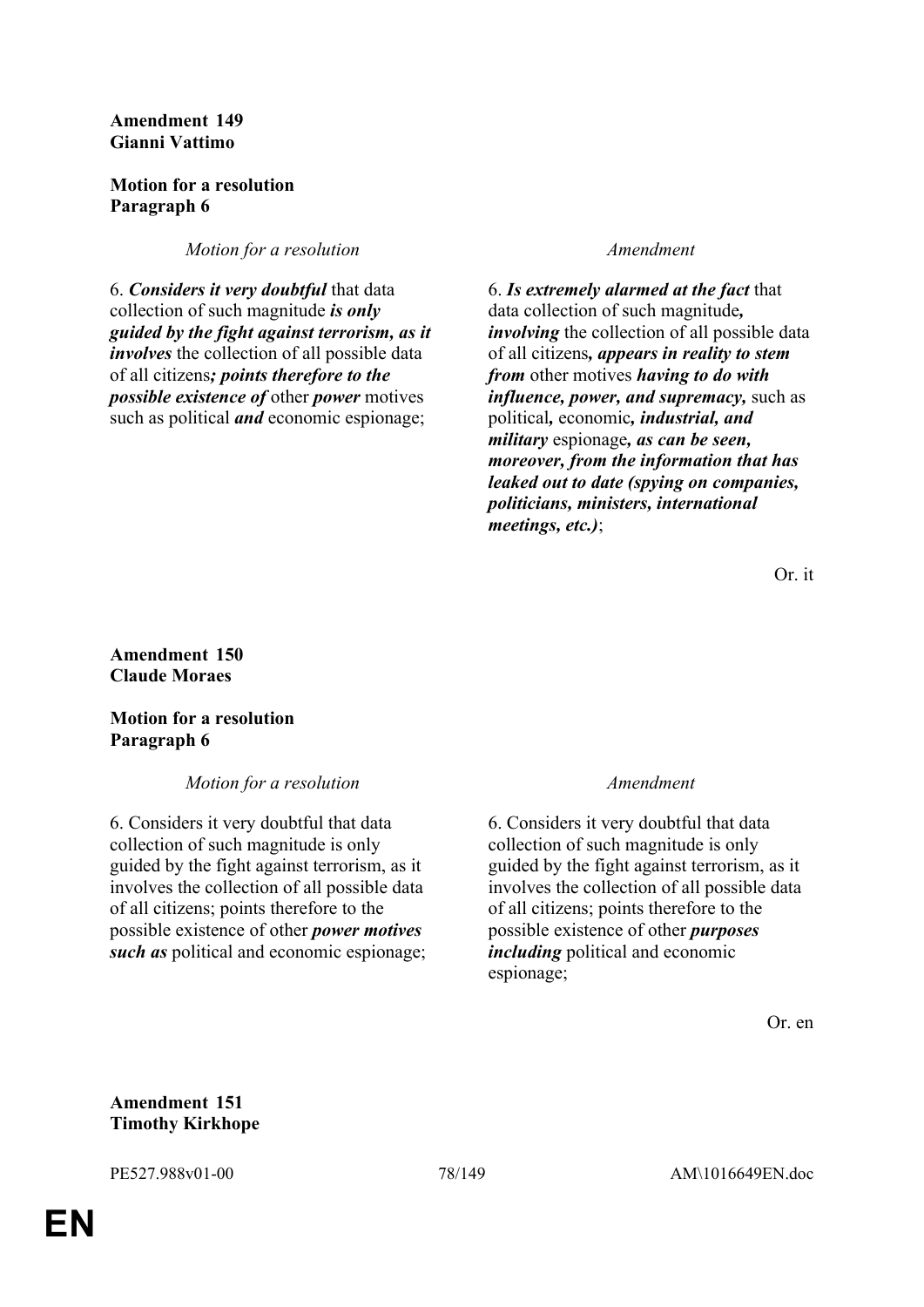on behalf of the ECR Group

### **Motion for a resolution Paragraph 7**

*Motion for a resolution Amendment*

*deleted*

*7. Questions the compatibility of some Member States' massive economic espionage activities with the EU internal market and competition law as enshrined in Title I and Title VII of the Treaty on the Functioning of the European Union; reaffirms the principle of sincere cooperation as enshrined in Article 4 paragraph 3 of the Treaty on European Union and the principle that the Member States shall 'refrain from any measures which could jeopardise the attainment of the Union's objectives';*

Or. en

**Amendment 152 Axel Voss, Anna Maria Corazza Bildt, Véronique Mathieu Houillon, Agustín Díaz de Mera García Consuegra, Teresa Jiménez-Becerril Barrio, Arnaud Danjean, Salvador Sedó i Alabart**

**Motion for a resolution Paragraph 7**

### *Motion for a resolution Amendment*

7. Questions the compatibility of *some Member States' massive* economic espionage activities with the EU internal market and competition law as enshrined in Title I and Title VII of the Treaty on the Functioning of the European Union; reaffirms the principle of sincere cooperation as enshrined in Article 4 paragraph 3 of the Treaty on European Union and the principle that the Member States shall 'refrain from any measures which could jeopardise the attainment of the Union's objectives';

7. Questions the compatibility of *possible* economic espionage activities with the EU internal market and competition law as enshrined in Title I and Title VII of the Treaty on the Functioning of the European Union; reaffirms the principle of sincere cooperation as enshrined in Article 4 paragraph 3 of the Treaty on European Union and the principle that the Member States shall 'refrain from any measures which could jeopardise the attainment of the Union's objectives';

AM\1016649EN.doc 79/149 PE527.988v01-00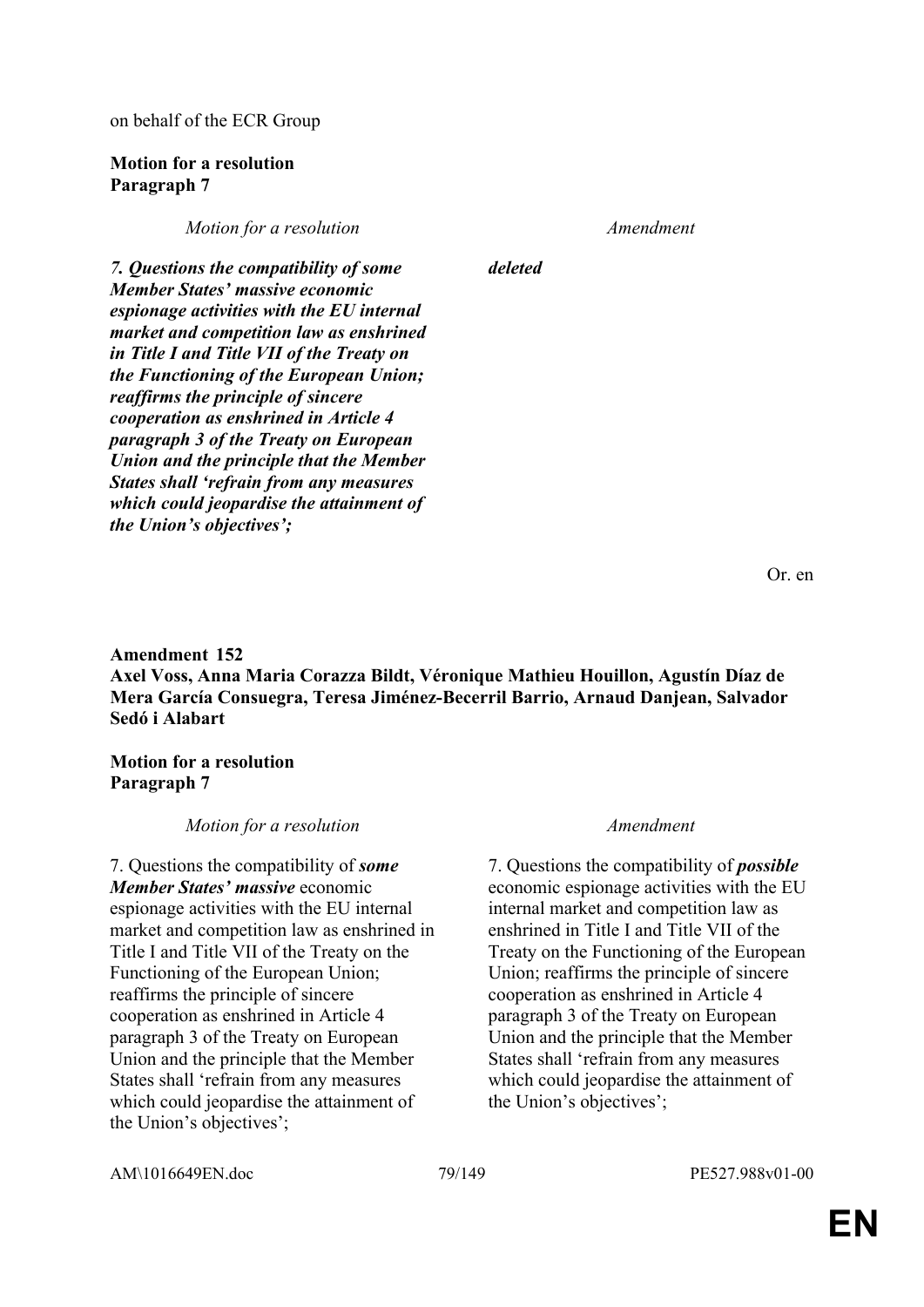**Amendment 153 Anna Maria Corazza Bildt**

**Motion for a resolution Paragraph 8**

*Motion for a resolution Amendment*

*8. Notes that international treaties and EU and US legislation, as well as national oversight mechanisms, have failed to provide for the necessary checks and balances and for democratic accountability;*

Or. en

# **Amendment 154 Jan Philipp Albrecht, Judith Sargentini, Jean Lambert, Hélène Flautre, Rui Tavares, Raül Romeva i Rueda**

*deleted*

**Motion for a resolution Paragraph 9**

*Motion for a resolution Amendment*

9. Condemns in the strongest possible terms the vast, systemic, blanket collection of the personal data of innocent people, often comprising intimate personal information; emphasises that the systems of mass, indiscriminate surveillance by intelligence services constitute a serious interference with the fundamental rights of citizens; stresses that privacy is not a luxury right, but that it is the foundation stone of a free and democratic society; points out, furthermore, that mass surveillance has potentially severe effects on the freedom of the press, thought and speech, as well as a significant potential for abuse of the information gathered against

9. Condemns in the strongest possible terms the vast, systemic, blanket collection of the personal data of innocent people, often comprising intimate personal information; emphasises that the systems of mass, indiscriminate surveillance by intelligence services constitute a serious interference with the fundamental rights of citizens; stresses that privacy is not a luxury right, but that it is the foundation stone of a free and democratic society; points out, furthermore, that mass surveillance has potentially severe effects on the freedom of the press, thought and speech *and on freedom of assembly and of association*, as well as a significant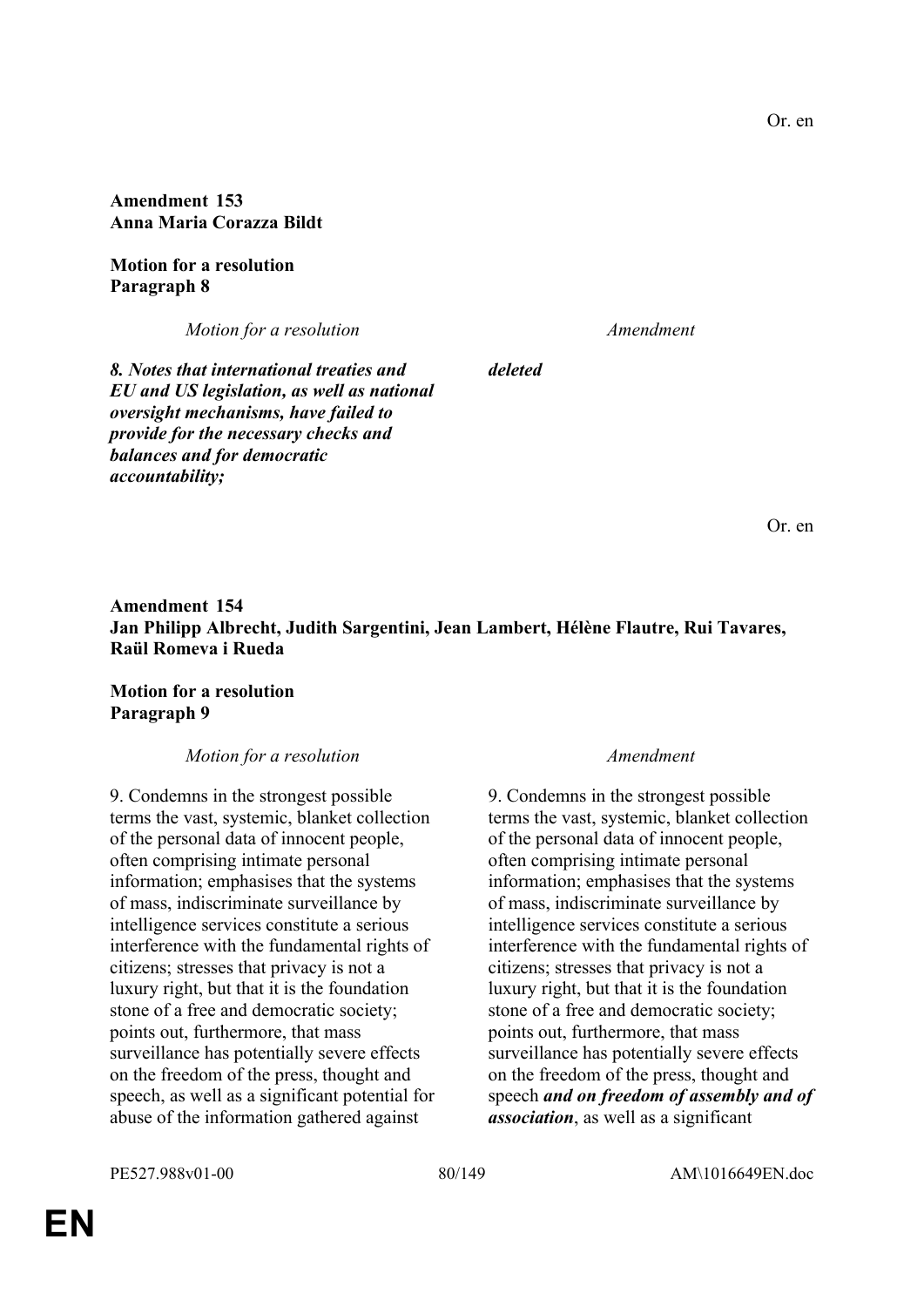political adversaries; emphasises that these mass surveillance activities *appear also to* entail illegal actions by intelligence services and raise questions regarding the extra-territoriality of national laws;

potential for abuse of the information gathered against political adversaries; emphasises that these mass surveillance activities *also* entail illegal actions by intelligence services and raise questions regarding the extra-territoriality of national laws;

Or. en

### **Amendment 155 Sophia in 't Veld, Nadja Hirsch**

### **Motion for a resolution Paragraph 9**

### *Motion for a resolution Amendment*

9. Condemns in the strongest possible terms the vast, systemic, blanket collection of the personal data of innocent people, often comprising intimate personal information; emphasises that the systems of mass, indiscriminate surveillance by intelligence services constitute a serious interference with the fundamental rights of citizens; stresses that privacy is not a luxury right, but that it is the foundation stone of a free and democratic society; points out, furthermore, that mass surveillance has potentially severe effects on the freedom of the press, thought and speech, as well as a significant potential for abuse of the information gathered against political adversaries; emphasises that these mass surveillance activities appear also to entail illegal actions by intelligence services and raise questions regarding the extra-territoriality of national laws;

9. Condemns in the strongest possible terms the vast, systemic, blanket collection of the personal data of innocent people, often comprising intimate personal information; emphasises that the systems of mass, indiscriminate surveillance by intelligence services constitute a serious interference with the fundamental rights of citizens; stresses that privacy is not a luxury right, but that it is the foundation stone of a free and democratic society; points out, furthermore, that mass surveillance has potentially severe effects on the freedom of the press, thought and speech, as well as a significant potential for abuse of the information gathered against political adversaries; *stresses that mass surveillance severely undermines the rights of EU citizens to be protected against any divulging of communications with their lawyers and therefore threatens access to justice, the right to a fair trial and the rule of law;* emphasises that these mass surveillance activities appear also to entail illegal actions by intelligence services and raise questions regarding the extra-territoriality of national laws;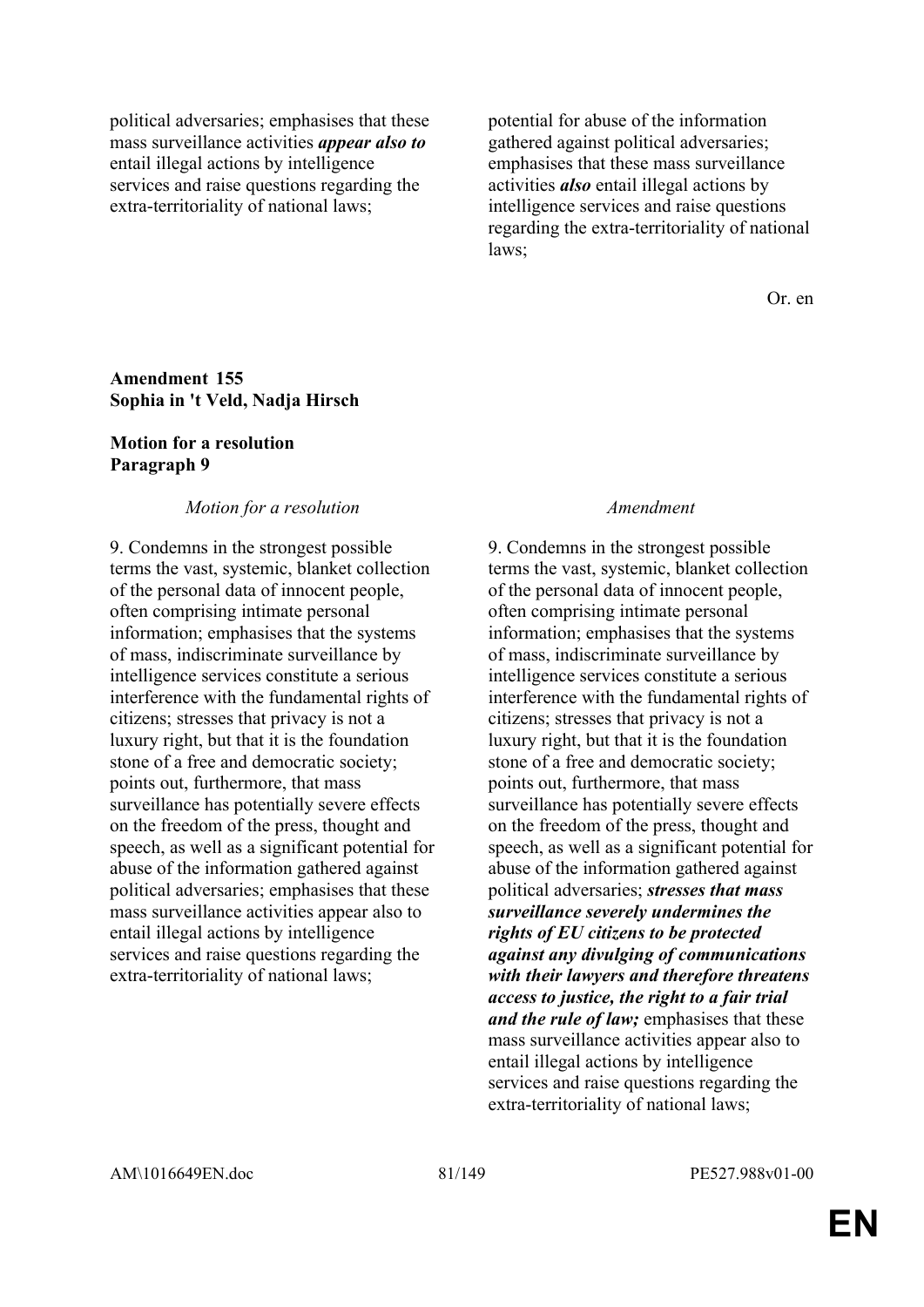# **Amendment 156 Claude Moraes, José Ignacio Salafranca Sánchez-Neyra, Ana Gomes, Annemie Neyts-Uyttebroeck**

# **Motion for a resolution Paragraph 9**

# *Motion for a resolution Amendment*

9. Condemns *in the strongest possible terms* the vast, systemic, blanket collection of the personal data of innocent people, often comprising intimate personal information; emphasises that the systems of mass, indiscriminate surveillance by intelligence services constitute a serious interference with the fundamental rights of citizens; stresses that privacy is not a luxury right, but that it is the foundation stone of a free and democratic society; points out, furthermore, that mass surveillance has potentially severe effects on the freedom of the press, thought and speech, as well as a significant potential for abuse of the information gathered against political adversaries; emphasises that these mass surveillance activities appear also to entail illegal actions by intelligence services and raise questions regarding the extra-territoriality of national laws;

9. Condemns the vast, systemic, blanket collection of the personal data of innocent people, often comprising intimate personal information; emphasises that the systems of mass, indiscriminate surveillance by intelligence services constitute a serious interference with the fundamental rights of citizens; stresses that privacy is not a luxury right, but that it is the foundation stone of a free and democratic society; points out, furthermore, that mass surveillance has potentially severe effects on the freedom of the press, thought and speech, as well as a significant potential for abuse of the information gathered against political adversaries; emphasises that these mass surveillance activities appear also to entail illegal actions by intelligence services and raise questions regarding the extra-territoriality of national laws;

Or. en

**Amendment 157 Axel Voss, Ágnes Hankiss, Hubert Pirker, Anna Maria Corazza Bildt, Véronique Mathieu Houillon, Agustín Díaz de Mera García Consuegra, Teresa Jiménez-Becerril Barrio, Arnaud Danjean, Timothy Kirkhope, Salvador Sedó i Alabart**

**Motion for a resolution Paragraph 10**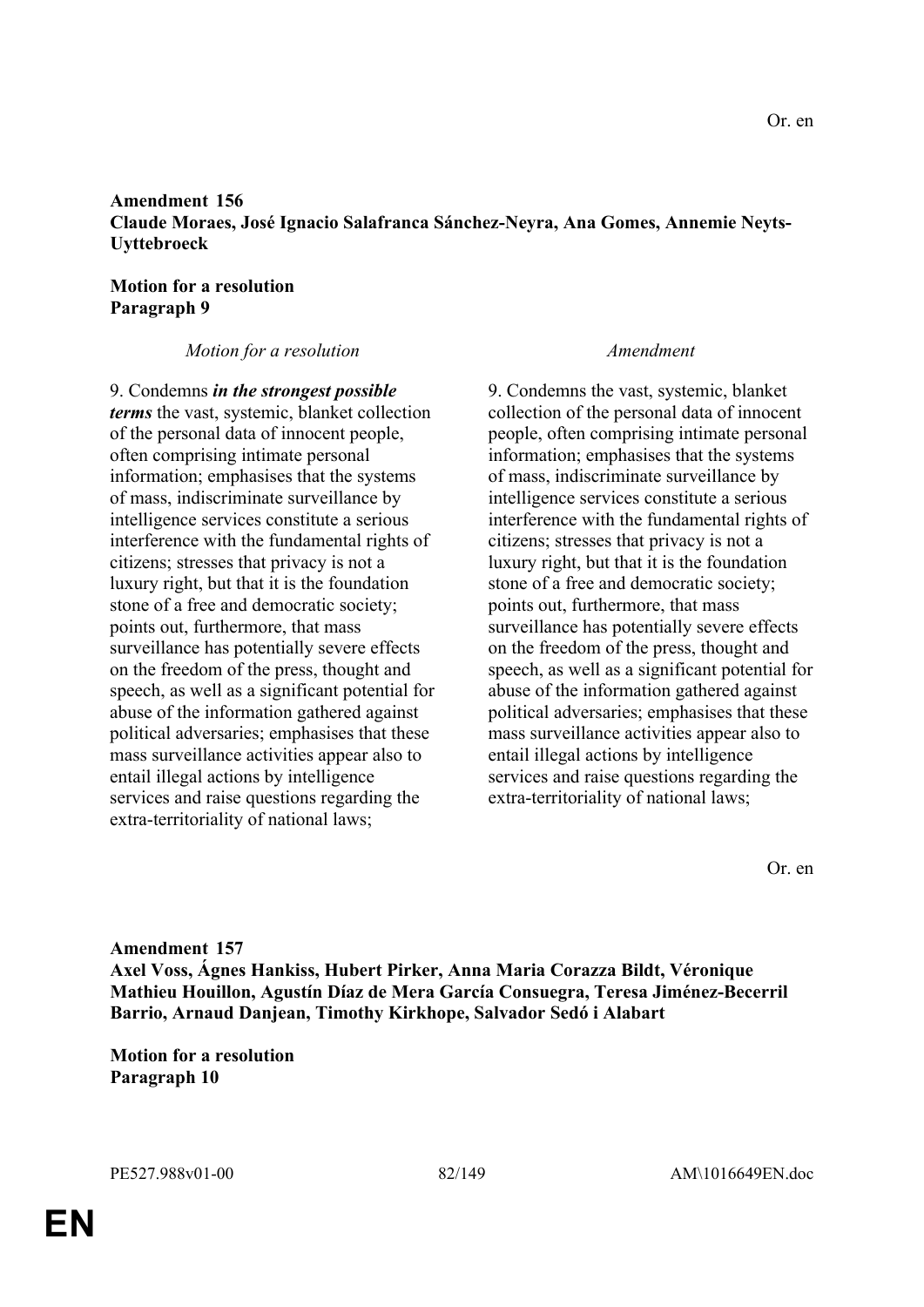*Motion for a resolution Amendment*

*10. Sees the surveillance programmes as yet another step towards the establishment of a fully fledged preventive state, changing the established paradigm of criminal law in democratic societies, promoting instead a mix of law enforcement and intelligence activities with blurred legal safeguards, often not in line with democratic checks and balances and fundamental rights, especially the presumption of innocence; recalls in that regard the decision of the German Federal Constitutional Court<sup>37</sup> on the prohibition of the use of preventive dragnets ('präventive Rasterfahndung') unless there is proof of a concrete danger to other high-ranking legally protected rights, whereby a general threat situation or international tensions do not suffice to justify such measures;*

*<sup>37</sup> No 1 BvR 518/02 of 4 April 2006.*

*\_\_\_\_\_\_\_\_\_\_\_\_\_\_\_\_\_\_*

**Amendment 158 Sophia in 't Veld, Nadja Hirsch**

### **Motion for a resolution Paragraph 10**

### *Motion for a resolution Amendment*

10. Sees the surveillance programmes as yet another step towards the establishment of a *fully fledged* preventive state, changing the established paradigm of criminal law in democratic societies, promoting instead a mix of law enforcement and intelligence activities with blurred legal safeguards, often not in line with democratic checks and balances

*deleted*

10. Sees the surveillance programmes as yet another step towards the establishment of a *fully-fledged* preventive state, changing the established paradigm of criminal law in democratic societies *whereby any interference with suspects' fundamental rights has to be authorised by a judge or prosecutor on the basis of a reasonable suspicion and regulated by* 

AM\1016649EN.doc 83/149 PE527.988v01-00

Or. en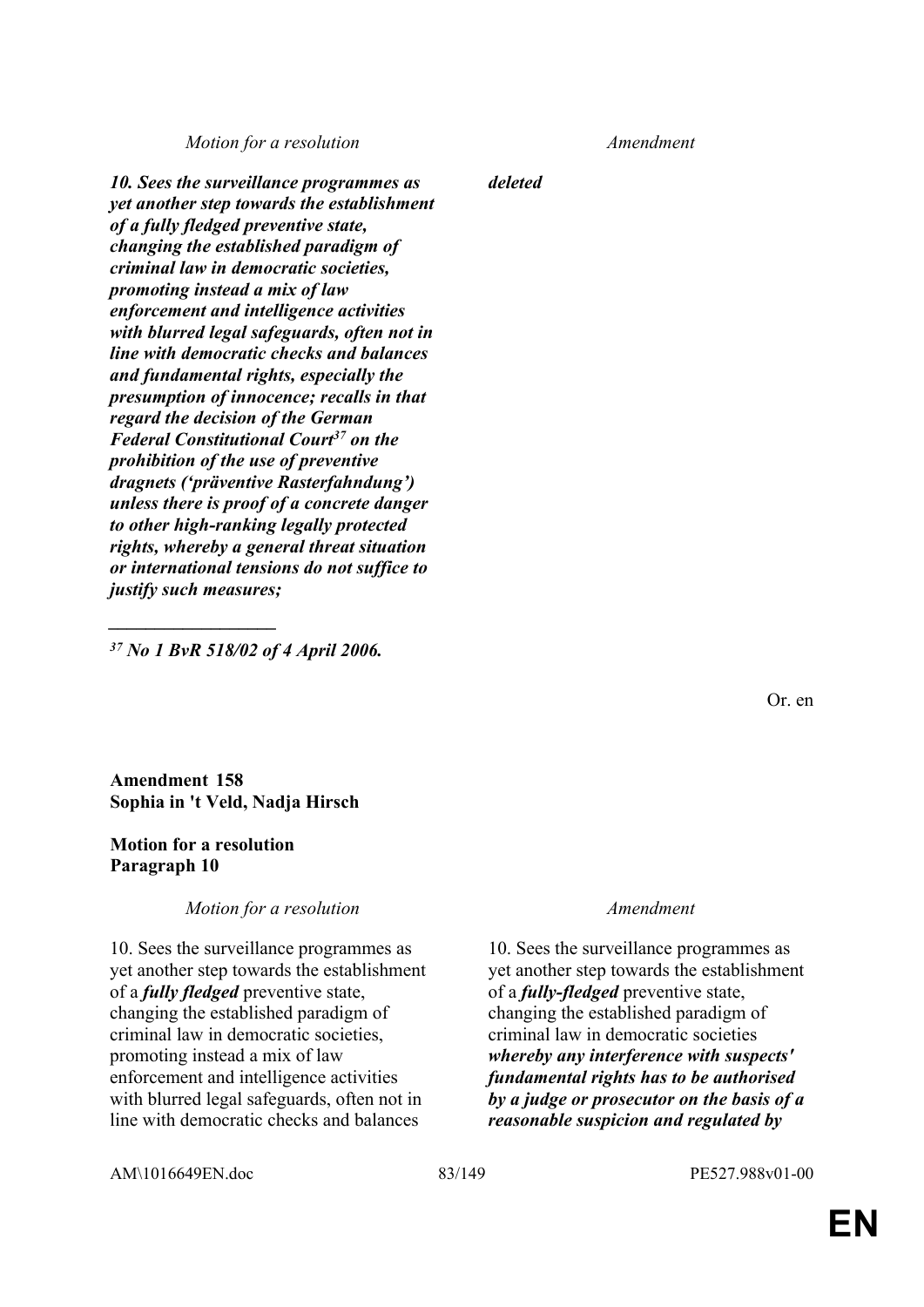and fundamental rights, especially the presumption of innocence; recalls in that regard the decision of the German Federal Constitutional Court<sup>37</sup> on the prohibition of the use of preventive dragnets ('präventive Rasterfahndung') unless there is proof of a concrete danger to other high-ranking legally protected rights, whereby a general threat situation or international tensions do not suffice to justify such measures;

*law*, promoting instead a mix of law enforcement and intelligence activities with blurred *and weakened* legal safeguards, often not in line with democratic checks and balances and fundamental rights, especially the presumption of innocence; recalls in that regard the decision of the German Federal Constitutional Court<sup>37</sup> on the prohibition of the use of preventive dragnets ('präventive Rasterfahndung') unless there is proof of a concrete danger to other high-ranking legally protected rights, whereby a general threat situation or international tensions do not suffice to justify such measures;

<sup>37</sup> No 1 BvR 518/02 of 4 April 2006. <sup>37</sup> No 1 BvR 518/02 of 4 April 2006.

 $\mathcal{L}_\mathcal{L}$  , and the contribution of the contribution of the contribution of the contribution of the contribution of the contribution of the contribution of the contribution of the contribution of the contribution of

Or. en

### **Amendment 159 Teresa Jiménez-Becerril Barrio**

### **Motion for a resolution Paragraph 10 – subparagraph 1 (new)**

*Motion for a resolution Amendment*

*Condemns the possible breaches of privacy laws undertaken by the NSA on innocent European citizens; believes, however, that these infringements should not trigger any blocking of existing successful bilateral instruments between the United States and the European Union or delaying on-going negotiations to safeguard the security of EU citizens in the combat against any form of terrorism;*

Or. en

**Amendment 160 Jan Philipp Albrecht, Judith Sargentini, Jean Lambert, Hélène Flautre, Rui Tavares,** 

PE527.988v01-00 84/149 AM\1016649EN.doc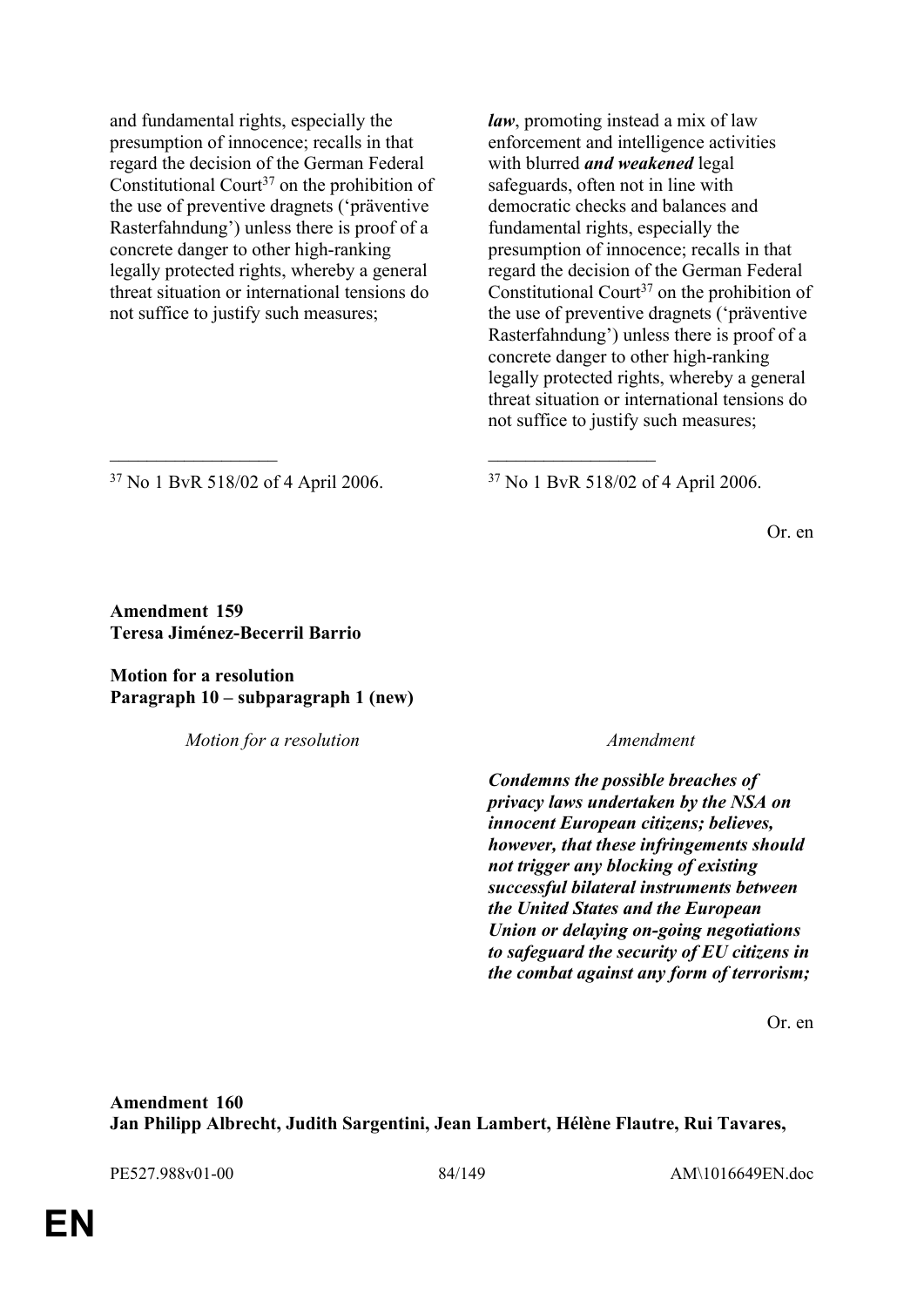### **Raül Romeva i Rueda**

### **Motion for a resolution Paragraph 11**

# *Motion for a resolution Amendment*

11. Is adamant that secret laws, treaties and courts violate the rule of law; *points out* that any judgment of a court or tribunal and any decision of an administrative authority of a non-EU state authorising, directly or indirectly, *surveillance activities such as those examined by this inquiry* may not be *automatically recognised* or enforced*, but must be submitted individually to the appropriate national procedures on mutual recognition and legal assistance, including rules imposed by bilateral agreements*;

11. Is adamant that secret laws, treaties and courts violate the rule of law; *insists* that any judgment of a court or tribunal and any decision of an administrative authority of a non-EU State authorising, directly or indirectly, *the transfer of personal data,* may not be *recognized* or enforced *in any manner, without prejudice to a mutual legal assistance treaty or an international agreement in force between the requesting third country and the Union or a Member State and a prior authorisation by the competent supervisory authority*;

Or. en

# **Amendment 161 Axel Voss, Elena Oana Antonescu, Anna Maria Corazza Bildt, Véronique Mathieu Houillon, Agustín Díaz de Mera García Consuegra, Teresa Jiménez-Becerril Barrio, Arnaud Danjean, Salvador Sedó i Alabart**

**Motion for a resolution Paragraph 11**

# *Motion for a resolution Amendment*

11. *Is adamant that secret laws, treaties and courts violate the rule of law;* points out that any judgment of a court or tribunal and any decision of an administrative authority of a non-EU state authorising, directly or indirectly, surveillance activities such as those examined by this inquiry may not be automatically recognised or enforced, but must be submitted individually to the appropriate national procedures on mutual recognition and legal assistance, including rules imposed by bilateral agreements;

11. Points out that any judgment of a court or tribunal and any decision of an administrative authority of a non-EU state authorising, directly or indirectly, surveillance activities such as those examined by this inquiry may not be automatically recognised or enforced, but must be submitted individually to the appropriate national procedures on mutual recognition and legal assistance, including rules imposed by bilateral agreements;

AM\1016649EN.doc 85/149 PE527.988v01-00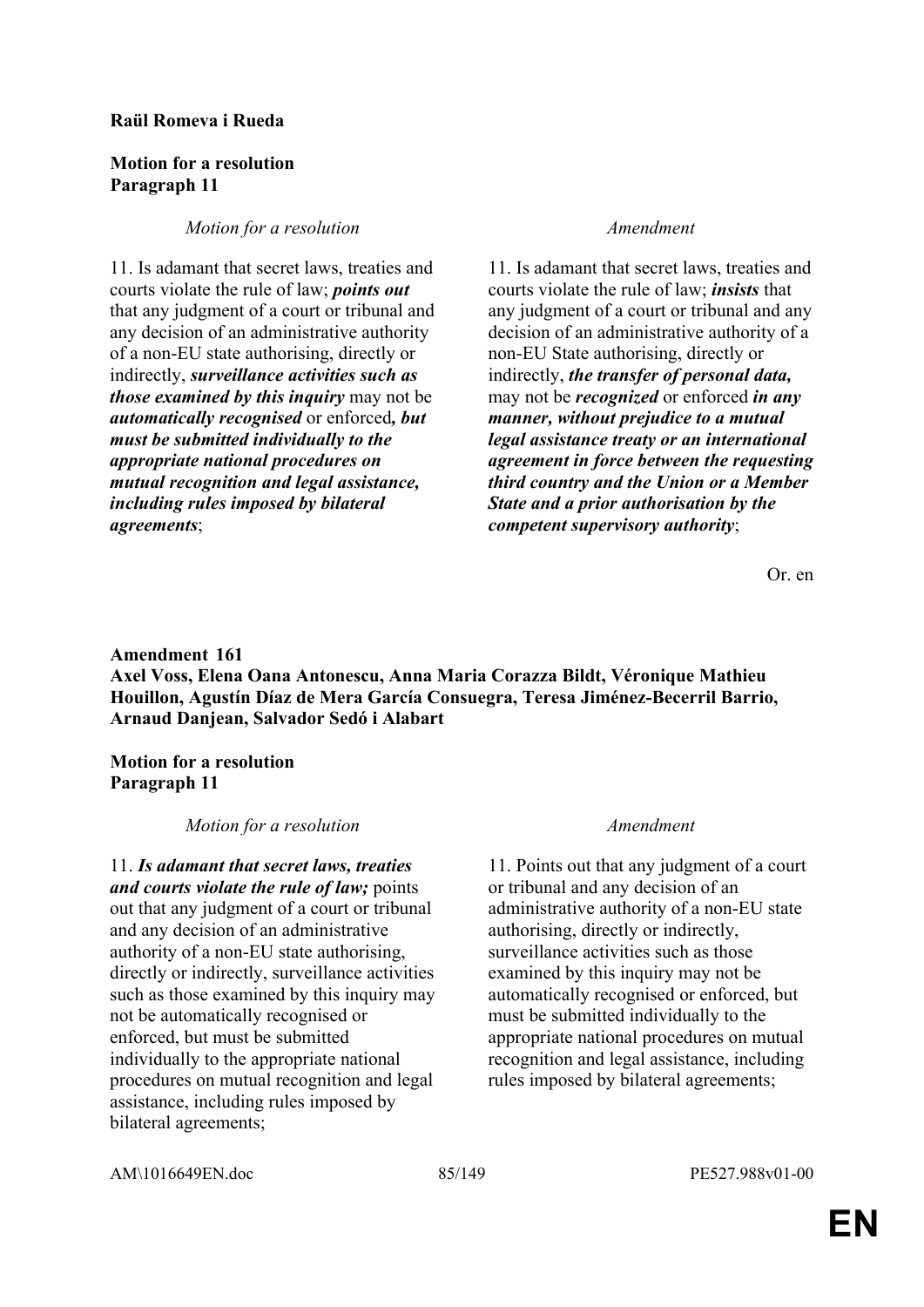**Amendment 162 Sophia in 't Veld, Nadja Hirsch**

**Motion for a resolution Paragraph 11 a (new)**

*Motion for a resolution Amendment*

*11a. Points out that any judgment of a secret court or tribunal and any decision of an administrative authority of a non-EU state secretly authorising, directly or indirectly, surveillance activities shall not be recognised or enforced;*

Or. en

# **Amendment 163 Jan Philipp Albrecht, Judith Sargentini, Jean Lambert, Hélène Flautre, Rui Tavares, Raül Romeva i Rueda**

**Motion for a resolution Paragraph 12**

*Motion for a resolution Amendment*

12. Points out that the abovementioned concerns are exacerbated by rapid technological and societal developments; considers that, since internet and mobile devices are everywhere in modern daily life ('ubiquitous computing') and the business model of most internet companies is based on the processing of personal data of all kinds that puts at risk the integrity of the person, the scale of this problem is unprecedented;

12. Points out that the abovementioned concerns are exacerbated by rapid technological and societal developments; considers that, since internet and mobile devices are everywhere in modern daily life ('ubiquitous computing') and the business model of most internet companies is based on the processing of personal data of all kinds that puts at risk the integrity of the person, the scale of this problem is unprecedented; *underlines that this may create a "turnkey tyranny" situation that can severely be misused in case of changes in political leadership;*

Or. en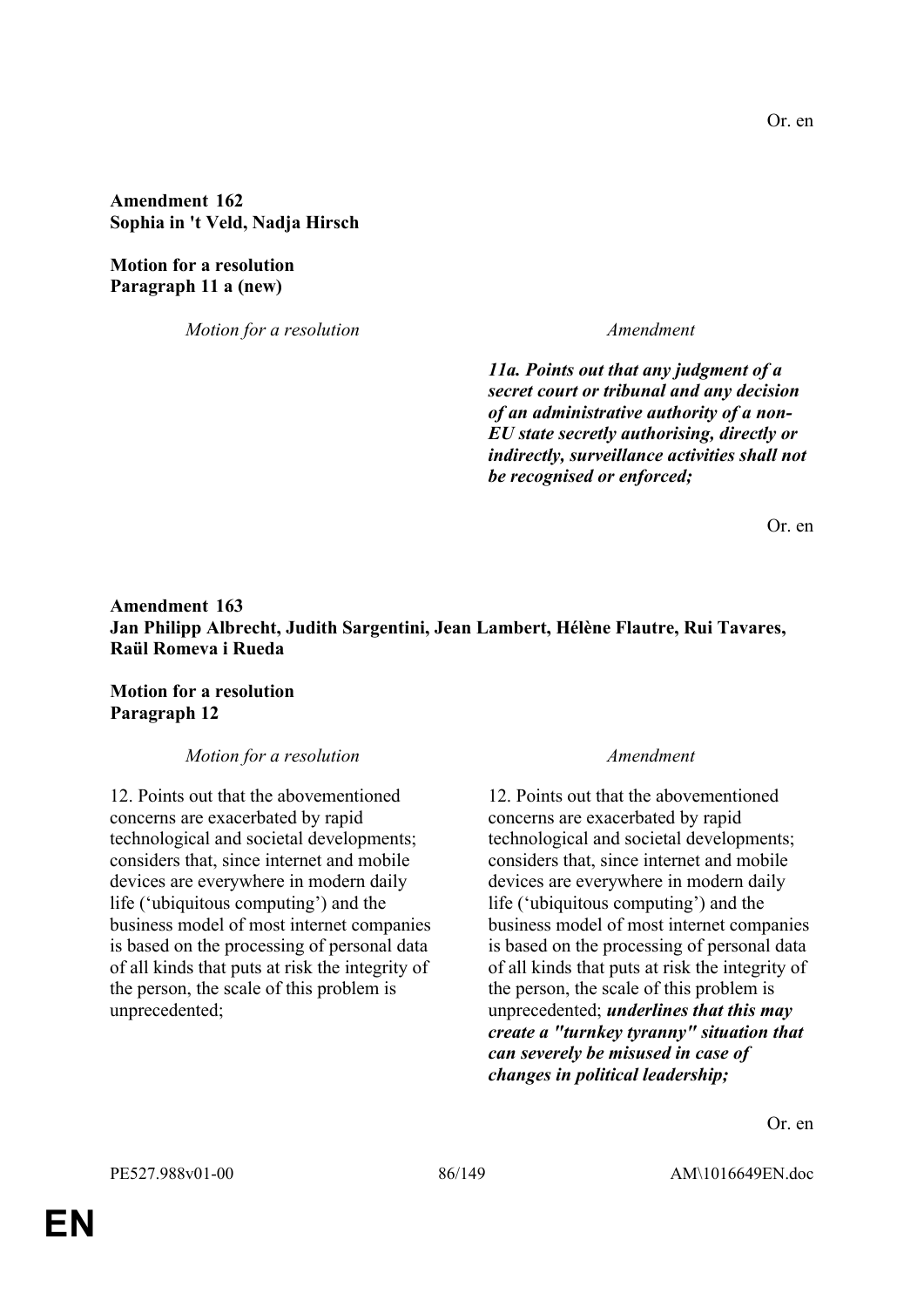**Amendment 164 Anna Maria Corazza Bildt**

### **Motion for a resolution Paragraph 12**

# *Motion for a resolution Amendment*

12. Points out that the abovementioned concerns are exacerbated by rapid technological and societal developments; considers that, since internet and mobile devices are everywhere in modern daily life ('ubiquitous computing') and the business model of most internet companies is based on the processing of personal data *of all kinds that puts at risk the integrity of the person*, the scale of this problem is unprecedented;

12. Points out that the abovementioned concerns are exacerbated by rapid technological and societal developments; considers that, since internet and mobile devices are everywhere in modern daily life ('ubiquitous computing') and the business model of most internet companies is based on the processing of personal data, the scale of this problem is unprecedented;

Or. en

# **Amendment 165 Axel Voss, Agustín Díaz de Mera García Consuegra, Véronique Mathieu Houillon, Teresa Jiménez-Becerril Barrio, Timothy Kirkhope, Salvador Sedó i Alabart**

**Motion for a resolution Paragraph 12**

### *Motion for a resolution Amendment*

12. Points out that the abovementioned concerns are exacerbated by rapid technological and societal developments; considers that*, since* internet and mobile devices are everywhere in modern daily life (*'*ubiquitous computing*'*) and the business model of most internet companies is based on the processing of personal data *of all kinds that puts at risk the integrity of the person, the scale of this problem is unprecedented*;

12. Points out that the abovementioned concerns are exacerbated by rapid technological and societal developments; considers that internet and mobile devices are everywhere in modern daily life (*'*ubiquitous computing*'*) and the business model of most internet companies is based on the processing of personal data;

Or. en

AM\1016649EN.doc 87/149 PE527.988v01-00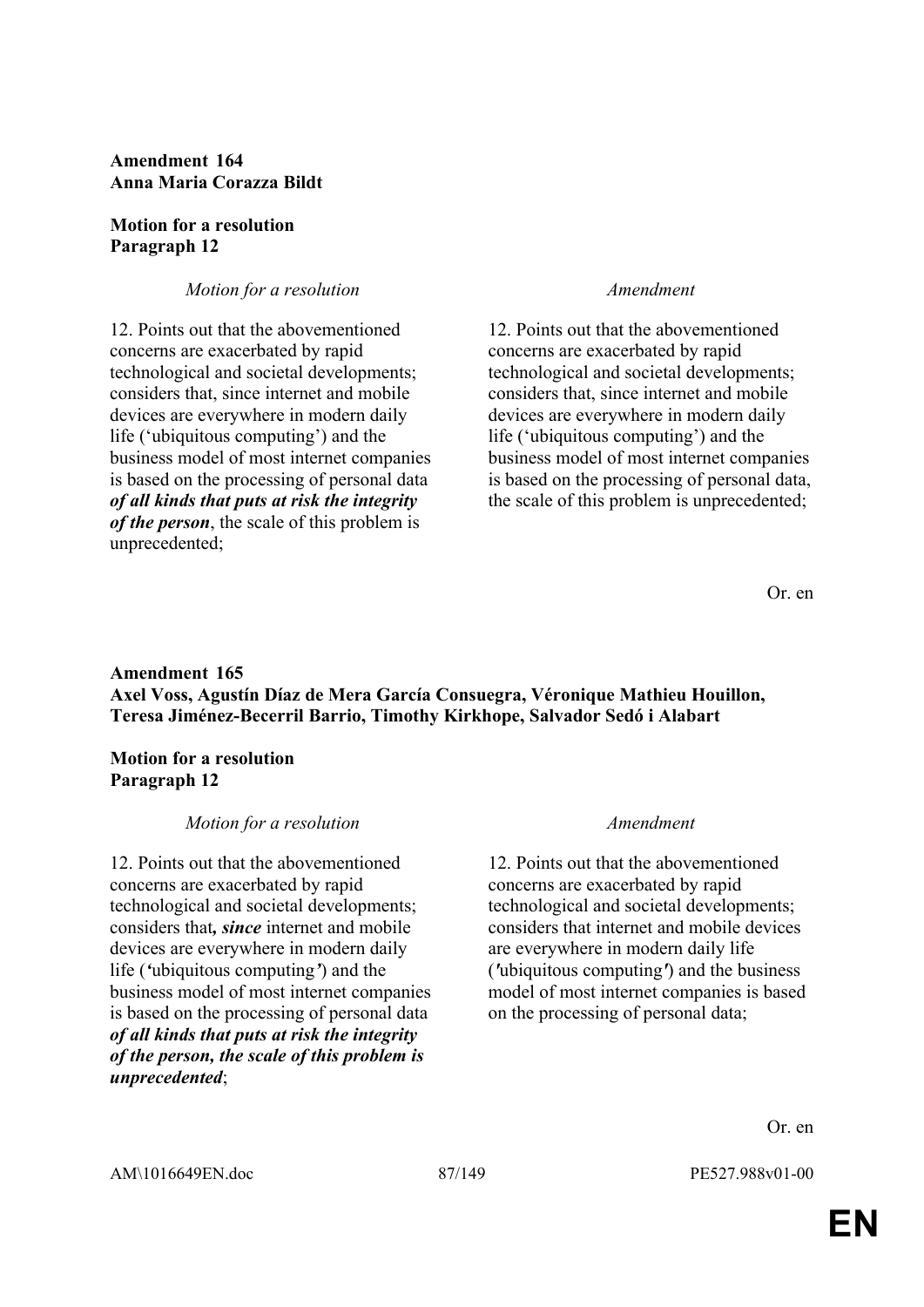**Amendment 166 Cornelia Ernst**

### **Motion for a resolution Paragraph 13**

*Motion for a resolution Amendment*

13. *Regards it as a clear finding, as emphasised by the technology experts who testified before the inquiry, that at the current stage of technological development* there is no guarantee, either for EU public institutions or for citizens, that their IT security or privacy can be protected from intrusion by well-equipped third countries or EU intelligence agencies ('no 100% IT security'); notes that *this alarming situation can only be remedied if Europeans are* willing to dedicate sufficient resources, both human and financial, to preserving Europe's independence and self-reliance;

13. *Notes that* there is no guarantee, either for EU public institutions or for citizens, that their IT security or privacy can be protected from intrusion by well-equipped third countries or EU intelligence agencies ('no 100% IT security'); notes that *in order to achieve maximum IT security, Europeans need to be* willing to dedicate sufficient resources, both human and financial, to preserving Europe's independence and self-reliance *in the field of IT*;

Or. en

# **Amendment 167 Axel Voss, Véronique Mathieu Houillon, Agustín Díaz de Mera García Consuegra, Teresa Jiménez-Becerril Barrio, Arnaud Danjean, Salvador Sedó i Alabart**

# **Motion for a resolution Paragraph 13**

# *Motion for a resolution Amendment*

13. Regards it as a clear finding, as emphasised by the technology experts who testified before the inquiry, that at the current stage of technological development there is no guarantee, either for EU public institutions or for citizens, that their IT security or privacy can be protected from intrusion by well-equipped third countries *or EU intelligence agencies ('no 100% IT* 

13. Regards it as a clear finding, as emphasised by the technology experts who testified before the inquiry, that at the current stage of technological development there is no guarantee, either for EU public institutions or for citizens, that their IT security or privacy can be protected from intrusion by well-equipped third countries; notes that this alarming situation can only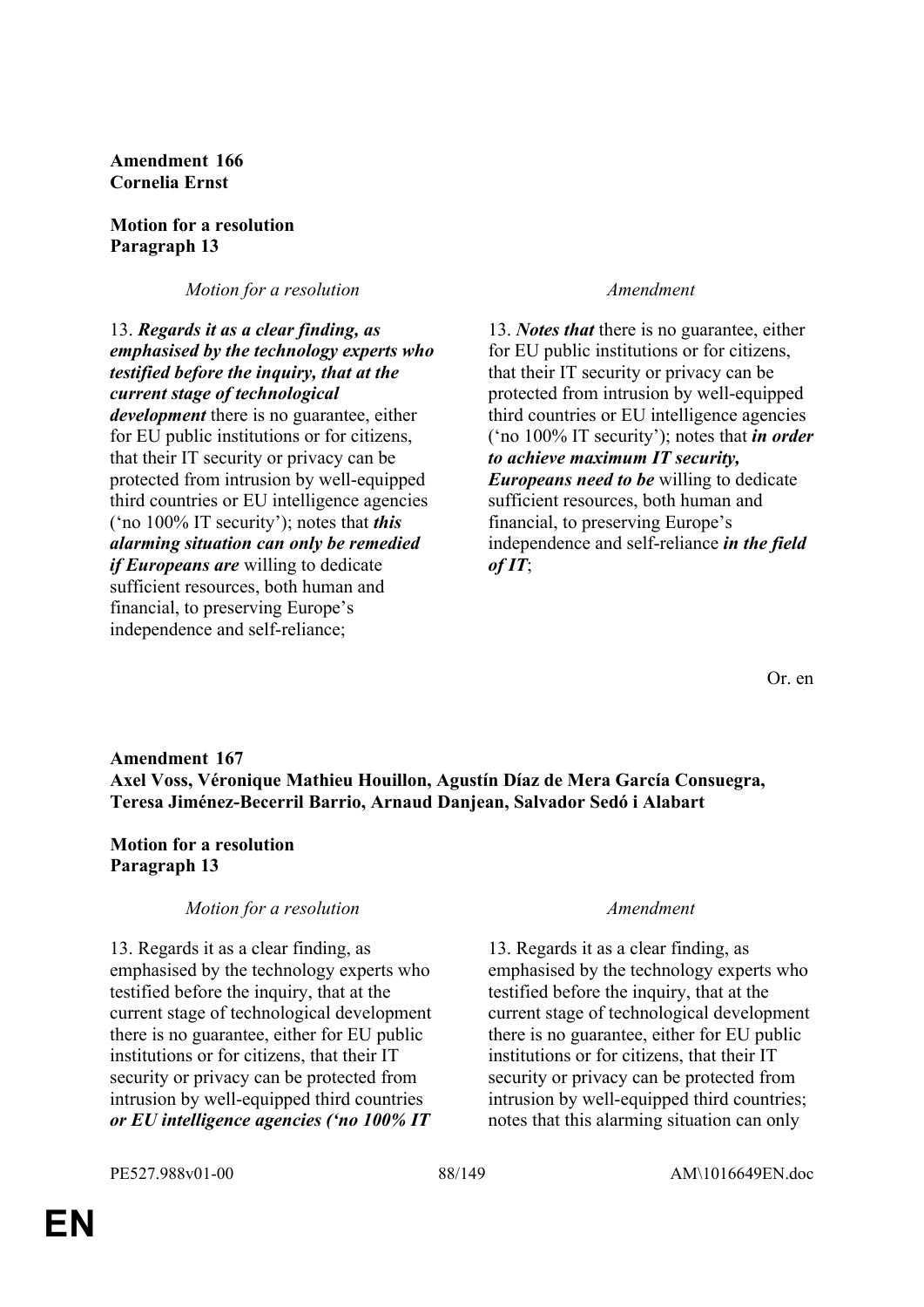*security')*; notes that this alarming situation can only be remedied if Europeans are willing to dedicate sufficient resources, both human and financial, to preserving Europe's independence and self-reliance;

be remedied if Europeans are willing to dedicate sufficient resources, both human and financial, to preserving Europe's independence and self-reliance;

Or. en

**Amendment 168 Timothy Kirkhope** on behalf of the ECR Group

### **Motion for a resolution Paragraph 14**

*Motion for a resolution Amendment*

*deleted*

*14. Strongly rejects the notion that these issues are purely a matter of national security and therefore the sole competence of Member States; recalls a recent ruling of the Court of Justice according to which 'although it is for Member States to take the appropriate measures to ensure their internal and external security, the mere fact that a decision concerns State security cannot result in European Union law being inapplicable'<sup>38</sup> ; recalls further that the protection of the privacy of all EU citizens is at stake, as are the security and reliability of all EU communication networks; believes therefore that discussion and action at EU level is not only legitimate, but also a matter of EU autonomy and sovereignty;*

*<sup>38</sup> No 1 BvR 518/02 of 4 April 2006.*

*\_\_\_\_\_\_\_\_\_\_\_\_\_\_\_\_\_\_*

Or. en

**Amendment 169 Jan Philipp Albrecht, Judith Sargentini, Jean Lambert, Hélène Flautre, Rui Tavares,** 

AM\1016649EN.doc 89/149 PE527.988v01-00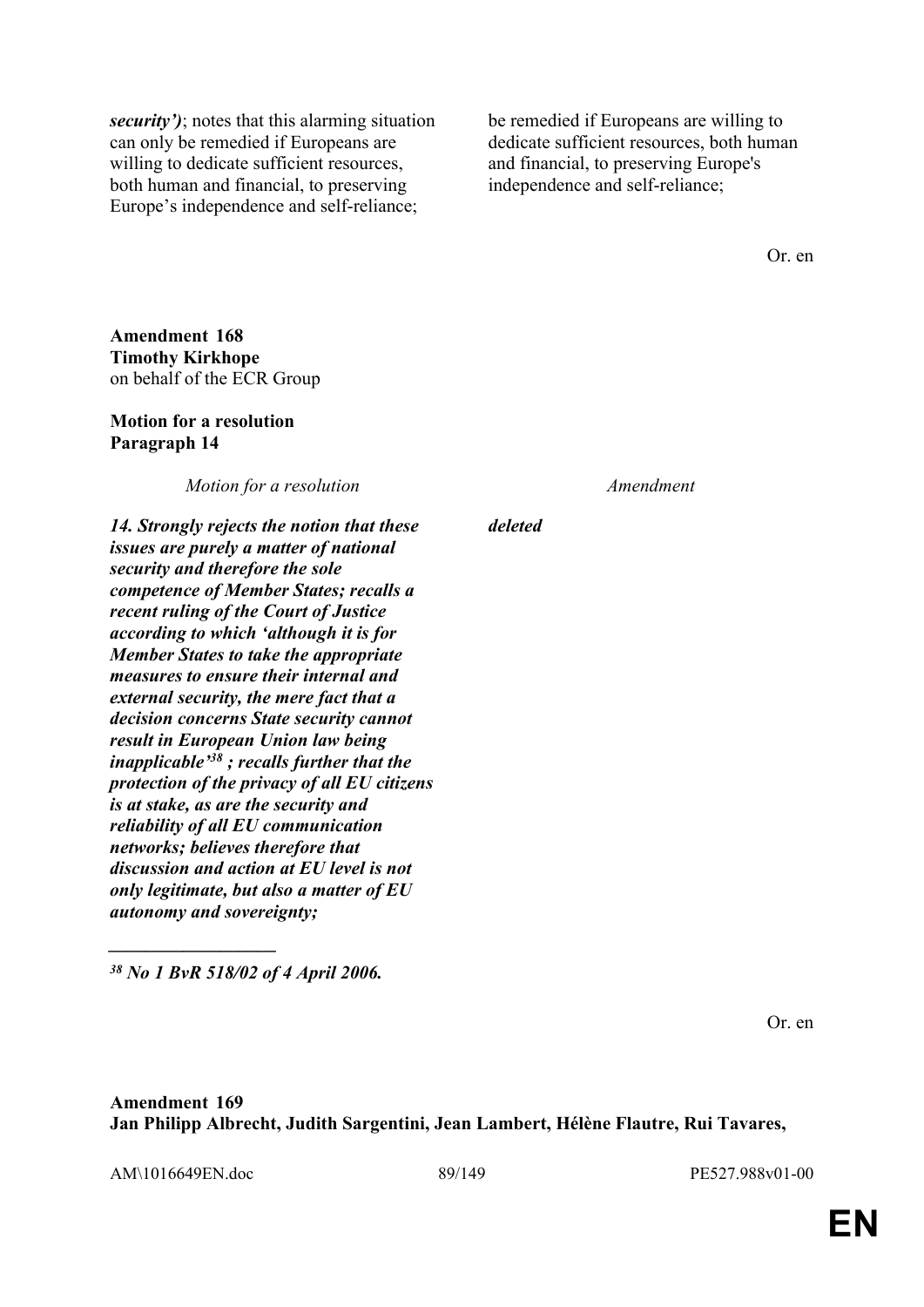### **Raül Romeva i Rueda**

### **Motion for a resolution Paragraph 14**

# *Motion for a resolution Amendment*

14. Strongly rejects the notion that these issues are purely a matter of national security and therefore the sole competence of Member States; recalls a recent ruling of the Court of Justice according to which 'although it is for Member States to take the appropriate measures to ensure their internal and external security, the mere fact that a decision concerns State security cannot result in European Union law being inapplicable'<sup>38</sup> ; recalls further that the protection of the privacy of all EU citizens is at stake, as are the security and reliability of all EU communication networks; believes therefore that discussion and action at EU level is not only legitimate, but also a matter of EU autonomy and sovereignty;

<sup>38</sup> *No 1 BvR 518*/*02 of 4 April 2006.* <sup>38</sup> *Judgement in case C-300*/*11, ZZ v* 

 $\mathcal{L}_\mathcal{L}$  , and the contribution of the contribution of the contribution of the contribution of the contribution of the contribution of the contribution of the contribution of the contribution of the contribution of

14. Strongly rejects the notion that these issues are purely a matter of national security and therefore the sole competence of Member States; recalls a recent ruling of the Court of Justice according to which 'although it is for Member States to take the appropriate measures to ensure their internal and external security, the mere fact that a decision concerns State security cannot result in European Union law being inapplicable'<sup>38</sup> ; recalls further that the protection of the privacy of all EU citizens is at stake, as are the security and reliability of all EU communication networks; believes therefore that discussion and action at EU level is not only legitimate, but also a matter of EU autonomy and sovereignty;

*Secretary of State for the Home Department, 4 June 2013*

Or. en

**Amendment 170 Arnaud Danjean**

# **Motion for a resolution Paragraph 14**

*Motion for a resolution Amendment*

14. *Strongly rejects the notion that these issues are purely a matter of national security and therefore the sole competence of Member States;* recalls *a recent ruling of the Court of Justice* 

14. Recalls that the protection of the privacy of all EU citizens is at stake, as are the security and reliability of all EU communication networks; believes therefore that discussion and action at EU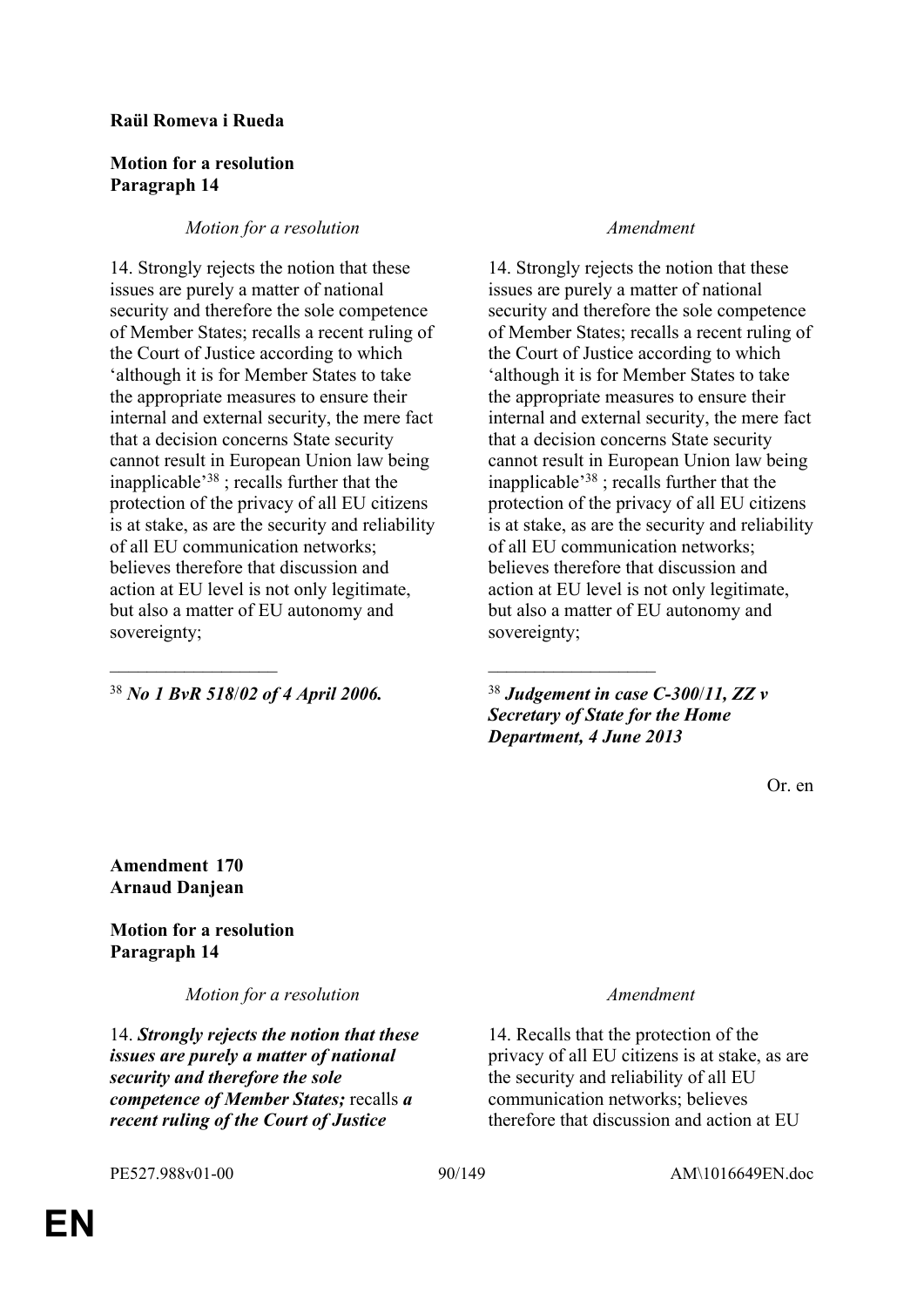*according to which 'although it is for Member States to take the appropriate measures to ensure their internal and external security, the mere fact that a decision concerns State security cannot result in European Union law being inapplicable'<sup>38</sup> ; recalls further* that the protection of the privacy of all EU citizens is at stake, as are the security and reliability of all EU communication networks; believes therefore that discussion and action at EU level *is not only legitimate, but also a matter of EU autonomy and sovereignty*;

level *can be deemed necessary*;

<sup>38</sup> No 1 BvR 518/02 of 4 April 2006. <sup>38</sup> No 1 BvR 518/02 of 4 April 2006.

 $\mathcal{L}_\mathcal{L}$  , and the contribution of the contribution of the contribution of the contribution of the contribution of the contribution of the contribution of the contribution of the contribution of the contribution of

Or. en

### **Amendment 171 Anna Maria Corazza Bildt**

### **Motion for a resolution Paragraph 14**

*Motion for a resolution Amendment*

14. *Strongly rejects the notion that these issues are purely* a matter of national security *and therefore* the sole competence of Member States; recalls a recent ruling of the Court of Justice according to which 'although it is for Member States to take the appropriate measures to ensure their internal and external security, the mere fact that a decision concerns State security cannot result in European Union law being inapplicable'<sup>38</sup> ; recalls further that the protection of the privacy of all EU citizens is at stake, as are the security and reliability of all EU communication networks; *believes therefore that discussion and action at EU level is not only legitimate, but also a matter of EU autonomy and sovereignty;*

14. *Stresses that mass surveillance is not only a matter of national security but also* a matter of *respect of fundamental rights; Recalls that* national security *is* the sole competence of Member States; *calls on Member States to fully respect EU law and the ECHR while acting to ensure their national security;* recalls a recent ruling of the Court of Justice according to which 'although it is for Member States to take the appropriate measures to ensure their internal and external security, the mere fact that a decision concerns State security cannot result in European Union law being inapplicable'<sup>38</sup> ; recalls further that the protection of the privacy of all EU citizens is at stake, as are the security and reliability of all EU communication

AM\1016649EN.doc 91/149 PE527.988v01-00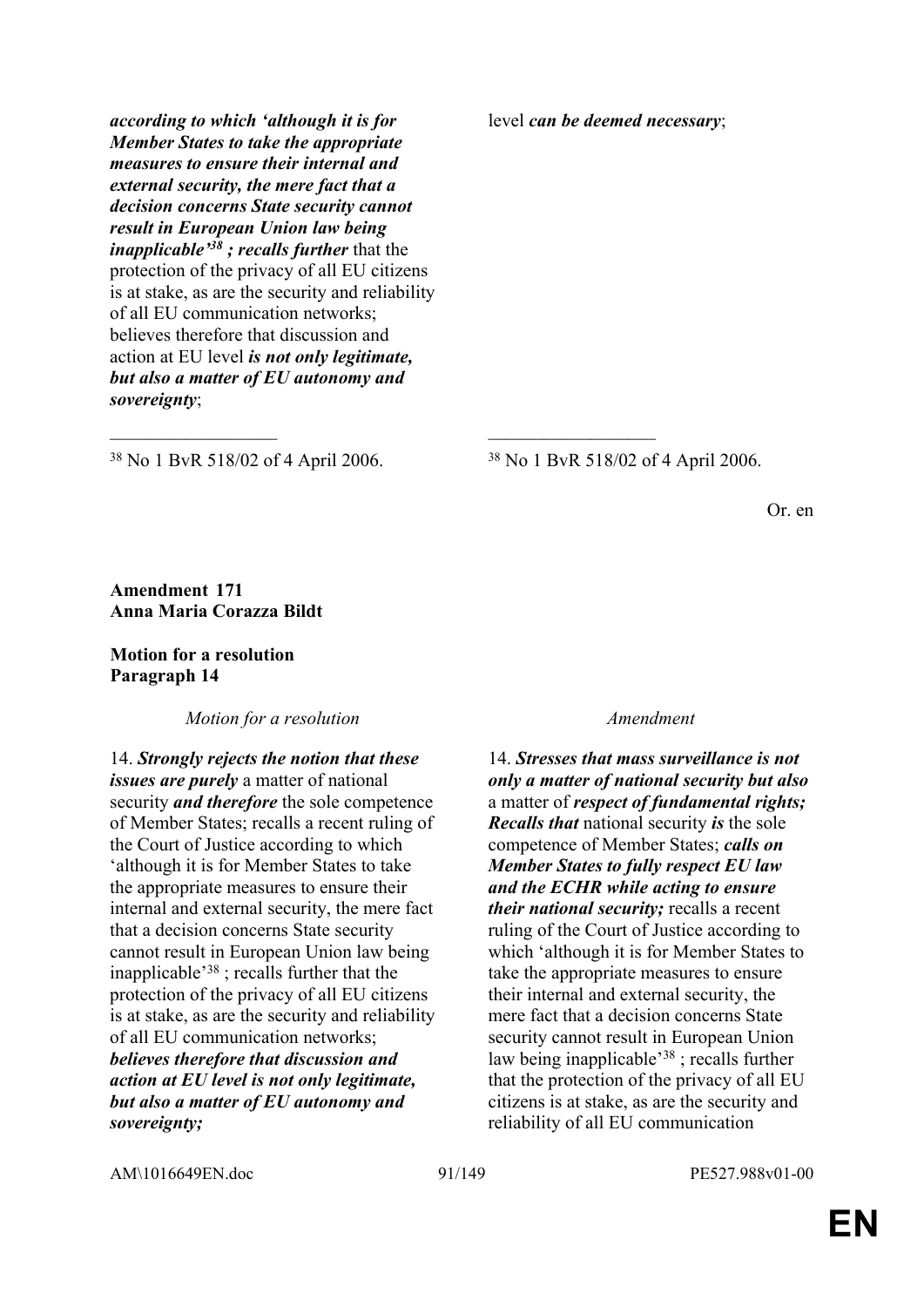networks;

<sup>38</sup> No 1 BvR 518/02 of 4 April 2006. <sup>38</sup> No 1 BvR 518/02 of 4 April 2006.

Or. en

# **Amendment 172 Axel Voss, Elena Oana Antonescu, Véronique Mathieu Houillon, Agustín Díaz de Mera García Consuegra, Teresa Jiménez-Becerril Barrio, Salvador Sedó i Alabart**

 $\mathcal{L}_\mathcal{L}$  , and the contribution of the contribution of the contribution of the contribution of the contribution of the contribution of the contribution of the contribution of the contribution of the contribution of

### **Motion for a resolution Paragraph 14**

### *Motion for a resolution Amendment*

14. Strongly rejects the notion that *these issues* are purely a matter of national security and therefore the sole competence of Member States; recalls a recent ruling of the Court of Justice according to which 'although it is for Member States to take the appropriate measures to ensure their internal and external security, the mere fact that a decision concerns State security cannot result in European Union law being inapplicable'<sup>38</sup> ; recalls further that the protection of the privacy of all EU citizens is at stake, as are the security and reliability of all EU communication networks; believes therefore that discussion and action at EU level is not only legitimate, but also a matter of EU autonomy *and sovereignty*;

14. Strongly rejects the notion that *all issues related to mass surveillance programmes* are purely a matter of national security and therefore the sole competence of Member States; recalls a recent ruling of the Court of Justice according to which 'although it is for Member States to take the appropriate measures to ensure their internal and external security, the mere fact that a decision concerns State security cannot result in European Union law being inapplicable<sup> $38$ </sup>; recalls further that the protection of the privacy of all EU citizens is at stake, as are the security and reliability of all EU communication networks; believes therefore that discussion and action at EU level is not only legitimate, but also a matter of EU autonomy;

<sup>38</sup> No 1 BvR 518/02 of 4 April 2006. <sup>38</sup> No 1 BvR 518/02 of 4 April 2006.

Or. en

# **Amendment 173 Jan Philipp Albrecht, Judith Sargentini, Jean Lambert, Hélène Flautre, Rui Tavares, Raül Romeva i Rueda**

 $\mathcal{L}_\mathcal{L}$  , and the contribution of the contribution of the contribution of the contribution of the contribution of the contribution of the contribution of the contribution of the contribution of the contribution of

PE527.988v01-00 92/149 AM\1016649EN.doc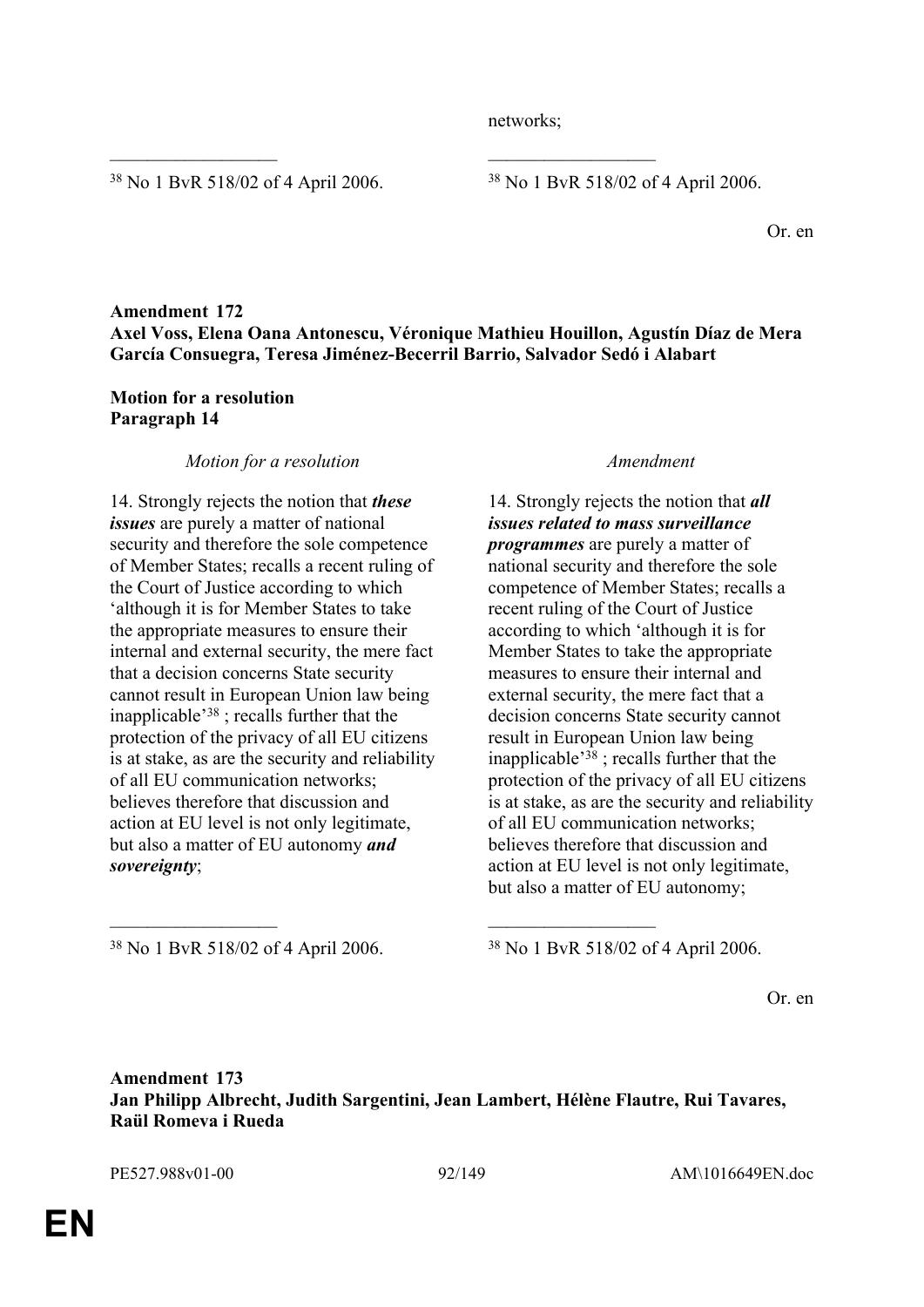### **Motion for a resolution Paragraph 15**

### *Motion for a resolution Amendment*

15. Commends the current discussions, inquiries and reviews concerning the subject of this inquiry in several parts of the world; points to the Global Government Surveillance Reform signed up to by the world's leading technology companies*, which calls* for sweeping changes to national surveillance laws*,* including an international ban on bulk collection of data to help preserve the public's trust in the internet; notes with great interest the recommendations published recently by the US *President's* Review Group on Intelligence and Communications Technologies; strongly urges governments to take these calls and recommendations fully into account and to overhaul their national frameworks for the intelligence services in order to implement appropriate safeguards and oversight;

15. Commends the current discussions, inquiries and reviews concerning the subject of this Inquiry in several parts of the world; points to the Global Government Surveillance Reform signed up to by the world's leading technology companies *calling* for sweeping changes to national surveillance laws including an international ban on bulk collection of data to help preserve the public's trust in the internet; *points to the call by hundreds of leading academics for ending mass surveillance38a; points to the calls by many civil society organisations for ending mass surveillance38b and for the strict adherence of necessity and proportionality into surveillance measures38c; points to the call by a large group of authors, including a number of Nobel prize winners, along similar lines38d ,* notes with great interest the recommendations published recently by the US *President's* Review Group on Intelligence and Communications Technologies; strongly urges governments to take these calls and recommendations fully into account and to overhaul their national frameworks for the intelligence services in order to implement appropriate safeguards and oversight;

 $\overline{\phantom{a}}$  , where  $\overline{\phantom{a}}$ 

*<sup>38</sup>a www.academicsagainstsurveillance.net* 

*<sup>38</sup>b www.stopspyingonus.com*

*<sup>38</sup>cwww.en.necessaryandproportionate.org*

*<sup>38</sup>dwww.faz.net/aktuell/feuilleton/buecher/ themen/autoren-gegenueberwachung/demokratie-im-digitalenzeitalter-der-aufruf-der-schriftsteller-12702040.html*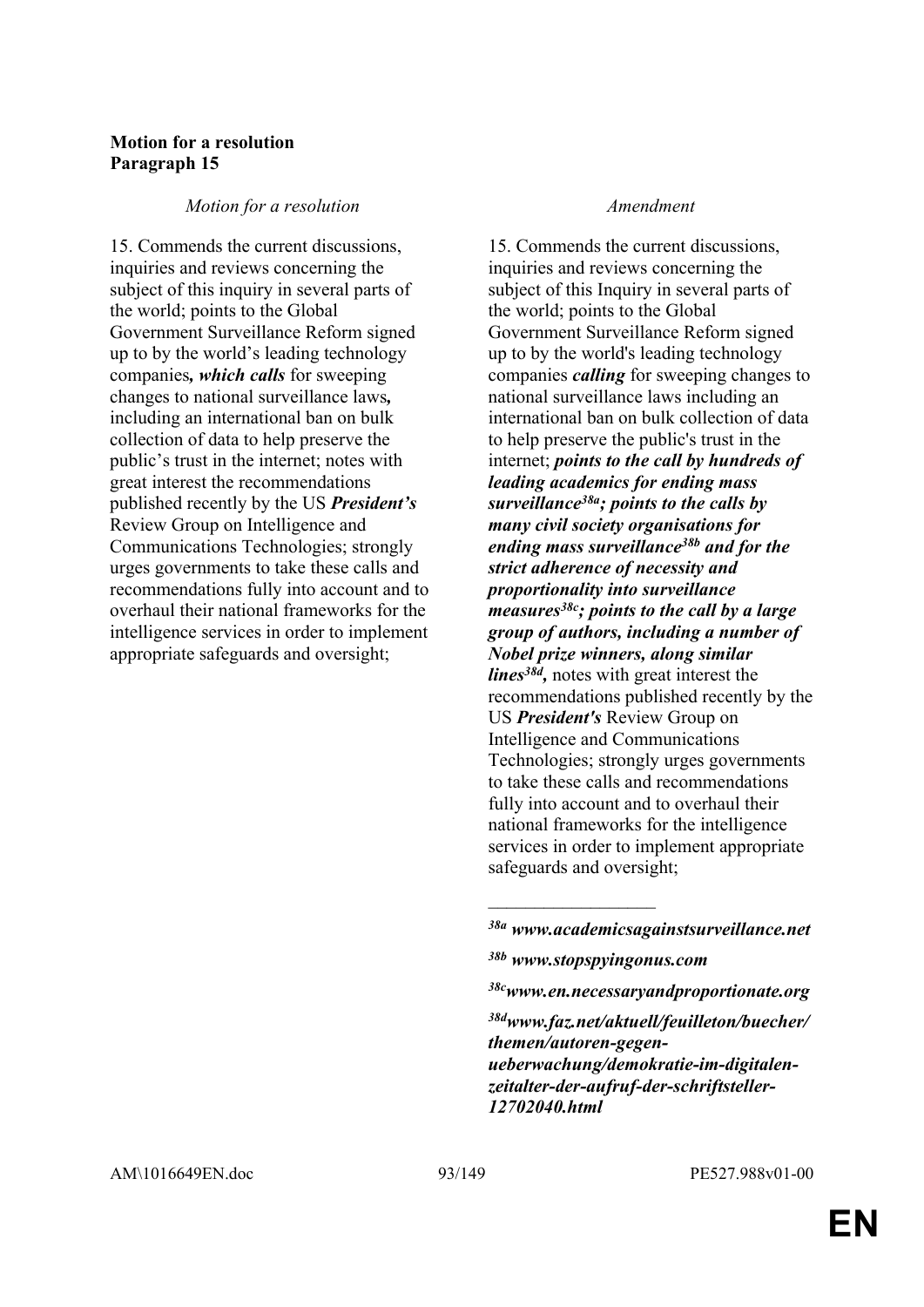### **Amendment 174 Carmen Romero López**

### **Motion for a resolution Paragraph 15**

*Motion for a resolution Amendment*

15. Commends the current discussions, inquiries and reviews concerning the subject of this inquiry in several parts of the world; points to the Global Government Surveillance Reform signed up to by the world's leading technology companies, which calls for sweeping changes to national surveillance laws, including an international ban on bulk collection of data to help preserve the public's trust in the internet; *notes with great interest the recommendations published recently by the US President's Review Group on Intelligence and Communications Technologies; strongly urges governments to take these calls and recommendations fully into account and to overhaul their national frameworks for the intelligence services in order to implement appropriate safeguards and oversight;*

15. Commends the current discussions, inquiries and reviews concerning the subject of this inquiry in several parts of the world; points to the Global Government Surveillance Reform signed up to by the world's leading technology companies, which calls for sweeping changes to national surveillance laws, including an international ban on bulk collection of data to help preserve the public's trust in the internet;

Or. es

**Amendment 175 Arnaud Danjean**

**Motion for a resolution Paragraph 15**

*Motion for a resolution Amendment*

15. Commends the current discussions, inquiries and reviews concerning the

15. Commends the current discussions, inquiries and reviews concerning the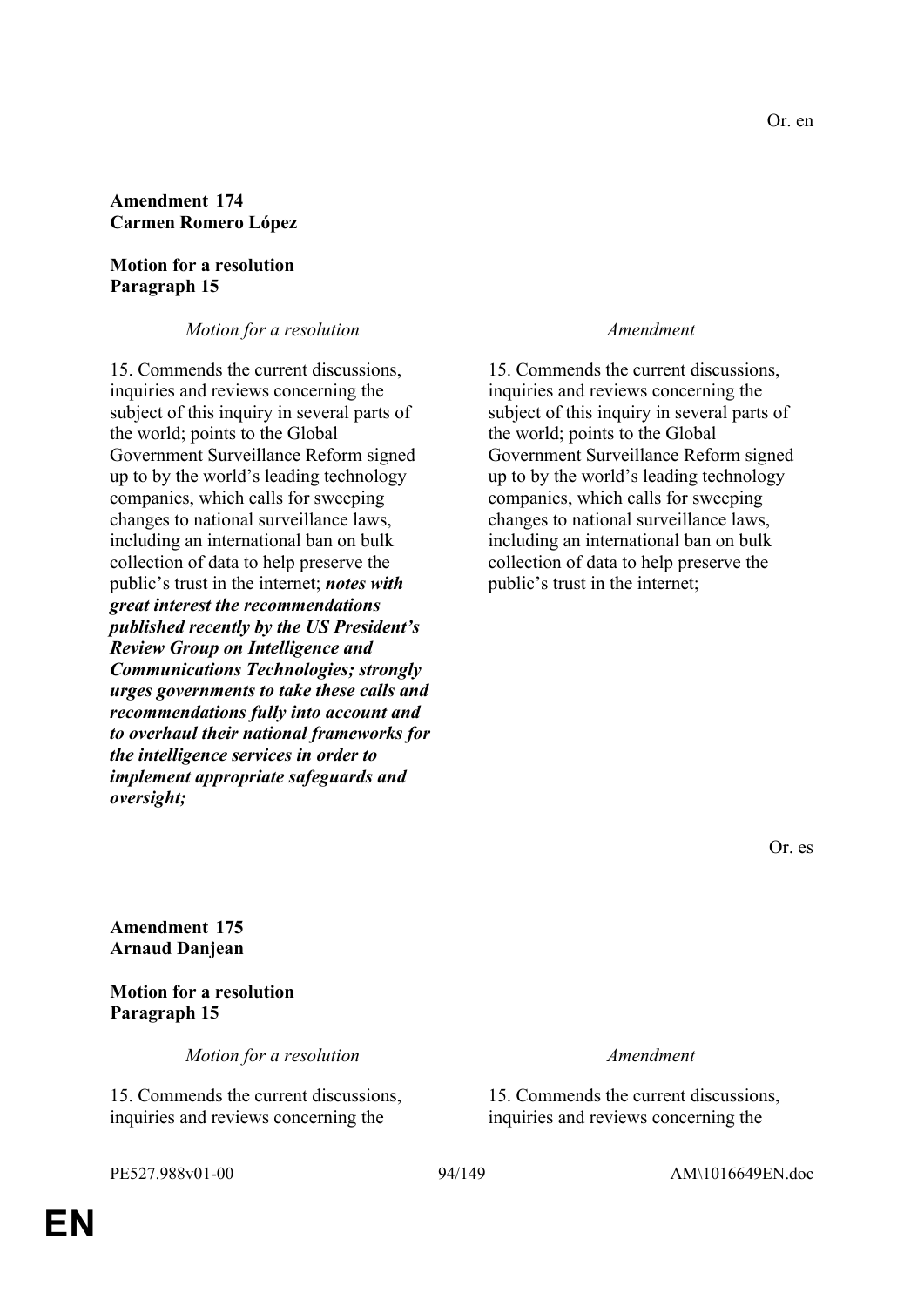subject of this inquiry in several parts of the world; points to the Global Government Surveillance Reform signed up to by the world's leading technology companies, which calls for sweeping changes to national surveillance laws*, including an international ban on bulk collection of data to help preserve the public's trust in the internet*; notes with great interest the recommendations published recently by the US President's Review Group on Intelligence and Communications Technologies; strongly urges governments to take these calls and recommendations fully into account and to overhaul their national frameworks for the intelligence services in order to implement appropriate safeguards and oversight;

subject of this inquiry in several parts of the world; points to the Global Government Surveillance Reform signed up to by the world's leading technology companies, which calls for sweeping changes to national surveillance laws; notes with great interest the recommendations published recently by the US President's Review Group on Intelligence and Communications Technologies; strongly urges governments to take these calls and recommendations fully into account and to overhaul their national frameworks for the intelligence services in order to implement appropriate safeguards and oversight;

Or. en

# **Amendment 176 Claude Moraes**

### **Motion for a resolution Paragraph 15**

### *Motion for a resolution Amendment*

15. Commends the current discussions, inquiries and reviews concerning the subject of this inquiry in several parts of the world; points to the Global Government Surveillance Reform signed up to by the world's leading technology companies, which calls for sweeping changes to national surveillance laws, including an international ban on bulk collection of data to help preserve the public's trust in the internet; notes with great interest the recommendations published recently by the US President's Review Group on Intelligence and Communications Technologies; strongly urges governments to take these calls and recommendations fully into account and to

15. Commends the current discussions, inquiries and reviews concerning the subject of this inquiry in several parts of the world; points to the Global Government Surveillance Reform signed up to by the world's leading technology companies, which calls for sweeping changes to national surveillance laws, including an international ban on bulk collection of data to help preserve the public's trust in the internet; notes with great interest the recommendations published recently by the US President's Review Group on Intelligence and Communications Technologies; *points to the call by 562 international authors, including five Nobel Prize laureates, for* 

AM\1016649EN.doc 95/149 PE527.988v01-00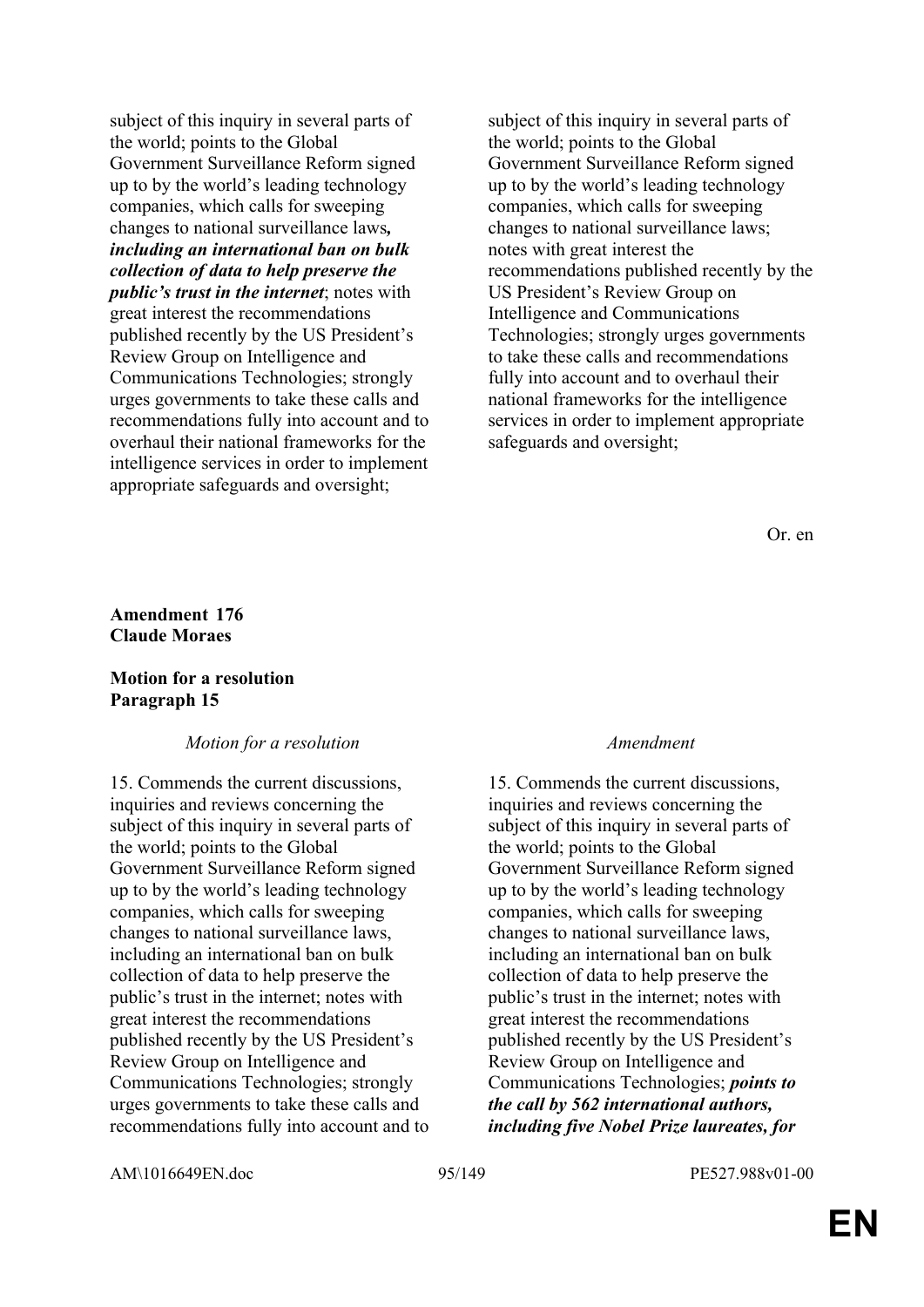overhaul their national frameworks for the intelligence services in order to implement appropriate safeguards and oversight;

# *an end to mass surveillance by the NSA;*

strongly urges governments to take these calls and recommendations fully into account and to overhaul their national frameworks for the intelligence services in order to implement appropriate safeguards and oversight;

Or. en

# **Amendment 177 Cornelia Ernst**

# **Motion for a resolution Paragraph 15**

# *Motion for a resolution Amendment*

15. Commends the current discussions, inquiries and reviews concerning the subject of this inquiry in several parts of the world; points to the Global Government Surveillance Reform signed up to by the world's leading technology companies, which calls for sweeping changes to national surveillance laws, including an international ban on bulk collection of data to help preserve the public's trust in *the internet*; notes with great interest the recommendations published recently by the US President's Review Group on Intelligence and Communications Technologies; strongly urges governments to take these calls and recommendations fully into account and to overhaul their national frameworks for the intelligence services in order to implement appropriate safeguards and oversight;

15. Commends the current discussions, inquiries and reviews concerning the subject of this inquiry in several parts of the world; points to the Global Government Surveillance Reform signed up to by the world's leading technology companies, which calls for sweeping changes to national surveillance laws, including an international ban on bulk collection of data to help preserve the public's trust in *their businesses*; notes with great interest the recommendations published recently by the US President's Review Group on Intelligence and Communications Technologies; strongly urges governments to take these calls and recommendations fully into account and to overhaul their national frameworks for the intelligence services in order to implement appropriate safeguards and oversight;

Or. en

**Amendment 178 Timothy Kirkhope** on behalf of the ECR Group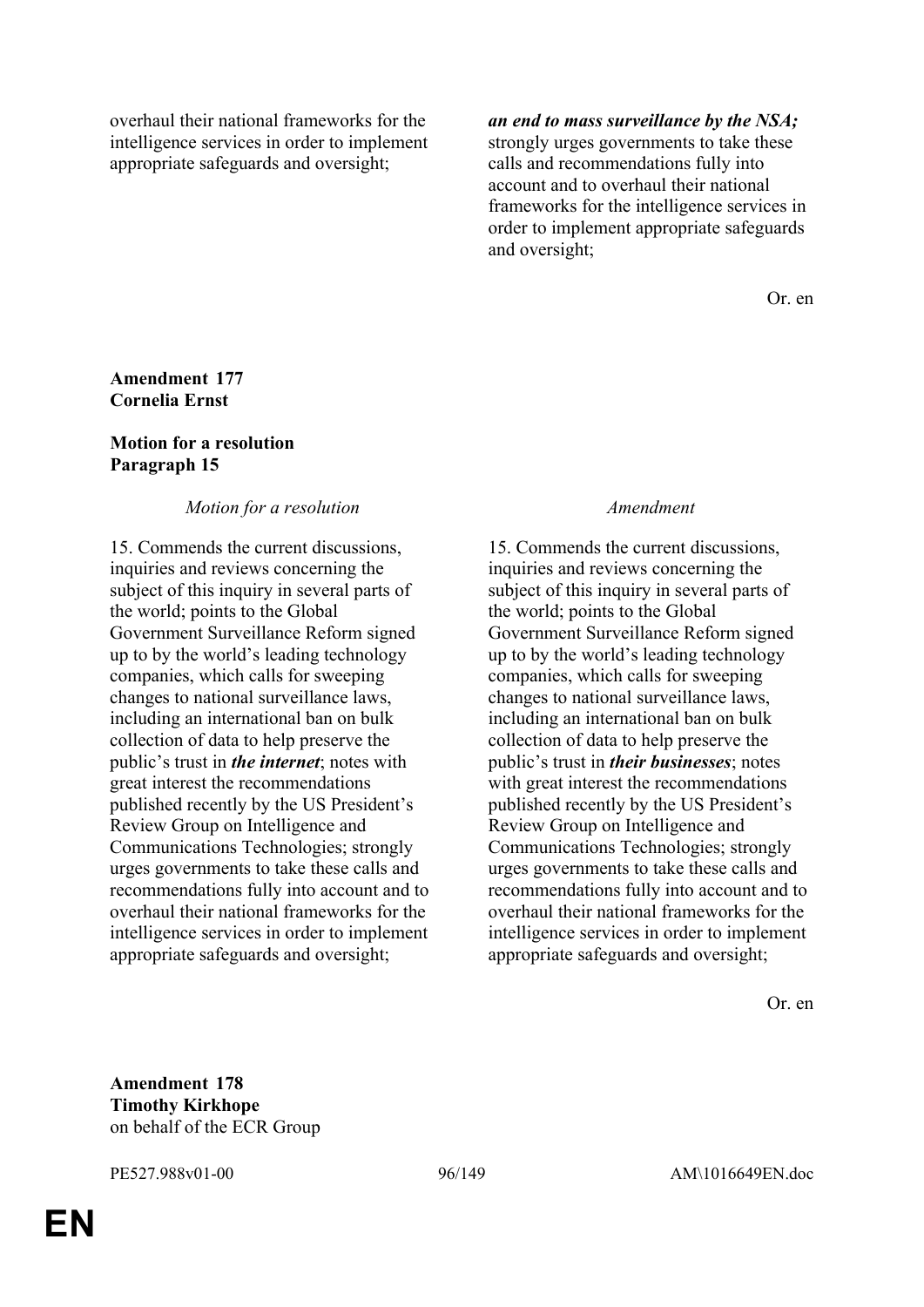# **Motion for a resolution Paragraph 16**

*Motion for a resolution Amendment*

*deleted*

*16. Commends the institutions and experts who have contributed to this inquiry; deplores the fact that several Member States' authorities have declined to cooperate with the inquiry the European Parliament has been conducting on behalf of citizens; welcomes the openness of several Members of Congress and of national parliaments;*

Or. en

**Amendment 179 Arnaud Danjean**

**Motion for a resolution Paragraph 16**

*Motion for a resolution Amendment*

16. Commends the institutions and experts who have contributed to this inquiry; *deplores the fact that several Member States' authorities have declined to cooperate with the inquiry the European Parliament has been conducting on behalf of citizens;* welcomes the openness of several Members of Congress and of national parliaments;

16. Commends the institutions and experts who have contributed to this inquiry; welcomes the openness of several Members of Congress and of national parliaments;

Or. en

**Amendment 180 Carmen Romero López**

**Motion for a resolution Paragraph 16 a (new)**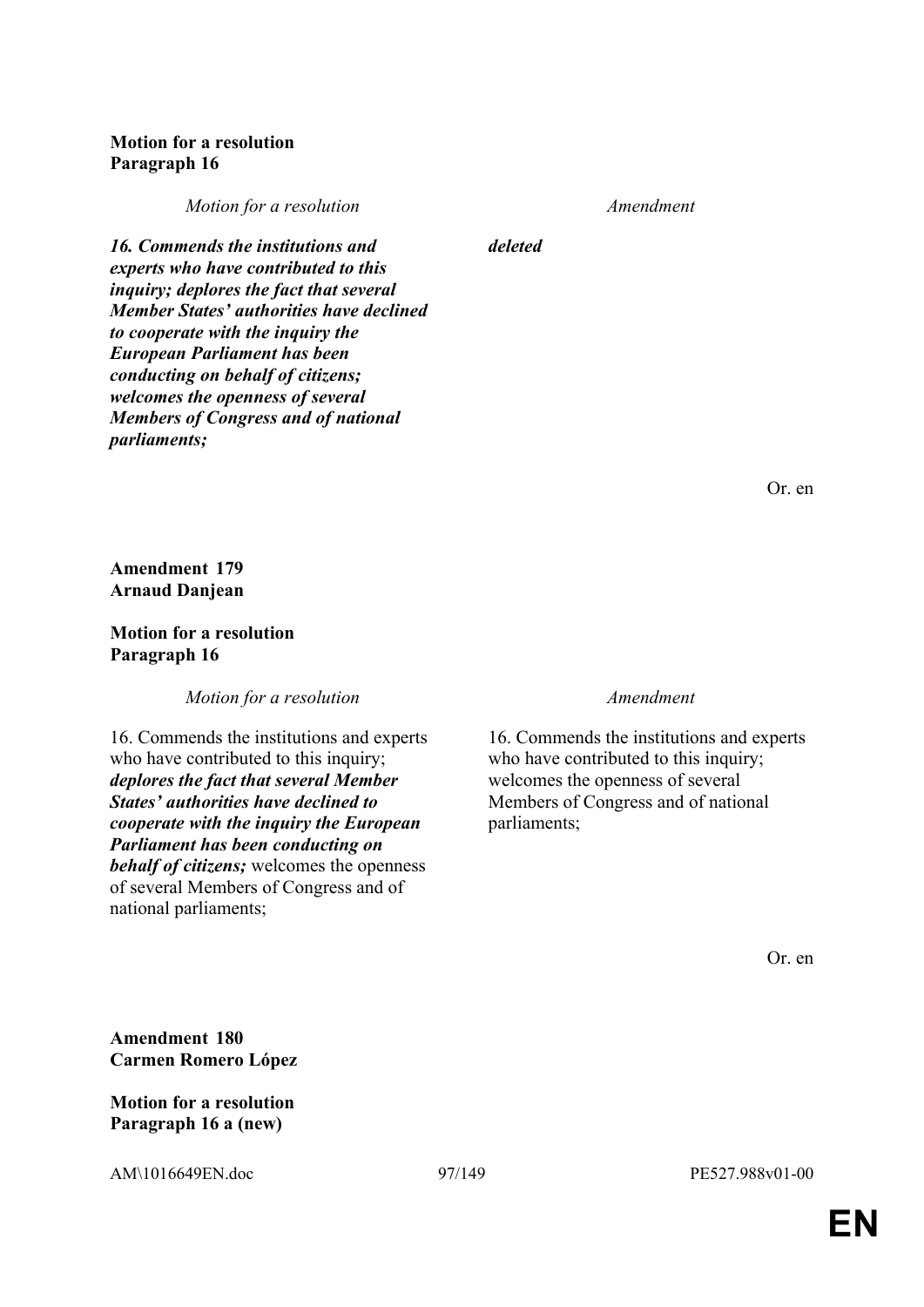### *Motion for a resolution Amendment*

*16a. Attaches great importance to the work of the LIBE Committee members, who have for some time been expressing concern at the massive exchange of data and the non-participation of the European Parliament in the negotiation of agreements with the United States;*

Or. es

### **Amendment 181 Arnaud Danjean**

### **Motion for a resolution Paragraph 18**

### *Motion for a resolution Amendment*

18. Intends to request strong political undertakings from the European Commission to be designated after the May 2014 elections to *implement* the proposals and recommendations of this Inquiry; expects adequate commitment from the candidates in the upcoming parliamentary hearings for the new Commissioners;

18. Intends to request strong political undertakings from the European Commission to be designated after the May 2014 elections to *take into account* the proposals and recommendations of this Inquiry; expects adequate commitment from the candidates in the upcoming parliamentary hearings for the new Commissioners;

Or. en

**Amendment 182 Jan Philipp Albrecht, Judith Sargentini, Jean Lambert, Hélène Flautre, Rui Tavares, Raül Romeva i Rueda**

**Motion for a resolution Paragraph 18 a (new) after heading «Recommendations»**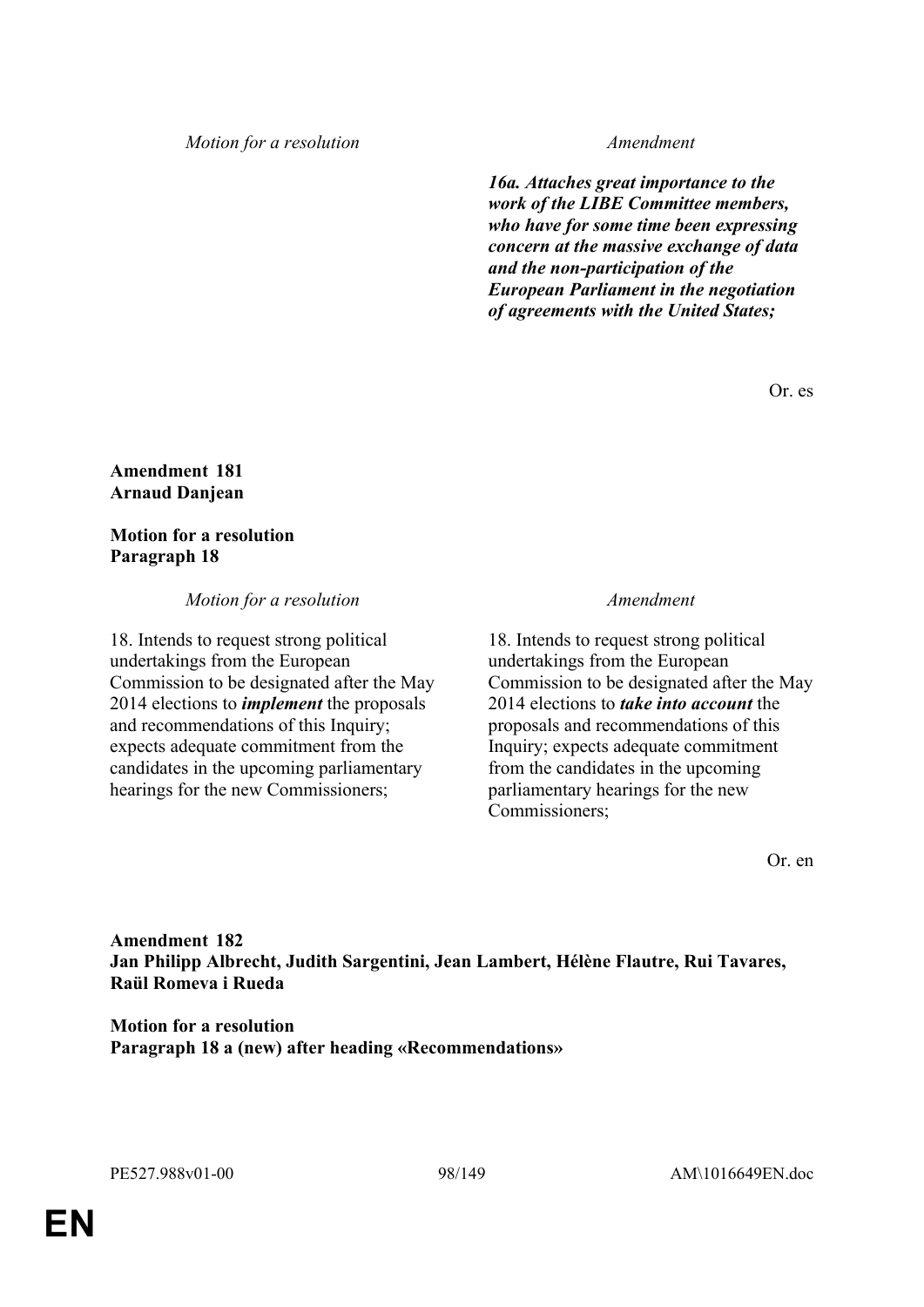*Motion for a resolution Amendment*

*18a. Calls on EU Member States to drop criminal charges, if any, against Edward Snowden and to offer him protection from prosecution, extradition or rendition by third parties, in recognition of his status as whistleblower and international human rights defender;*

Or. en

**Amendment 183 Josef Weidenholzer, Birgit Sippel**

**Motion for a resolution Paragraph 18 a (new)**

*Motion for a resolution Amendment*

*18a. Calls on the US to give amnesty to Edward Snowden for initiating the process of rethinking the course of intelligence agencies;*

Or. en

# **Amendment 184 Josef Weidenholzer, Birgit Sippel, Carmen Romero López**

**Motion for a resolution Paragraph 18 b (new)**

*Motion for a resolution Amendment*

*18b. Calls on EU Member States to thoroughly examine the possibility of granting whistleblowers international protection from prosecution;*

Or. en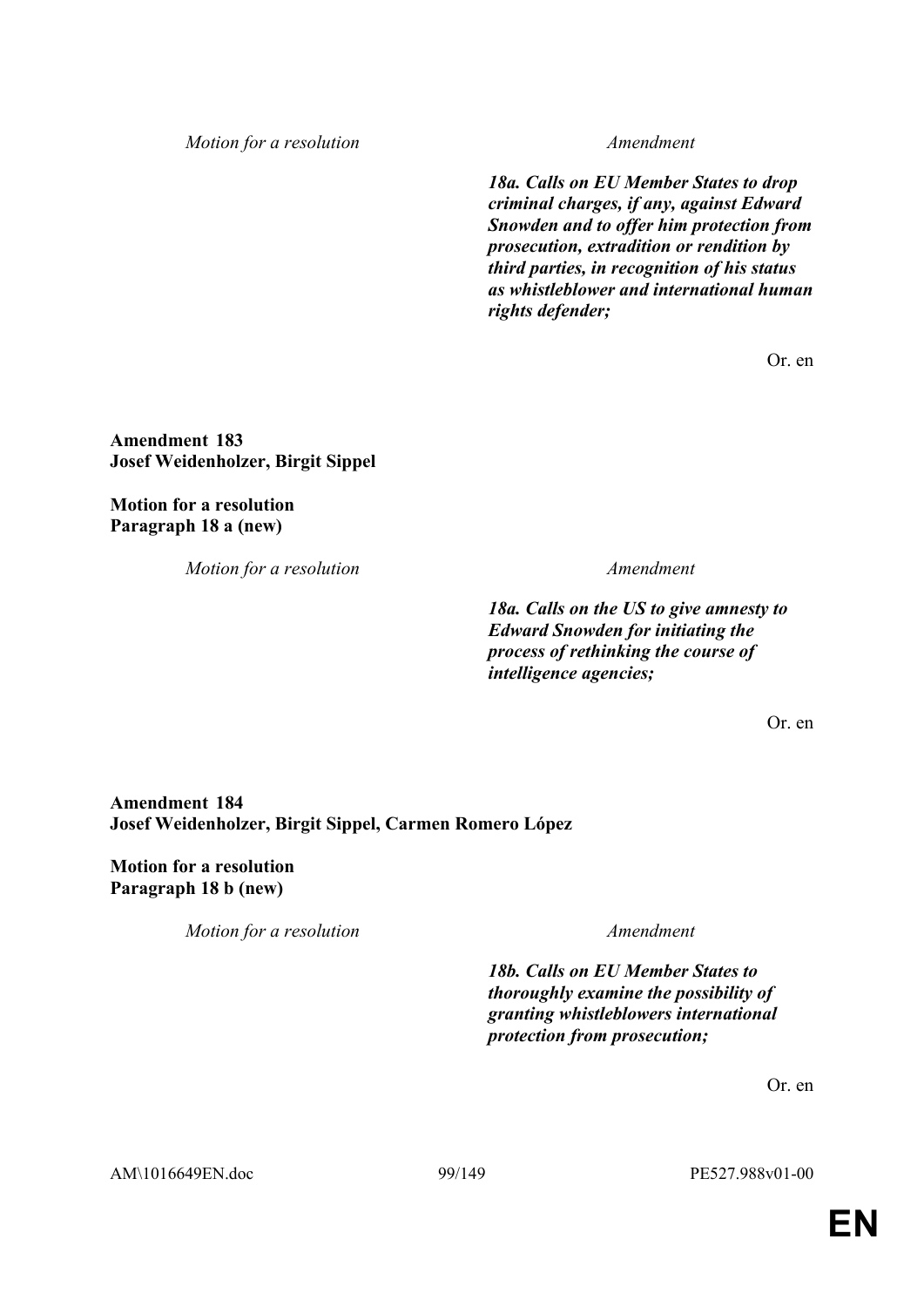# **Amendment 185 Jan Philipp Albrecht, Judith Sargentini, Jean Lambert, Hélène Flautre, Rui Tavares, Raül Romeva i Rueda**

**Motion for a resolution Paragraph 18 b (new)**

*Motion for a resolution Amendment*

*18b. Calls on the US to drop any criminal charges Edward Snowden in recognition of his status as whistleblower and international human rights defender;*

Or. en

**Amendment 186 Jan Philipp Albrecht, Judith Sargentini, Jean Lambert, Hélène Flautre, Rui Tavares, Raül Romeva i Rueda**

**Motion for a resolution Paragraph 18 c (new)**

*Motion for a resolution Amendment*

*18c. Draws attention to the plight of other whistleblowers and their supporters, including any journalists involved, who find themselves under pressure from government authorities;*

Or. en

# **Amendment 187 Birgit Sippel, Carmen Romero López, Josef Weidenholzer**

**Motion for a resolution Paragraph 19**

*Motion for a resolution Amendment*

19. Calls on the US authorities and the EU Member States to prohibit blanket mass surveillance activities and bulk processing

19. Calls on the US authorities and the EU Member States to prohibit blanket mass surveillance activities and bulk processing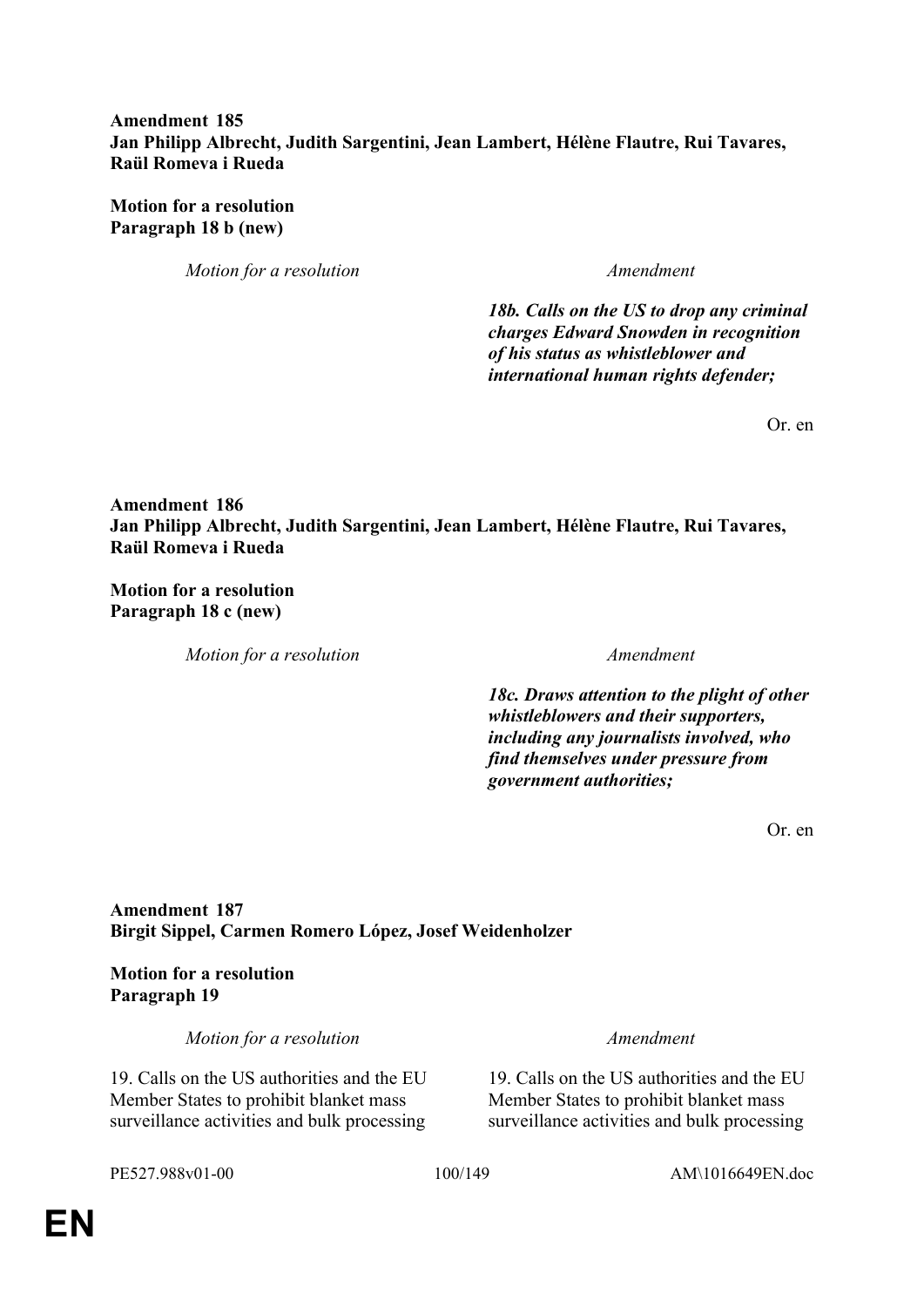of personal data; of personal data *as well as to stop all ongoing indiscriminate practices of mass surveillance*;

Or. en

### **Amendment 188 Cornelia Ernst**

### **Motion for a resolution Paragraph 19**

*Motion for a resolution Amendment*

19. Calls on the US authorities and the EU Member States to prohibit blanket mass surveillance activities and bulk processing of personal data;

19. Calls on the US authorities and the EU Member States to prohibit blanket mass surveillance activities and bulk processing of personal data *regardless of the purpose*; *calls on the Commission to propose to repeal EU legislation providing for such measures, to withdraw any current proposal aiming to introduce such measures and to refrain from proposing legislation introducing such measures in the future; calls on the European Council to do the same when defining general political directions and priorities;*

Or. en

### **Amendment 189 Claude Moraes**

### **Motion for a resolution Paragraph 19**

*Motion for a resolution Amendment*

19. Calls on the US authorities and the EU Member States to prohibit blanket mass surveillance activities and bulk processing of personal data;

19. Calls on the US authorities and the EU Member States to prohibit blanket mass surveillance activities and bulk processing of personal data *originated in particular from personal communications and commercial data; calls on EU Member*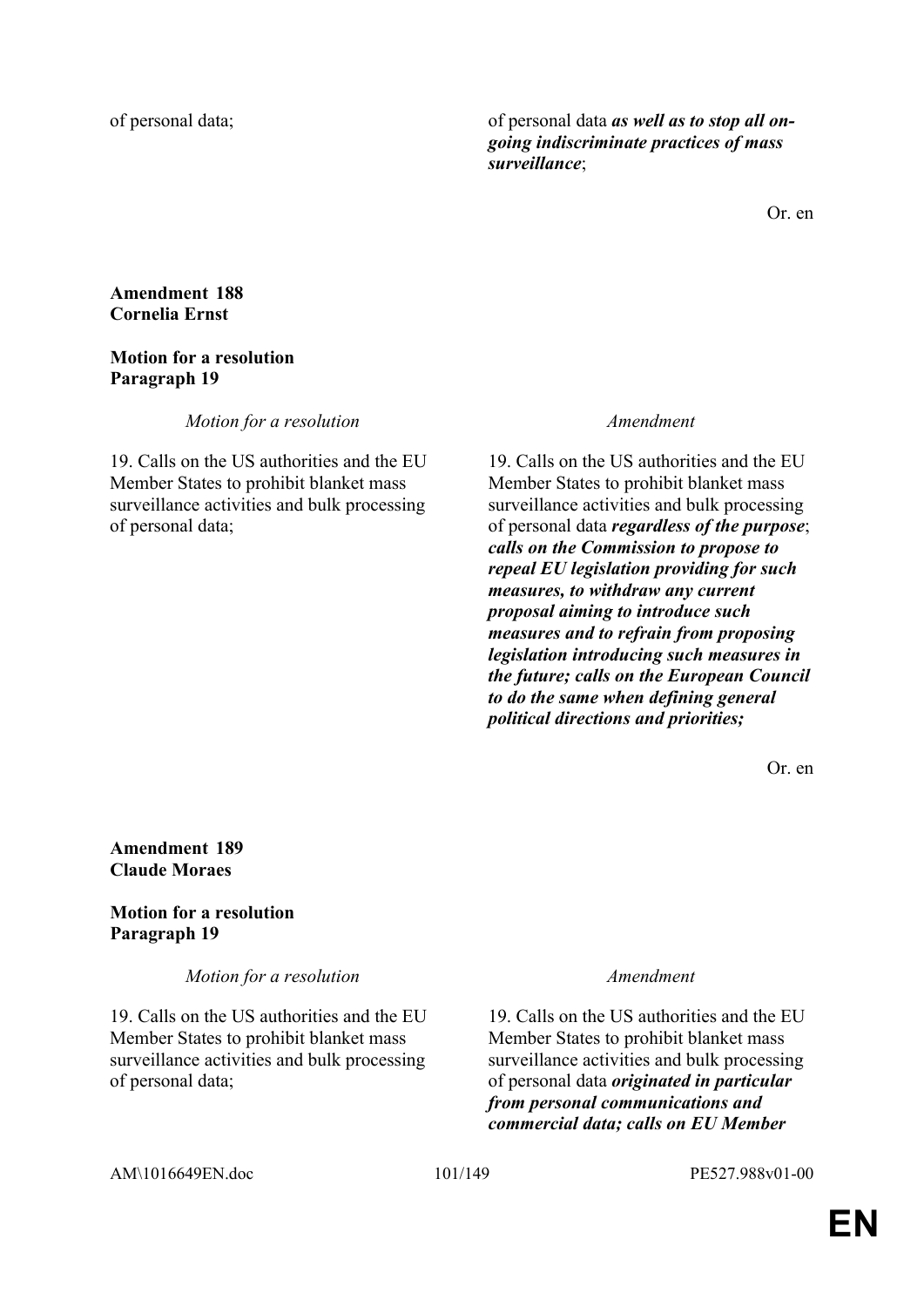*States to promote an initiative in the UN for an international treaty prohibiting such activities and the tools involved including an agency for its oversight*;

Or. en

# **Amendment 190 Axel Voss, Véronique Mathieu Houillon, Agustín Díaz de Mera García Consuegra, Teresa Jiménez-Becerril Barrio, Salvador Sedó i Alabart**

# **Motion for a resolution Paragraph 19**

*Motion for a resolution Amendment*

19. Calls on the US authorities and the EU Member States to prohibit blanket mass surveillance activities and *bulk* processing of personal data;

19. Calls on the US authorities and the EU Member States to prohibit blanket mass surveillance activities and *mass* processing of personal data *for intelligence*;

Or. en

# **Amendment 191 Claude Moraes, Josef Weidenholzer, Birgit Sippel, Carmen Romero López, Joanna Senyszyn**

**Motion for a resolution Paragraph 19 – subparagraph 1 (new)**

| Motion for a resolution | Amendment                                                                                                                                                                                                                                                                                                                                                                                                                                                                                                                        |
|-------------------------|----------------------------------------------------------------------------------------------------------------------------------------------------------------------------------------------------------------------------------------------------------------------------------------------------------------------------------------------------------------------------------------------------------------------------------------------------------------------------------------------------------------------------------|
|                         | <b>Calls on all EU Member States, and in</b><br>particular those participating in the so-<br>called "9-eyes" and "14-eyes"<br>programmes, to comprehensively evaluate<br>and revise their national legislation and<br>practices governing the activities of<br>intelligence services – including their<br>(strategic) surveillance powers,<br>authorisation procedures and oversight<br>mechanisms - so as to ensure that they are<br>in line with the standards of the European<br><b>Convention on Human Rights and comply</b> |
|                         |                                                                                                                                                                                                                                                                                                                                                                                                                                                                                                                                  |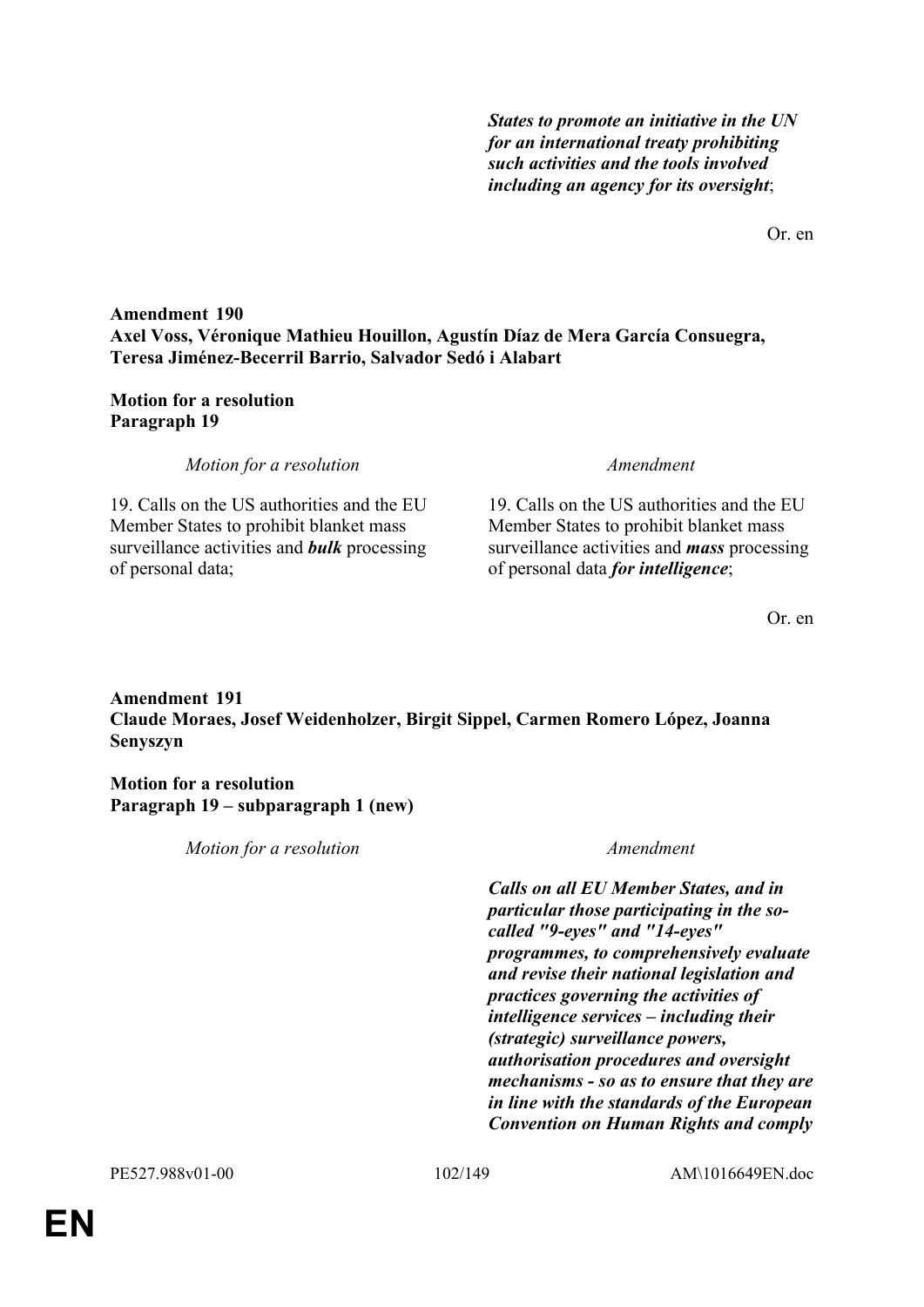*with their fundamental rights obligations as regards data protection, privacy, presumption of innocence, the necessity and proportionality of surveillance activities, as well as parliamentary and judicial oversight, as also set out in the UN compilations of good practices 38e and the recommendations of the Venice Commission 38f;* 

*38e UN Special Rapporteur on the Promotion and Protection of Human Rights and Fundamental Freedoms while Combating Terrorism 2010, Compilation of good practices on legal and institutional frameworks and measures that ensure respect for human rights by intelligence agencies, UN General Assembly, A/HRC/14/46, 17 May 2010.*

*\_\_\_\_\_\_\_\_\_\_\_\_\_\_\_\_\_\_*

*38f European Commission for Democracy Through Law (Venice Commission), Report on Democratic Oversight of the Security Services in Council of Europe States, Study 388/2006, June 2007 (update due in spring 2014).*

Or. en

**Amendment 192 Jan Philipp Albrecht, Judith Sargentini, Jean Lambert, Hélène Flautre, Rui Tavares, Raül Romeva i Rueda**

**Motion for a resolution Paragraph 19 a (new)**

*Motion for a resolution Amendment*

*19a. Calls on the US as well as EU and Member States' legislators to revise legislation on electronic communications and signals intelligence and the processing and transfer of such intelligence information to fully respect the principles of legality, legitimate aim and purpose limitation, necessity,* 

AM\1016649EN.doc 103/149 PE527.988v01-00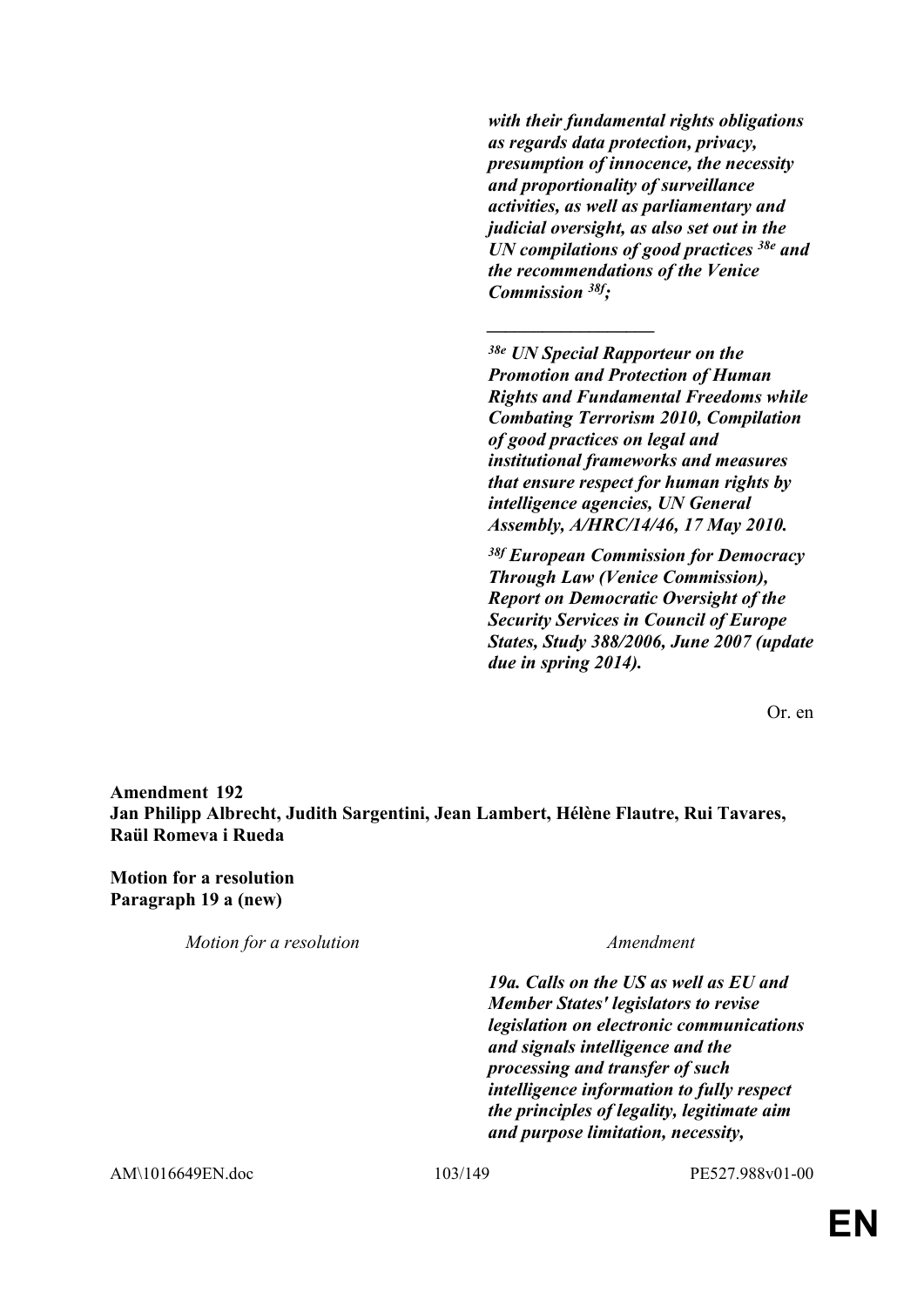*adequacy, proportionality, authorisation by a competent judicial authority, due process, user notification, transparency, public and parliamentary oversight, protection of the integrity of communications and systems, including safeguards for international cooperation and against illegitimate access;*

Or. en

**Amendment 193 Claude Moraes, Carmen Romero López, Joanna Senyszyn, Josef Weidenholzer, Birgit Sippel**

**Motion for a resolution Paragraph 19 a (new)**

*Motion for a resolution Amendment*

*19a. Calls on the UK to revise its national legislation and practices governing the activities of intelligence services so as to ensure that they are in line with the standards of the European Convention on Human Rights and comply with their fundamental rights obligations as regards data protection, privacy and presumption of innocence; in particular, given the extensive media reports referring to mass surveillance in the UK, would emphasise that the current legal framework which is made up of a 'complex interaction' between three separate pieces of legislation – the Human Rights Act 1998, the Intelligence Services Act 1994 and the Regulation of Investigatory Powers Act 2000 – should be revised;* 

Or. en

**Amendment 194 Claude Moraes, Josef Weidenholzer, Carmen Romero López, Joanna Senyszyn, Birgit Sippel**

PE527.988v01-00 104/149 AM\1016649EN.doc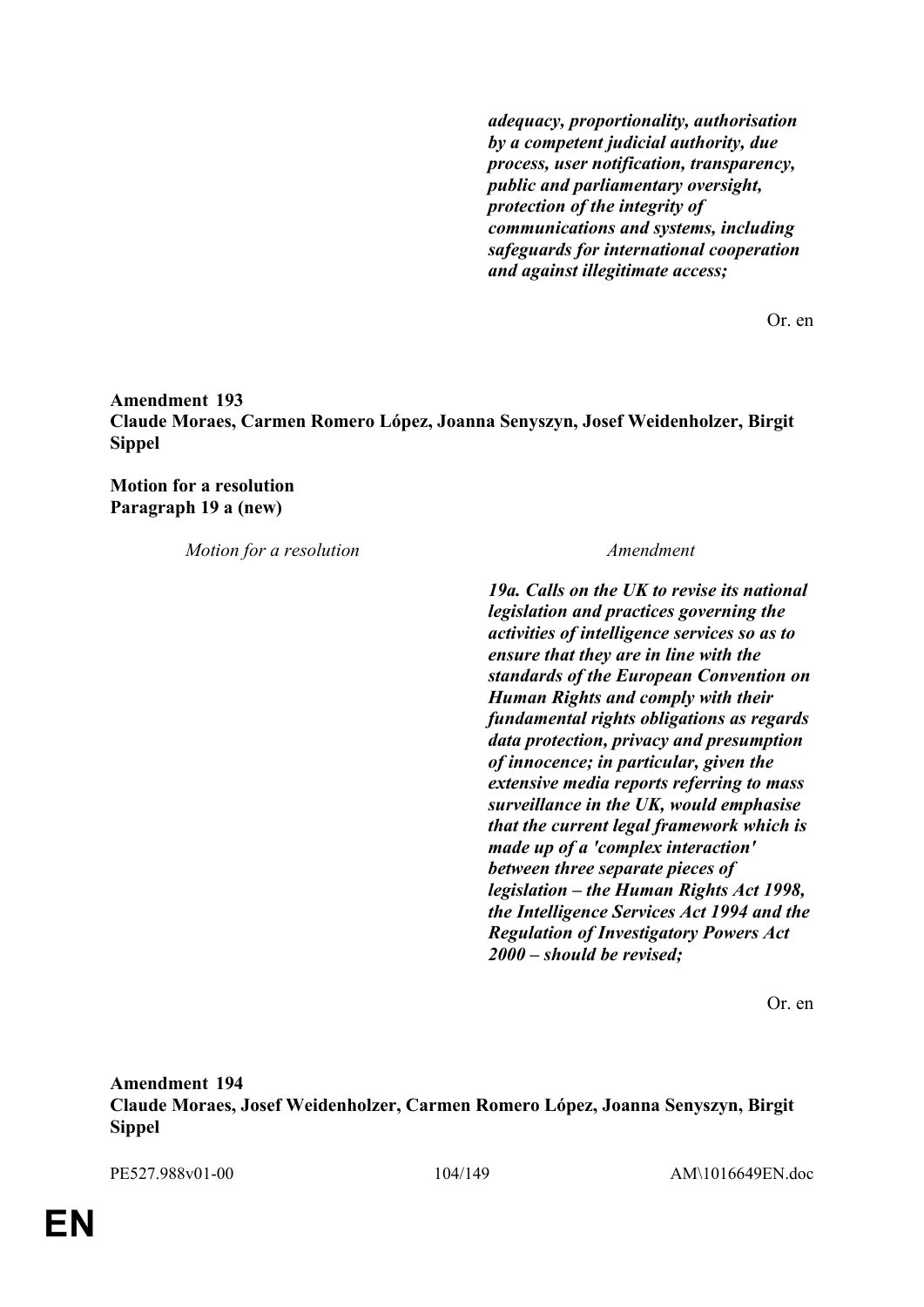# **Motion for a resolution Paragraph 19 b (new)**

*Motion for a resolution Amendment*

*19b. Calls on Germany to revise the law on the German foreign intelligence service (BND) and the G-10 Law by making them more specific, reinforcing the rights of all persons whose communications are intercepted, providing for more public information in particular as to the activities of the G10 Commission, reinforcing the technical capabilities and investigative powers of the parliamentary oversight bodies, and adjusting the laws to the developments regarding internet technology and use;*

Or. en

# **Amendment 195 Claude Moraes, Birgit Sippel, Josef Weidenholzer, Carmen Romero López, Joanna Senyszyn**

**Motion for a resolution Paragraph 19 c (new)**

*Motion for a resolution Amendment*

*19c. Calls on France to reinforce the system of checks and balances in the field of intelligence activities so as to ensure it is in line with the European Convention on Human Right's requirements, to strengthen its general oversights mechanisms, both as regards the ex ante authorisation procedures, the involvement of the Parliament in monitoring of intelligence activities and the reinforcement of technical capabilities and investigate powers of the latter. Moreover encourages the National Commission for the Control of Security Interceptions (CNIS), independent* 

AM\1016649EN.doc 105/149 PE527.988v01-00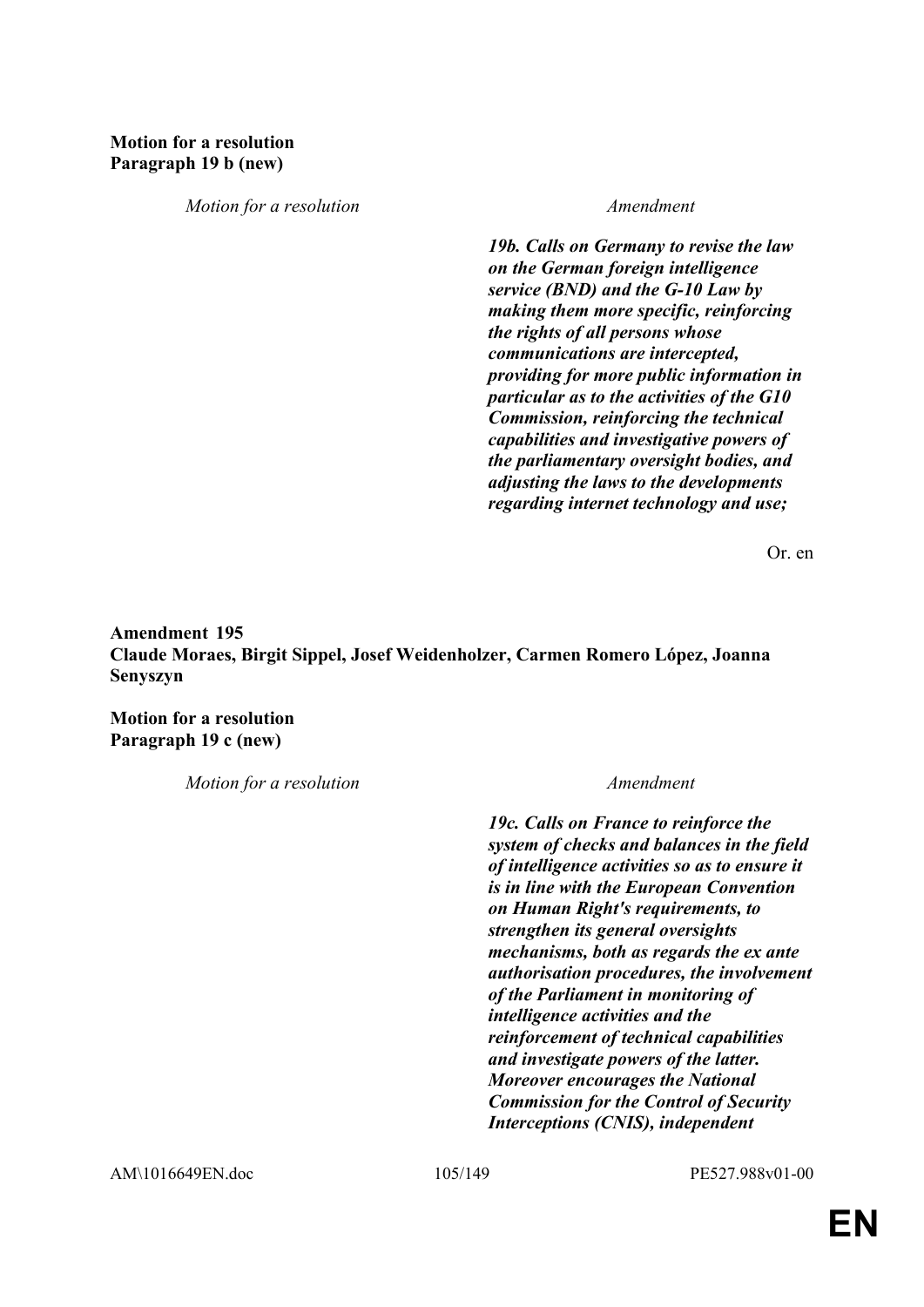*administrative authority to monitor more closely and effectively the processing of data collected by the various intelligence agencies. Urges France to clarify the situation on allegations regarding potential agreements between intelligence services and telecommunication companies as regard access to and exchange of personal data and access to communication facilities including Transatlantic cables. Takes notes of the adoption of the "Loi de programmation militaire 2014-2019" in December 2013 clarifying the framework according to which intelligence services may have access to communication data, with regards to fighting against terrorism;*

Or. en

# **Amendment 196 Claude Moraes, Birgit Sippel, Josef Weidenholzer, Carmen Romero López, Joanna Senyszyn**

**Motion for a resolution Paragraph 19 d (new)**

*Motion for a resolution Amendment*

*19d. Calls on Sweden to revise the internet laws which authorised the National Defence Radio Establishment (FRA) to monitor communications traffic into and out of Sweden, cable bound as well as in the ether (radio and satellite), including emails, text messages and telephone calls and Act on signals intelligence which allows for the bulk transfer of data to other states if authorised by the Government, in order to specify the means and the scope of the surveillance and to improve the foreseeability of law which would enable an individual to foresee whether their communication or data about their communication is collected by FRA;*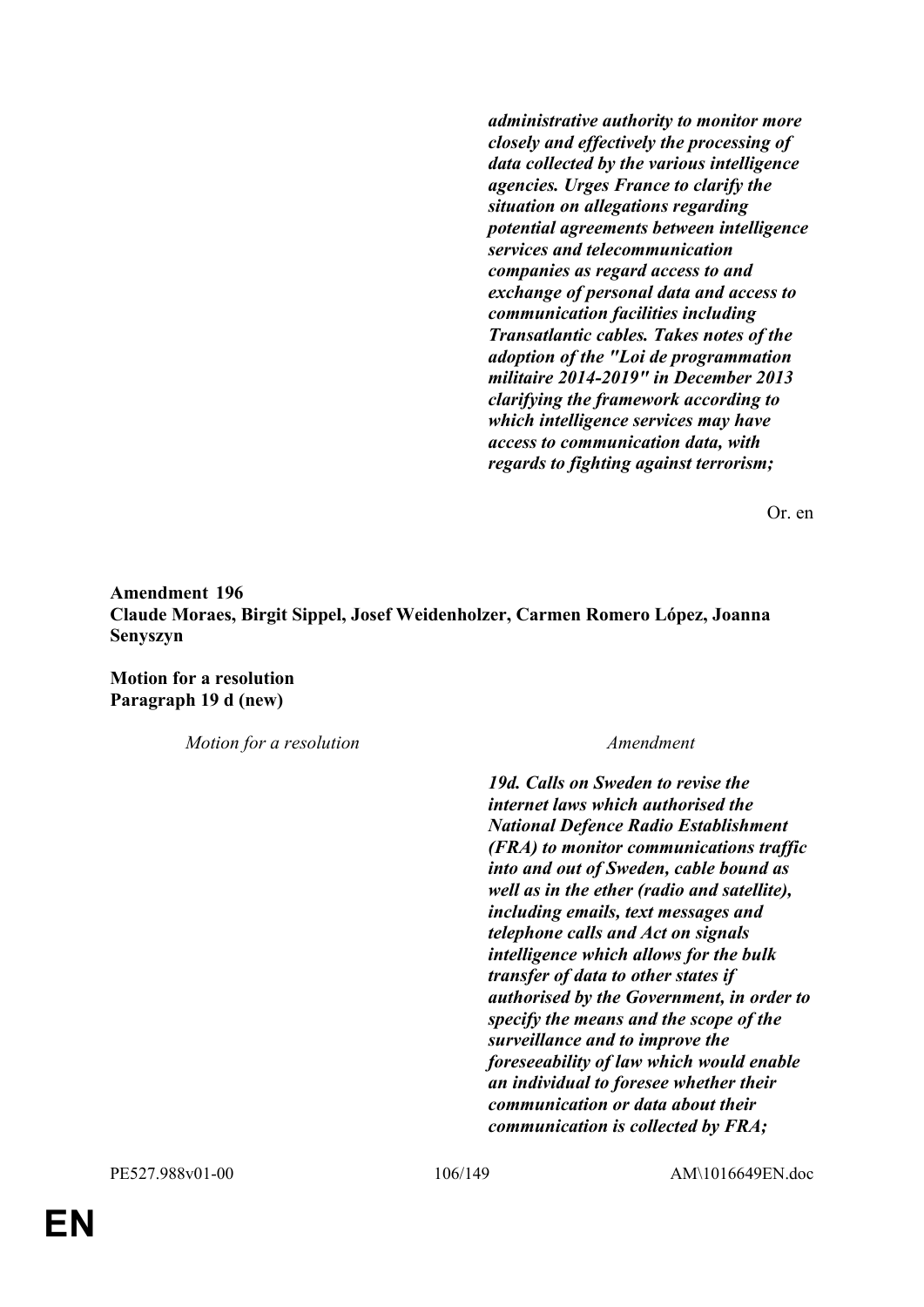*recommends further to reinforce the system of checks and balances in oversight of the signals intelligence by including at the composition of the Inspection for Defence Intelligence Operations the parliamentarians in office;*

Or. en

# **Amendment 197 Claude Moraes, Josef Weidenholzer, Carmen Romero López, Joanna Senyszyn, Birgit Sippel**

**Motion for a resolution Paragraph 19 e (new)**

*Motion for a resolution Amendment*

*19e. Takes note of the review of the Dutch Intelligence and Security Act 2002 (report by the "Dessens Commission" of 2 December 2013); supports those recommendations of the review commission which aim to strengthen the transparency of and the control and oversight on the Dutch intelligence services; calls on the Netherlands to refrain from extending the powers of the intelligence services so that untargeted and large-scale surveillance could also be performed on cable-bound communications of innocent citizens, especially given the fact that one of the biggest Internet Exchange Points in the world is located in Amsterdam (AMS-IX); calls for caution in defining the mandate and capabilities of the new Joint Sigint Cyber Unit, as well as for the presence and operation by US intelligence personnel on Dutch territory;*

Or. en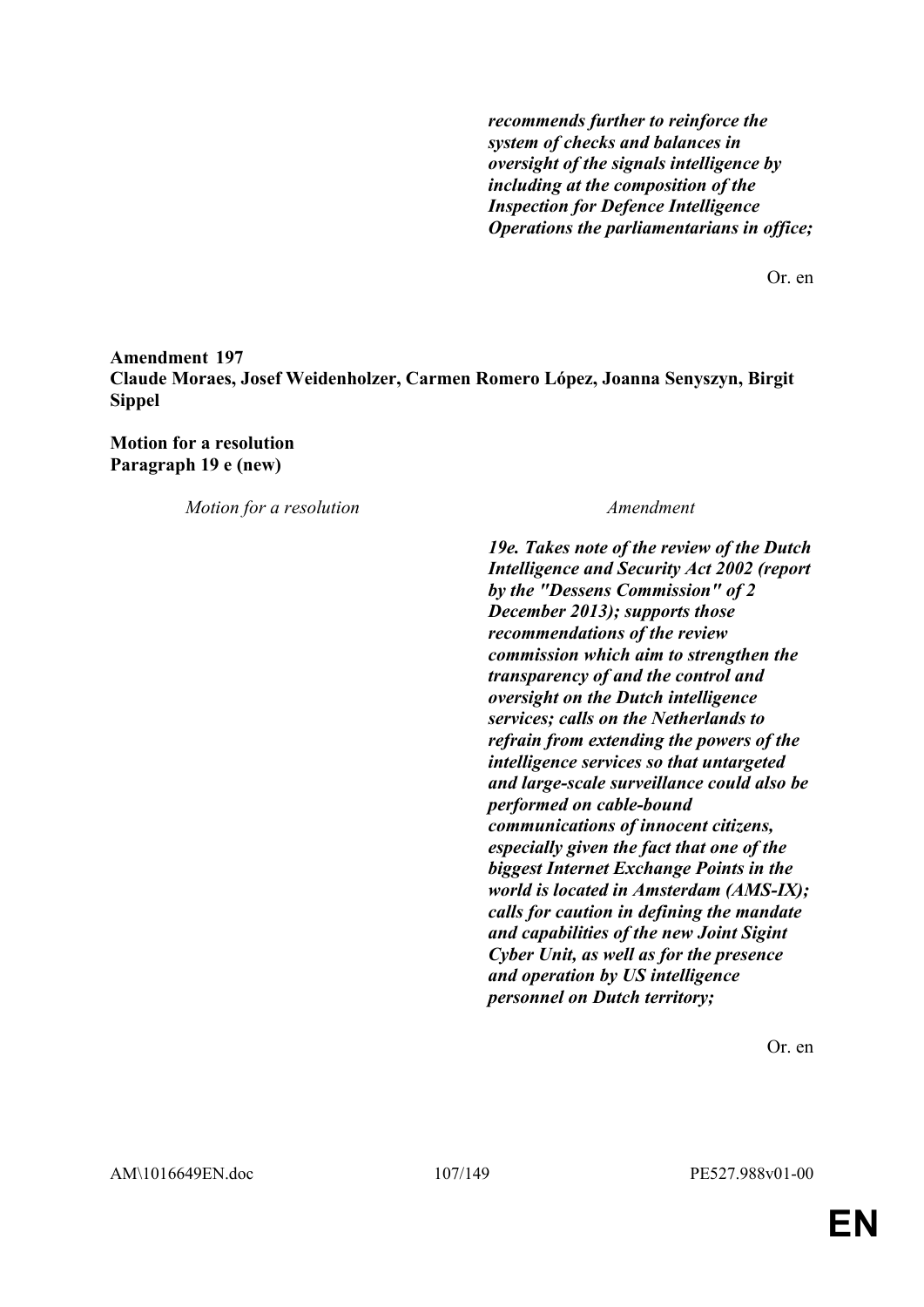# **Amendment 198 Claude Moraes, Josef Weidenholzer, Carmen Romero López, Joanna Senyszyn, Birgit Sippel**

**Motion for a resolution Paragraph 19 f (new)**

*Motion for a resolution Amendment*

*19f. Calls on Poland to revise data protection legislation in particular as far as their access by different (law enforcement or intelligence) authorities to citizens' personal data from various sources is concerned) and introduce an independent supervisory mechanism over their activity, notably in the area of intelligence and general crime prevention; strongly recommends that Poland properly applies freedom of information laws with respect to national security issues ; recommends further that any freedom of information requests shall be duly and adequately treated, notably when relevant for explaining government involvement in programs of mass surveillance and for thereby holding decision-makers accountable;*

Or. en

**Amendment 199 Timothy Kirkhope** on behalf of the ECR Group

**Motion for a resolution Paragraph 20**

*Motion for a resolution Amendment*

*20. Calls on certain EU Member States, including the UK, Germany, France, Sweden and the Netherlands, to revise where necessary their national legislation and practices governing the activities of intelligence services so as to ensure that* 

*deleted*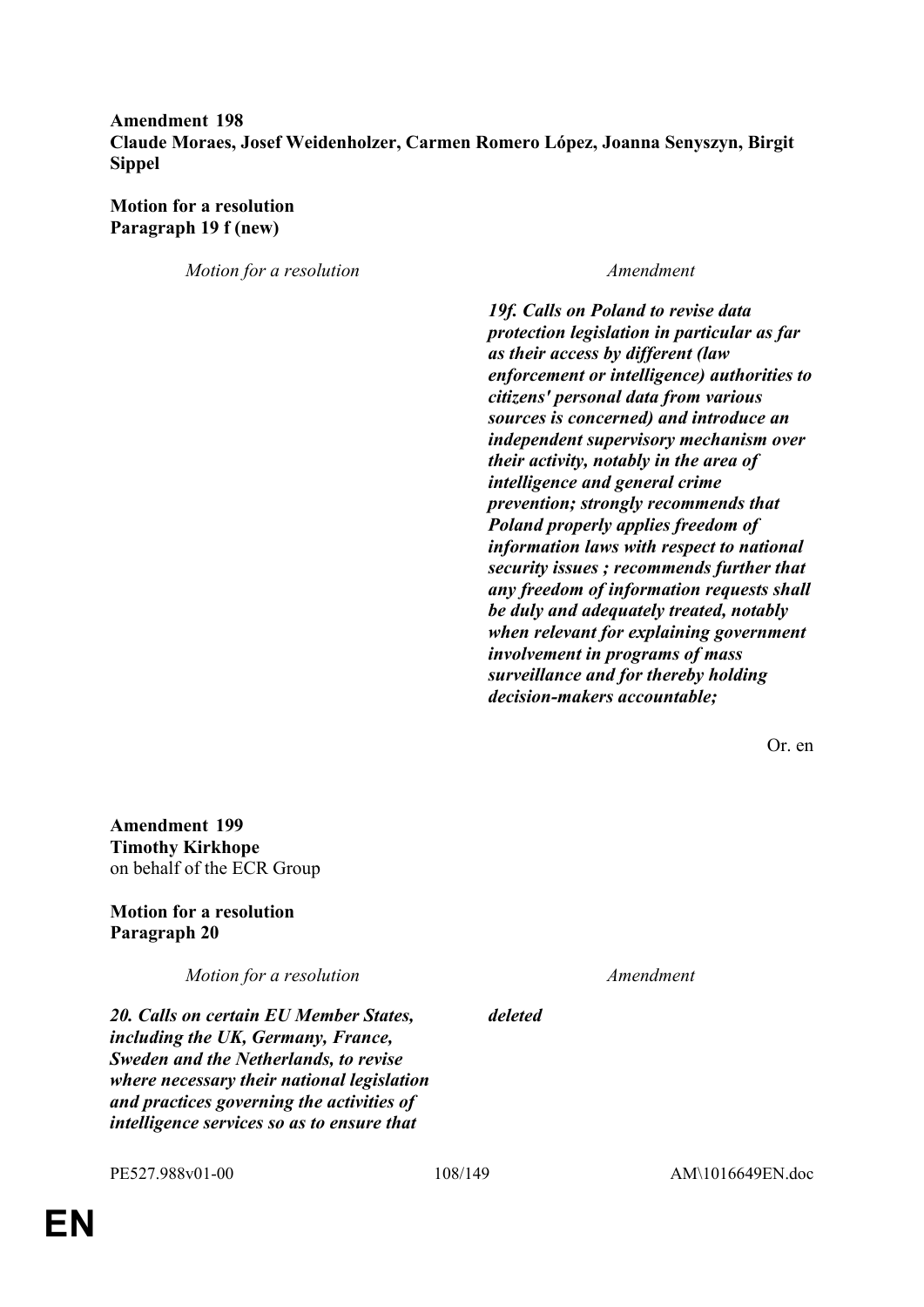*they are in line with the standards of the European Convention on Human Rights and comply with their fundamental rights obligations as regards data protection, privacy and presumption of innocence; in particular, given the extensive media reports referring to mass surveillance in the UK, would emphasise that the current legal framework which is made up of a 'complex interaction' between three separate pieces of legislation – the Human Rights Act 1998, the Intelligence Services Act 1994 and the Regulation of Investigatory Powers Act 2000 – should be revised;*

Or. en

**Amendment 200 Claude Moraes**

### **Motion for a resolution Paragraph 20**

*Motion for a resolution Amendment*

*20. Calls on certain EU Member States, including the UK, Germany, France, Sweden and the Netherlands, to revise where necessary their national legislation and practices governing the activities of intelligence services so as to ensure that they are in line with the standards of the European Convention on Human Rights and comply with their fundamental rights obligations as regards data protection, privacy and presumption of innocence; in particular, given the extensive media reports referring to mass surveillance in the UK, would emphasise that the current legal framework which is made up of a 'complex interaction' between three separate pieces of legislation – the Human Rights Act 1998, the Intelligence Services Act 1994 and the Regulation of Investigatory Powers Act 2000 – should* 

*deleted*

AM\1016649EN.doc 109/149 PE527.988v01-00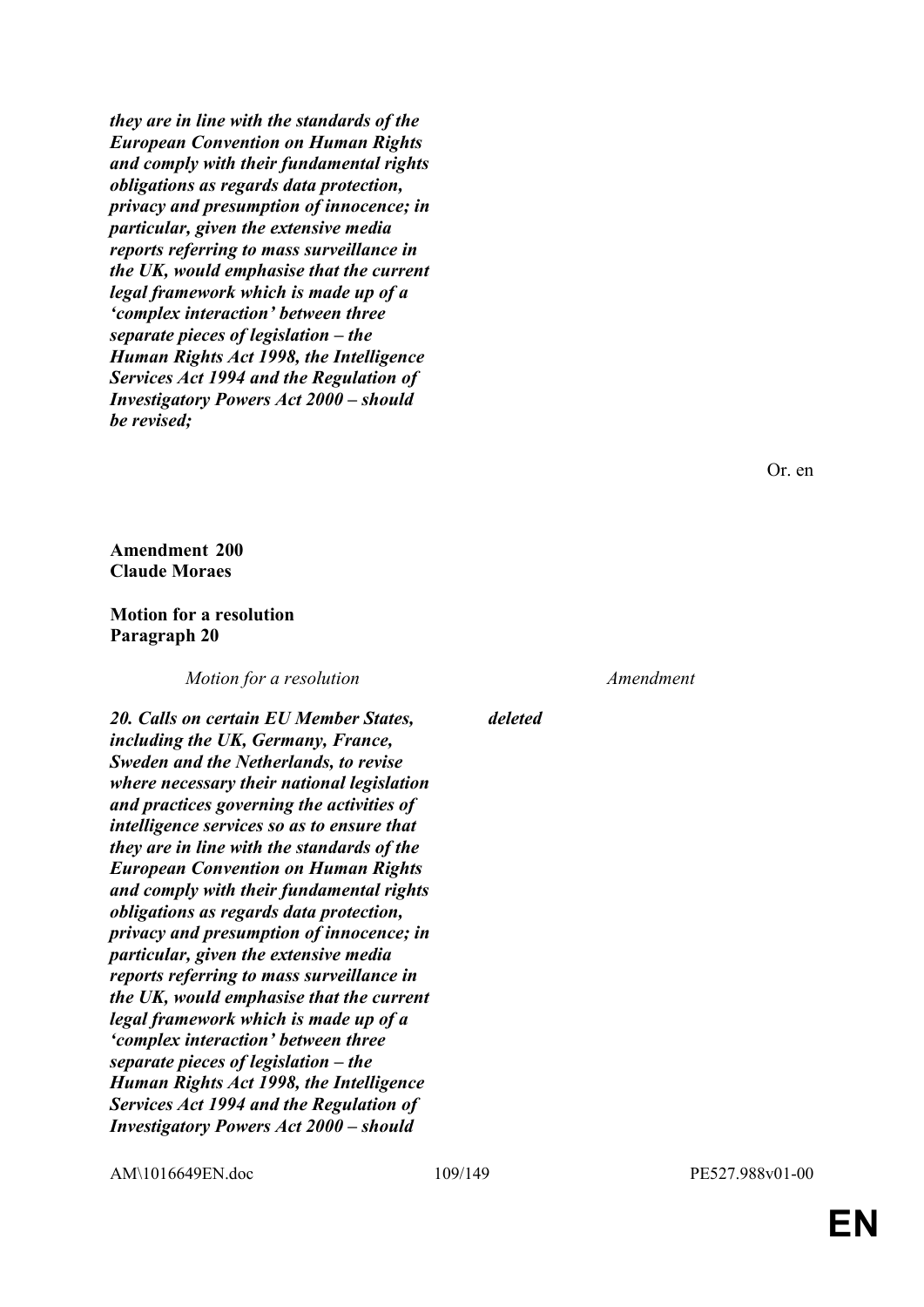### *be revised;*

**Amendment 201 Jan Philipp Albrecht, Judith Sargentini, Jean Lambert, Hélène Flautre, Rui Tavares, Raül Romeva i Rueda**

### **Motion for a resolution Paragraph 20**

### *Motion for a resolution Amendment*

20. Calls on *certain* EU Member States, *including the UK, Germany, France, Sweden and the Netherlands, to* revise where necessary their national legislation and practices governing the activities of intelligence services so as to ensure that they are in line with the standards of the European Convention on Human Rights and comply with their fundamental rights obligations as regards data protection, privacy *and* presumption of innocence*; in particular*, *given the extensive media reports referring to mass* surveillance *in the UK, would emphasise that the current legal framework which is made up of a 'complex interaction' between three separate pieces of legislation – the Human Rights Act 1998, the Intelligence Services Act 1994* and the *Regulation of Investigatory Powers Act 2000 – should be revised*;

20. Calls on *all* EU Member States, *and in particular those participating in the socalled "9-eyes" and "14-eyes" programmes, to comprehensively evaluate and* revise where necessary their national legislation and practices governing the activities of intelligence services *– including their (strategic) surveillance powers, authorisation procedures and oversight mechanisms -* so as to ensure that they are in line with the standards of the European Convention on Human Rights and comply with their fundamental rights obligations as regards data protection, privacy*,* presumption of innocence, *the necessity and proportionality of* surveillance *activities, as well as parliamentary and judicial oversight, the UN compilations of good practices38g* and the *recommendations of the Venice Commission38h*;

 $\overline{\phantom{a}}$  , where  $\overline{\phantom{a}}$ 

*<sup>38</sup>g United Nations General Assembly, A/HRC/14/46, 17 May 2010.*

*<sup>38</sup>h European Commission for Democracy through Law (Venice Commission): Report on Counter-Terrorism and Human Rights, CDL-AD(2010)022, adopted 4 June 2010; Report on the Democratic Oversight of the Security Services, CDL-AD(2007)016, adopted 2 June 2007.*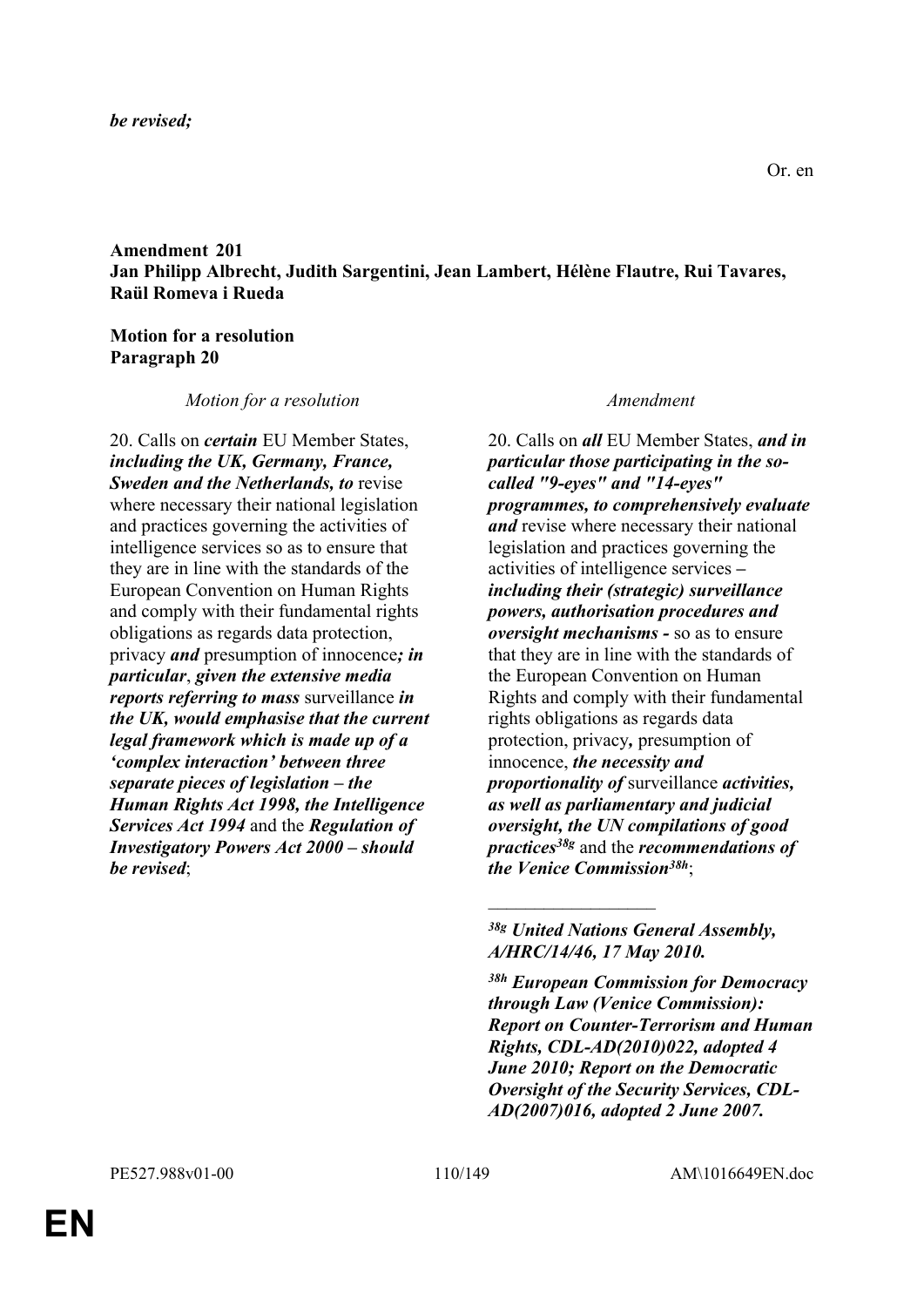### **Amendment 202 Cornelia Ernst**

## **Motion for a resolution Paragraph 20**

### *Motion for a resolution Amendment*

20. Calls on certain EU Member States, including the UK, Germany, France, Sweden and the Netherlands, to revise where necessary their national legislation and practices governing the activities of intelligence services so as to ensure that they are in line with the standards of the European Convention on Human Rights and comply with their fundamental rights obligations as regards data protection, privacy and presumption of innocence; in particular, given the extensive media reports referring to mass surveillance in the UK, would emphasise that the current legal framework which is made up of a 'complex interaction' between three separate pieces of legislation – the Human Rights Act 1998, the Intelligence Services Act 1994 and the Regulation of Investigatory Powers Act 2000 – should be revised;

20. Calls on certain EU Member States, including the UK, Germany, France, Sweden and the Netherlands, to revise where necessary their national legislation and practices governing the activities of intelligence services so as to ensure that they are in line with the standards of the European Convention on Human Rights and comply with their fundamental rights obligations*, in particular* as regards data protection, privacy and presumption of innocence; in particular, given the extensive media reports referring to mass surveillance in the UK, would emphasise that the current legal framework which is made up of a 'complex interaction' between three separate pieces of legislation – the Human Rights Act 1998, the Intelligence Services Act 1994 and the Regulation of Investigatory Powers Act 2000 – should be revised;

Or. en

**Amendment 203 Anna Maria Corazza Bildt**

**Motion for a resolution Paragraph 20**

*Motion for a resolution Amendment*

20. Calls on *certain* EU Member States*, including the UK, Germany, France,* 

20. Calls on EU Member States to revise *if* necessary their national legislation and

AM\1016649EN.doc 111/149 PE527.988v01-00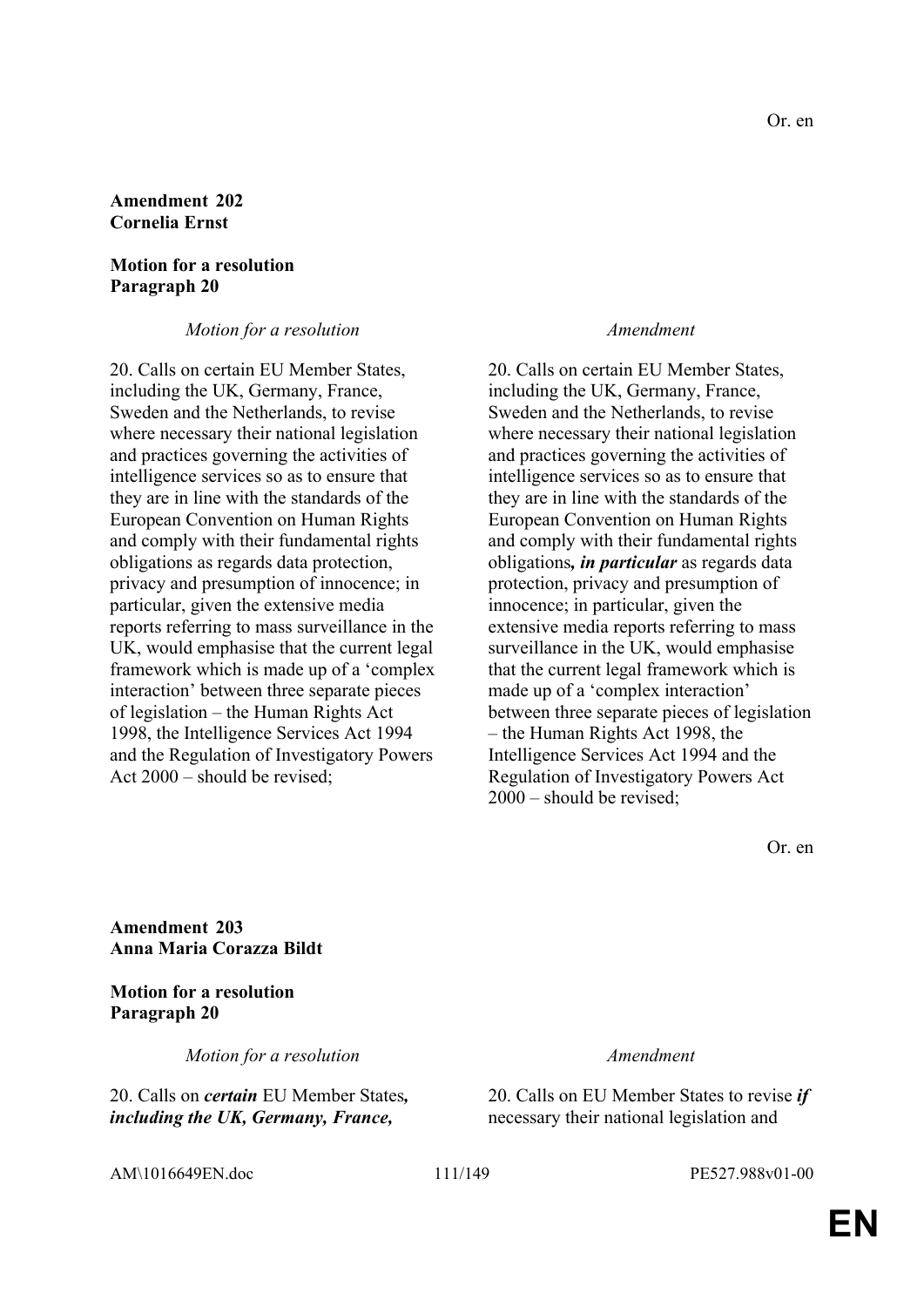*Sweden and the Netherlands,* to revise *where* necessary their national legislation and practices governing the activities of intelligence services so as to ensure that they are in line with the standards of the European Convention on Human Rights and comply with their fundamental rights obligations as regards data protection, privacy and presumption of innocence; *in particular, given the extensive media reports referring to mass surveillance in the UK, would emphasise that the current legal framework which is made up of a 'complex interaction' between three separate pieces of legislation – the Human Rights Act 1998, the Intelligence Services Act 1994 and the Regulation of Investigatory Powers Act 2000 – should be revised;*

practices governing the activities of intelligence services so as to ensure that they are in line with the standards of the European Convention on Human Rights and comply with their fundamental rights obligations as regards data protection, privacy and presumption of innocence;

Or. en

### **Amendment 204 Gianni Vattimo**

### **Motion for a resolution Paragraph 20**

# *Motion for a resolution Amendment*

20. Calls on certain EU Member States, including the UK, Germany, France, Sweden and the Netherlands, to revise where necessary their national legislation and practices governing the activities of intelligence services so as to ensure that they are in line with the standards of the European Convention on Human Rights and comply with their fundamental rights obligations as regards data protection, privacy and presumption of innocence; in particular, given the extensive media reports referring to mass surveillance in the UK, *would emphasise* that the current legal framework which is made up of a 'complex interaction' between three separate pieces

20. Calls on certain EU Member States, including the UK, Germany, France, Sweden and the Netherlands, to revise where necessary their national legislation and practices governing the activities of intelligence services so as to ensure that they are in line with the standards of the European Convention on Human Rights and comply with their fundamental rights obligations as regards data protection, privacy and presumption of innocence; in particular, given the extensive media reports referring to mass surveillance in the UK, *emphasises* that the current legal framework which is made up of a 'complex interaction' between three separate pieces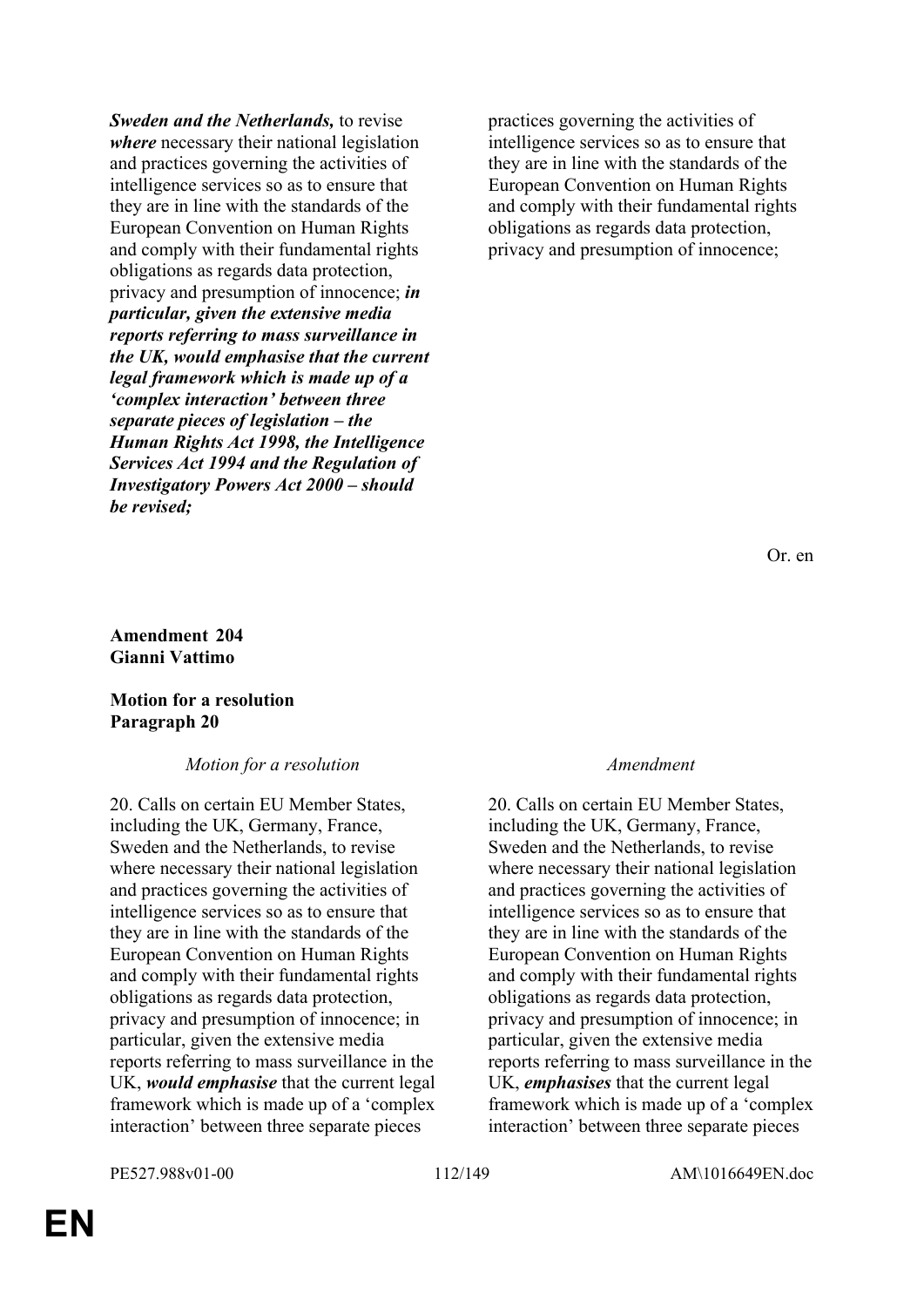of legislation – the Human Rights Act 1998, the Intelligence Services Act 1994 and the Regulation of Investigatory Powers Act 2000 – *should* be revised;

of legislation – the Human Rights Act 1998, the Intelligence Services Act 1994 and the Regulation of Investigatory Powers Act 2000 – *must* be revised *as a matter of urgency*; *considers that the continued existence of such sweeping mass surveillance programmes and espionage operations (spying on international meetings, for instance), especially if these are conducted for or in collaboration with non-EU countries, is evidence of a very serious conflict of interest, allegiance, and loyalty, one that is at odds with the EU Treaties and dangerous to European aims and interests and one which the EU and the Member States concerned have to resolve without fail;* 

Or. it

# **Amendment 205 Axel Voss, Véronique Mathieu Houillon, Agustín Díaz de Mera García Consuegra, Teresa Jiménez-Becerril Barrio, Arnaud Danjean, Salvador Sedó i Alabart**

**Motion for a resolution Paragraph 20**

*Motion for a resolution Amendment*

20. Calls on certain EU Member States*, including the UK, Germany, France, Sweden and the Netherlands,* to revise *where* necessary their national legislation and practices governing the activities of intelligence services so as to ensure that they are in line with the standards of the European Convention on Human Rights and comply with their fundamental rights obligations as regards data protection, privacy and presumption of innocence; *in particular, given the extensive media reports referring to mass surveillance in the UK, would emphasise that the current legal framework which is made up of a 'complex interaction' between three separate pieces of legislation – the* 

20. Calls on certain EU Member States to revise *if* necessary their national legislation and practices governing the activities of intelligence services so as to ensure that they are in line with the standards of the European Convention on Human Rights and comply with their fundamental rights obligations as regards data protection, privacy and presumption of innocence;

AM\1016649EN.doc 113/149 PE527.988v01-00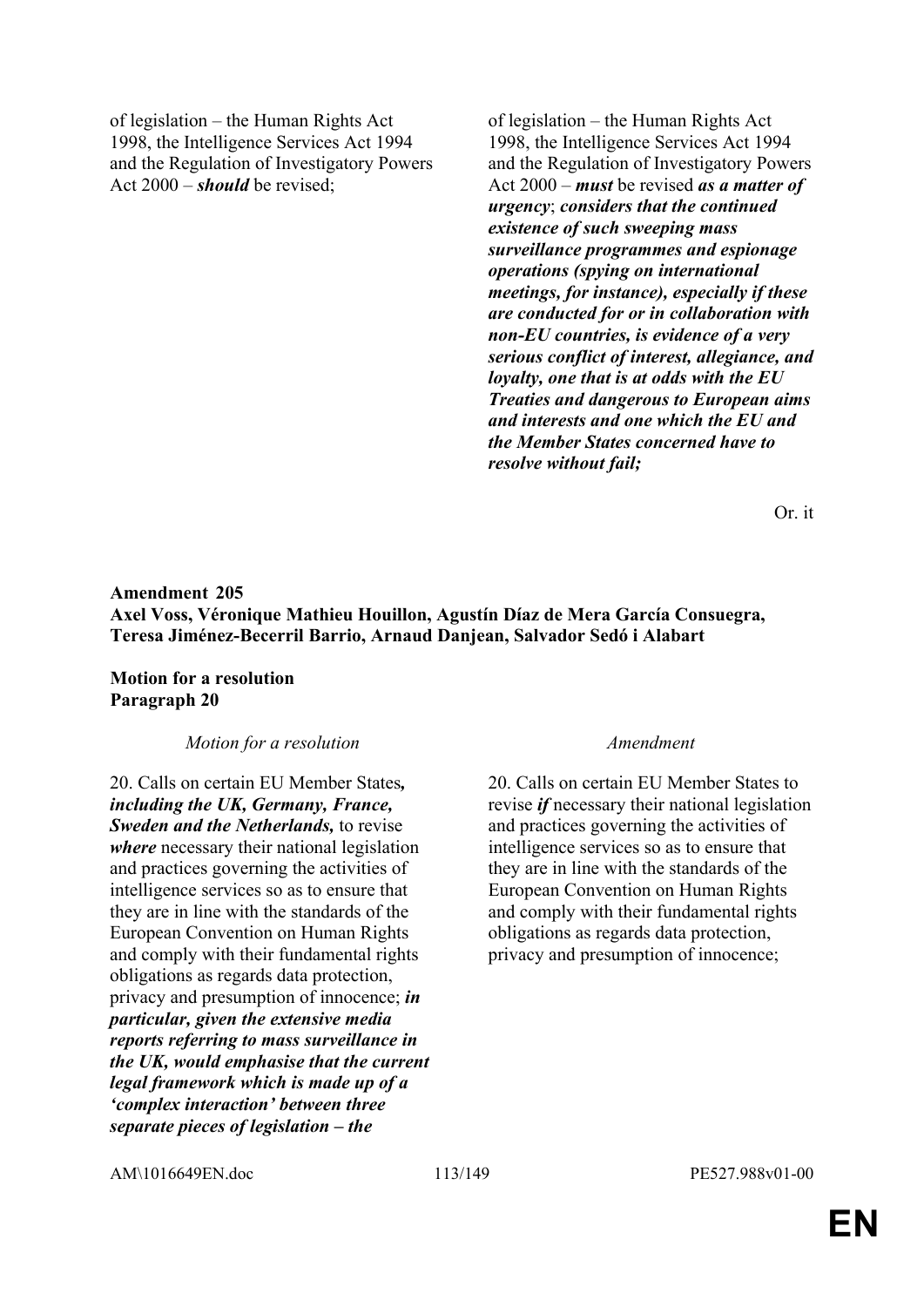*Human Rights Act 1998, the Intelligence Services Act 1994 and the Regulation of Investigatory Powers Act 2000 – should be revised;*

Or. en

**Amendment 206 Sophia in 't Veld**

### **Motion for a resolution Paragraph 20**

*Motion for a resolution Amendment*

20. Calls on *certain* EU Member States, including *the UK, Germany, France, Sweden* and the *Netherlands,* to revise *where necessary their* national legislation and practices governing the activities of intelligence services so as to ensure that they are in line with the standards of the European Convention on Human Rights and comply with their fundamental rights obligations as regards data protection, privacy and presumption of innocence; in particular, given the extensive media reports referring to mass surveillance in the UK, would emphasise that the current legal framework which is made up of a *'*complex interaction*'* between three separate pieces of legislation – the Human Rights Act 1998, the Intelligence Services Act 1994 and the Regulation of Investigatory Powers Act 2000 – should be revised;

20. Calls on *all* EU Member States, *and in particular those participating in the socalled "9-eyes" and "14-eyes" programmes, to comprehensively evaluate and revise their national legislation and practices governing the activities of intelligence services –* including *their (strategic) surveillance powers, authorisation procedures and oversight mechanisms - so as to ensure that they are in line with the standards of the European Convention on Human Rights and comply with their fundamental rights obligations as regards data protection, privacy, presumption of innocence, the necessity and proportionality of surveillance activities, as well as parliamentary and judicial oversight, as also set out in the UN compilations of good practices38i*and the *recommendations of the Venice Commission38j;* 

*20a.Calls on the UK* to revise *its* national legislation and practices governing the activities of intelligence services so as to ensure that they are in line with the standards of the European Convention on Human Rights and comply with their fundamental rights obligations as regards data protection, privacy and presumption of innocence; in particular, given the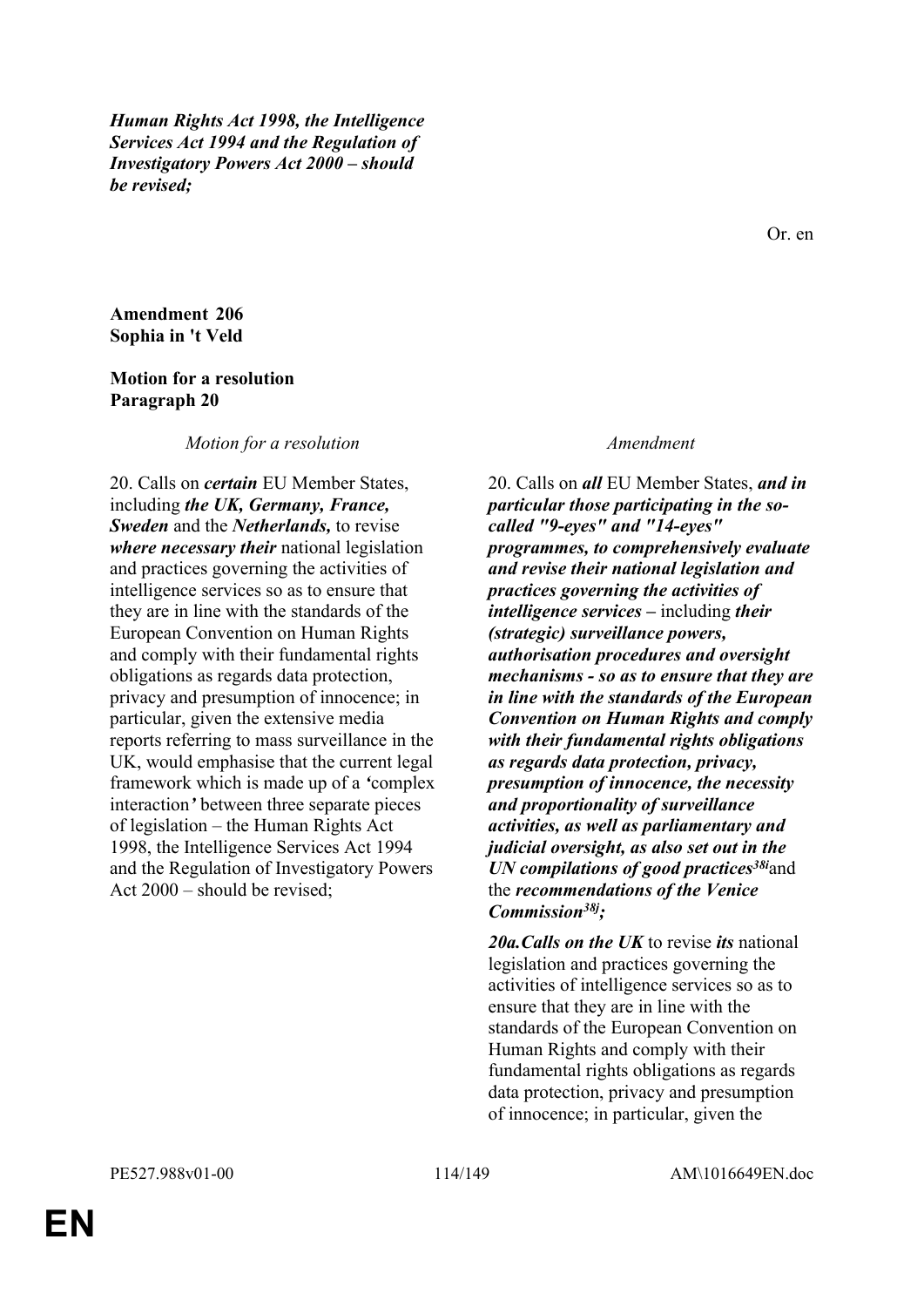extensive media reports referring to mass surveillance in the UK, would emphasise that the current legal framework which is made up of a *'*complex interaction*'* between three separate pieces of legislation – the Human Rights Act 1998, the Intelligence Services Act 1994 and the Regulation of Investigatory Powers Act 2000 – should be revised;

*20b. Calls on Germany to revise the law on the German foreign intelligence service (BND) and the G-10 Law by making them more specific, reinforcing the rights of all persons whose communications are intercepted, providing for more public information in particular as to the activities of the G10 Commission, reinforcing the technical capabilities and investigative powers of the parliamentary oversight bodies, and adjusting the laws to the developments regarding internet technology and use;*

*20c. Calls on France to reinforce the system of checks and balances in the field of intelligence activities so as to ensure it is in line with the European Convention on Human Right's requirements, to strengthen its general oversights mechanisms, both as regards the ex ante authorisation procedures, the involvement of the Parliament in monitoring of intelligence activities and the reinforcement of technical capabilities and investigate powers of the latter. Moreover encourages the National Commission for the Control of Security Interceptions (CNIS), independent administrative authority to monitor more closely and effectively the processing of data collected by the various intelligence agencies. Urges France to clarify the situation on allegations regarding potential agreements between intelligence services and telecommunication companies as regard access to and exchange of personal data and access to communication facilities including*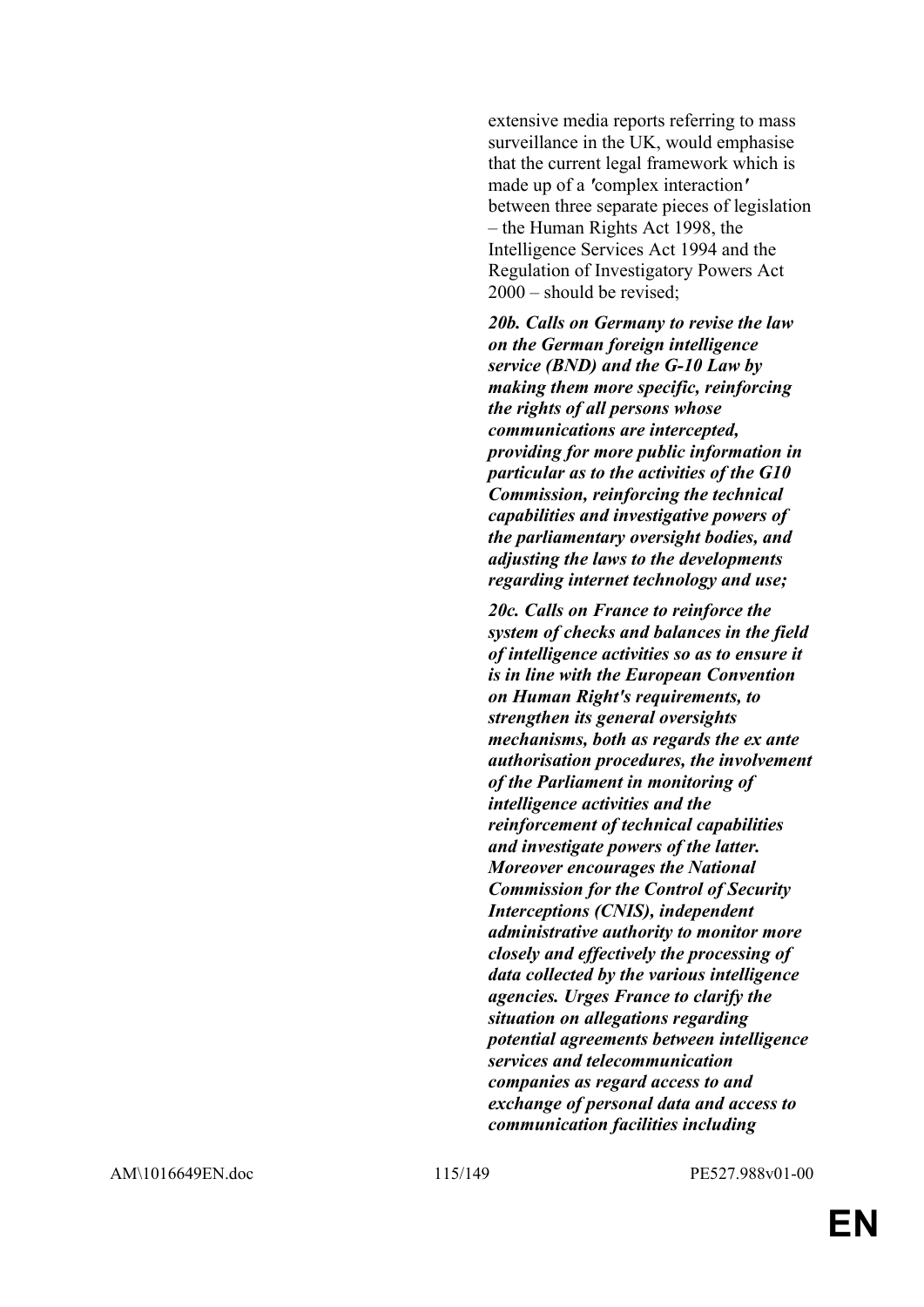*Transatlantic cables. Takes notes of the adoption of the "Loi de programmation militaire 2014-2019" in December 2013 clarifying the framework according to which intelligence services may have access to communication data, with regards to fighting against terrorism.*

*20d. Calls on Sweden to revise the internet laws which authorised the National Defence Radio Establishment (FRA) to monitor communications traffic into and out of Sweden, cable bound as well as in the ether (radio and satellite), including emails, text messages and telephone calls and Act on signals intelligence which allows for the bulk transfer of data to other states if authorised by the Government, in order to specify the means and the scope of the surveillance and to improve the foreseeability of law which would enable an individual to foresee whether their communication or data about their communication is collected by FRA; recommends further to reinforce the system of checks and balances in oversight of the signals intelligence by including at the composition of the Inspection for Defence Intelligence Operations the parliamentarians in office.*

*20e. Takes notice of the review of the Dutch Intelligence and Security Act 2002 (report by the "Dessens Commission" of 2 December 2013); supports the recommendations made by this review commission to strengthen the transparency of and the control and oversight on the Dutch intelligence services; expresses its concern regarding the recommendations to extend the powers of the intelligence services so that untargeted surveillance could also be performed on cable-bound communications, especially given the fact that one of the biggest Internet Exchange Points in the world is located in Amsterdam (AMS-IX); calls for caution*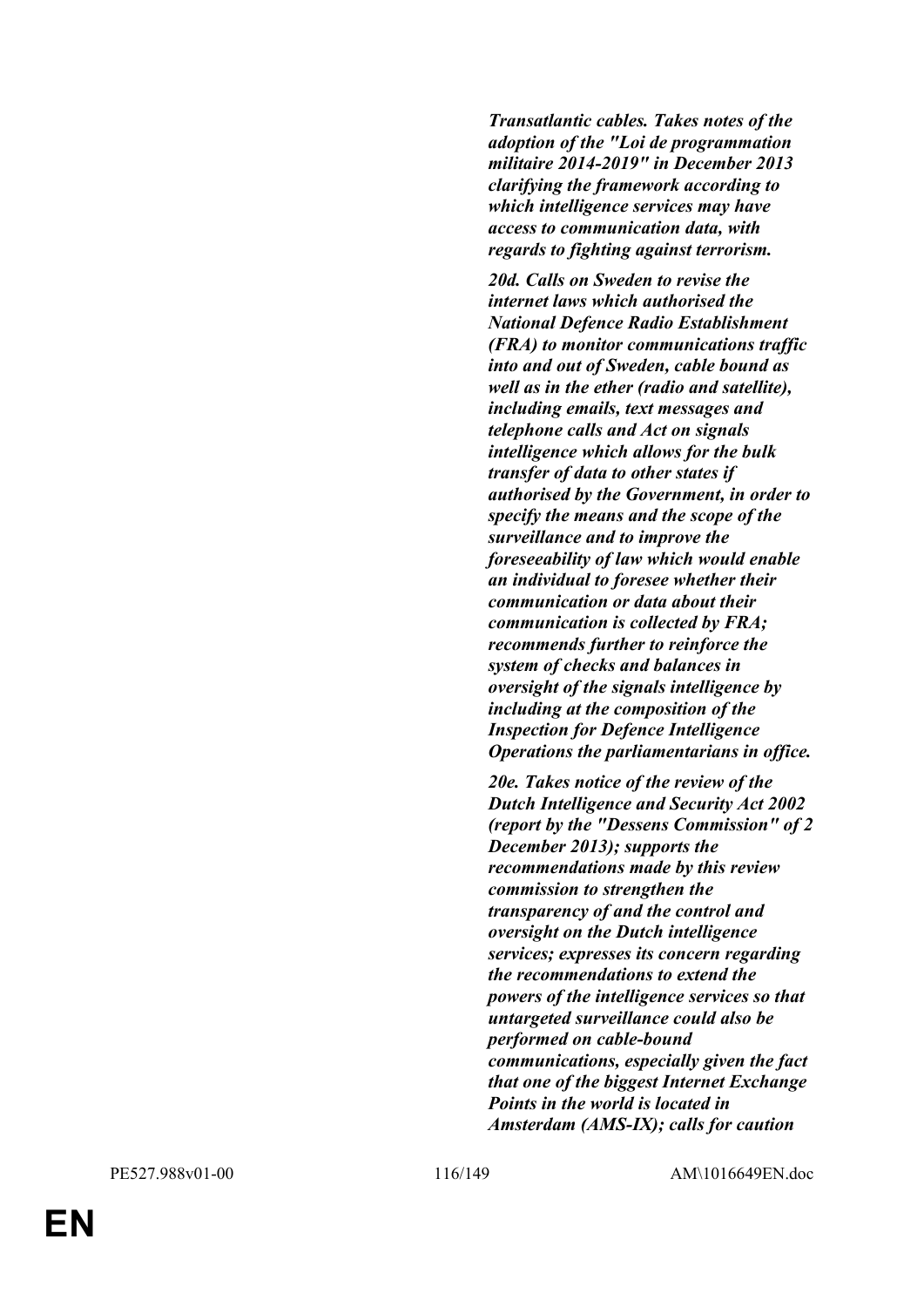*in defining the mandate and capabilities of the new Joint Sigint Cyber Unit, expresses its concern about the dragnetmethod applied by the Dutch General Intelligence and Security Service (AIVD) for the surveillance of specific internet forums, expresses its concern about the presence of US intelligence personnel operating equipment to intercept satellite communications in the Dutch municipality of Burum, without the necessary oversight on the surveillance operations' compliance with EU and national law, thereby considering these operations to amount to exploitation of Dutch territory as if it were US territory;*

*20f. Calls on Poland to revise data protection legislation in particular as far as their access by different (law enforcement or intelligence) authorities to citizens' personal data from various sources is concerned) and introduce an independent supervisory mechanism over their activity, notably in the area of intelligence and general crime prevention; strongly recommends that Poland properly applies freedom of information laws with respect to national security issues ; recommends further that any freedom of information requests shall be duly and adequately treated, notably when relevant for explaining government involvement in programs of mass surveillance and for thereby holding decision-makers accountable;*

 $\overline{\phantom{a}}$  , where  $\overline{\phantom{a}}$ 

*38j European Commission for Democracy* 

*<sup>38</sup>i UN Special Rapporteur on the Promotion and Protection of Human Rights and Fundamental Freedoms while Combating Terrorism 2010, Compilation of good practices on legal and institutional frameworks and measures that ensure respect for human rights by intelligence agencies, UN General Assembly, A/HRC/14/46, 17 May 2010.*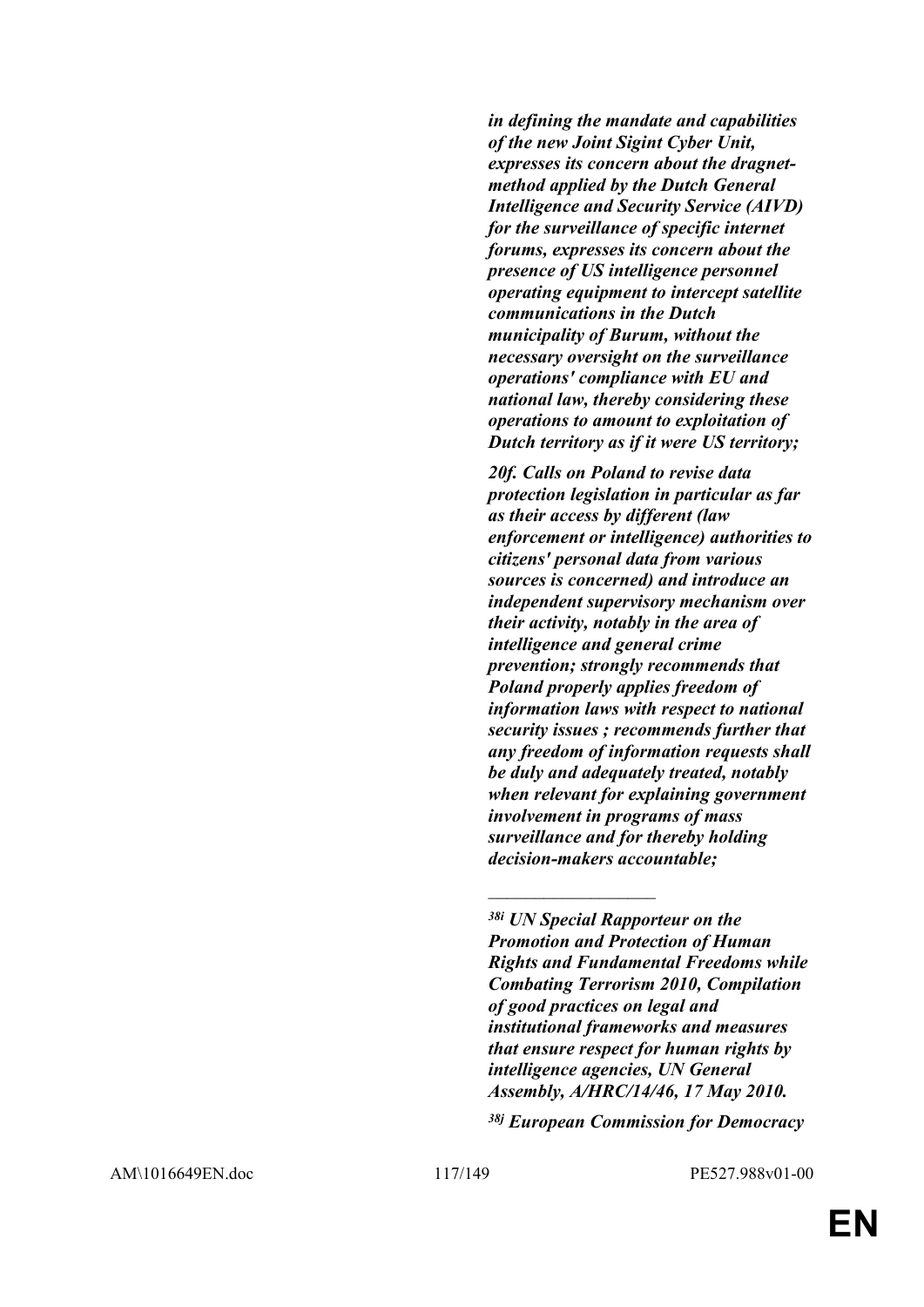*Through Law (Venice Commission), Report on Democratic Oversight of the Security Services in Council of Europe States, Study 388/2006, June 2007 (update due in spring 2014).*

Or. en

# **Amendment 207 Jan Philipp Albrecht, Jean Lambert, Judith Sargentini, Hélène Flautre, Rui Tavares, Raül Romeva i Rueda**

**Motion for a resolution Paragraph 20 a (new)**

*Motion for a resolution Amendment*

*20a. Calls on UK to revise their national legislation and practices governing the activities of intelligence services so as to ensure that they are in line with the standards of the European Convention on Human Rights and comply with their fundamental rights obligations as regards data protection, privacy and presumption of innocence; in particular, given the extensive media reports referring to mass surveillance in the UK, would emphasise that the current legal framework which is made up of a 'complex interaction' between three separate pieces of legislation – the Human Rights Act 1998, the Intelligence Services Act 1994 and the Regulation of Investigatory Powers Act 2000 – should be revised;*

Or. en

**Amendment 208 Jan Philipp Albrecht, Hélène Flautre, Judith Sargentini, Jean Lambert, Rui Tavares, Raül Romeva i Rueda**

**Motion for a resolution Paragraph 20 b (new)**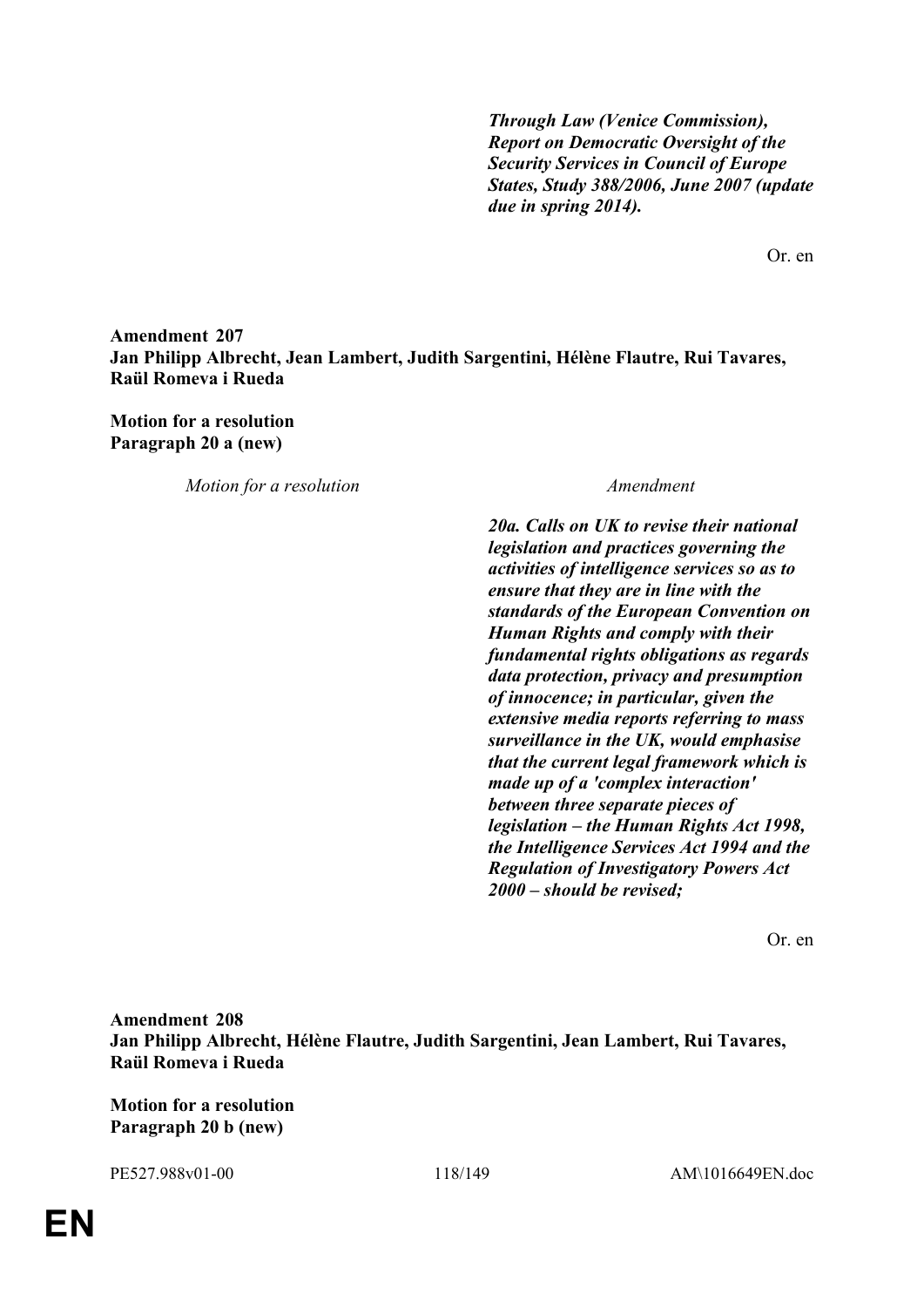*Motion for a resolution Amendment*

*20b. Calls on France to revise its legal framework in the field of intelligence activities in order to comply with the European Convention on Human Rights' requirements, to strengthen its general oversight mechanisms, both as regards the ex ante authorisation procedures, the involvement of the Parliament in the monitoring of intelligence activities and the reinforcement of technical capabilities and investigative powers of the latter. Moreover, existing independent administrative authorities should be entitled to monitor more closely and effectively the processing of data collected by the various intelligence agencies. Urges French government to clarify its relations and potential agreements with telecommunication companies as regards access to and exchange of personal data and access to communication facilities including Transatlantic cables;*

Or. en

**Amendment 209 Jan Philipp Albrecht, Judith Sargentini, Jean Lambert, Hélène Flautre, Rui Tavares, Raül Romeva i Rueda**

**Motion for a resolution Paragraph 20 c (new)**

*Motion for a resolution Amendment*

*20c. Calls on Germany to revise the law on the German foreign intelligence service (BND) and the G-10 Law by making them more specific and ending the mass surveillance of cross-border telecommunications by the BND, reinforcing the rights of all persons whose communications are intercepted, providing for more public information in*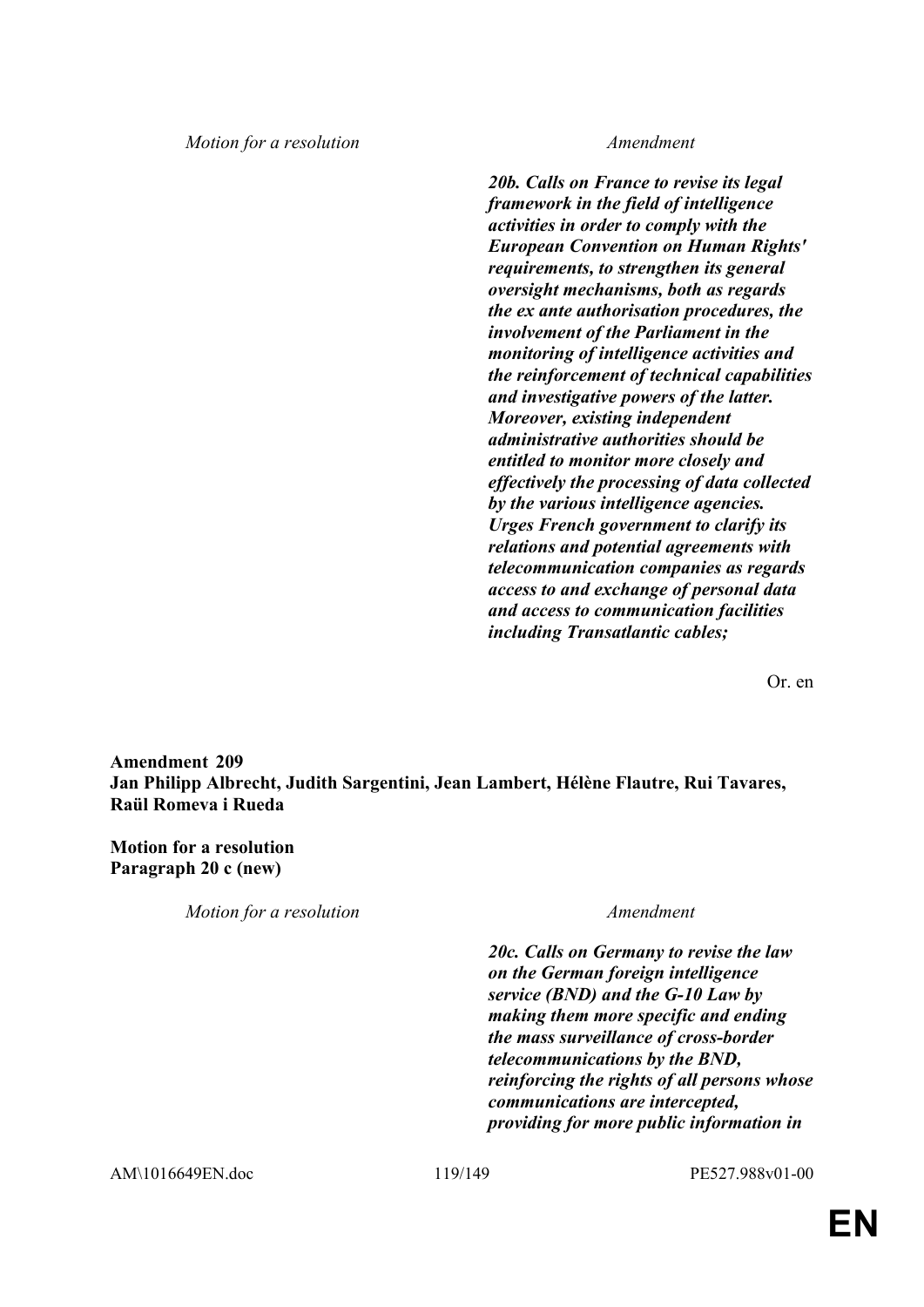*particular as to the activities of the G10 Commission, reinforcing the technical capabilities and investigative powers of the parliamentary oversight bodies; underlines in this context that under the ECHR and the Charter of Fundamental Rights governments have to respect and protect fundamental rights, including the secrecy of communications, of all persons, not only of their own citizens and residents;*

Or. en

## **Amendment 210 Jan Philipp Albrecht, Christian Engström, Carl Schlyter, Judith Sargentini, Jean Lambert, Hélène Flautre, Rui Tavares, Raül Romeva i Rueda**

**Motion for a resolution Paragraph 20 d (new)**

*Motion for a resolution Amendment*

*20d. Calls on Sweden to revise the internet laws which authorised the National Defence Radio Establishment (FRA) to monitor communications traffic into and out of Sweden, cable bound as well as in the ether (radio and satellite), including emails, text messages and telephone calls and Act on signals intelligence which allows for the bulk transfer of data to other states if authorised by the Government, in order to specify the means and the scope of the surveillance and to improve the foreseeability of law which would enable an individual to foresee whether their communication or data about their communication is collected by FRA; recommends further to reinforce the system of checks and balances in oversight of the signals intelligence by including at the composition of the Inspection for Defence Intelligence*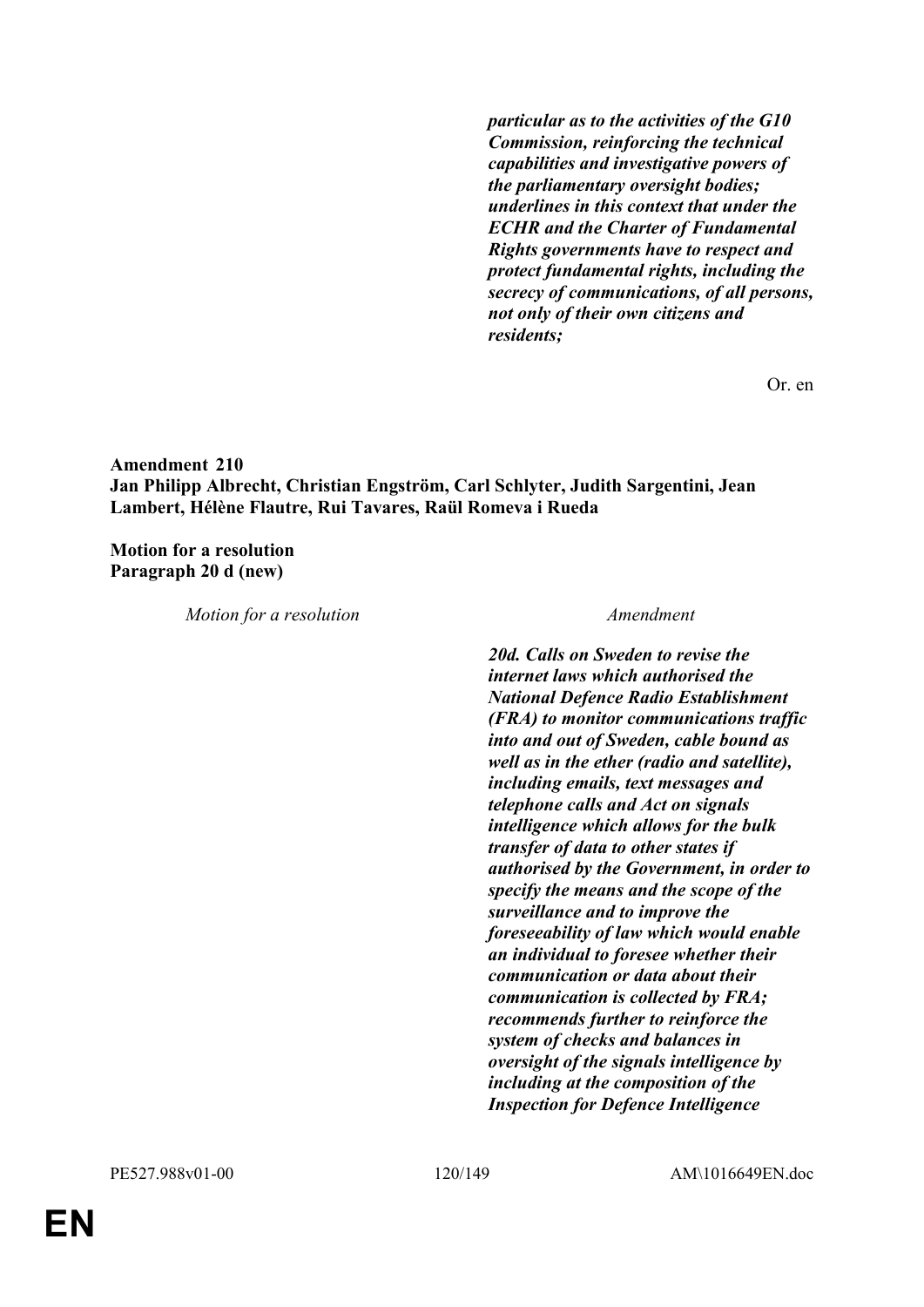Or. en

**Amendment 211 Jan Philipp Albrecht, Judith Sargentini, Jean Lambert, Hélène Flautre, Rui Tavares, Raül Romeva i Rueda**

**Motion for a resolution Paragraph 20 e (new)**

*Motion for a resolution Amendment*

*20e. Takes note of the review of the Dutch Intelligence and Security Act 2002 (report by the "Dessens Commission" of 2 December 2013); supports those recommendations of the review commission which aim to strengthen the transparency of and the control and oversight on the Dutch intelligence services; calls on the Netherlands to refrain from extending the powers of the intelligence services so that untargeted and large-scale surveillance could also be performed on cable-bound communications of innocent citizens, especially given the fact that one of the biggest Internet Exchange Points in the world is located in Amsterdam (AMS-IX); calls for caution in defining the mandate and capabilities of the new Joint Sigint Cyber Unit, as well as for the presence and operation by US intelligence personnel on Dutch territory;*

Or. en

**Amendment 212 Jan Philipp Albrecht, Judith Sargentini, Jean Lambert, Hélène Flautre, Rui Tavares, Raül Romeva i Rueda**

**Motion for a resolution Paragraph 20 f (new)**

AM\1016649EN.doc 121/149 PE527.988v01-00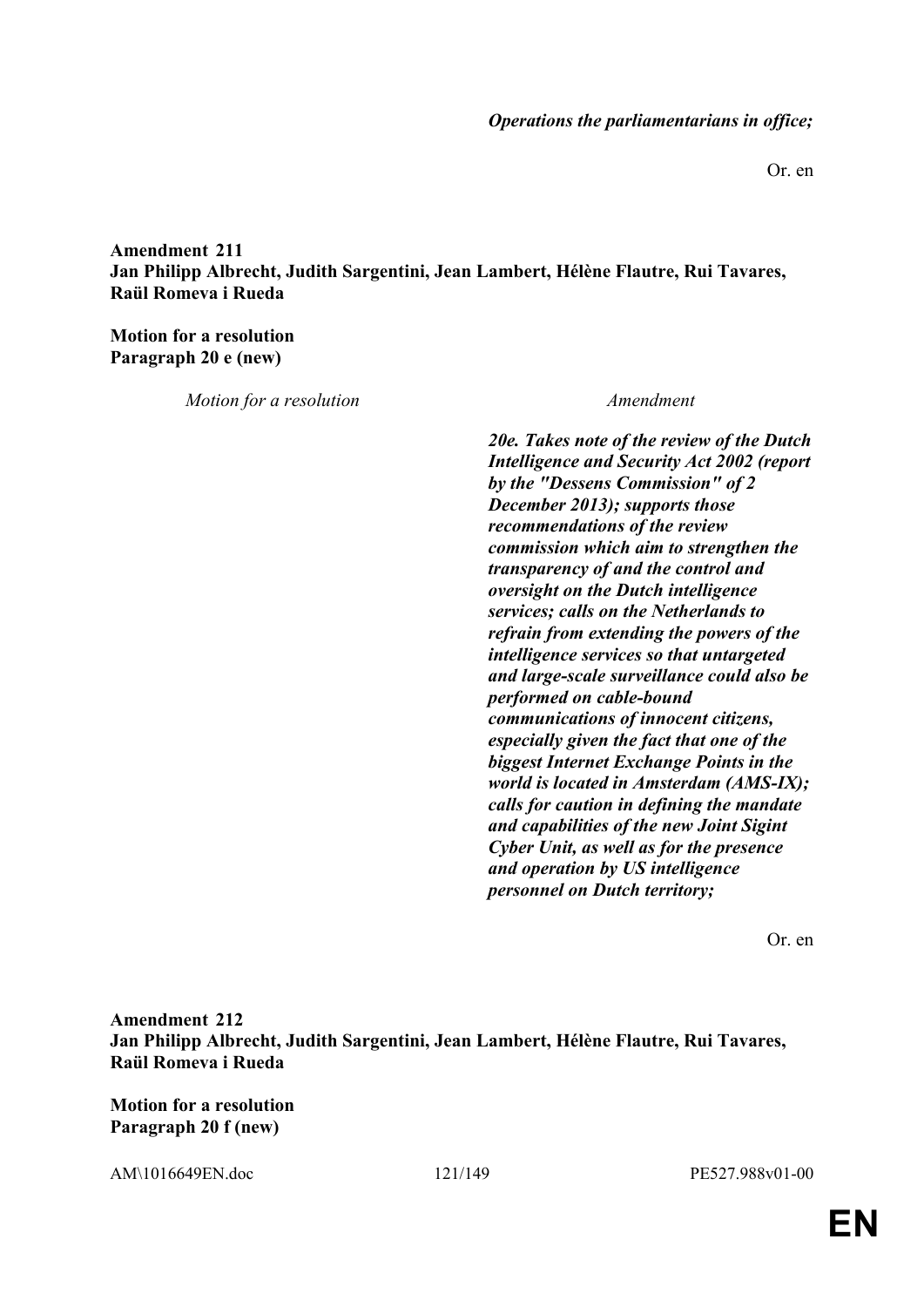*Motion for a resolution Amendment*

*20f. Calls on Poland to revise police and secret services' powers (in particular as far as their access to citizens' personal data from various sources is concerned) and introduce an independent supervisory mechanism over their activity, notably in the area of intelligence and general crime prevention; strongly recommends that Poland properly applies freedom of information laws with respect to national security issues in accordance with the Global Principles on the National Security and Access to Information, recently endorsed by the Parliamentary Assembly of the Council of Europe in its Resolution 1954 (2013) on National security and access to information; recommends further that any freedom of information requests shall be duly and adequately treated, notably when relevant for explaining government involvement in programs of mass surveillance and for thereby holding decision-makers accountable;*

Or. en

**Amendment 213 Cornelia Ernst**

## **Motion for a resolution Paragraph 21**

*Motion for a resolution Amendment*

21. Calls on the Member States to refrain from accepting data from third states which have been collected unlawfully and from allowing surveillance activities on their territory by third states' governments or agencies which are unlawful under national law or do not meet the legal safeguards enshrined in international or EU

21. Calls on the Member States*, including when represented by their intelligence agencies,* to refrain from accepting data from third states which have been collected unlawfully and from allowing surveillance activities on their territory by third states' governments or agencies which are unlawful under national law or do not meet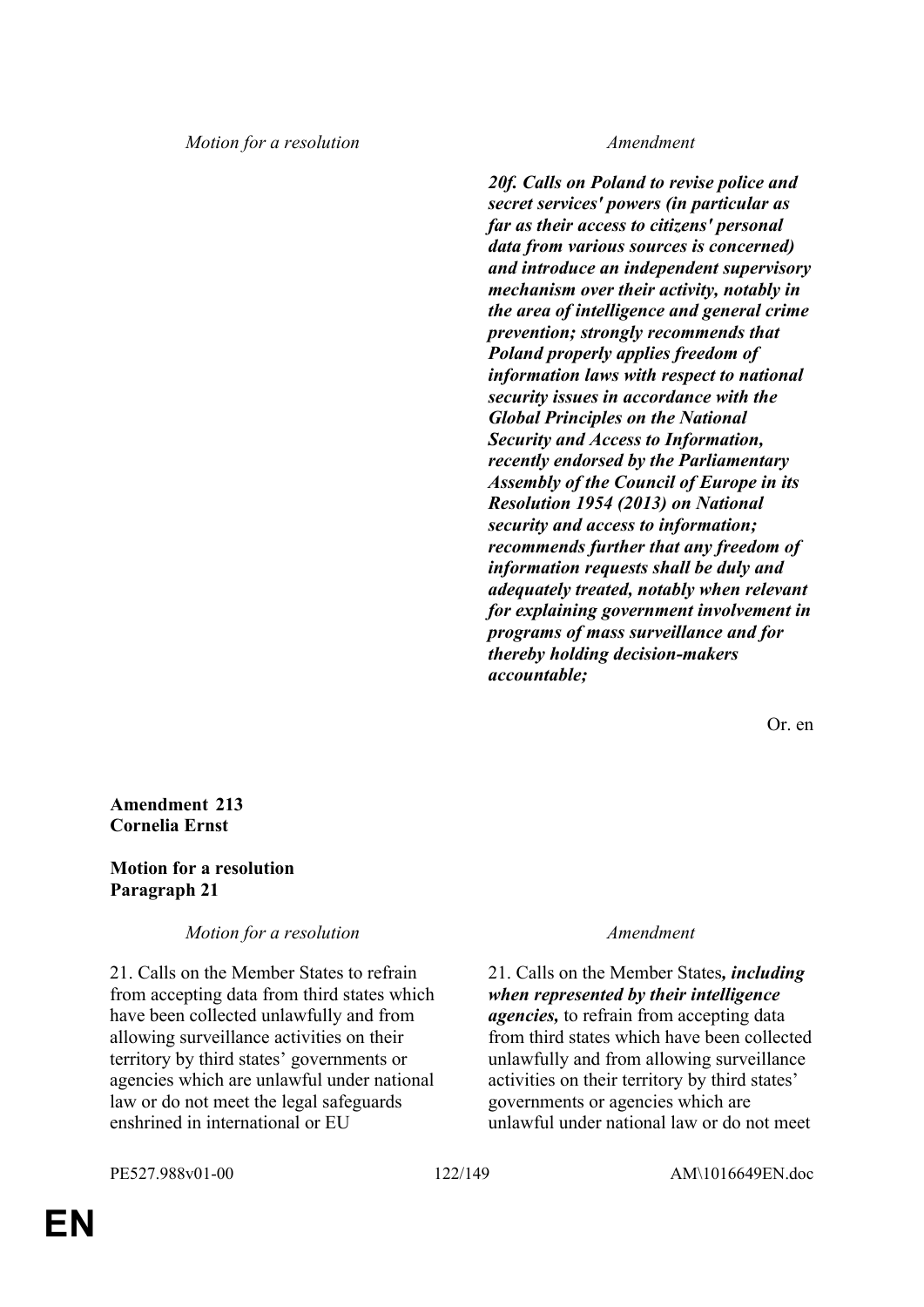instruments, including the protection of Human Rights under the TEU, the ECHR and the EU Charter of Fundamental Rights;

the legal safeguards enshrined in international or EU instruments, including the protection of Human Rights under the TEU, the ECHR and the EU Charter of Fundamental Rights;

Or. en

## **Amendment 214 Sophia in 't Veld, Nadja Hirsch**

### **Motion for a resolution Paragraph 22**

### *Motion for a resolution Amendment*

22. Calls on the Member States immediately to fulfil their positive obligation under the European Convention on Human Rights to protect their citizens from surveillance contrary to its requirements, including when the aim thereof is to safeguard national security, undertaken by third states and to ensure that the rule of law is not weakened as a result of extraterritorial application of a third *country's* law;

22. Calls on the Member States immediately to fulfil their positive obligation under the European Convention on Human Rights to protect their citizens from surveillance contrary to its requirements, including when the aim thereof is to safeguard national security, undertaken by third states *or by their own intelligence services* and to ensure that the rule of law is not weakened as a result of extraterritorial application of a third *country's* law;

Or. en

# **Amendment 215 Axel Voss, Elena Oana Antonescu, Véronique Mathieu Houillon, Agustín Díaz de Mera García Consuegra, Teresa Jiménez-Becerril Barrio, Salvador Sedó i Alabart**

**Motion for a resolution Paragraph 22**

*Motion for a resolution Amendment*

22. Calls on the Member States immediately to fulfil their positive obligation under the European Convention on Human Rights to protect their citizens

22. Calls on the Member States immediately to fulfil their positive obligation under the European Convention on Human Rights to *take measures to* 

AM\1016649EN.doc 123/149 PE527.988v01-00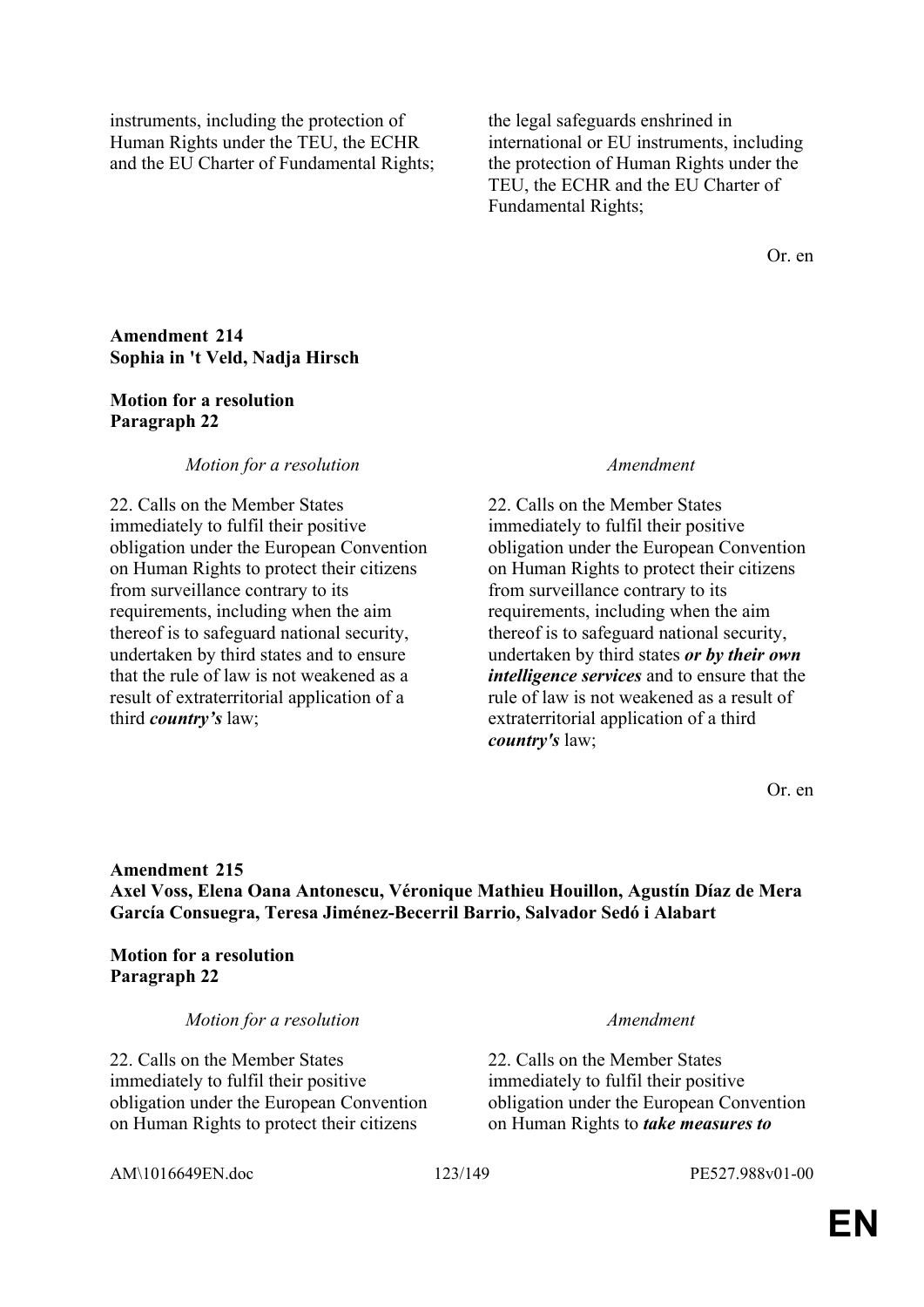from surveillance *contrary to its requirements*, including when the aim thereof is to safeguard national security, undertaken by third states and to ensure that the rule of law is not weakened as a result of extraterritorial application of a third country's law;

protect their citizens from surveillance *which violates human rights*, including when the aim thereof is to safeguard national security, undertaken by third states and to ensure that the rule of law is not weakened as a result of extraterritorial application of a third country's law;

Or. en

## **Amendment 216 Arnaud Danjean**

### **Motion for a resolution Paragraph 23**

*Motion for a resolution Amendment*

*23. Invites the Secretary-General of the Council of Europe to launch the Article 52 procedure according to which 'on receipt of a request from the Secretary General of the Council of Europe any High Contracting Party shall furnish an explanation of the manner in which its internal law ensures the effective implementation of any of the provisions of the Convention';*

*deleted*

Or. en

**Amendment 217 Axel Voss, Véronique Mathieu Houillon, Agustín Díaz de Mera García Consuegra, Teresa Jiménez-Becerril Barrio, Arnaud Danjean, Salvador Sedó i Alabart**

**Motion for a resolution Paragraph 24**

*Motion for a resolution Amendment*

24. *Calls on Member States to take appropriate action immediately, including court action, against the breach of their sovereignty, and thereby the violation of* 

24. Calls on EU Member States to make use of all available international measures to defend EU citizens*'* fundamental rights, notably by triggering the inter-state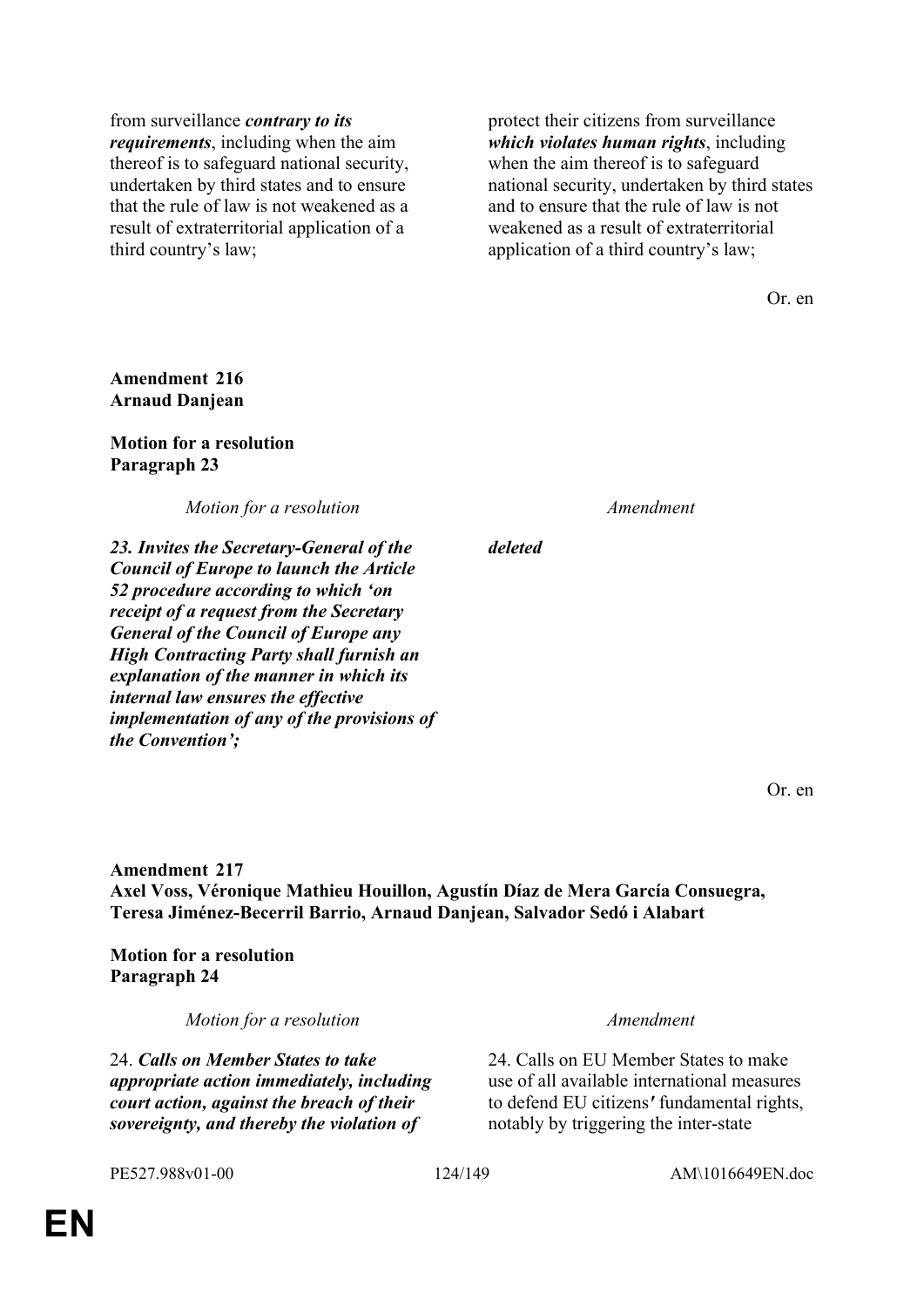### *general public international law, perpetrated through the mass surveillance programmes;* calls *further* on EU Member

States to make use of all available international measures to defend EU citizens*'* fundamental rights, notably by triggering the inter-state complaint procedure under Article 41 of the International Covenant on Civil and Political Rights (ICCPR);

complaint procedure under Article 41 of the International Covenant on Civil and Political Rights (ICCPR);

Or. en

### **Amendment 218 Claude Moraes**

# **Motion for a resolution Paragraph 25**

# *Motion for a resolution Amendment*

25. Calls on the US to revise its legislation without delay in order to bring it into line with international law, to recognise the privacy and other rights of EU citizens, to provide for judicial redress for EU citizens and to sign the *Additional* Protocol allowing for complaints by individuals under the ICCPR;

25. Calls on the US to revise its legislation without delay in order to bring it into line with international law, to recognise the privacy and other rights of EU citizens, to provide for judicial redress for EU citizens and to sign the *Optional* Protocol allowing for complaints by individuals under the ICCPR;

Or. en

**Amendment 219 Axel Voss, Ágnes Hankiss, Elena Oana Antonescu, Hubert Pirker, Véronique Mathieu Houillon, Agustín Díaz de Mera García Consuegra, Teresa Jiménez-Becerril Barrio, Salvador Sedó i Alabart**

**Motion for a resolution Paragraph 25**

*Motion for a resolution Amendment*

25. Calls on the US to revise its legislation without delay in order to bring it into line

25. Calls on the US to revise its legislation without delay in order to bring it into line

AM\1016649EN.doc 125/149 PE527.988v01-00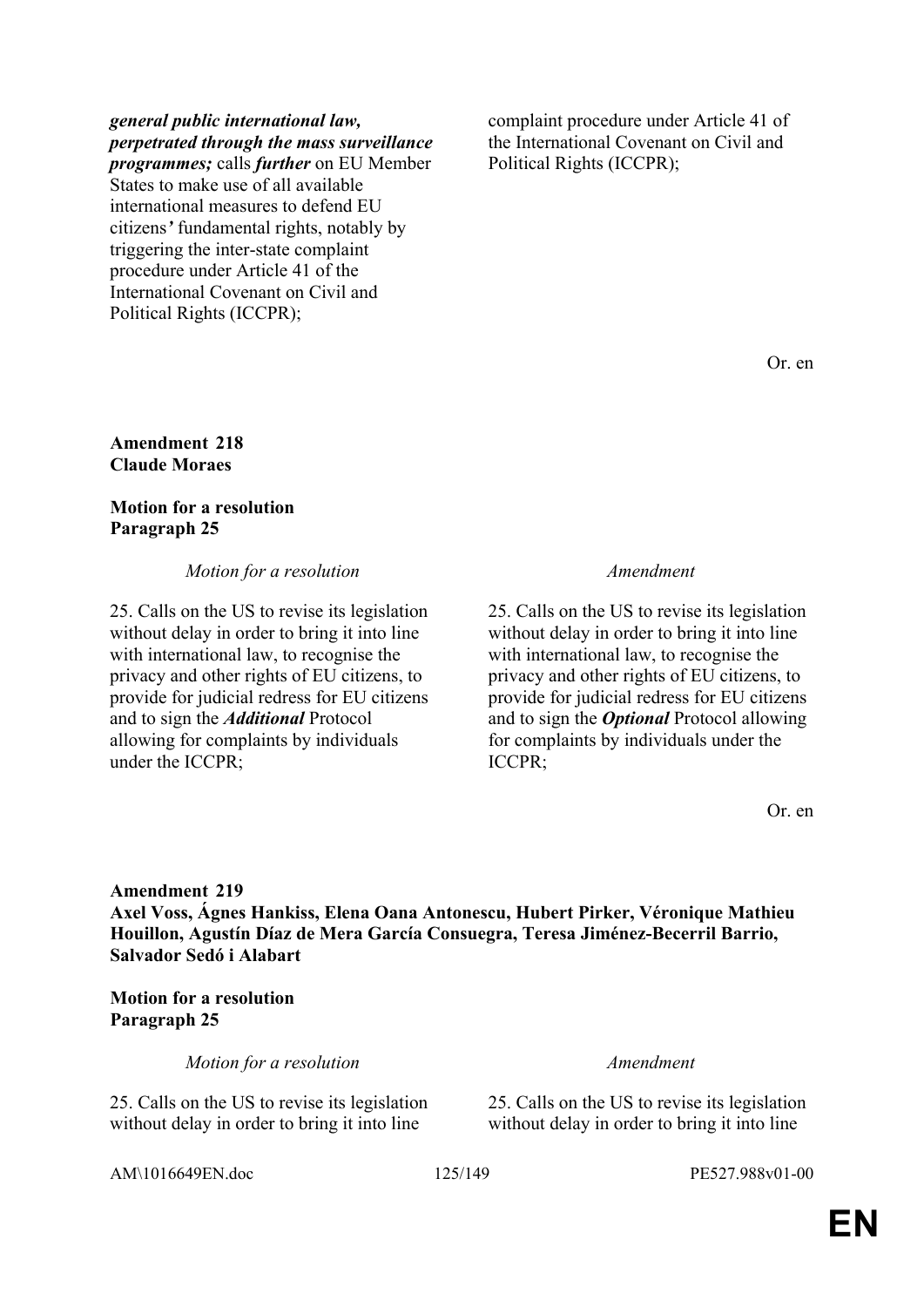with international law, to recognise the privacy and other rights of EU citizens, to provide for judicial redress for EU citizens and to sign the Additional Protocol allowing for complaints by individuals under the ICCPR;

with international law, to recognise the privacy and other rights of EU citizens, to provide for judicial redress for EU citizens*, to put rights of EU citizens on an equal footing with rights of US citizens* and to sign the Additional Protocol allowing for complaints by individuals under the ICCPR;

Or. en

## **Amendment 220 Claude Moraes, Ana Gomes, Annemie Neyts-Uyttebroeck, José Ignacio Salafranca Sánchez-Neyra**

**Motion for a resolution Paragraph 25 a (new)**

*Motion for a resolution Amendment*

*25a. Welcomes in this regard the remarks made and the Presidential Policy Directive issued by US President Obama on 17 January 2014 as a step towards limiting the authorisation for the use of surveillance and data processing to national security purposes and towards equal treatment of all individuals' personal information, regardless of their nationality or residence, by the US intelligence community; however awaits in the context of the EU-US relationship further specific steps which will, most importantly, strengthen trust in transatlantic data transfers and provide for binding guarantees for enforceable privacy rights of EU citizens, as outlined in detail in this report;*

Or. en

**Amendment 221 Claude Moraes, Birgit Sippel**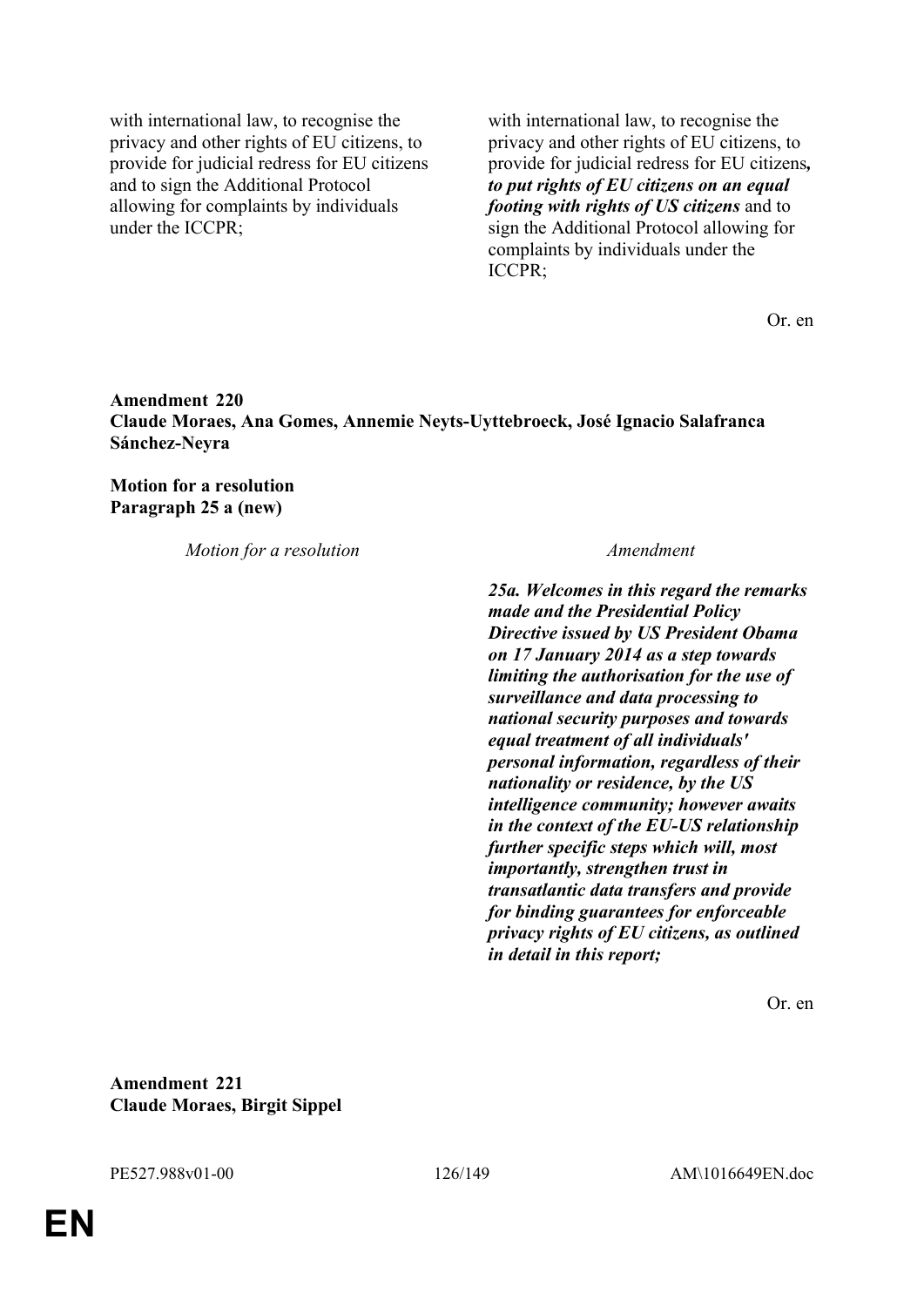## **Motion for a resolution Paragraph 26**

*Motion for a resolution Amendment*

26. *Strongly opposes any conclusion of an additional protocol or guidance to the Council of Europe Cybercrime Convention* (Budapest Convention) on *transborder* access to stored computer data *which could provide for a legitimisation of intelligence services' access to data stored in another jurisdiction without its authorisation and without the use of existing mutual legal assistance instruments, since this* could result in unfettered remote access by law enforcement authorities to servers and computers located in other jurisdictions *and would be in conflict with* Council of Europe Convention 108;

26. *Stresses its serious concerns about the work within the Council of Europe's Cybercrime Convention Committee on the interpretation of Article 32 of the Convention on Cybercrime of 23 November 2001* (Budapest Convention) on *trans-border* access to stored computer data *with consent or where publicly available and opposes any conclusion of an additional protocol or guidance intending to broaden the scope of this provision beyond the current regime established by this Convention, which already is a major exception to the principle of territoriality because it* could result in unfettered remote access by law enforcement authorities to servers and computers located in other jurisdictions *without recourse to MLA agreements and other instruments of judicial cooperation put in place to guarantee the fundamental rights of the individual, including data protection and due process, namely* Council of Europe Convention 108;

Or. en

**Amendment 222 Jan Philipp Albrecht, Judith Sargentini, Jean Lambert, Hélène Flautre, Rui Tavares, Raül Romeva i Rueda**

## **Motion for a resolution Paragraph 28**

*Motion for a resolution Amendment*

28. Notes that the companies identified by media revelations as being involved in the *large-scale* mass surveillance of EU data subjects by US NSA are companies that have self-certified their adherence to the

28. Notes that the companies identified by media revelations as being involved in the *large scale* mass surveillance of EU data subjects by US NSA are companies that have self-certified their adherence to the

AM\1016649EN.doc 127/149 PE527.988v01-00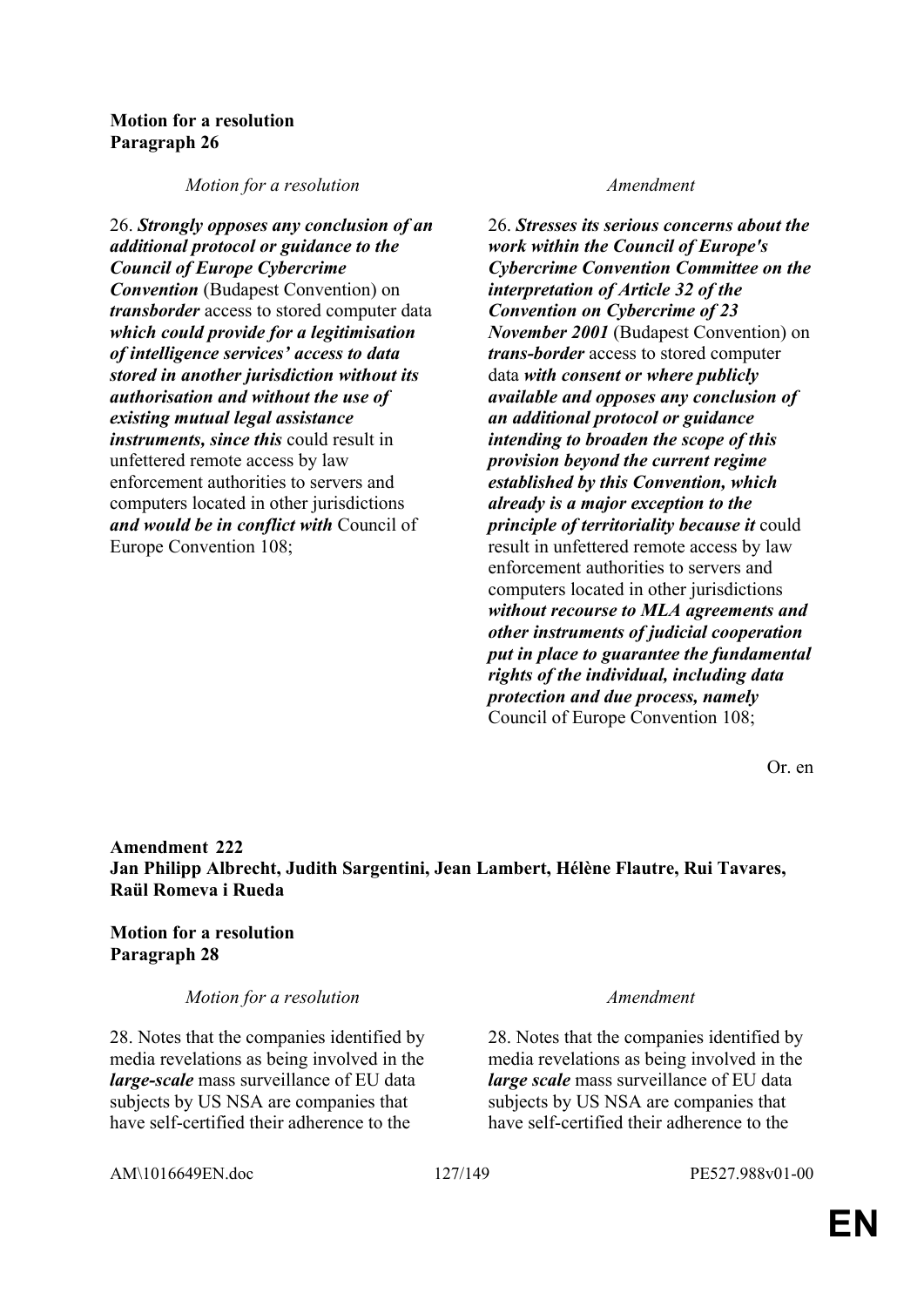Safe Harbour, and that the Safe Harbour is the legal instrument used for the transfer of EU personal data to the US (Google, Microsoft, Yahoo!, Facebook, Apple, LinkedIn); *expresses its concerns on* the fact that these organisations admitted that they do not encrypt information and communications flowing between their data centres, thereby enabling intelligence services to intercept information<sup>39</sup>;

 $39$  The Washington Post, 31 October 2013.  $39$  The Washington Post, 31 October 2013.

Safe Harbour, and that the Safe Harbour is the legal instrument used for the transfer of EU personal data to the US (Google, Microsoft, Yahoo!, Facebook, Apple, LinkedIn); *is alarmed by* the fact that these organisations admitted that they do not encrypt information and communications flowing between their data centres, thereby enabling intelligence services to intercept information<sup>39</sup>:

Or. en

# **Amendment 223 Axel Voss, Véronique Mathieu Houillon, Agustín Díaz de Mera García Consuegra, Teresa Jiménez-Becerril Barrio, Salvador Sedó i Alabart**

 $\mathcal{L}_\mathcal{L}$  , and the contribution of the contribution of the contribution of the contribution of the contribution of the contribution of the contribution of the contribution of the contribution of the contribution of

# **Motion for a resolution Paragraph 28**

# *Motion for a resolution Amendment*

28. Notes that the companies identified by media revelations as being involved in the large-scale mass surveillance of EU data subjects by US NSA are companies that have self-certified their adherence to the Safe Harbour, and that the Safe Harbour is the legal instrument used for the transfer of EU personal data to the US (Google, Microsoft, Yahoo!, Facebook, Apple, LinkedIn); expresses its concerns on the fact that these organisations admitted that they do not encrypt information and communications flowing between their data centres, thereby enabling intelligence services to intercept information<sup>39</sup>;

28. Notes that the companies identified by media revelations as being involved in the large-scale mass surveillance of EU data subjects by US NSA are companies that have self-certified their adherence to the Safe Harbour, and that the Safe Harbour is the legal instrument used for the transfer of EU personal data to the US (Google, Microsoft, Yahoo!, Facebook, Apple, LinkedIn); expresses its concerns on the fact that these organisations admitted that they do not encrypt information and communications flowing between their data centres, thereby enabling intelligence services to intercept information<sup>39</sup>; *welcomes in this regard the subsequent efforts by some US companies to accelerate plans to encrypt data flows among their global data centres*;

 $\mathcal{L}_\text{max}$  and  $\mathcal{L}_\text{max}$  and  $\mathcal{L}_\text{max}$  and  $\mathcal{L}_\text{max}$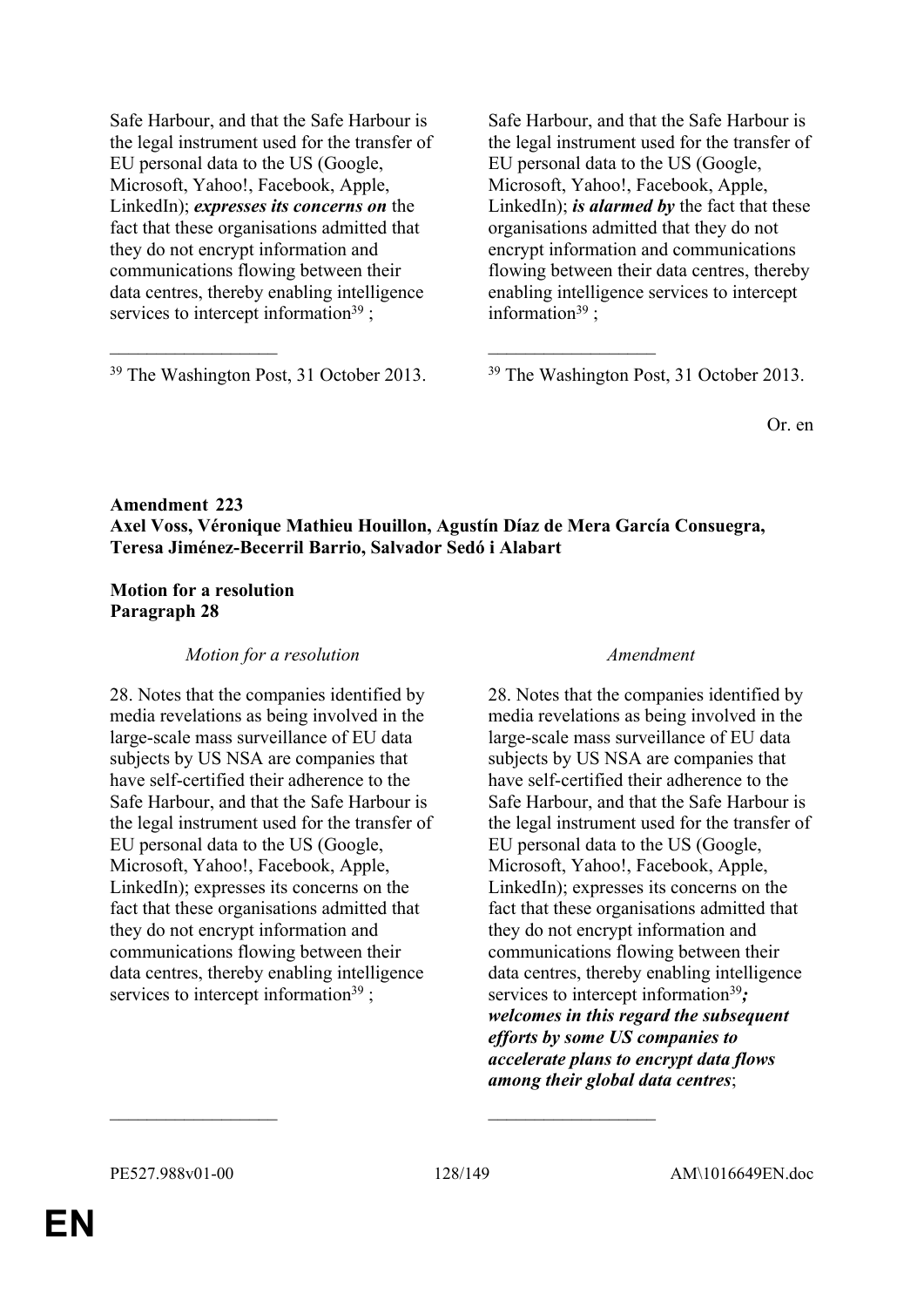# **Amendment 224 Jan Philipp Albrecht, Judith Sargentini, Jean Lambert, Hélène Flautre, Rui Tavares, Raül Romeva i Rueda**

## **Motion for a resolution Paragraph 29**

# *Motion for a resolution Amendment*

29. Considers that large-scale access by US intelligence agencies to EU personal data processed by Safe Harbour does not *per se* meet the criteria for derogation under 'national security';

29. Considers that large-scale access by US intelligence agencies to EU personal data processed by Safe Harbour does not meet the criteria for derogation under 'national security';

Or. en

# **Amendment 225 Cornelia Ernst**

# **Motion for a resolution Paragraph 29**

*Motion for a resolution Amendment*

29. Considers that large-scale access by US intelligence agencies to EU personal data processed by Safe Harbour does not *per se* meet the criteria for derogation under 'national security';

29. Considers that large-scale access by US intelligence agencies to EU personal data processed by Safe Harbour does not meet the criteria for derogation under 'national security';

Or. en

**Amendment 226 Sarah Ludford, Jens Rohde, Nils Torvalds**

**Motion for a resolution Paragraph 30**

AM\1016649EN.doc 129/149 PE527.988v01-00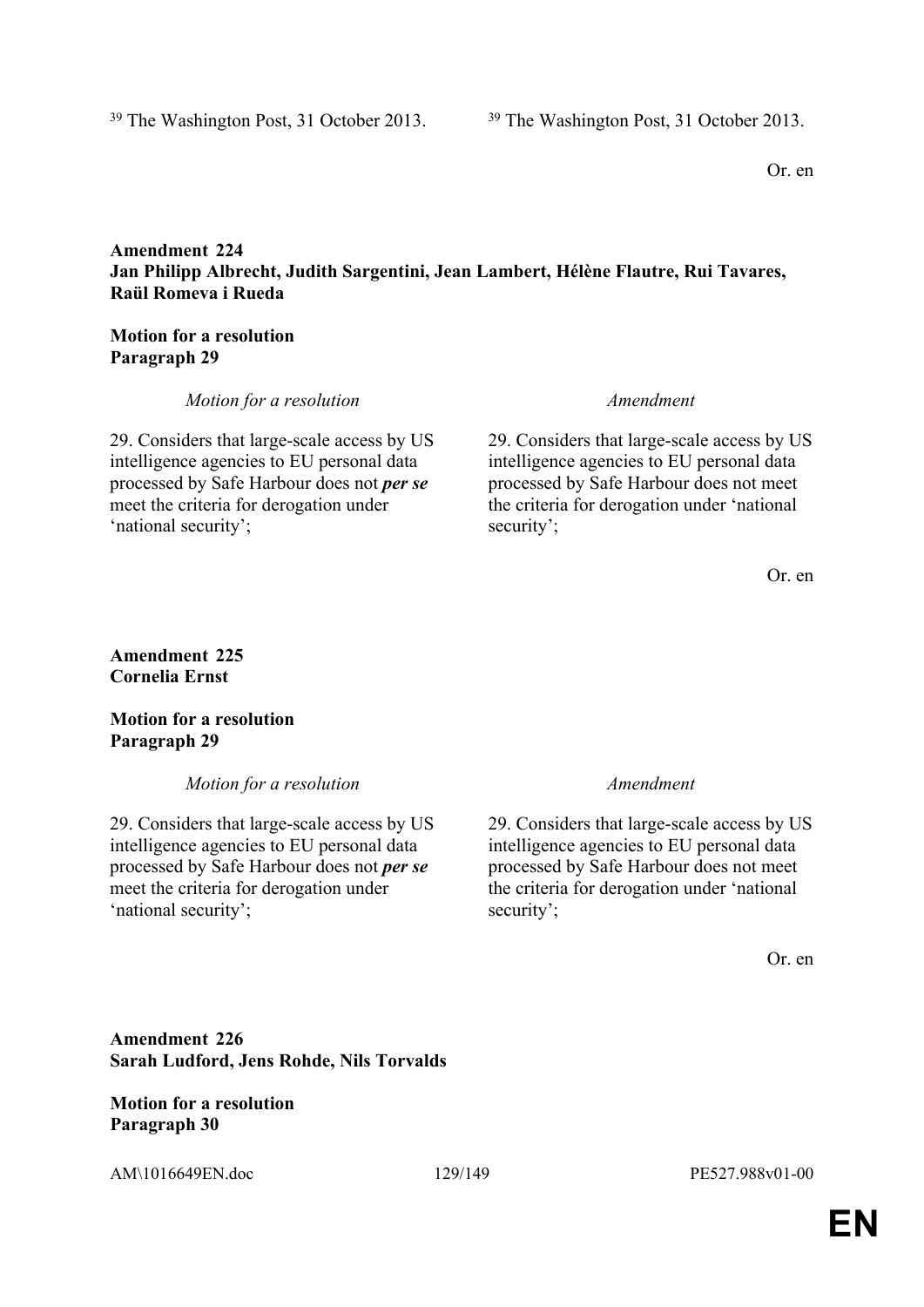### *Motion for a resolution Amendment*

30. Takes the view that*, as under the current circumstances the Safe Harbour principles do not provide adequate protection for EU citizens*, these transfers should be carried out under other instruments, such as contractual clauses or BCRs setting out specific safeguards and protections;

30. Takes the view that *if by the announced deadline there is no satisfactory response from the US authorities to the Commission's 13 recommendations for strengthened safeguards within the current Safe Harbour*, these transfers should be carried out under other instruments, such as contractual clauses or BCRs setting out specific safeguards and protections *pending the replacement of Safe Harbour by a new framework for transatlantic transfers which meets European privacy standards*;

Or. en

**Amendment 227 Cornelia Ernst**

## **Motion for a resolution Paragraph 30**

*Motion for a resolution Amendment*

30. Takes the view that, as under the current circumstances the Safe Harbour principles do not provide adequate protection for EU citizens, these transfers should be carried out under other instruments*, such as contractual clauses or BCRs setting* out specific safeguards and protections;

30. Takes the view that, as under the current circumstances the Safe Harbour principles do not provide adequate protection for EU citizens, these transfers should be carried out under other instruments *only if these instruments set* out specific safeguards and protections *whose implementation is guaranteed and that are not circumvented by other legal instruments*;

Or. en

**Amendment 228 Cornelia Ernst, Martin Ehrenhauser**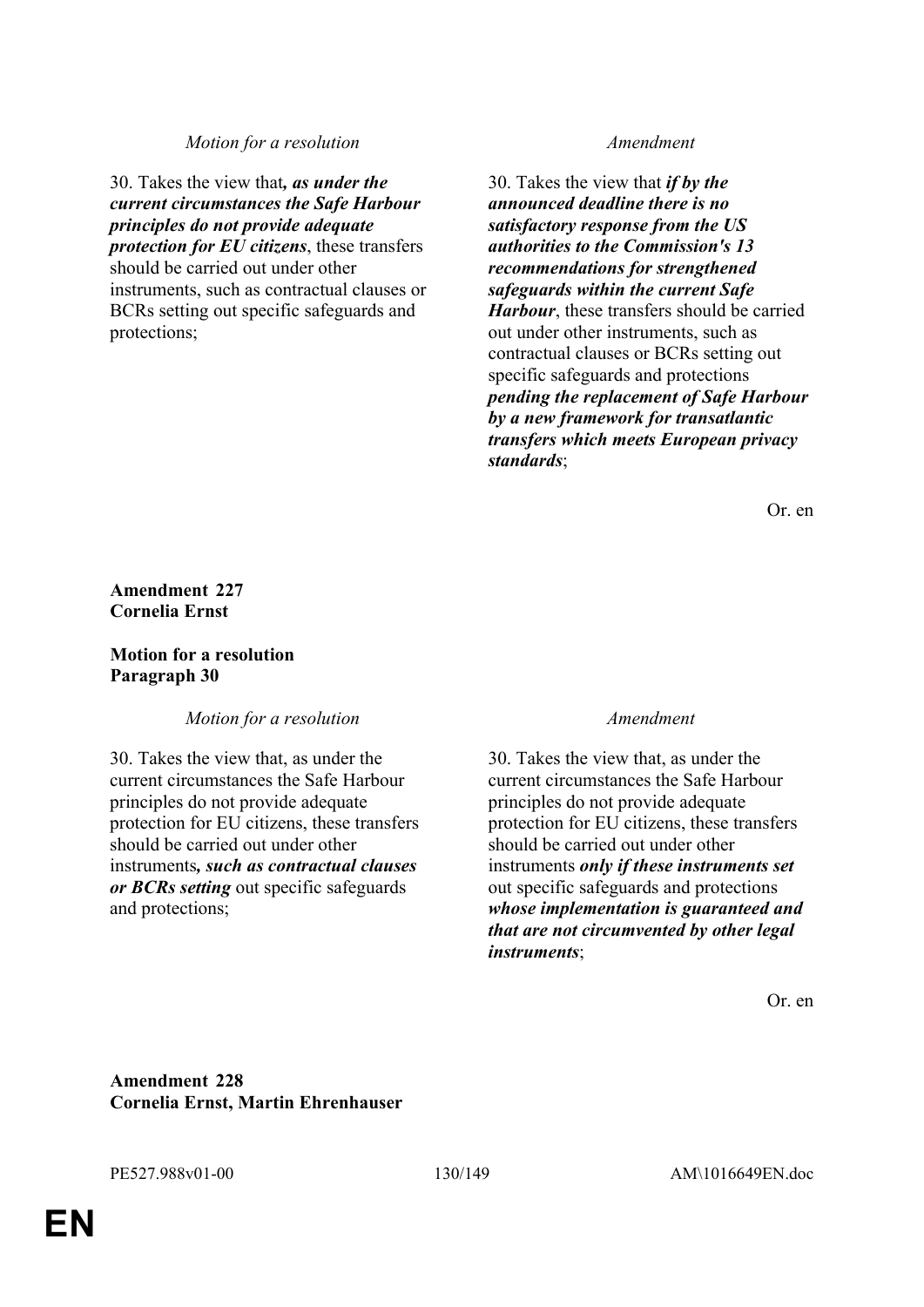*Motion for a resolution Amendment*

*30a. Takes the view that the Commission has failed to act to remedy the well-known deficiencies of the current implementation of Safe Harbour;*

Or. en

## **Amendment 229 Jan Mulder**

## **Motion for a resolution Paragraph 31**

*Motion for a resolution Amendment*

*31. Calls on the Commission to present measures providing for the immediate suspension of Commission Decision 520/2000, which declared the adequacy of the Safe Harbour privacy principles, and of the related FAQs issued by the US Department of Commerce;*

Or. en

**Amendment 230 Sarah Ludford, Jens Rohde, Nils Torvalds**

**Motion for a resolution Paragraph 31**

*Motion for a resolution Amendment*

31. Calls on the Commission to present *measures providing for the immediate suspension of* Commission Decision 520/2000, which declared the adequacy of the Safe Harbour privacy principles, and of the related FAQs issued by the US

31. Calls on the Commission to present *a proposal for a new framework for transatlantic transfers which meets European privacy standards to replace* Commission Decision 520/2000, which declared the adequacy of the Safe Harbour

AM\1016649EN.doc 131/149 PE527.988v01-00

*deleted*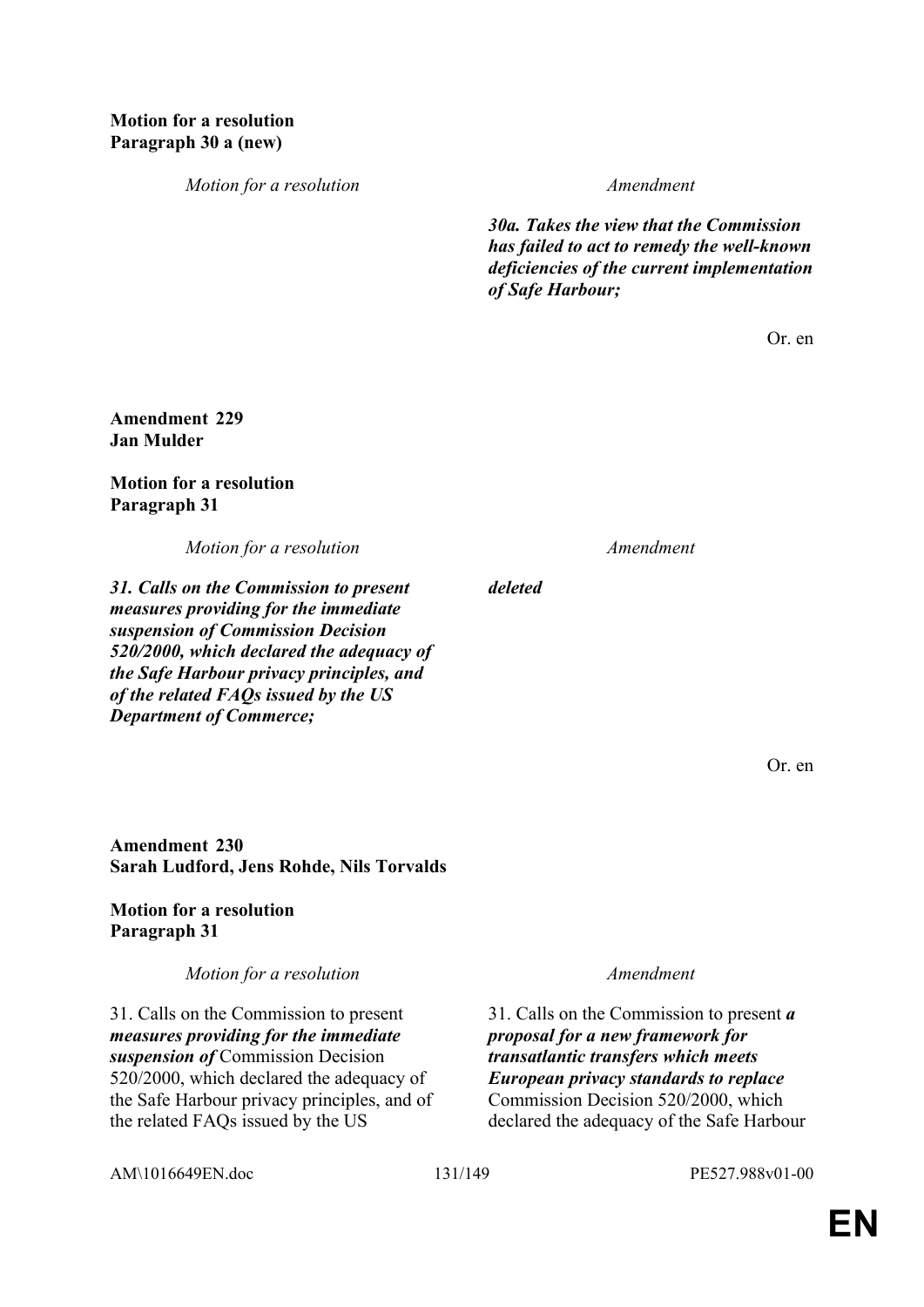Department of Commerce; privacy principles, and of the related FAQs issued by the US Department of Commerce;

Or. en

### **Amendment 231 Jan Mulder**

# **Motion for a resolution Paragraph 32**

*Motion for a resolution Amendment*

*deleted*

*32. Calls on Member States' competent authorities, namely the data protection authorities, to make use of their existing powers and immediately suspend data flows to any organisation that has selfcertified its adherence to the US Safe Harbour Principles and to require that such data flows are only carried out under other instruments, provided they contain the necessary safeguards and protections with respect to the protection of the privacy and fundamental rights and freedoms of individuals;*

Or. en

**Amendment 232 Sarah Ludford, Jens Rohde, Nils Torvalds**

# **Motion for a resolution Paragraph 32**

*Motion for a resolution Amendment*

32. Calls on Member States*'* competent authorities, namely the data protection authorities, to make use of their existing powers and immediately suspend data flows to any organisation that has selfcertified its adherence to the US Safe

32. Calls on Member States*'* competent authorities, namely the data protection authorities, to make use of their existing powers and immediately suspend data flows to any organisation that has *wrongly or deceptively* self-certified its adherence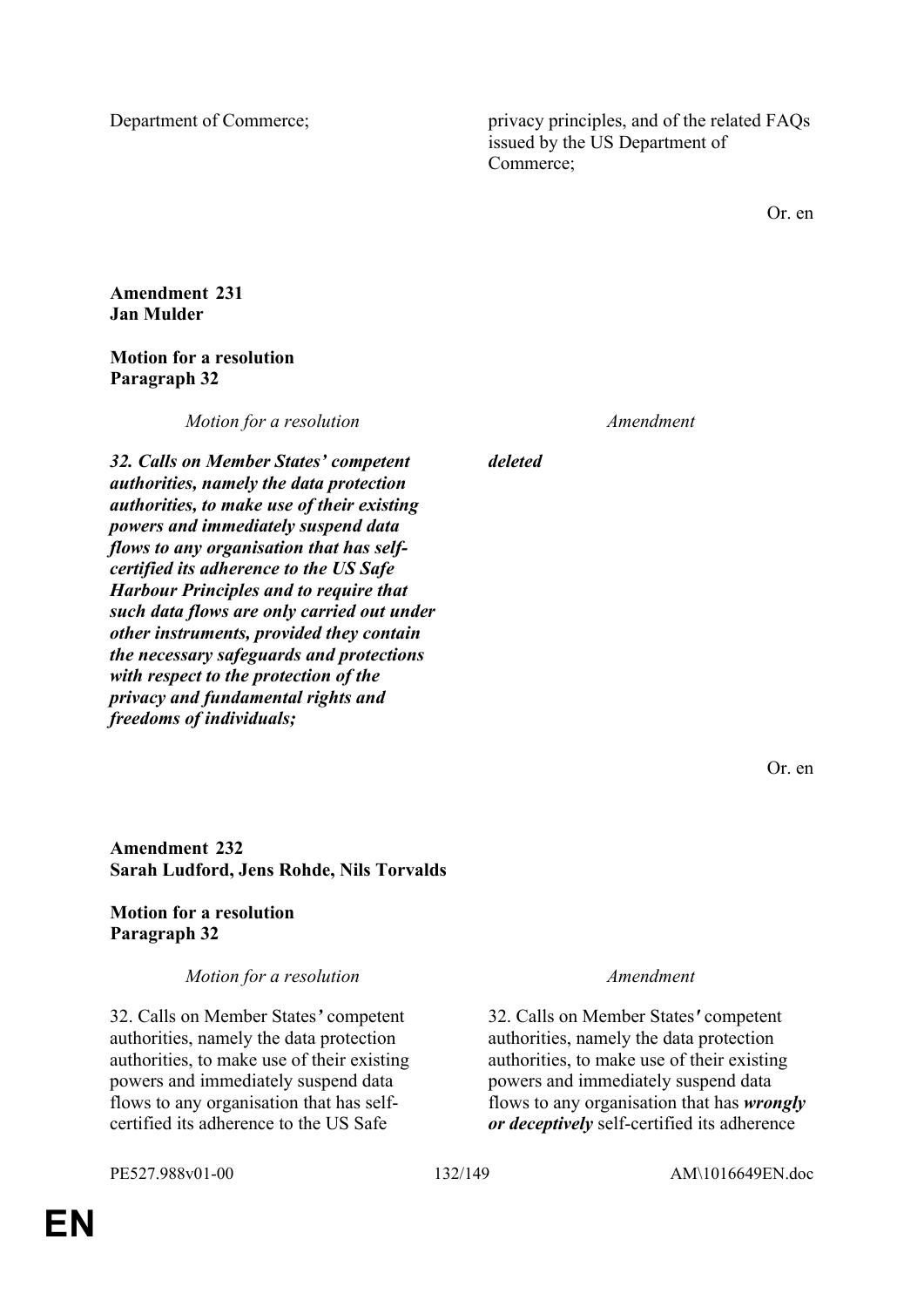Harbour Principles and to require that such data flows are only carried out under other instruments, provided they contain the necessary safeguards and protections with respect to the protection of the privacy and fundamental rights and freedoms of individuals;

to the US Safe Harbour Principles and to require that such data flows are only carried out under other instruments, provided they contain the necessary safeguards and protections with respect to the protection of the privacy and fundamental rights and freedoms of individuals;

Or. en

## **Amendment 233 Jan Philipp Albrecht, Judith Sargentini, Jean Lambert, Hélène Flautre, Rui Tavares, Raül Romeva i Rueda**

## **Motion for a resolution Paragraph 33**

*Motion for a resolution Amendment*

33. Calls on the Commission to present by June 2014 a comprehensive assessment of the US privacy framework covering commercial, law enforcement and intelligence activities *in response to the fact that the EU and the US legal systems for protecting personal data are drifting apart*;

33. Calls on the Commission to present by June 2014 a comprehensive assessment of the US privacy framework covering commercial, law enforcement and intelligence activities *and concrete recommendations and consequences based on the absence of a general data protection law in the US*;

Or. en

## **Amendment 234 Sarah Ludford, Jens Rohde, Nils Torvalds, Axel Voss**

## **Motion for a resolution Paragraph 33**

*Motion for a resolution Amendment*

33. Calls on the Commission to present by June 2014 a comprehensive assessment of the US privacy framework covering commercial, law enforcement and intelligence activities in response to the

33. Calls on the Commission to present by June 2014 a comprehensive assessment of the US privacy framework covering commercial, law enforcement and intelligence activities in response to the

AM\1016649EN.doc 133/149 PE527.988v01-00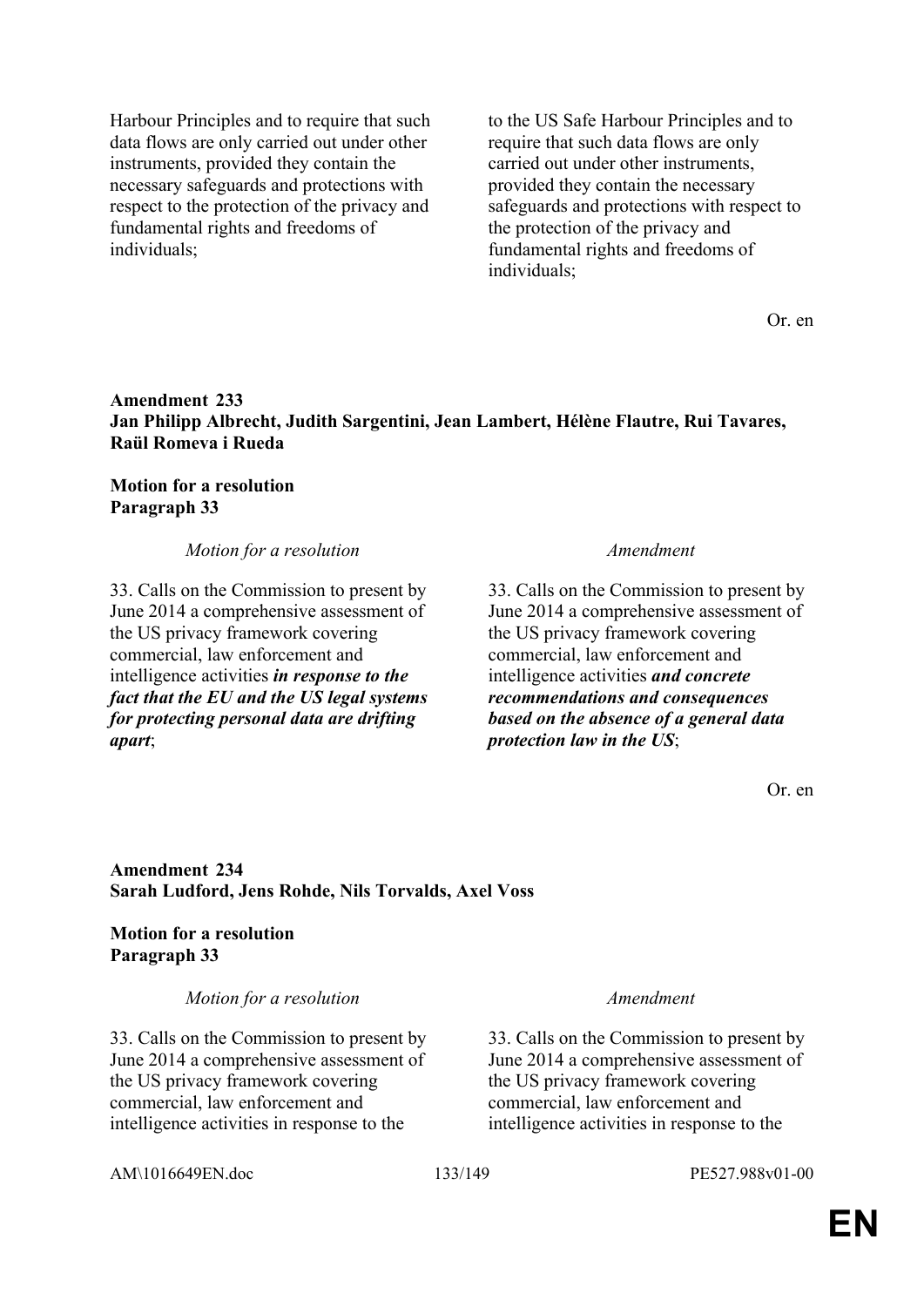fact that the EU and the US legal systems for protecting personal data are drifting apart;

fact that the EU and the US legal systems for protecting personal data are drifting apart *and a strategy for convergence on the basis of high and enforceable privacy standards*;

Or. en

# **Amendment 235 Claude Moraes, Ana Gomes, Annemie Neyts-Uyttebroeck, José Ignacio Salafranca Sánchez-Neyra**

## **Motion for a resolution Paragraph 33**

## *Motion for a resolution Amendment*

33. Calls on the Commission to present by June 2014 a comprehensive assessment of the US privacy framework covering commercial, law enforcement and intelligence activities in response to the fact that the EU and the US legal systems for protecting personal data are drifting apart;

33. Calls on the Commission to present by June 2014 a comprehensive assessment of the US privacy framework covering commercial, law enforcement and intelligence activities in response to the fact that the EU and the US legal systems for protecting personal data are drifting apart; *encourages the Commission to engage with the US administration and the US Congress to enhance compatibility of EU and US privacy frameworks;*

Or. en

**Amendment 236 Gianni Vattimo**

**Motion for a resolution Paragraph 33 a (new)**

*Motion for a resolution Amendment*

*33a. Believes that companies which have collaborated or are involved in mass surveillance operations under the programmes of the US or other European or non-European countries and have*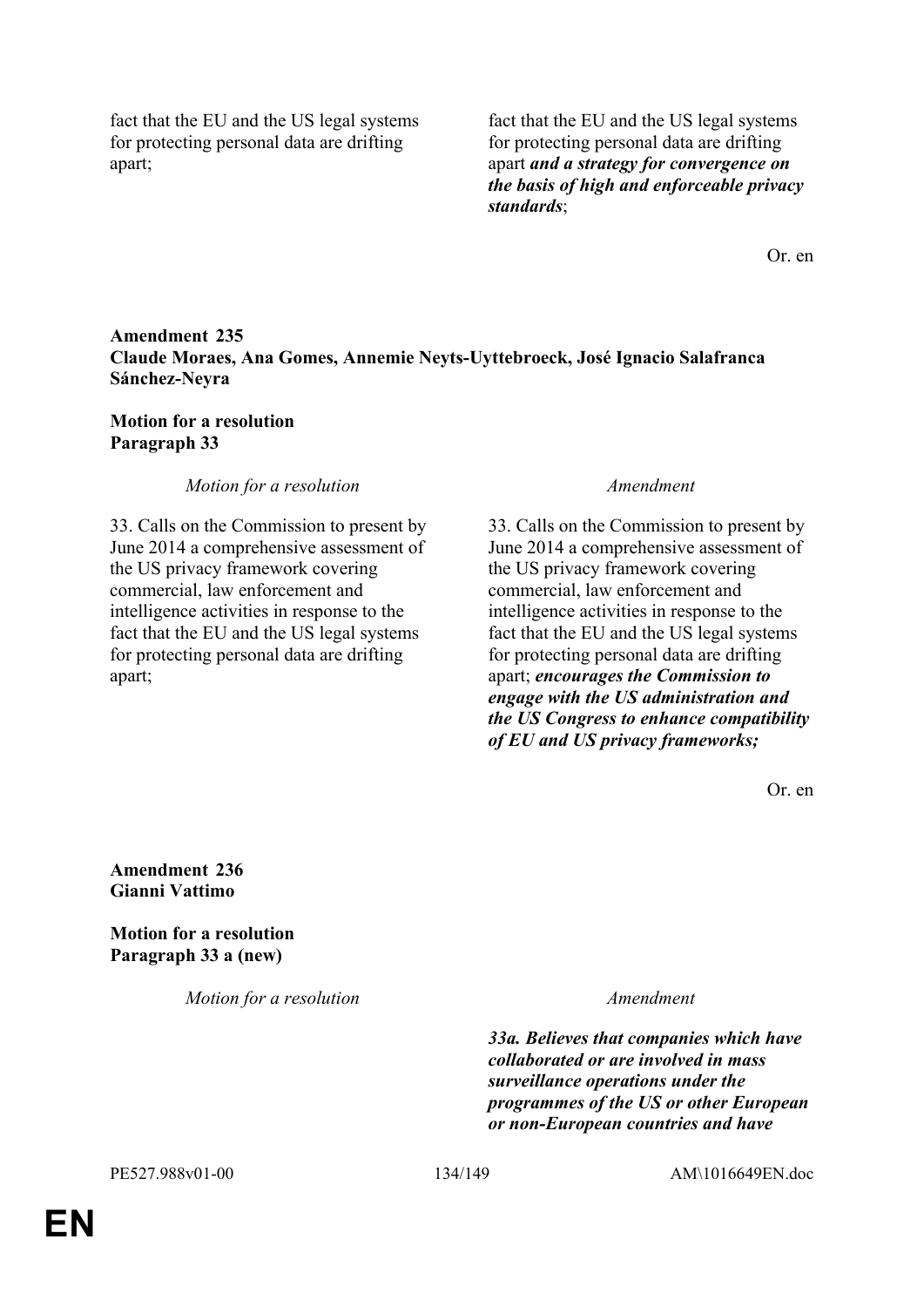*failed to inform the European authorities about the conflict of laws should be scrutinised without delay and a decision taken on their exclusion from the Safe Harbour arrangement;* 

Or. it

## **Amendment 237 Jan Philipp Albrecht, Judith Sargentini, Jean Lambert, Hélène Flautre, Rui Tavares, Raül Romeva i Rueda**

### **Motion for a resolution Paragraph 37**

### *Motion for a resolution Amendment*

37. Calls on the Commission and the Member States to assess without delay whether the adequate level of protection of the New Zealand and of the Canadian Personal Information Protection and Electronic Documents Act, as declared by Commission Decisions 2013/65<sup>40</sup> and 2/2002 of 20 December 2001, have been affected by the involvement of their national intelligence agencies in the mass surveillance of EU citizens and, if necessary, to take appropriate measures to suspend or revers the adequacy decisions; expects the Commission to report to the European Parliament on its findings on the abovementioned countries by December 2014 at the latest;

37. Calls on the Commission and the Member States to assess without delay whether the adequate level of protection of the New Zealand and of the Canadian Personal Information Protection and Electronic Documents Act, as declared by Commission Decisions 2013/65<sup>40</sup> and 2/2002 of 20 December 2001, have been affected by the involvement of their national intelligence agencies in the mass surveillance of EU citizens and, if necessary, to take appropriate measures to suspend or revers the adequacy decisions; *also calls on the Commission to assess the situation for other countries that have received an adequacy rating;* expects the Commission to report to the European Parliament on its findings on the abovementioned countries by December 2014 at the latest;

<sup>40</sup> OJ L 28, 30.1.2013, p. 12. <sup>40</sup> OJ L 28, 30.1.2013, p. 12.

Or. en

# **Amendment 238 Jan Philipp Albrecht, Judith Sargentini, Jean Lambert, Hélène Flautre, Rui Tavares,**

 $\mathcal{L}_\mathcal{L}$  , and the contribution of the contribution of the contribution of the contribution of the contribution of the contribution of the contribution of the contribution of the contribution of the contribution of

AM\1016649EN.doc 135/149 PE527.988v01-00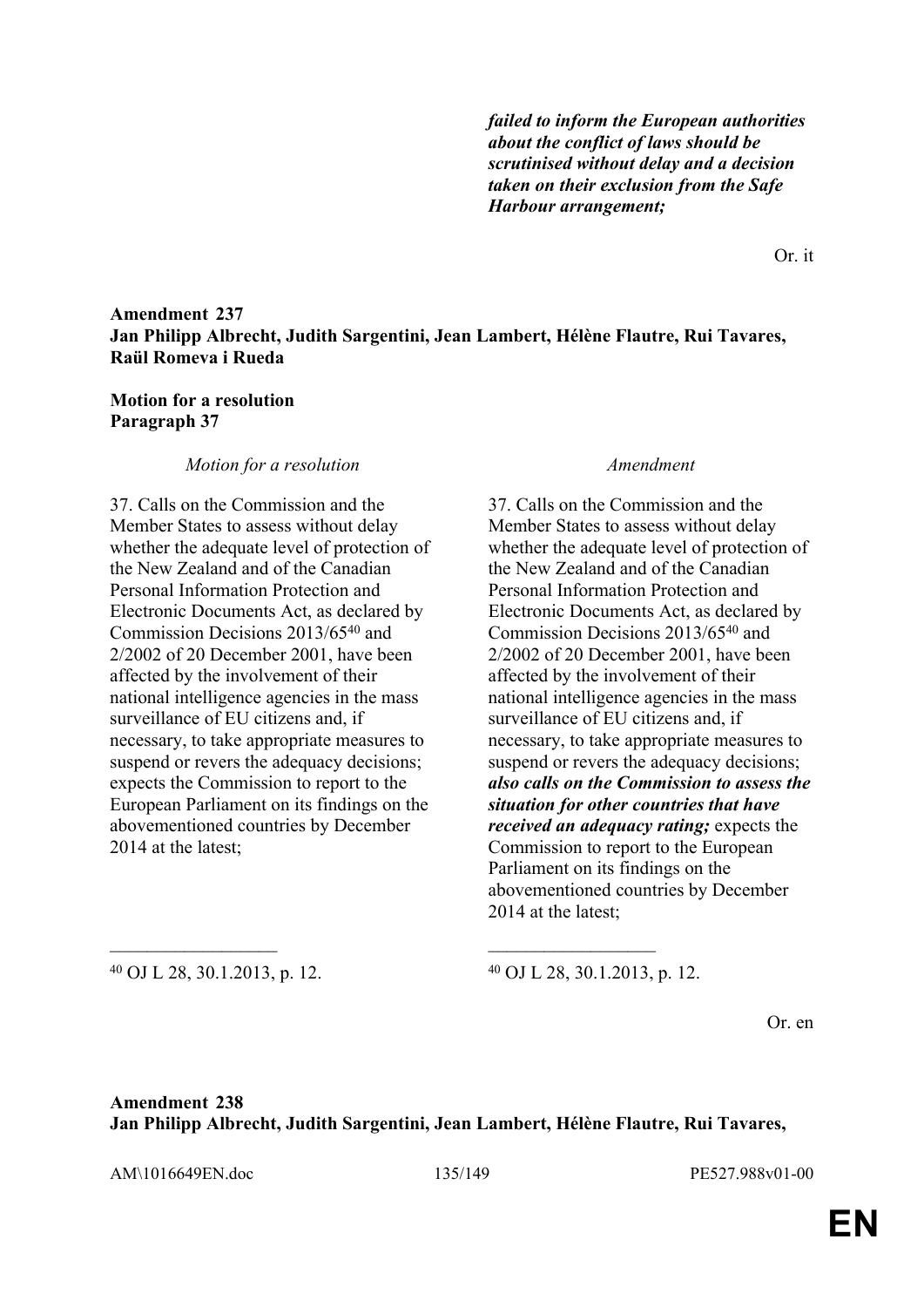## **Raül Romeva i Rueda**

### **Motion for a resolution Paragraph 39**

# *Motion for a resolution Amendment*

39. Calls on the Member States to prohibit or suspend data flows to third countries based on the standard contractual clauses, contractual clauses or BCRs authorised by the national competent authorities where it is established that the law to which the data *importer* is subject imposes upon him requirements which go beyond the restrictions necessary in a democratic society and which are likely to have *a substantial* adverse effect on the guarantees provided by the applicable data protection law and the standard contractual clauses, or because continuing transfer would create *an imminent* risk of *grave harm to* the data subjects;

39. Calls on the Member States to prohibit or suspend data flows to third countries based on the standard contractual clauses, contractual clauses or BCRs authorised by the national competent authorities where it is established that the law to which the data *recipient* is subject imposes upon him requirements which go beyond the restrictions *strictly* necessary*, adequate and proportionate* in a democratic society and which are likely to have *an* adverse effect on the guarantees provided by the applicable data protection law and the standard contractual clauses, or because continuing transfer would create *a* risk of *mass surveillance of* the data subjects *without suspicion*;

Or. en

**Amendment 239 Cornelia Ernst**

# **Motion for a resolution Paragraph 39**

# *Motion for a resolution Amendment*

39. Calls on the Member States to prohibit or suspend data flows to third countries based on the standard contractual clauses, contractual clauses or BCRs authorised by the national competent authorities where it is *established* that the law to which the data importer is subject imposes upon him requirements which go beyond the restrictions necessary in a democratic society and which are likely to have a *substantial* adverse effect on the

39. Calls on the Member States to prohibit or suspend data flows to third countries based on the standard contractual clauses, contractual clauses or BCRs authorised by the national competent authorities where it is *likely* that the law to which the data importer is subject imposes upon him requirements which go beyond the restrictions necessary in a democratic society and which are likely to have an adverse effect on the guarantees provided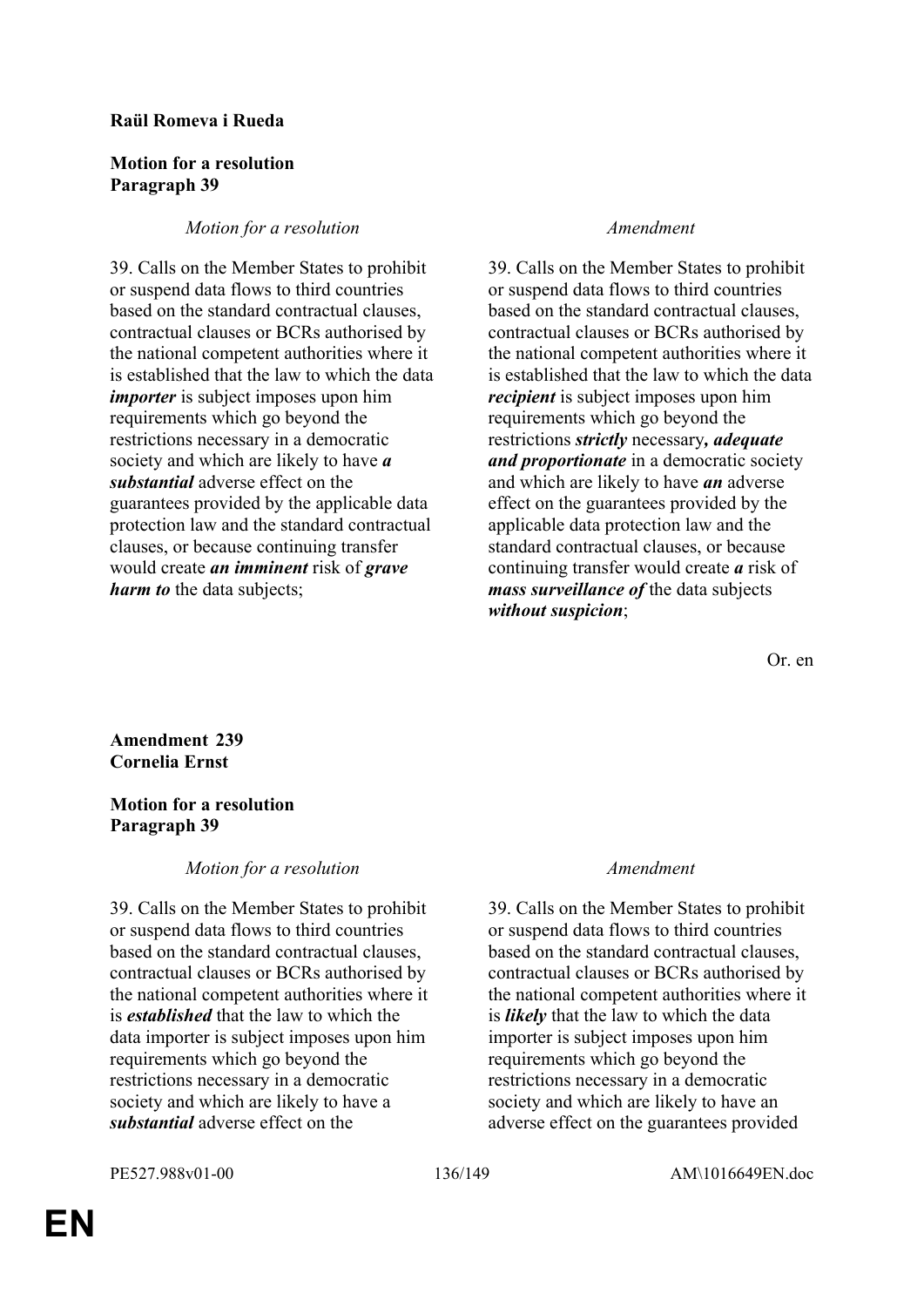guarantees provided by the applicable data protection law and the standard contractual clauses, or because continuing transfer would create an imminent risk of *grave* harm to the data subjects;

by the applicable data protection law and the standard contractual clauses, or because continuing transfer would create an imminent risk of harm to the data subjects;

Or. en

### **Amendment 240 Cornelia Ernst**

### **Motion for a resolution Paragraph 40**

### *Motion for a resolution Amendment*

40. Calls on the Article 29 Working Party to issue guidelines and recommendations on the safeguards and protections that contractual instruments for international transfers of EU personal data should contain in order to ensure the protection of the privacy, fundamental rights and freedoms of individuals, taking particular account of the third-country laws on intelligence and national security and the involvement of the companies receiving the data in a third country in mass surveillance activities by a third country's intelligence agencies;

40. Calls on the Article 29 Working Party to issue guidelines and recommendations on the safeguards and protections that contractual instruments for international transfers of EU personal data should contain in order to ensure*, if at all possible,*  the protection of the privacy, fundamental rights and freedoms of individuals, taking particular account of the third-country laws on intelligence and national security and the involvement of the companies receiving the data in a third country in mass surveillance activities by a third country's intelligence agencies;

Or. en

# **Amendment 241 Jan Philipp Albrecht, Judith Sargentini, Jean Lambert, Hélène Flautre, Rui Tavares, Raül Romeva i Rueda**

### **Motion for a resolution Paragraph 41**

*Motion for a resolution Amendment*

41. Calls on the Commission to examine the standard contractual clauses it has

41. Calls on the Commission to examine *without delay* the standard contractual

AM\1016649EN.doc 137/149 PE527.988v01-00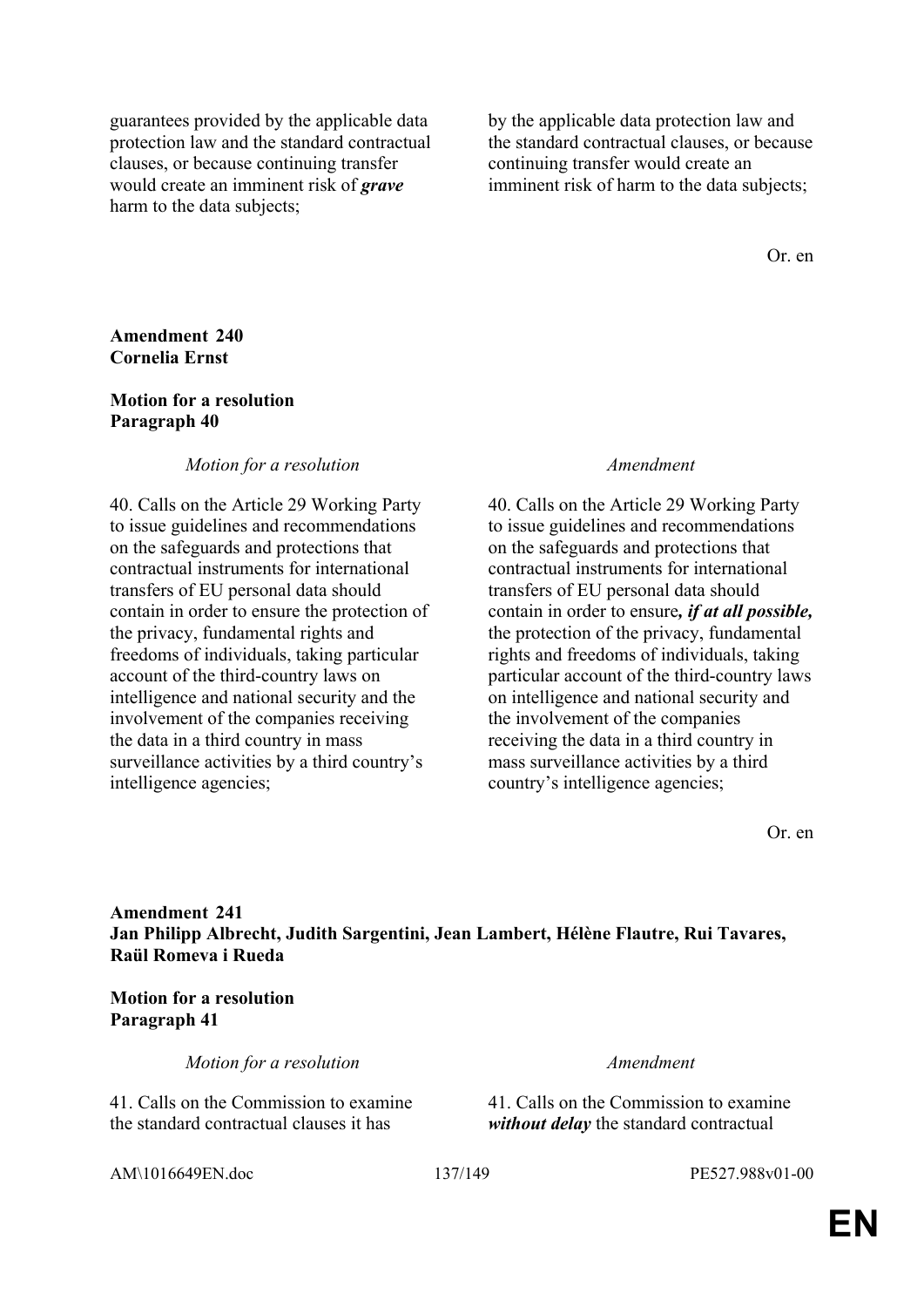established in order to assess whether they provide the necessary protection as regards access to personal data transferred under the clauses for intelligence purposes and, if appropriate, to review them;

clauses it has established in order to assess whether they provide the necessary protection as regards access to personal data transferred under the clauses for intelligence purposes and, if appropriate, to review them;

Or. en

### **Amendment 242 Carmen Romero López**

### **Motion for a resolution Paragraph 42**

### *Motion for a resolution Amendment*

42. Calls on the Commission to conduct before the end 2014 an in-depth assessment of the existing Mutual Legal Assistance Agreement, pursuant to its Article 17, in order to verify its practical implementation and, in particular, whether the US has made effective use of it for obtaining information or evidence in the EU and whether the Agreement has been circumvented to acquire the information directly in the EU, and to assess the impact on the fundamental rights of individuals; such an assessment should not only refer to US official statements as a sufficient basis for the analysis but be based on specific EU evaluations; this in-depth review should also address the consequences of the application of the Union's constitutional architecture to this instrument in order to bring it into line with Union law, taking account in particular of Protocol 36 and Article 10 thereof and Declaration 50 concerning this protocol;

42. Calls on the Commission to conduct before the end 2014 an in-depth assessment of the existing Mutual Legal Assistance Agreement, pursuant to its Article 17, in order to verify its practical implementation and, in particular, whether the US has made effective use of it for obtaining information or evidence in the EU and whether the Agreement has been circumvented to acquire the information directly in the EU, and to assess the impact on the fundamental rights of individuals; such an assessment should not only refer to US official statements as a sufficient basis for the analysis but be based on specific EU evaluations; this in-depth review should also address the consequences of the application of the Union's constitutional architecture to this instrument in order to bring it into line with Union law, taking account in particular of Protocol 36 and Article 10 thereof and Declaration 50 concerning this protocol; *calls on the Council and Commission also to assess bilateral agreements between Member States and the United States so as to ensure that they are consistent with the agreements that the EU follows or decides to follow with the*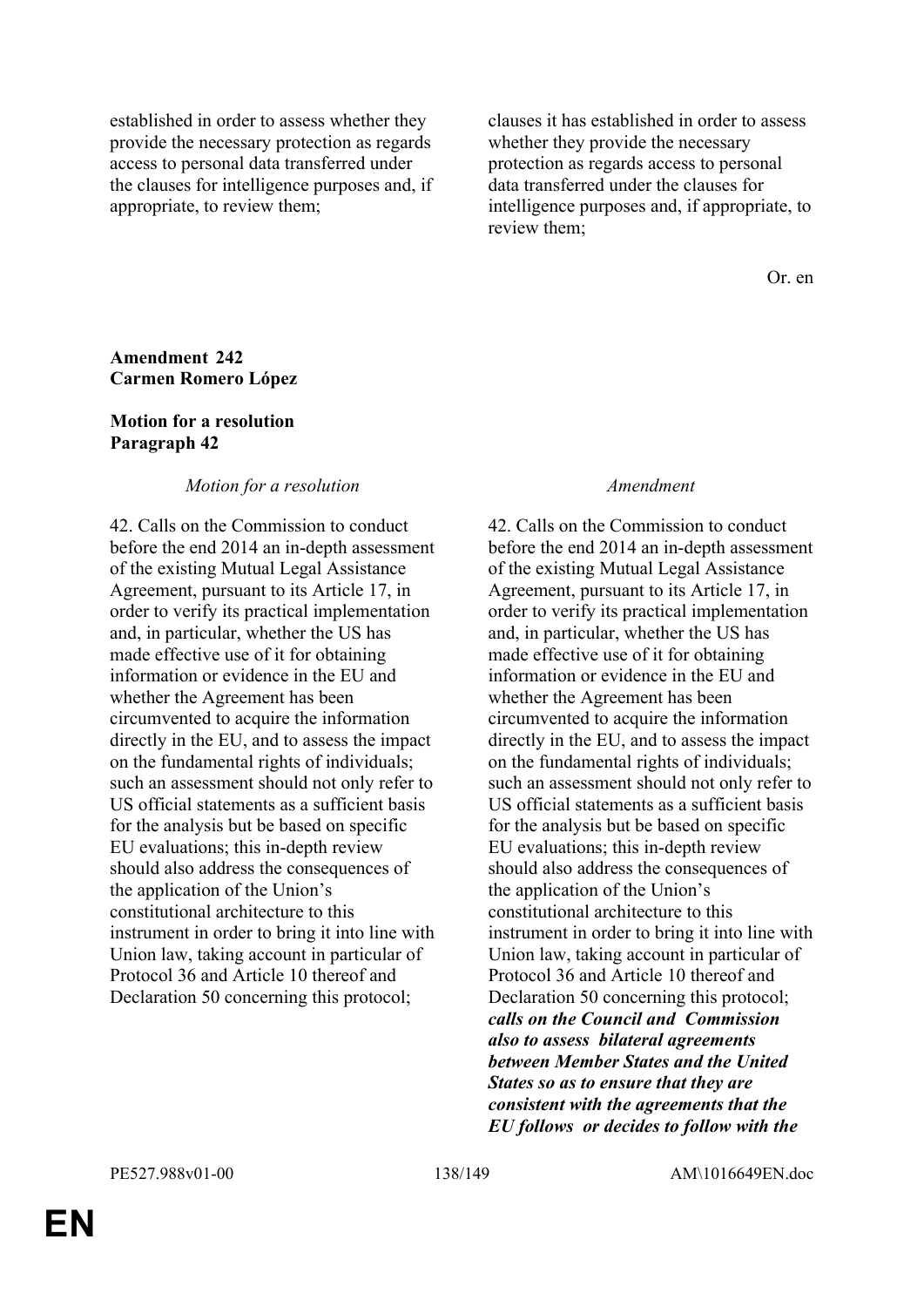### *United States;*

## **Amendment 243 Anna Maria Corazza Bildt**

### **Motion for a resolution Paragraph 42**

### *Motion for a resolution Amendment*

42. Calls on the Commission to conduct before the end 2014 an in-depth assessment of the existing Mutual Legal Assistance Agreement, pursuant to its Article 17, in order to verify its practical implementation and, in particular, whether the US has made effective use of it for obtaining information or evidence in the EU and whether the Agreement has been circumvented to acquire the information directly in the EU, and to assess the impact on the fundamental rights of individuals; *such an assessment should not only refer to US official statements as a sufficient basis for the analysis but be based on specific EU evaluations; this in-depth review should also address the consequences of the application of the Union's constitutional architecture to this instrument in order to bring it into line with Union law, taking account in particular of Protocol 36 and Article 10 thereof and Declaration 50 concerning this protocol;*

42. Calls on the Commission to conduct before the end 2014 an in-depth assessment of the existing Mutual Legal Assistance Agreement, pursuant to its Article 17, in order to verify its practical implementation and, in particular, whether the US has made effective use of it for obtaining information or evidence in the EU and whether the Agreement has been circumvented to acquire the information directly in the EU, and to assess the impact on the fundamental rights of individuals;

Or. en

**Amendment 244 Carmen Romero López**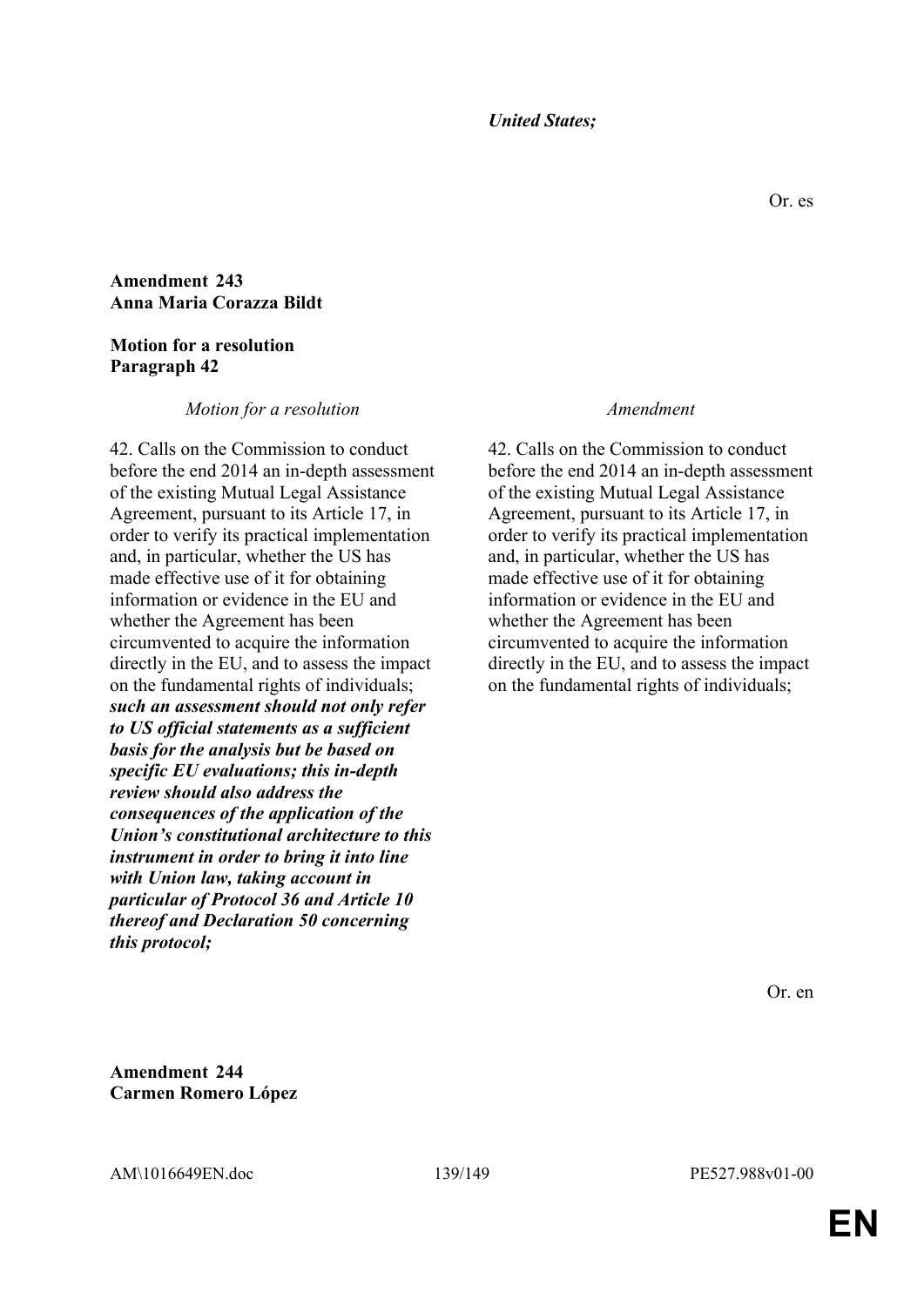## **Motion for a resolution Paragraph 44**

## *Motion for a resolution Amendment*

44. Takes the view that the information provided by the European Commission and the US Treasury does not clarify whether US intelligence agencies have access to SWIFT financial messages in the EU by intercepting SWIFT networks or banks' operating systems or communication networks, alone or in cooperation with EU national intelligence agencies and without having recourse to existing bilateral channels for mutual legal assistance and judicial cooperation;

44. Takes the view that the information provided by the European Commission and the US Treasury does not clarify whether US intelligence agencies have access to SWIFT financial messages in the EU by intercepting SWIFT networks or banks' operating systems or communication networks, alone or in cooperation with EU national intelligence agencies and without having recourse to existing bilateral channels for mutual legal assistance and judicial cooperation; *notes that it also fails to clarify whether these agencies have had access to PNR;*

Or. es

# **Amendment 245 Cornelia Ernst, Martin Ehrenhauser**

# **Motion for a resolution Paragraph 44**

# *Motion for a resolution Amendment*

44. Takes the view that *the information provided by the European Commission and the US Treasury does not clarify whether* US intelligence agencies have access to SWIFT financial messages in the EU by intercepting SWIFT networks or banks' operating systems or communication networks, alone or in cooperation with EU national intelligence agencies and without having recourse to existing bilateral channels for mutual legal assistance and judicial cooperation;

44. Takes the view that US intelligence agencies have access to SWIFT financial messages in the EU by intercepting SWIFT networks or banks' operating systems or communication networks, alone or in cooperation with EU national intelligence agencies and without having recourse to existing bilateral channels for mutual legal assistance and judicial cooperation;

Or. en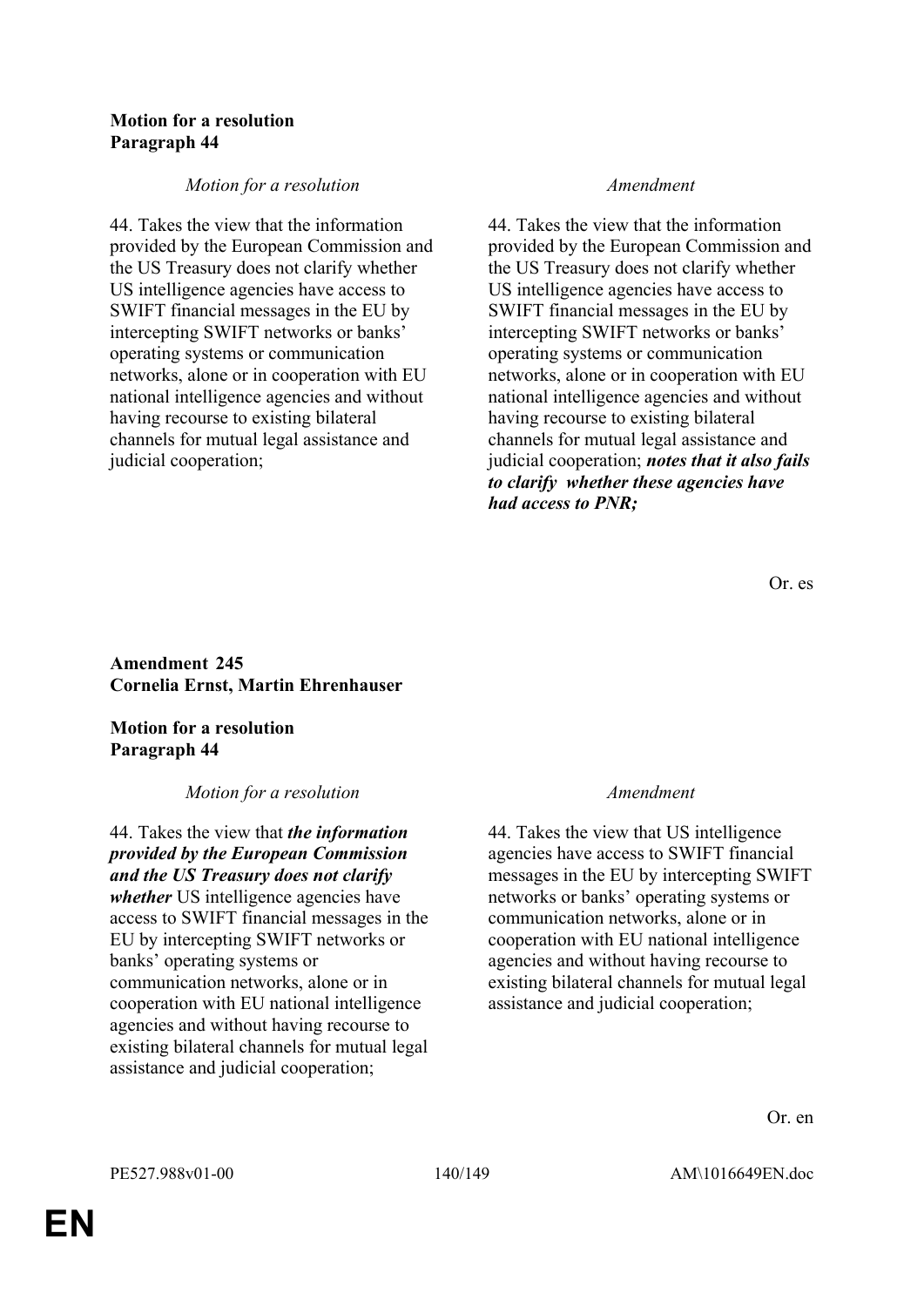**Amendment 246 Axel Voss, Ágnes Hankiss, Hubert Pirker, Anna Maria Corazza Bildt, Véronique Mathieu Houillon, Agustín Díaz de Mera García Consuegra, Teresa Jiménez-Becerril Barrio, Arnaud Danjean, Timothy Kirkhope, Salvador Sedó i Alabart**

# **Motion for a resolution Paragraph 44**

*Motion for a resolution Amendment*

44. Takes the view that the information provided by the European Commission and the US Treasury *does not clarify whether US intelligence agencies have access to SWIFT financial messages in the EU by intercepting SWIFT networks or banks' operating systems or communication networks, alone or in cooperation with EU national intelligence agencies and without having recourse to existing bilateral channels for mutual legal assistance and judicial cooperation*;

44. Takes the view that the information provided by the European Commission and the US Treasury *clarify that there were no elements showing that the US Government has acted in a manner contrary to the provisions of the Agreement, and that the US has provided written assurance that no direct data collection has taken place contrary to the provisions of the TFTP Agreement*;

Or. en

**Amendment 247 Timothy Kirkhope** on behalf of the ECR Group

# **Motion for a resolution Paragraph 45**

*Motion for a resolution Amendment*

*45. Reiterates its resolution of 23 October 2013 and asks the Commission for the suspension of the TFTP Agreement;*

*deleted*

Or. en

**Amendment 248 Axel Voss, Ágnes Hankiss, Anna Maria Corazza Bildt, Véronique Mathieu Houillon,** 

AM\1016649EN.doc 141/149 PE527.988v01-00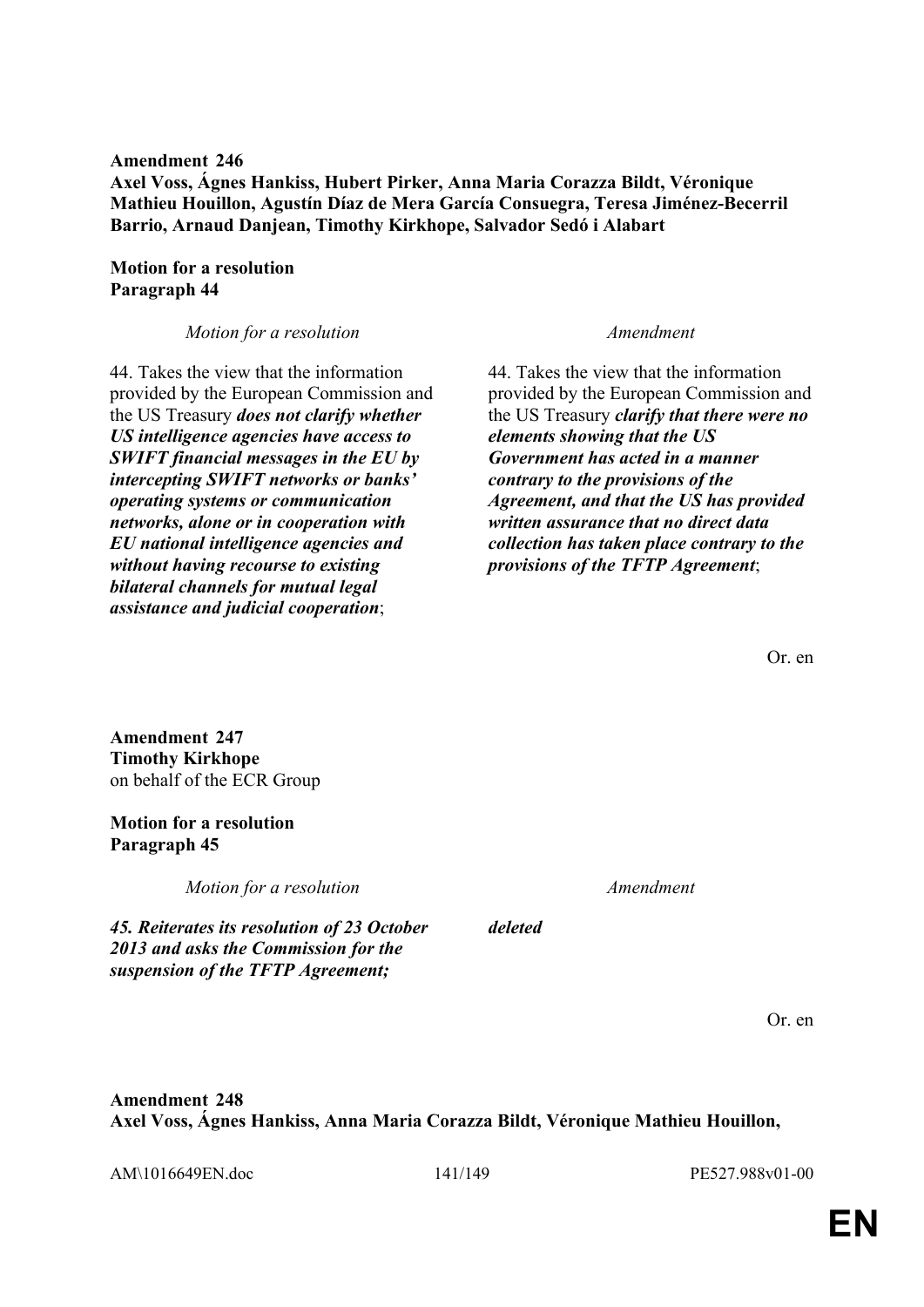**Raül Romeva i Rueda**

**Motion for a resolution Paragraph 45**

**Amendment 250**

*Motion for a resolution Amendment*

45. Reiterates its resolution of 23 October 2013 and asks the Commission for the *suspension* of the TFTP Agreement;

45. Reiterates its resolution of 23 October 2013 and asks the Commission for the *termination* of the TFTP Agreement;

Or. en

PE527.988v01-00 142/149 AM\1016649EN.doc

Or. en

Or. en

*2013 and asks the Commission for the suspension of the TFTP Agreement*;

45. *Asks the Commission to present proposals for a new system in which the extraction of data would take place inside the EU*;

**Amendment 249 Jan Mulder**

**Motion for a resolution Paragraph 45**

*Motion for a resolution Amendment*

45. *Reiterates its resolution of 23 October* 

**Agustín Díaz de Mera García Consuegra, Teresa Jiménez-Becerril Barrio, Arnaud Danjean, Timothy Kirkhope, Salvador Sedó i Alabart**

**Motion for a resolution Paragraph 45**

*Motion for a resolution Amendment*

*deleted*

**Jan Philipp Albrecht, Judith Sargentini, Jean Lambert, Hélène Flautre, Rui Tavares,** 

*45. Reiterates its resolution of 23 October 2013 and asks the Commission for the suspension of the TFTP Agreement;*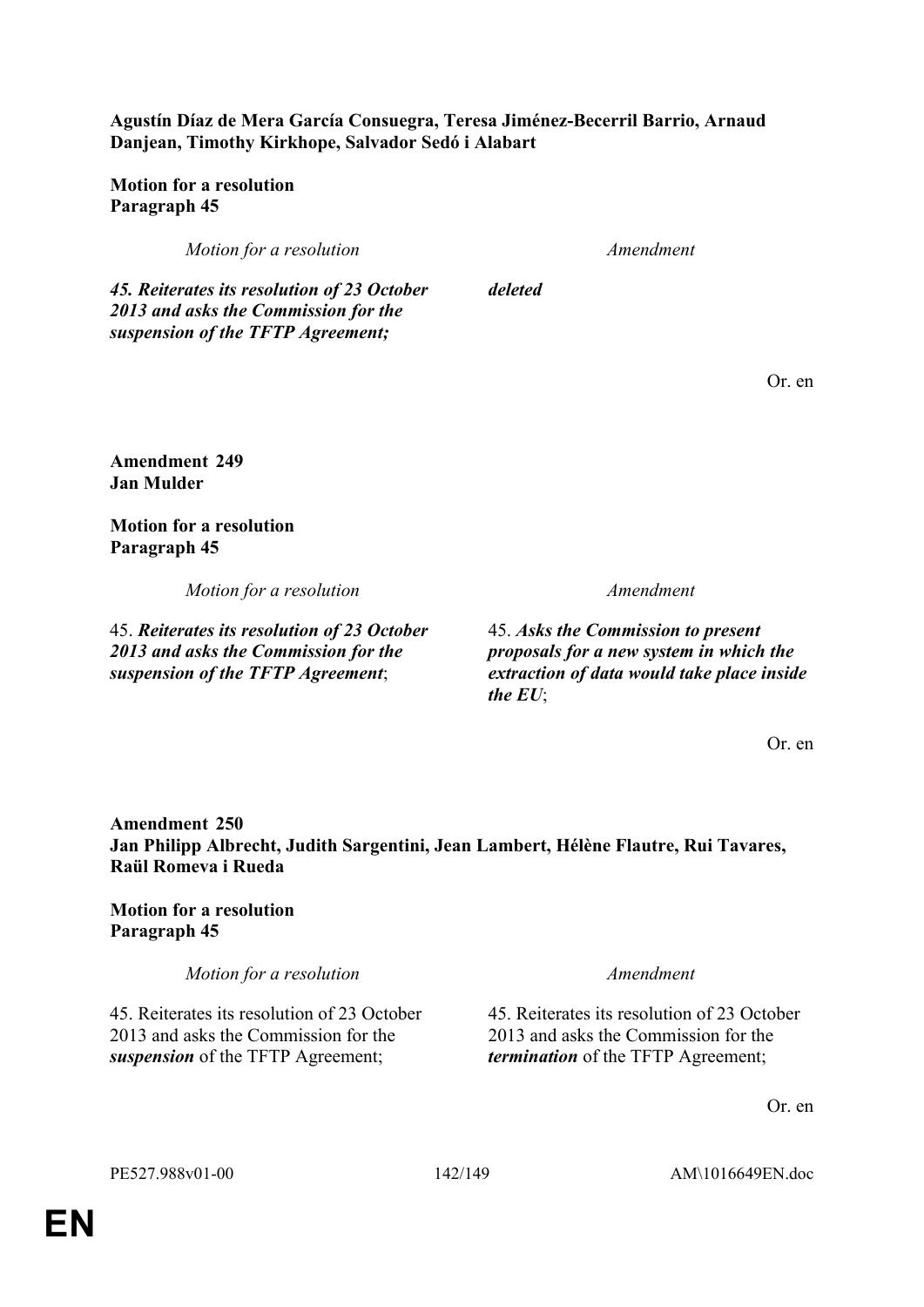**Amendment 251 Monika Hohlmeier, Agustín Díaz de Mera García Consuegra, Véronique Mathieu Houillon**

**Motion for a resolution Paragraph 45**

*Motion for a resolution Amendment*

45. *Reiterates its resolution of 23 October 2013 and asks the Commission for the suspension* of the *TFTP Agreement;*

45. *Underlines the benefits of an EU system to track and identify terrorist activities through financial transactions and the clear commitment of such an EU System to the fundamental rights as enshrined in the Charter of Fundamental Rights* of the *European Union;*

Or. en

**Amendment 252 Teresa Jiménez-Becerril Barrio**

**Motion for a resolution Paragraph 45 a (new)**

*Motion for a resolution Amendment*

*45a. Recalls that TFTP data is a unique instrument to provide timely and reliable information about activities associated with suspected acts of terrorist financing and planning;*

Or. en

**Amendment 253 Teresa Jiménez-Becerril Barrio**

**Motion for a resolution Paragraph 45 b (new)**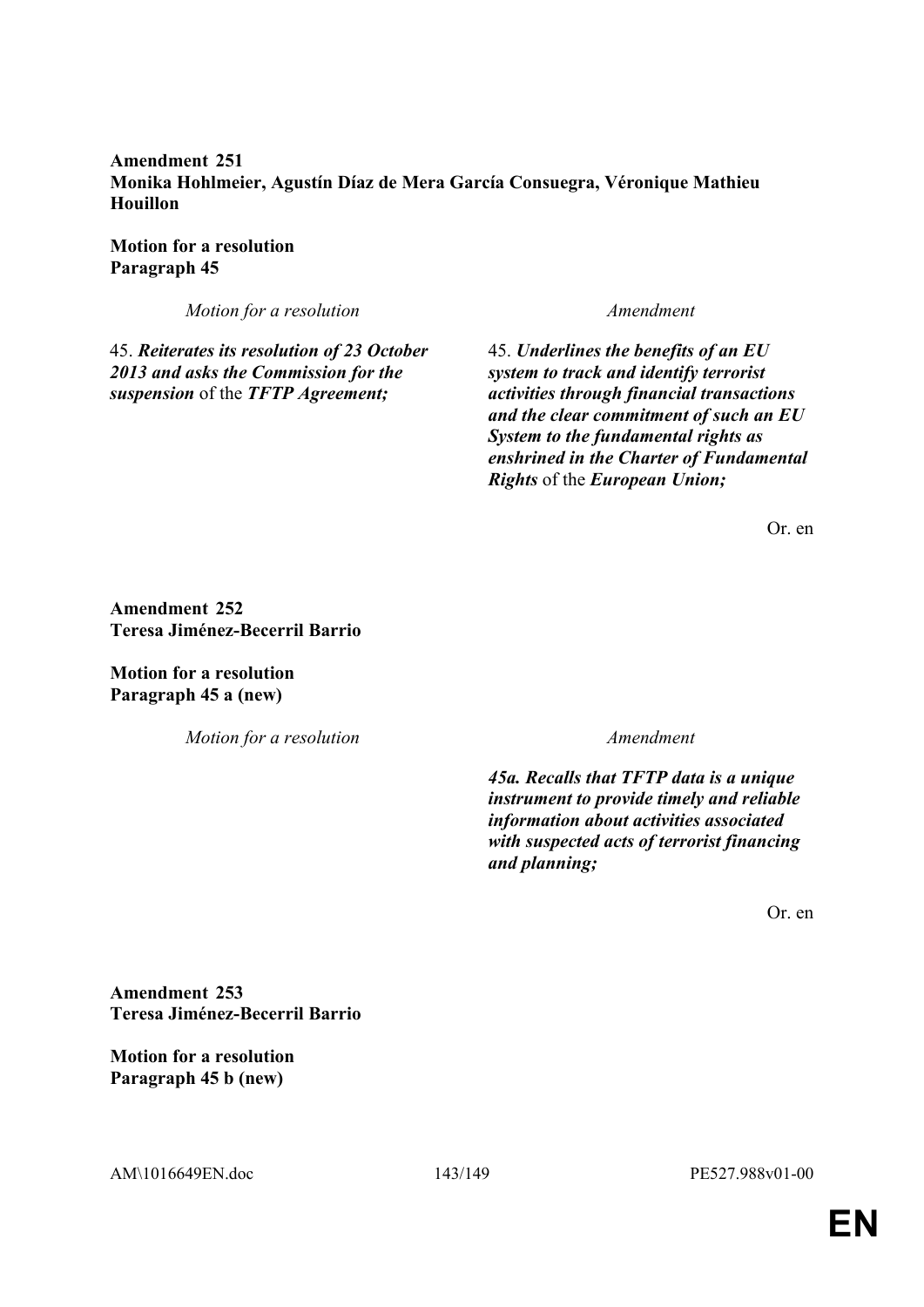*Motion for a resolution Amendment*

*45b. Considers the EU-US TFTP agreement as adding substantial security benefits for EU citizens and as a very efficient tools to investigate and prosecute terrorism and its financing;*

Or. en

**Amendment 254 Teresa Jiménez-Becerril Barrio**

**Motion for a resolution Paragraph 45 c (new)**

*Motion for a resolution Amendment*

*45c. Recalls that in absence of an EU system allowing for the extraction of TFTP data on EU soil, the EU-US TFTP agreement is the sole instrument permitting European counterterrorism investigators to uncover links between targets of investigation and potential other suspects connected with wider terrorist networks or organisations suspected of financing terrorism;*

Or. en

**Amendment 255 Jan Philipp Albrecht, Judith Sargentini, Jean Lambert, Hélène Flautre, Rui Tavares, Raül Romeva i Rueda, Carl Schlyter**

**Motion for a resolution Paragraph 46**

*Motion for a resolution Amendment*

46. Calls on the European Commission to react to concerns that three of the major computerised reservation systems used by

46. Calls on the European Commission to react to concerns that three of the *four* major computerised reservation systems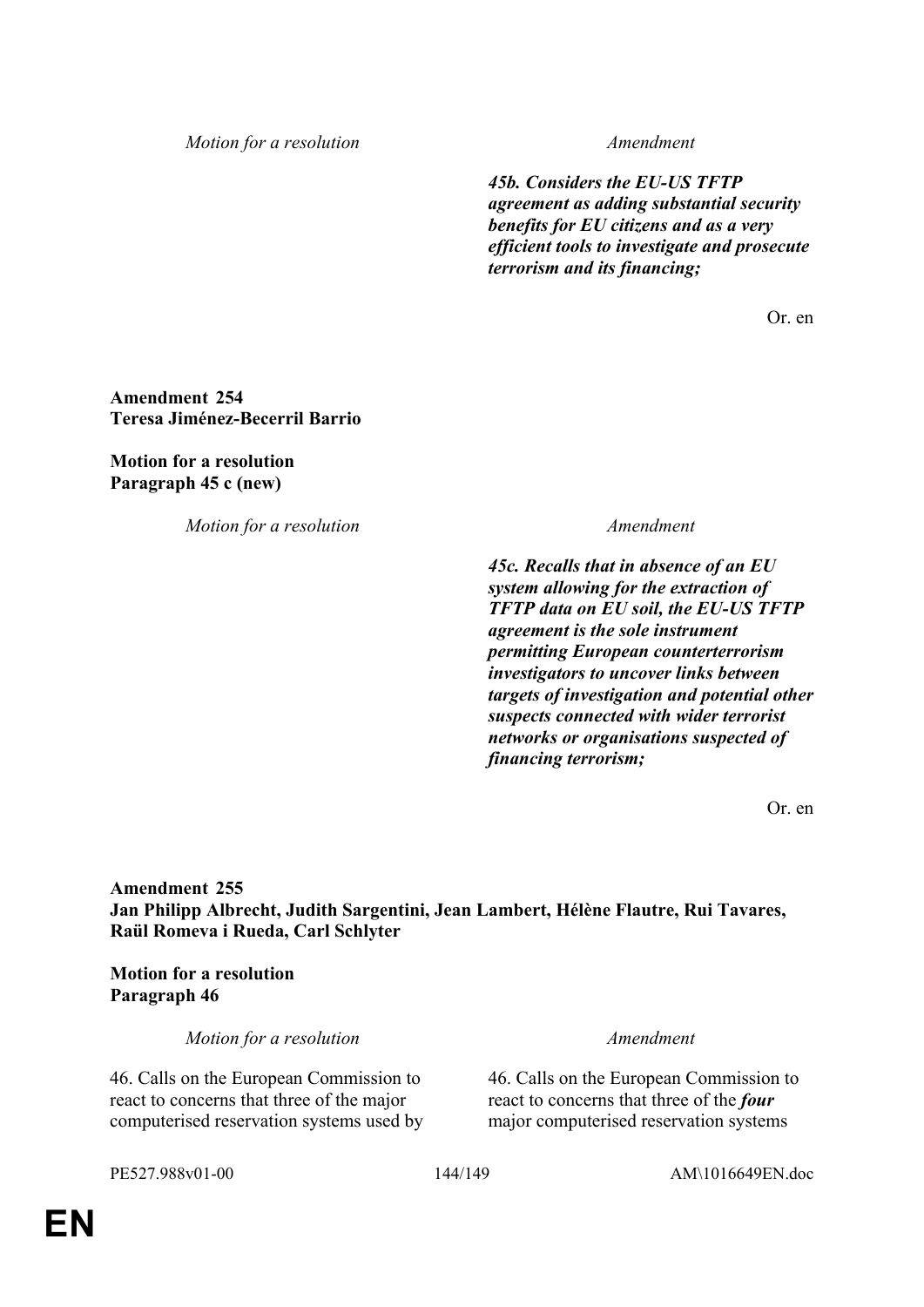airlines worldwide are based in the US and that PNR data are saved in cloud systems operating on US soil under US law, which lacks data protection adequacy;

used by airlines worldwide are based in the US and that PNR data are saved in cloud systems operating on US soil under US law, which lacks data protection adequacy; *states that this undermines the legitimacy and effectiveness of the PNR agreement; calls for termination of the EU US PNR agreement;*

Or. en

## **Amendment 256 Carmen Romero López**

## **Motion for a resolution Paragraph 46**

*Motion for a resolution Amendment*

46. Calls on the European Commission to react to concerns that three of the major computerised reservation systems used by airlines worldwide are based in the US and that PNR data are saved in cloud systems operating on US soil under US law, which lacks data protection adequacy;

46. Calls on the European Commission to react to concerns that three of the major computerised reservation systems used by airlines worldwide are based in the US and that PNR data are saved in cloud systems operating on US soil under US law, which lacks data protection adequacy; *calls on it to suspend the PNR agreement also until the situation which prompted this Committee of Inquiry has been remedied;*

Or. es

## **Amendment 257 Birgit Sippel, Carmen Romero López, Josef Weidenholzer**

**Motion for a resolution Paragraph 46**

*Motion for a resolution Amendment*

46. Calls on the European Commission to react to concerns that three of the major computerised reservation systems used by airlines worldwide are based in the US and

46. Calls on the European Commission to react to concerns that three of the major computerised reservation systems used by airlines worldwide are based in the US and

AM\1016649EN.doc 145/149 PE527.988v01-00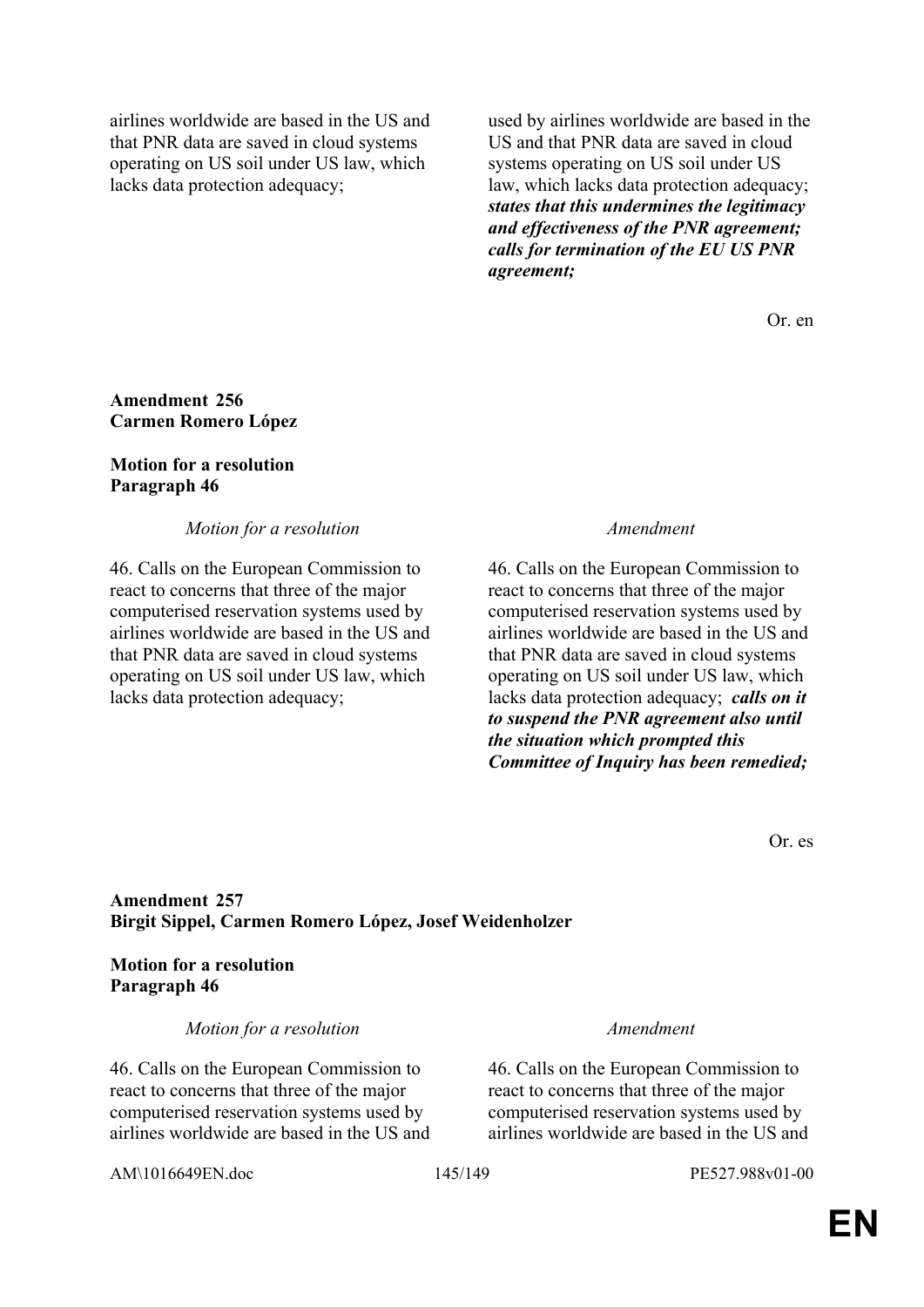that PNR data are saved in cloud systems operating on US soil under US law, which lacks data protection adequacy;

that PNR data are saved in cloud systems operating on US soil under US law, which lacks data protection adequacy; *states that this, in addition to other points, undermines the legitimacy of the EU US PNR agreement and therefore calls on the European Commission to immediately start a consultation procedure with their US counterparts under Article 24 of the agreement with a view to clarify whether or not PNR data have been compromised; Calls on the European Commission to make full use of their powers under Article 24 to suspend the application of the Agreement if no satisfactory answers can be obtained or PNR data have indeed been compromised;*

Or. en

## **Amendment 258 Martin Ehrenhauser**

## **Motion for a resolution Paragraph 46**

*Motion for a resolution Amendment*

46. Calls on the European Commission to react to concerns that three of the major computerised reservation systems used by airlines worldwide are based in the US and that PNR data are saved in cloud systems operating on US soil under US law, which lacks data protection adequacy;

46. Calls on the European Commission to react to concerns that three of the major computerised reservation systems used by airlines worldwide are based in the US and that PNR data are saved in cloud systems operating on US soil under US law, which lacks data protection adequacy*, which means that the US-EU PNR agreement should be suspended until data protection can be demonstrably and credibly guaranteed in the long term*;

Or. de

**Amendment 259 Cornelia Ernst**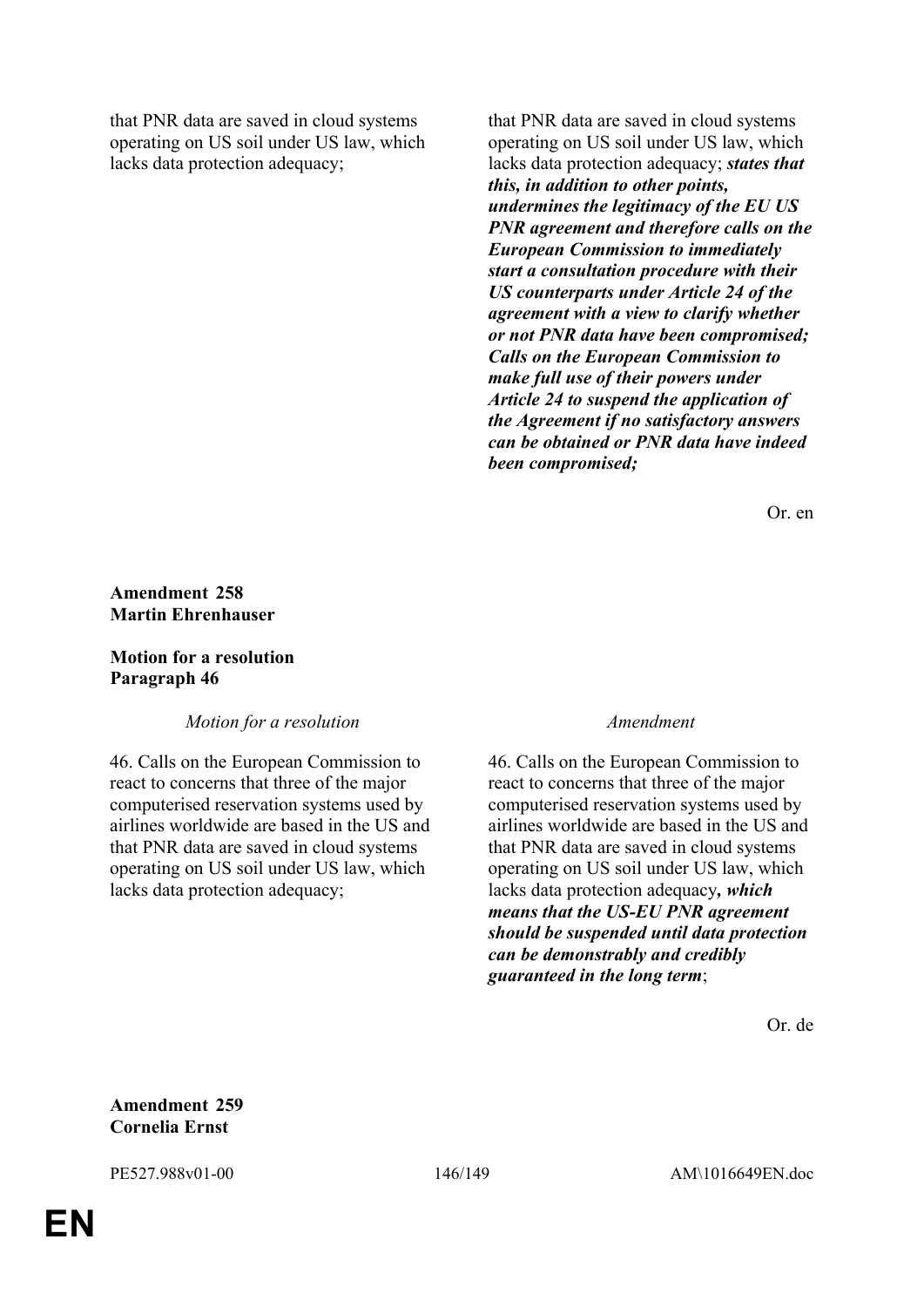# **Motion for a resolution Paragraph 46 a (new)**

*Motion for a resolution Amendment*

*46a. Calls for the termination of the PNR agreement with the United States;*

Or. en

**Amendment 260 Cornelia Ernst**

## **Motion for a resolution Paragraph 46 b (new)**

*Motion for a resolution Amendment*

*46b. Calls on the Commission, Council and the Member States to stop all efforts to establish systems collecting and processing PNR information, both on national and European level;*

Or. en

**Amendment 261 Cornelia Ernst**

## **Motion for a resolution Paragraph 47**

*Motion for a resolution Amendment*

*47. Considers that a satisfactory solution under the 'Umbrella agreement' is a precondition for the full restoration of trust between the transatlantic partners;*

Or. en

*deleted*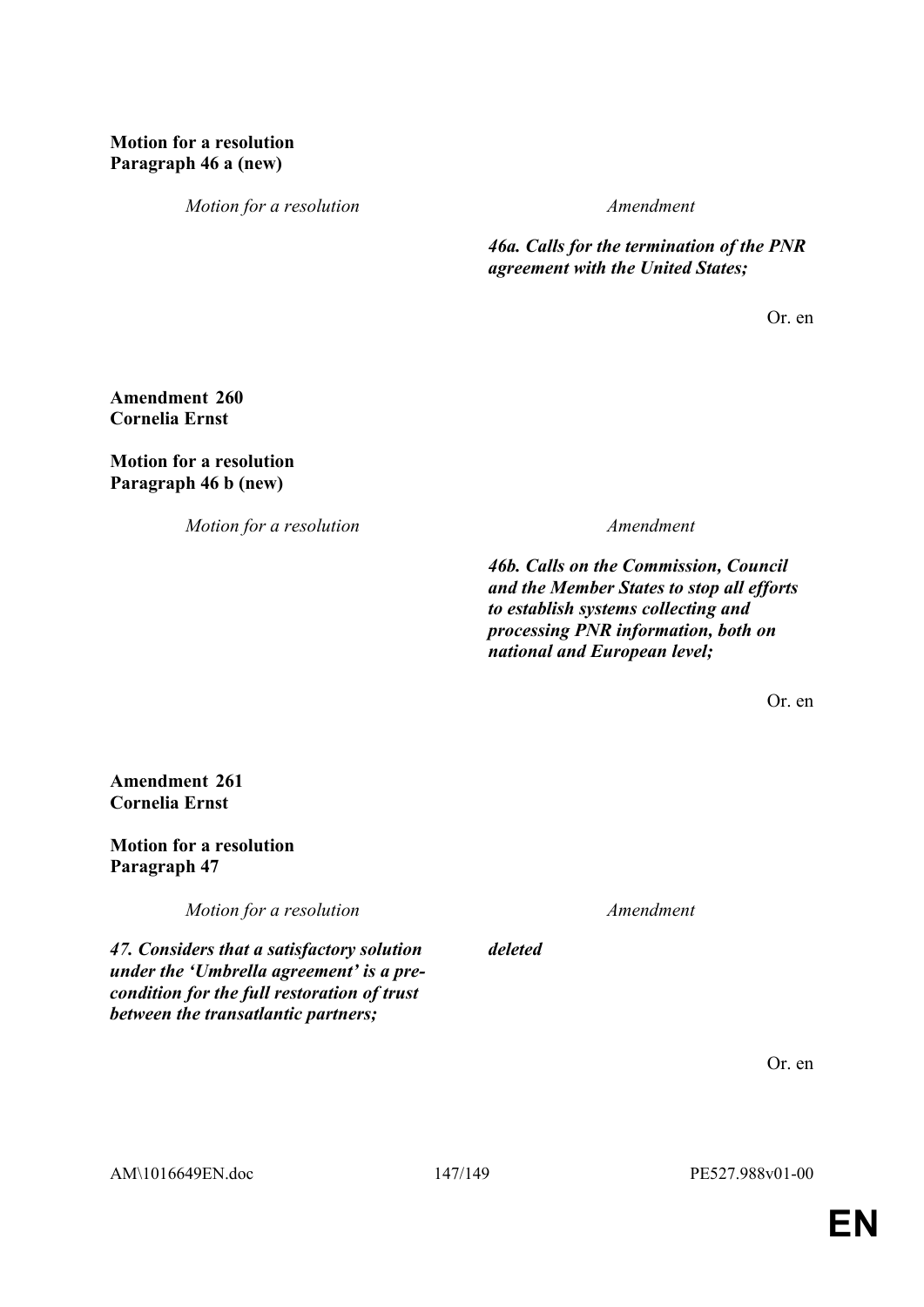# **Amendment 262 Anna Maria Corazza Bildt**

## **Motion for a resolution Paragraph 47**

*Motion for a resolution Amendment* 

47. Considers that a satisfactory *solution under* the 'Umbrella agreement' is *a precondition for the full restoration of* trust between the transatlantic partners;

47. Considers that a satisfactory *conclusion of* the 'Umbrella agreement' is *an important step forward to restore full*  trust between the transatlantic partners;

Or. en

**Amendment 263 Martin Ehrenhauser, Cornelia Ernst**

# **Motion for a resolution Paragraph 47**

*Motion for a resolution Amendment*

47. Considers that a satisfactory solution under the 'Umbrella agreement' is *a precondition for the full restoration of trust between the transatlantic partners*;

47. Considers that a satisfactory solution under the 'Umbrella agreement' is *possible only if effective judicial review measures are also guaranteed beforehand for non-US citizens, so that they can take legal action against violations of their rights*;

Or. de

# **Amendment 264**

**Axel Voss, Ágnes Hankiss, Georgios Papanikolaou, Elena Oana Antonescu, Hubert Pirker, Véronique Mathieu Houillon, Agustín Díaz de Mera García Consuegra, Teresa Jiménez-Becerril Barrio, Salvador Sedó i Alabart**

**Motion for a resolution Paragraph 48**

*Motion for a resolution Amendment*

48. Asks for an immediate resumption of the negotiations with the US on the *'*Umbrella Agreement*'*, which should

48. Asks for an immediate resumption of the negotiations with the US on the *'*Umbrella Agreement*'*, which should *put*